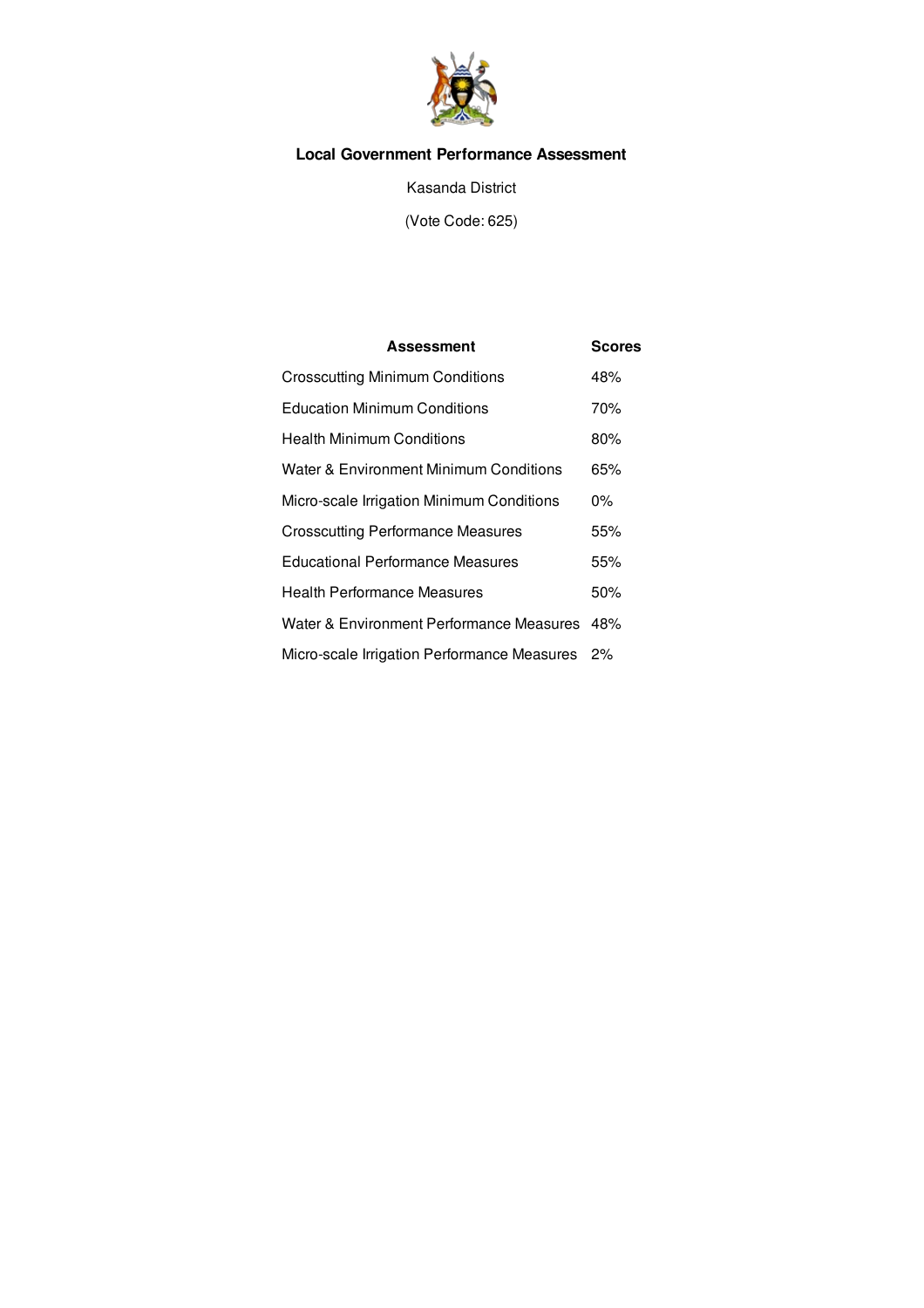#### **No. Summary of requirements Definition of compliance Compliance justification Score**

## **Local Government Service Delivery Results**

| Service Delivery            | • Evidence that                                   | There was evidence that infrastructure projects                                                      |
|-----------------------------|---------------------------------------------------|------------------------------------------------------------------------------------------------------|
| Outcomes of DDEG            | infrastructure projects                           | implemented using DDEG funding were functional and                                                   |
| investments                 | implemented using DDEG                            | utilized as per the purpose of the project(s) as per the                                             |
| Maximum 4 points on         | funding are functional and                        | Annual Performance Report for the FY 2019/20 and                                                     |
| this performance<br>measure | utilized as per the purpose<br>of the project(s): | AWP FY 2019/20. The previously completed DDEG<br>projects Included:                                  |
|                             | • If so: Score 4 or else 0                        | Construction of staff houses at Musoozi HCIII UGX<br>45,000,000 pg. 53 of Annual Performance Report; |
|                             |                                                   |                                                                                                      |

Construction of a pit latrine at Buseregenyu primary school UGX 22,000,000 pg.32 approved Budget.

|                                                    |                                                                                                                       | Not Applicable. | 0 |
|----------------------------------------------------|-----------------------------------------------------------------------------------------------------------------------|-----------------|---|
| Service Delivery                                   | a. If the average score in                                                                                            |                 |   |
| Performance                                        | the overall LLG<br>performance assessment<br>increased from previous<br>assessment:<br>o by more than 10%: Score<br>3 |                 |   |
| Maximum 6 points on<br>this performance<br>measure |                                                                                                                       |                 |   |
|                                                    |                                                                                                                       |                 |   |
|                                                    | o 5-10% increase: Score 2                                                                                             |                 |   |
|                                                    | o Below 5 % Score 0                                                                                                   |                 |   |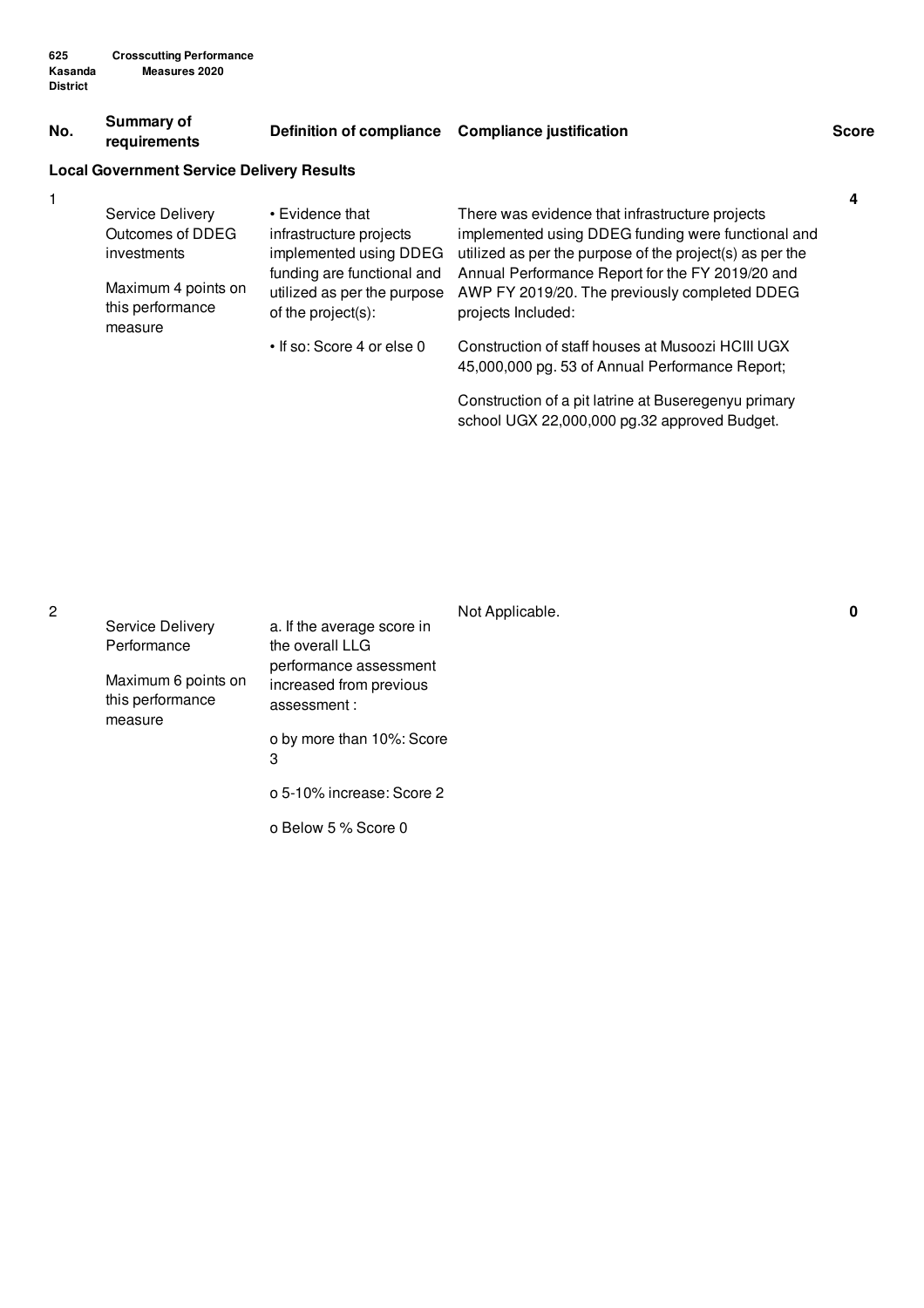| Service Delivery<br>Performance<br>Maximum 6 points on<br>this performance<br>measure | funded investment projects<br>implemented in the<br>previous FY were<br>completed as per<br>performance contract (with<br>AWP) by end of the FY.<br>• If 100% the projects were<br>completed: Score 3<br>• If 80-99%: Score 2<br>$\cdot$ If below 80%: 0 | b. Evidence that the DDEG There was evidence that DDEG funded investment<br>projects implemented in FY 2019/2020 were completed<br>as per the work plan; Ref: KASSANDA District LG<br>approved work plan and quarter 4 performance report.<br>The LG had planned for the following projects as per<br>the LG approved work plan 2019/2020 as indicated<br>below;<br>1. Construction of a pit latrine at Buseregenyu primary<br>school UGX 22,000,000; page 32 approved Budget.<br>Start date: 1/7/2019 and Finish date: 14/4/2020<br>2. Construction of staff houses at Musoozi HCIII UGX<br>45,000,000 pg. 53 of Annual Performance Report; Start<br>Date: 1/12/2019 and Finish Date: 30/6/2020.<br>Percentage of completed projects were calculated by<br>dividing completed (2) total projects over (2) Overall<br>Total projects multiplied by 100 projects completed as<br>per work plan.<br>This was 100% completion as per the LG Q4<br>performance report. |
|---------------------------------------------------------------------------------------|----------------------------------------------------------------------------------------------------------------------------------------------------------------------------------------------------------------------------------------------------------|--------------------------------------------------------------------------------------------------------------------------------------------------------------------------------------------------------------------------------------------------------------------------------------------------------------------------------------------------------------------------------------------------------------------------------------------------------------------------------------------------------------------------------------------------------------------------------------------------------------------------------------------------------------------------------------------------------------------------------------------------------------------------------------------------------------------------------------------------------------------------------------------------------------------------------------------------------------------|
| Investment<br>Performance<br>Maximum 4 points on<br>this performance<br>measure       | a. If the LG budgeted and<br>spent all the DDEG for the<br>previous FY on eligible<br>projects/activities as per<br>the DDEG grant, budget,<br>and implementation<br>guidelines:<br>Score 2 or else score 0.                                             | The LG Budgeted and spent all UGX 326,898,048<br>DDEG Fund for the previous FY on eligible Project /<br>Activities as per DDEG Grant Budget and<br>Implementation Guidelines. The activities/Projects<br>included:<br>Construction of the District Administration Block UGX<br>170,995,297;<br>Construction of staff house at Musozi HCIII UGX<br>45,000,000;<br>Construction of a pit latrine at Buseregenyu primary<br>school UGX 22,000,000;<br>Procurement of 1 boat UGX 10,000,000;<br>Dissemination DDEG, Mentoring and Preparation of<br>BoQs UGX 11,877,046;<br>Distribution of tree seedlings UGX 7,000,000;<br>Compilation and submission of Quarterly DDEG reports<br>UGX 4,449,000;<br>Retooling-2 printers, 2 desktop computers, 2 filing<br>cabins and internet router UGX 16,346,000;<br>Monitoring UGX 6,538,000 and                                                                                                                               |

Capacity Building/Performance Improvement UGX 32,692,705.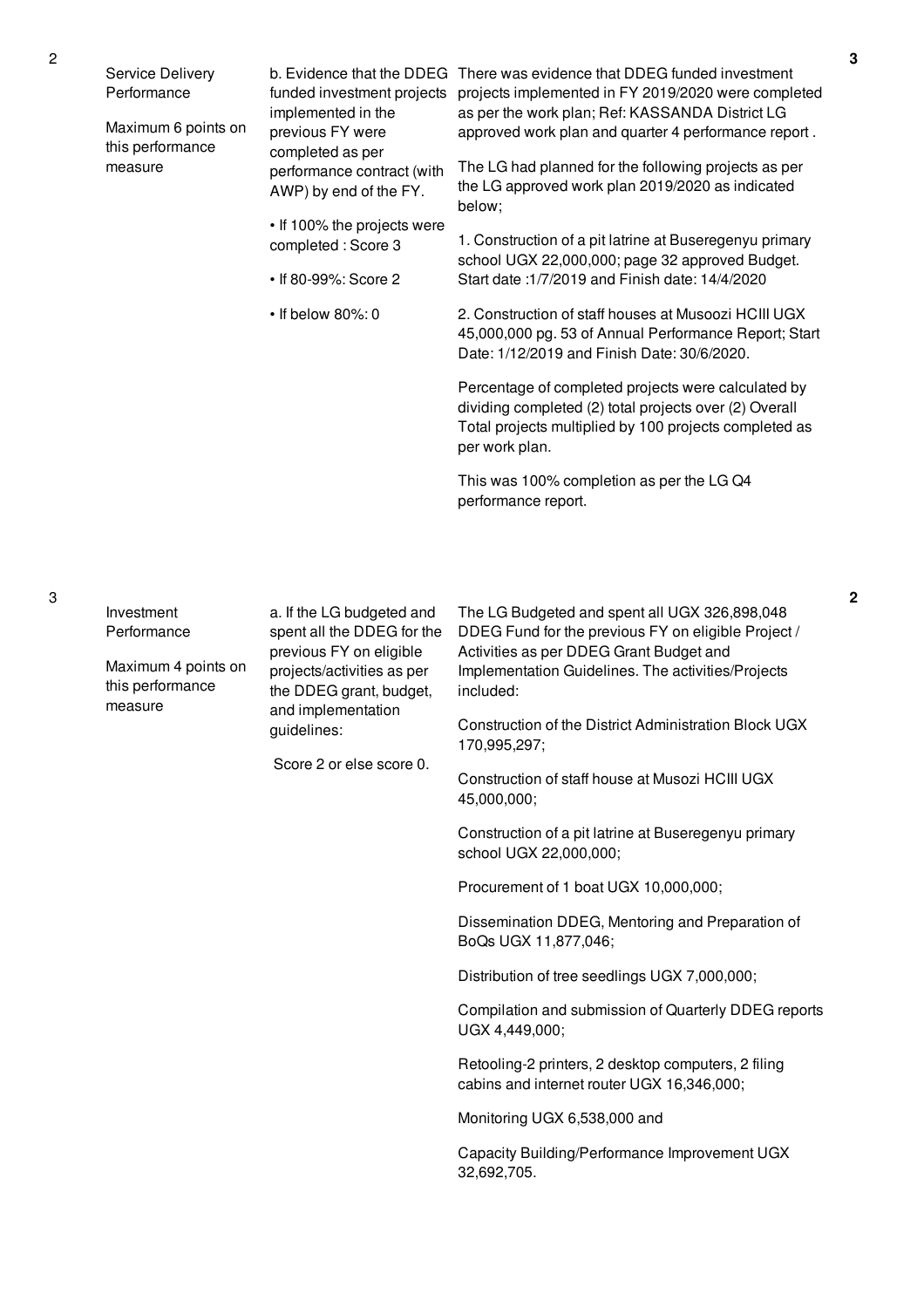| Investment<br>Performance                          | b. If the variations in the<br>contract price for sample of<br>DDEG funded                                  | The variations in the contract price to for all the DDEG<br>projects reviewed was within +/-20% of the LG<br>Engineers estimates |
|----------------------------------------------------|-------------------------------------------------------------------------------------------------------------|----------------------------------------------------------------------------------------------------------------------------------|
| Maximum 4 points on<br>this performance<br>measure | infrastructure investments<br>for the previous FY are<br>within $+/-20\%$ of the LG<br>Engineers estimates, | Only one DDEG project was availed for assessment<br>These are the details of the projects reviewed.                              |
|                                                    | score 2 or else score 0                                                                                     | 1. Project Name: Construction of a 5 stance VIP lined<br>latrine at Buseregenyu P/S                                              |
|                                                    |                                                                                                             | Contract No: Kas625/Wrks/19-20/00012                                                                                             |
|                                                    |                                                                                                             | Approved under: Min 10/Kas/DCC/Nov/19-20                                                                                         |
|                                                    |                                                                                                             | Contract Price: 23,883,200                                                                                                       |
|                                                    |                                                                                                             | Engineer's Estimate: 22,800,000                                                                                                  |
|                                                    |                                                                                                             | Price Variation: 1,083,200                                                                                                       |
|                                                    |                                                                                                             | Percent Variation: 4.75%                                                                                                         |
|                                                    |                                                                                                             |                                                                                                                                  |

Comment: Variation is with range of +/-20%

## **Performance Reporting and Performance Improvement**

4 Accuracy of reported information Maximum 4 points on this Performance Measure a. Evidence that information on the positions filled in LLGs as per minimum staffing standards is accurate, score 2 or else score 0 There was evidence that the information on the positions filled in LLGs as per minimum staffing standards is accurate. The information on the staff lists for the 3 sampled LLGs ie Kassanda T/C, Kiganda Sub county and Kassanda S/C was corresponding with the information on the approved costed staff establishment for Sub Counties and Kassanda Town council 2019/2020. 4 Accuracy of reported information Maximum 4 points on this Performance Measure b. Evidence that infrastructure constructed using the DDEG is in place following: as per reports produced by the LG: • If 100 % in place: Score 2, else score 0. *Note: if there are no reports produced to review: Score 0* All the reports on infrastructure constructed using the DDEG funds were reviewed. This included the Rehabilitation of boreholes at Makokoto 2, Bukuya 2, Kiganda 2, Kalwana 2 and Kassanda 2 UGX 500,000,000 LGDP pg. 86 and pg. 79 AWP. Interim payment certificate dated 13th January, 2020. Construction of staff houses at Musozi HCIII in Kiganda UGX 45, 000,000 AWP pg. 48. Interim payment certificate dated 25th June, 2020. Construction of a pit latrine at Buseregenyu primary school UGX 22,000,000 LGDP pg. 85 and pg.32 approved Budget. Interim payment certificate dated 14th April, 2020

**2**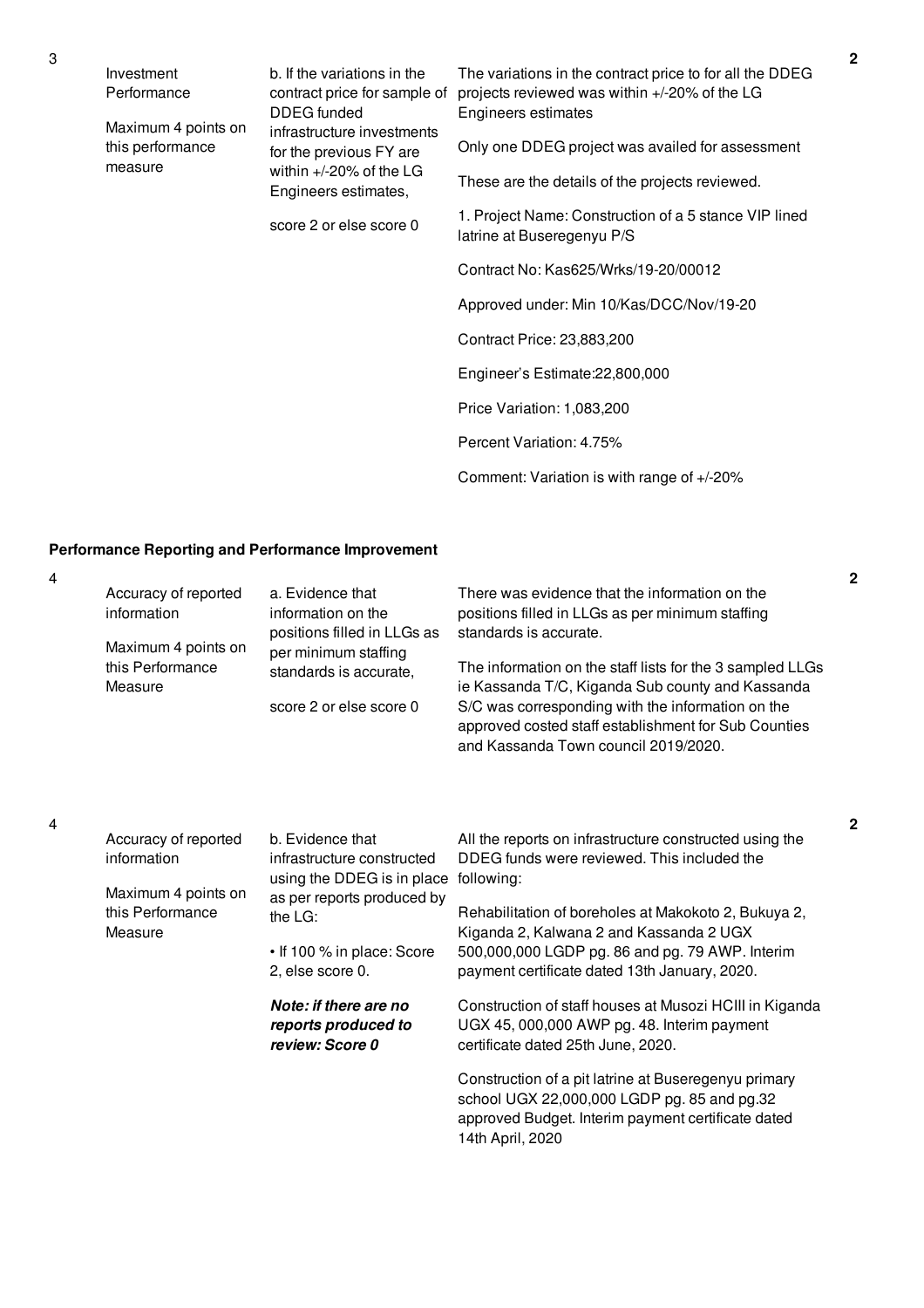| Reporting and<br>Performance<br>Improvement<br>Maximum 8 points on<br>this Performance<br>Measure | a. Evidence that the LG<br>conducted a credible<br>assessment of LLGs as<br>verified during the National<br><b>Local Government</b><br>Performance Assessment<br>Exercise;<br>If there is no difference in | Not Applicable.                                                                                                                                                                                                                         | $\mathbf 0$ |
|---------------------------------------------------------------------------------------------------|------------------------------------------------------------------------------------------------------------------------------------------------------------------------------------------------------------|-----------------------------------------------------------------------------------------------------------------------------------------------------------------------------------------------------------------------------------------|-------------|
|                                                                                                   | the assessment results of<br>the LG and national<br>assessment in all LLGs<br>score 4 or else 0                                                                                                            |                                                                                                                                                                                                                                         |             |
| Reporting and<br>Performance<br>Improvement<br>Maximum 8 points on<br>this Performance<br>Measure | has developed<br>performance improvement<br>plans for at least 30% of<br>the lowest performing<br>LLGs for the current FY,<br>based on the previous<br>assessment results.<br>Score: 2 or else score 0     | b. The District/ Municipality There was no evidence that the District had developed<br>performance improvement plans for at least 30% of the<br>lowest performing LLGs for the current FY, based on<br>the previous assessment results. | $\mathbf 0$ |
| Reporting and<br>Performance<br>Improvement<br>Maximum 8 points on<br>this Performance            | c. The District/ Municipality<br>has implemented the PIP<br>for the 30 % lowest<br>performing LLGs in the<br>previous FY:                                                                                  | No implementation of the PIP for the 30 % lowest<br>performing LLGs in the previous FY was done.<br>The PIPs were not developed.                                                                                                        | 0           |

## **Human Resource Management and Development**

Measure

6

**0**

Score 2 or else score 0

Score 2 or else score 0

5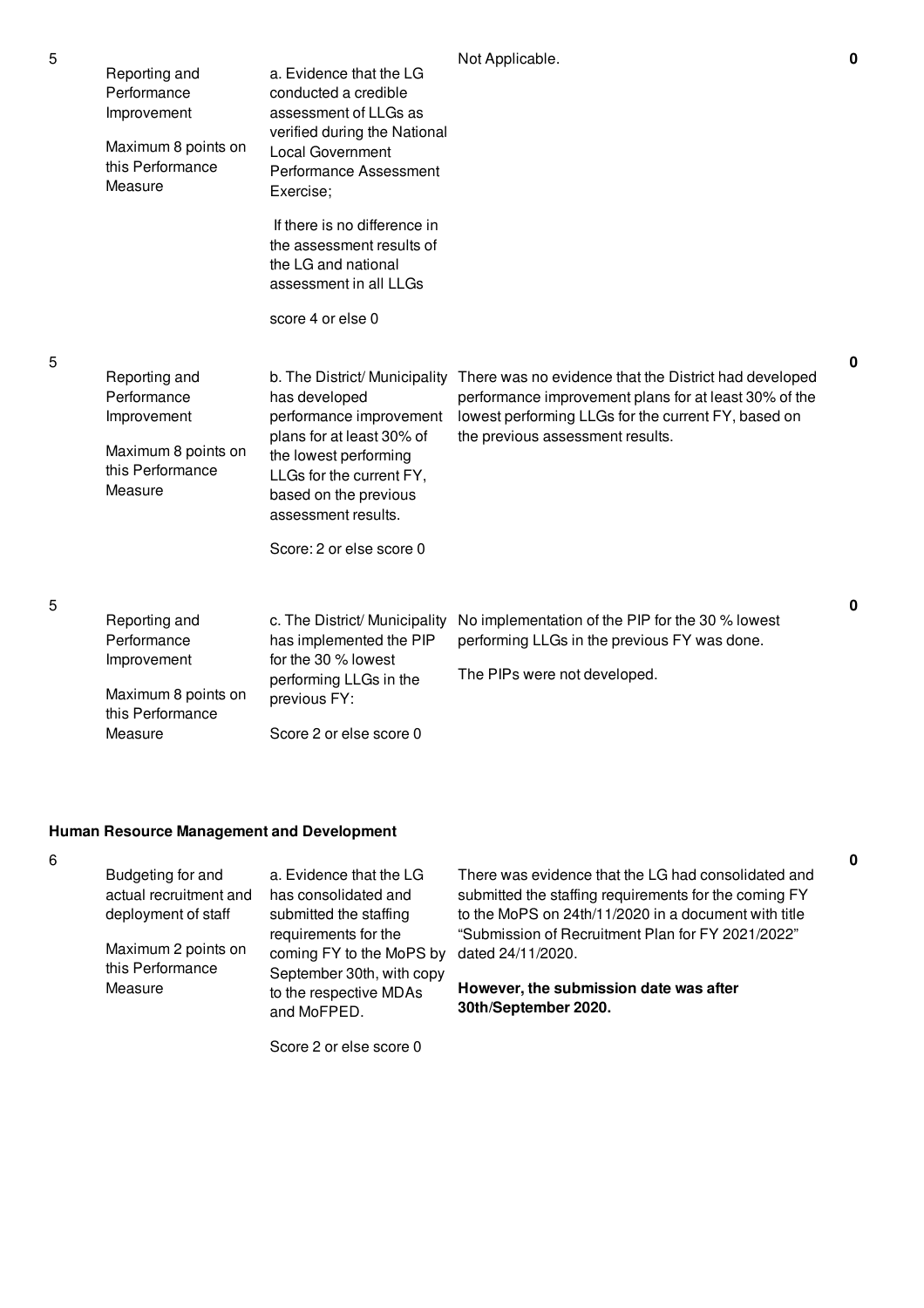| Performance<br>management<br>Maximum 5 points on<br>this Performance<br>Measure | a. Evidence that the<br>District/Municipality has<br>conducted a tracking and<br>analysis of staff attendance<br>(as guided by Ministry of<br>Public Service CSI):<br>Score 2 or else score 0               | There was no evidence that the District conducted a<br>tracking and analysis of staff attendance (as guided by<br>Ministry of Public Service CSI):                                                                                                                                                                                                                                                                                                                                                                                                                                | $\mathbf 0$ |
|---------------------------------------------------------------------------------|-------------------------------------------------------------------------------------------------------------------------------------------------------------------------------------------------------------|-----------------------------------------------------------------------------------------------------------------------------------------------------------------------------------------------------------------------------------------------------------------------------------------------------------------------------------------------------------------------------------------------------------------------------------------------------------------------------------------------------------------------------------------------------------------------------------|-------------|
| Performance<br>management<br>Maximum 5 points on<br>this Performance<br>Measure | i. Evidence that the LG has<br>conducted an appraisal<br>with the following<br>features:<br>HODs have been<br>appraised as per<br>guidelines issued by<br>MoPS during the previous<br>FY: Score 1 or else 0 | There was no evidence that the LG HoDs were<br>appraised as per guidelines issued by MoPS during the<br>previous FY.<br>The HoDs who were not appraised included;<br>District Community Development Officer Ssebulime<br>Gonzaga,<br>District Health Officer Ssentamu Lawrence,<br>Ag District Natural Resource Office Kanagara Clare,<br>Ag District Education Officer,<br>Ag District Engineer Ssebyatika Fred and<br>Senior Land Management Officer Nassanga Hamidah.<br>Those who were appraised included;<br>Chief Finance Officer Wekikye Nelson appraised on<br>30/6/2020, | 0           |

7

7

Ag District Commercial Officer was appraised on 16/6/2020 among others.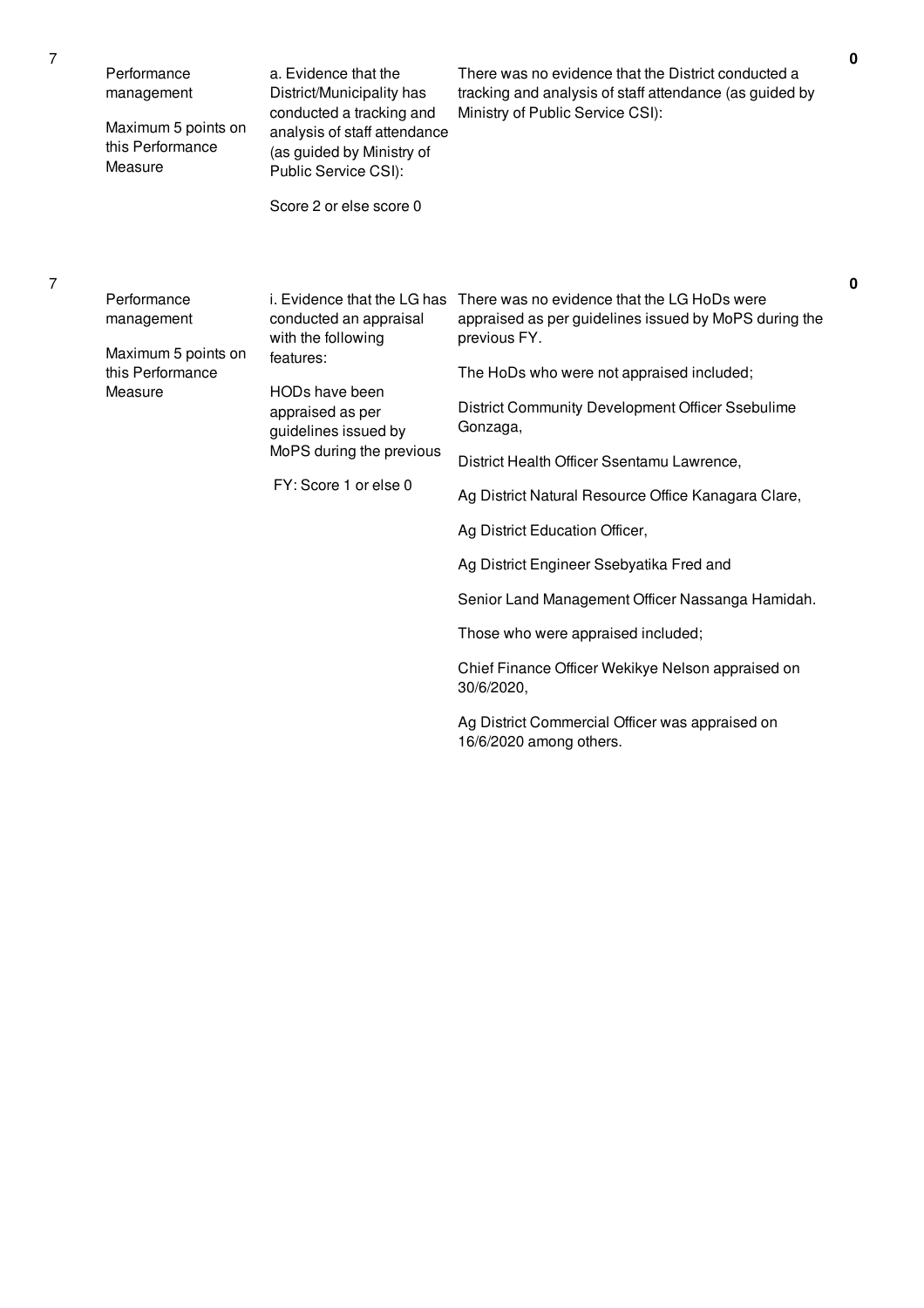| Performance<br>management<br>Maximum 5 points on<br>this Performance<br>Measure            | ii. (in addition to "a" above)<br>has also implemented<br>administrative rewards and<br>sanctions on time as<br>provided for in the<br>guidelines:<br>Score 1 or else 0      | There was evidence that Administrative rewards and<br>sanctions were implemented as provided for in the<br>guidelines.<br>Examples of cases handled included;<br>Minutes of Rewards and Sanctions Committee meeting<br>held on 6/11/2019, Min 04/07/2019 was handling<br>Disciplinary cases. Mukamwiza Abigail a Teacher was<br>summoned for abscondment of duty for two years. She<br>was sick but without asking for a sick leave. The<br>committee recommended cautioning and to be<br>transferred to a nearby school where she can access<br>treatment.<br>Rewards and sanctions report for quarter one FY<br>2020/2021 dated 10/10/2020 was submitted to MoPS<br>on 10/10/2020. The major issues reported were<br>abscondment and absenteeism.<br>Committee minutes dated 25/8/2020 Min<br>4/RS/KAS/08/2020 handled disciplinary cases;<br>Namagembe Annet Enrolled Midwife Kiganda HCIV<br>refused to honour transfer. She wrote an apology and<br>committee recommended re-instatement on the payroll. |
|--------------------------------------------------------------------------------------------|------------------------------------------------------------------------------------------------------------------------------------------------------------------------------|---------------------------------------------------------------------------------------------------------------------------------------------------------------------------------------------------------------------------------------------------------------------------------------------------------------------------------------------------------------------------------------------------------------------------------------------------------------------------------------------------------------------------------------------------------------------------------------------------------------------------------------------------------------------------------------------------------------------------------------------------------------------------------------------------------------------------------------------------------------------------------------------------------------------------------------------------------------------------------------------------------------|
| Performance<br>management<br>Maximum 5 points on<br>this Performance<br>Measure            | iii. Has established a<br><b>Consultative Committee</b><br>(CC) for staff grievance<br>redress which is functional.<br>Score 1 or else 0                                     | The LG had not established a functional Consultative<br>Committee (CC) for staff grievance redress at the time<br>of this assessment.                                                                                                                                                                                                                                                                                                                                                                                                                                                                                                                                                                                                                                                                                                                                                                                                                                                                         |
| Payroll management<br>Maximum 1 point on<br>this Performance<br>Measure or else score<br>0 | a. Evidence that 100% of<br>the staff recruited during<br>the previous FY have<br>accessed the salary<br>payroll not later than two<br>months after appointment:<br>Score 1. | Not all staff recruited during the previous FY accessed<br>the salary payroll not later than two months after<br>appointment.<br>Some Parish chiefs (Nakigudde Phionah, Nalugo<br>Rehema, Lutaya Dirisa and Nawanku Esther) were<br>appointed on 2/9/2019 and accessed payroll<br>28/11/2019.<br>Bakabagabe Judith Parish Chief was appointed on<br>2/9/2019 and accessed payroll on 28/5/2020.<br>Other staff were appointed on 2/9/2019 and 11/9/2019<br>but there was no information to determine when they<br>accessed salary payroll.                                                                                                                                                                                                                                                                                                                                                                                                                                                                    |

7

8

**0**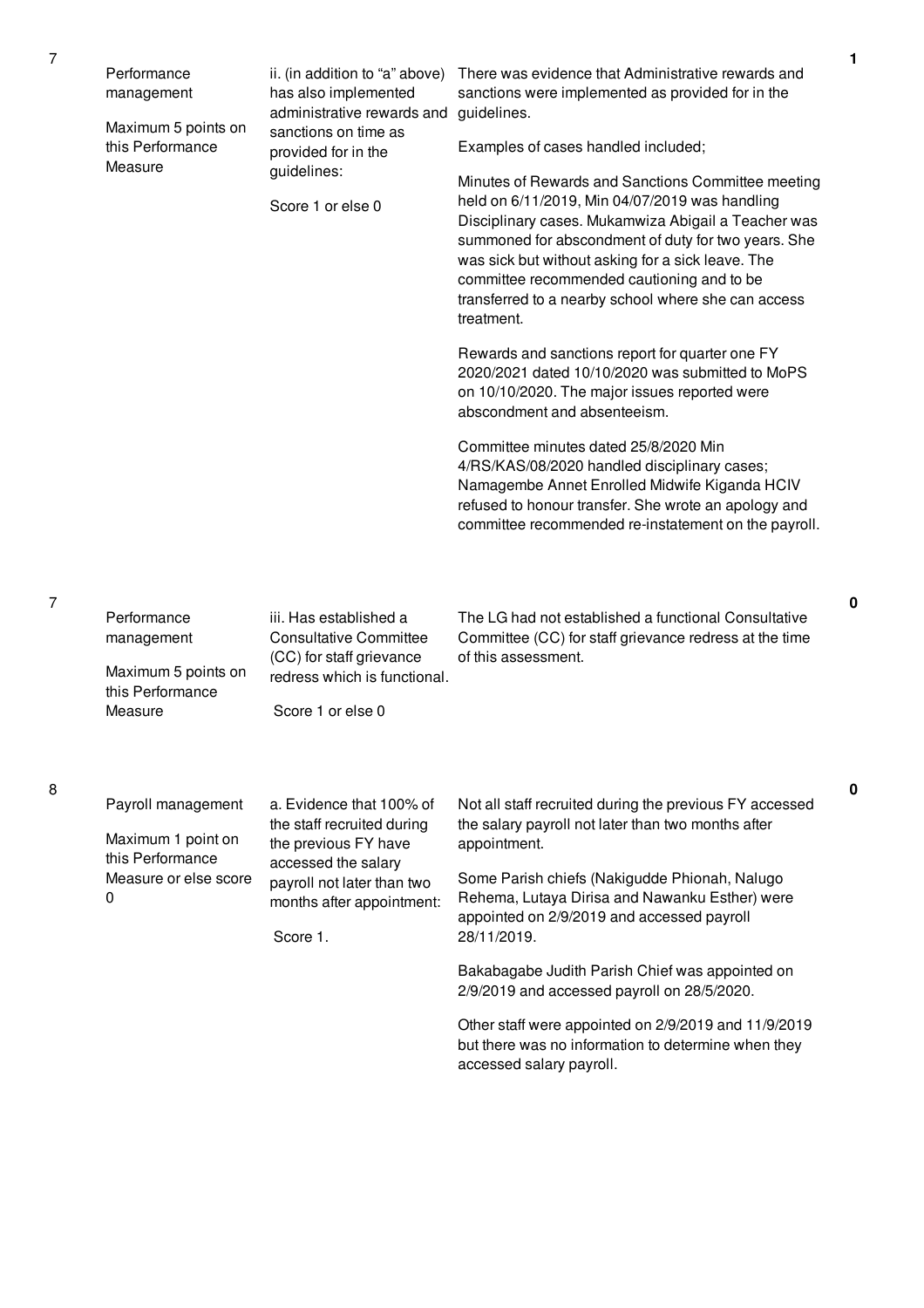Pension Payroll management

Maximum 1 point on this Performance Measure or else score  $\Omega$ 

a. Evidence that 100% of staff that retired during the previous FY have accessed the pension payroll not later than two months after retirement:

Score 1.

The evidence provided was inadequate to determine whether all staff that retired during the previous FY accessed the pension payroll not later than two months after retirement.

List of staff who retired in the FY 2019/2020 from HRM, indicated that Kusiima Tinka Beatrice, Ssekaggya Kasirye Haruna, Mugerwa John Lucycyi and Nkuuma Jackson retired on 9/8/2019, 31/12/2019, 10/10/2019 and 12/8/2019.

However, the date or month of accessing pension payroll was not indicated.

**Management, Monitoring and Supervision of Services.**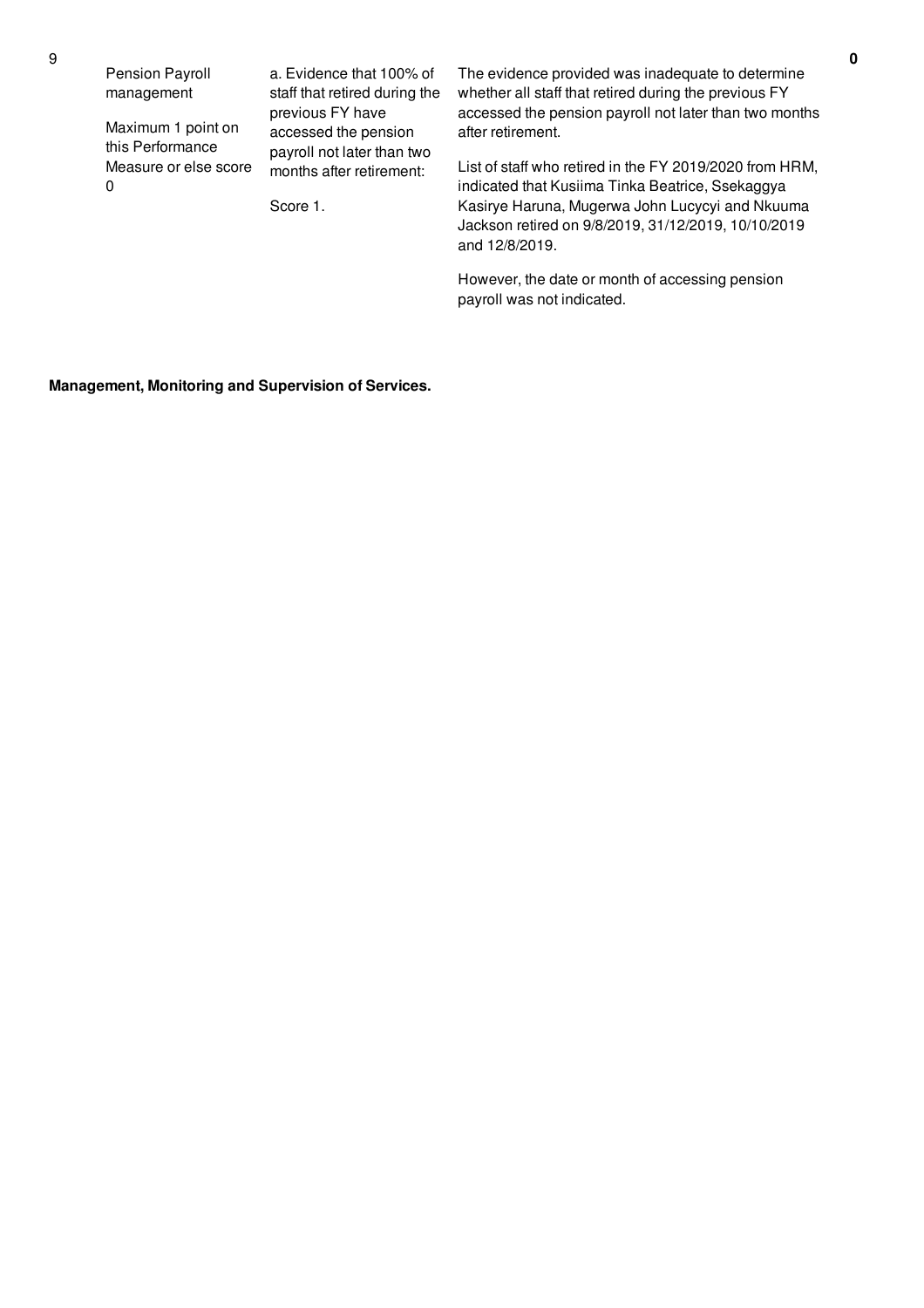Effective Planning, Budgeting and Transfer of Funds for Service Delivery

Maximum 6 points on this Performance Measure

a. If direct transfers (DDEG) to LLGs were executed in accordance with the requirements of the budget in previous FY:

Score 2 or else score 0

The LG warranted and transferred direct DDEG worth Ugx. 513,161,159 to LLGs in accordance with the requirements of the budget in FY 2019/20.

The LG had 9 sub counties and 1 Town Council and warranting of DDEG funds for all quarters was done as follows;

Q1 funds were warranted on 15th July 2019

Q2 funds were warranted on 8th October 2019

Q3 funds were warranted on 13th January 2020

The LG transferred DDEG funds for all quarters to all 9 sub counties and 1 Town Council. It was observed from release letters, for Q1 dated 15th July 2019 , Q2 dated 8th October 2019 and Q3 dated 13th January 2020 , in three equal installments( summed up) as detailed below:

- 1. Bukuya Ugx. 57,434,882
- 2. Kalwana Ugx. 60,200,248
- 3. Kassanda Ugx. 54,543,817
- 4. Kiganda Ugx. 67,365,060
- 5. Kitumbi Ugx. 96,652,799
- 6. Makokoto Ugx. 24,753,284
- 7. Manyogaseka Ugx. 30,032,619
- 8. Nyanzi Ugx. 43,733,750
- 9. Nalutuntu Ugx. 49,138,784
- 10. Kassanda TC Ugx. 29,305,916

Total 513,161,159

Thus the percentage of DDEG funds transferred to LGs was 513,161,159 / 513,161,159 x 100

 $= 100$  % of DDEG funds were transferred to LLGs thus the LG was compliant.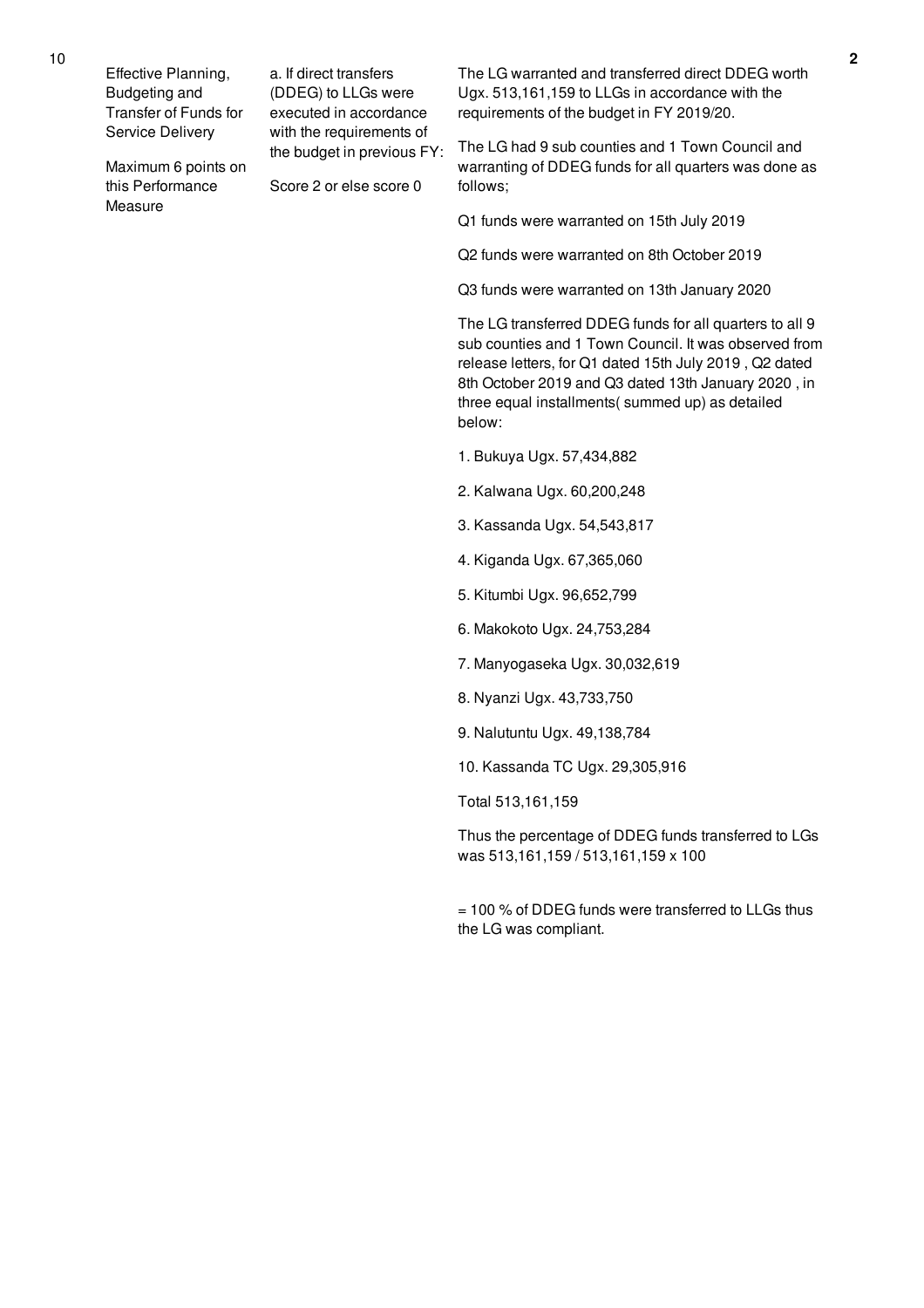|  | Effective Planning,<br>Budgeting and<br>Transfer of Funds for<br>Service Delivery                                                                   | b. If the LG did timely<br>warranting/verification of<br>direct DDEG transfers to<br>LLGs for the last FY, in<br>accordance to the<br>requirements of the<br>budget:<br>Score: 2 or else score 0 | GOU Approved Warrant Report KASSANDA District<br>LG Ref: 01-Jul-2019 to 30-Jun-2020, dated 7-11-2020,<br>the District LG had warranted DDEG funds for the FY<br>2019/2020 as follows;              |
|--|-----------------------------------------------------------------------------------------------------------------------------------------------------|--------------------------------------------------------------------------------------------------------------------------------------------------------------------------------------------------|----------------------------------------------------------------------------------------------------------------------------------------------------------------------------------------------------|
|  | Maximum 6 points on<br>this Performance<br>Measure                                                                                                  |                                                                                                                                                                                                  | Q1 DDEG funds were received on 15th July 2019 and<br>transferred to Sub counties on 12th August 2019. (27<br>days)                                                                                 |
|  |                                                                                                                                                     |                                                                                                                                                                                                  | Q2 DDEG funds were received on 08th October 2019<br>and transferred to divisions on 22nd October 2019.(14<br>days)                                                                                 |
|  |                                                                                                                                                     |                                                                                                                                                                                                  | Q3 DDEG funds were received on 13th January 2020<br>and transferred to Sub counties on 22nd January 2020.<br>(9days)                                                                               |
|  |                                                                                                                                                     |                                                                                                                                                                                                  | From the above, ALL DDEG transfers were delayed by<br>more than 5 days, from the time of receipt of funds from<br>MoFPED and release of funds to LLGs, thus the LG<br>was not compliant.           |
|  | Effective Planning,<br>Budgeting and<br>Transfer of Funds for<br>Service Delivery                                                                   | c. If the LG invoiced and<br>communicated all DDEG<br>transfers for the previous<br>FY to LLGs within 5                                                                                          | The correspondence issued by CAO to LLGs on<br>DDEG releases was not reconciling with the transfers<br>for all quarters were as follows;                                                           |
|  | working days from the date<br>Maximum 6 points on<br>of funds release in each<br>this Performance<br>quarter:<br>Measure<br>Score 2 or else score 0 | Q1 funds were released on 12th August 2019 and a<br>communication sent on 15th July 2019.                                                                                                        |                                                                                                                                                                                                    |
|  |                                                                                                                                                     | Q2 funds were released on 22nd October 2019 and a<br>communication sent on 8th October 2019.                                                                                                     |                                                                                                                                                                                                    |
|  |                                                                                                                                                     |                                                                                                                                                                                                  | Q3 funds were released on 22nd January 2020 and a<br>communication sent on 13th January 2020.                                                                                                      |
|  |                                                                                                                                                     |                                                                                                                                                                                                  | There was a delay of more than 5 days between the<br>times the DDEG funds were released and when a<br>communication was sent to LLGs, thus KASSANDA<br>District LG was non-compliant in this area. |

**0**

**0**

10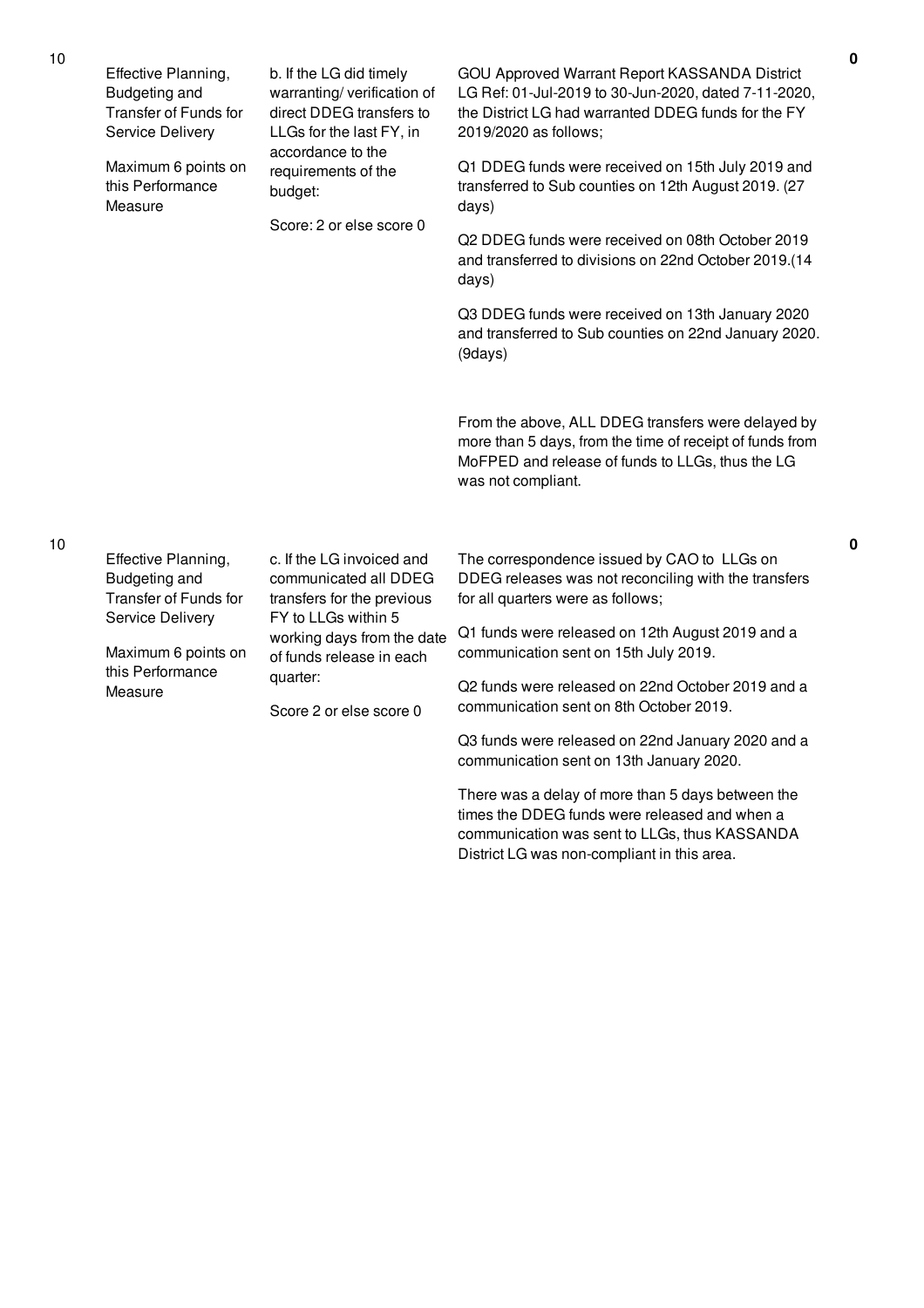| Routine oversight and<br>monitoring<br>Maximum 4 points on<br>this Performance<br>Measure | a. Evidence that the<br>District/Municipality has<br>supervised or mentored all<br>LLGs in the District<br>/Municipality at least once<br>per quarter consistent with<br>guidelines:<br>Score 2 or else score 0 | There was insufficient evidence availed to ascertain<br>that the District supervised or mentored all LLGs at<br>least Quarterly. Only 3 reports for 3 Quarters were<br>availed as follows:<br>Report for the activity of carrying out Technical<br>backstopping to Sub counties in Data collection dated<br>5th September, 2019 for Quarter 1.<br>Support supervision and Mentoring of LLGs Report<br>dated 20th December, 2019 showed that all the ten<br>LLGs were supervised or mentored between 24th<br>November and 16th December 2019 for Quarter 2.<br>Report for the activity of carrying out technical<br>Backstopping to Sub counties in Development Work<br>plans Dated January, 2020 for Quarter 3. |
|-------------------------------------------------------------------------------------------|-----------------------------------------------------------------------------------------------------------------------------------------------------------------------------------------------------------------|-----------------------------------------------------------------------------------------------------------------------------------------------------------------------------------------------------------------------------------------------------------------------------------------------------------------------------------------------------------------------------------------------------------------------------------------------------------------------------------------------------------------------------------------------------------------------------------------------------------------------------------------------------------------------------------------------------------------|
| Routine oversight and<br>monitoring<br>Maximum 4 points on                                | b. Evidence that the<br>results/reports of support<br>supervision and monitoring<br>visits were discussed in                                                                                                    | There was neither Monitoring reports nor TPC minutes<br>availed by the planner to show whether the<br>results/reports of support supervision and monitoring<br>visits were discussed in the TPC and evidence for                                                                                                                                                                                                                                                                                                                                                                                                                                                                                                |

corrective actions and follow up.

**0**

**0**

Maximum 4 points on this Performance Measure

visits were discussed in the TPC, used by the District/ Municipality to make recommendations for corrective actions and followed-up:

Score 2 or else score 0

## **Investment Management**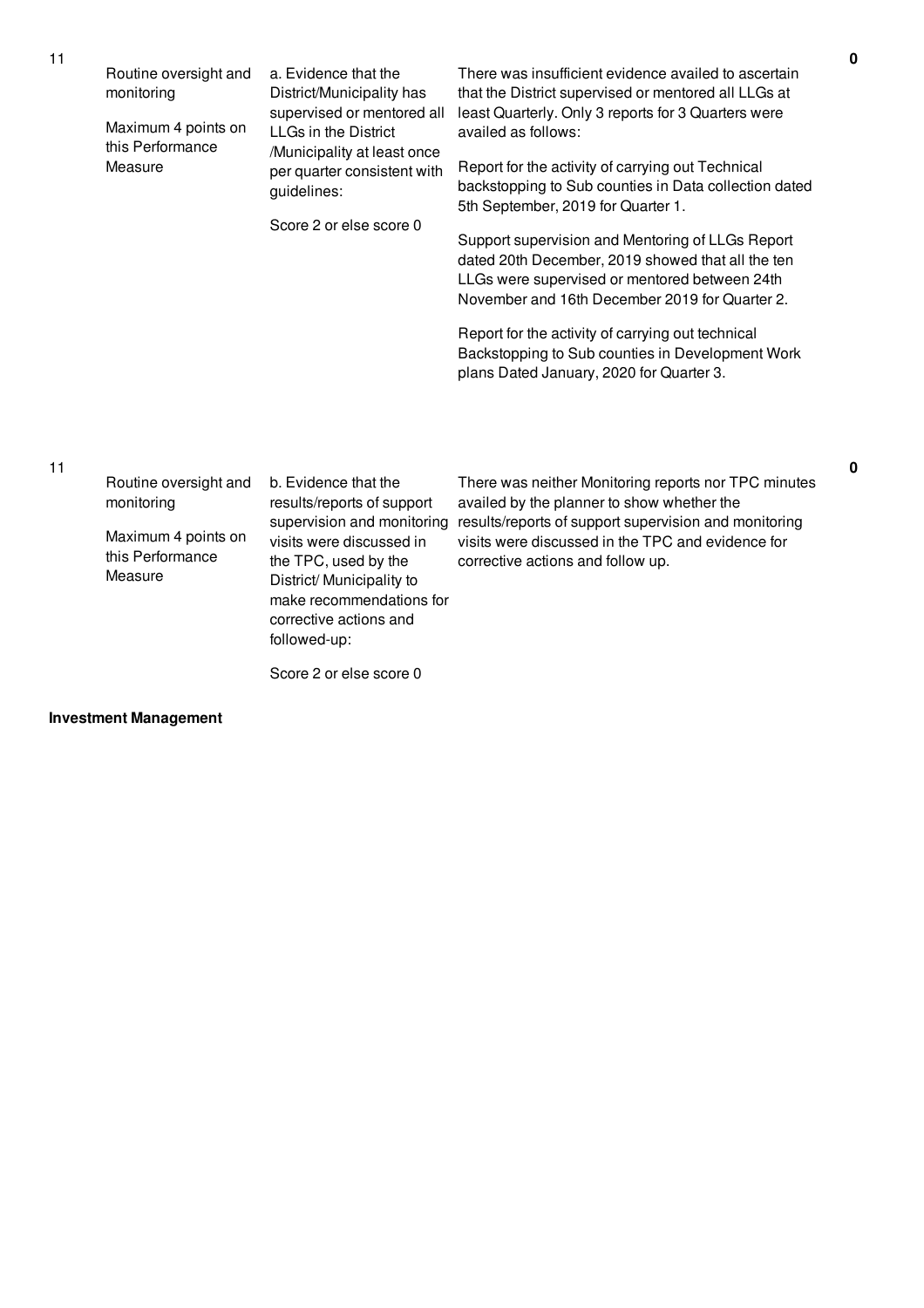| Planning and<br>budgeting for<br>investments is<br>conducted effectively | a. Evidence that the<br>District/Municipality<br>maintains an up-dated<br>assets register covering<br>details on buildings, | The LG did not maintain an updated Assets Register<br>covering details on Buildings and Structures, Transport<br>Equipment, Machinery and Equipment and other<br>Assets as per Formats prescribed on pages 167 to 170<br>of Local Governments Financial and Accounting |
|--------------------------------------------------------------------------|-----------------------------------------------------------------------------------------------------------------------------|------------------------------------------------------------------------------------------------------------------------------------------------------------------------------------------------------------------------------------------------------------------------|
| Maximum 12 points on<br>this Performance                                 | vehicle, etc. as per format<br>in the accounting manual:                                                                    | Manual 2007.                                                                                                                                                                                                                                                           |
| Measure                                                                  | Score 2 or else score 0                                                                                                     | In reference to the Draft Financial Statements FY<br>2019/20 and Summary Statement of Stores and other                                                                                                                                                                 |
|                                                                          | Note: the assets covered<br>must include, but not                                                                           | Assets (Physical Assets) as at the end of the year 30th<br>June 2020. Page 34.                                                                                                                                                                                         |
|                                                                          | limited to: land,<br>buildings, vehicles and<br>infrastructure. If those<br>core assets are missing<br>score 0              | The following Assets were acquired during the year:                                                                                                                                                                                                                    |
|                                                                          |                                                                                                                             | Land: 11,000,000                                                                                                                                                                                                                                                       |
|                                                                          |                                                                                                                             | Non Residential Buildings: 1,968,832,193                                                                                                                                                                                                                               |
|                                                                          |                                                                                                                             | Residential Buildings: 67,053,014                                                                                                                                                                                                                                      |
|                                                                          |                                                                                                                             | Roads and Bridges: 252,734,324                                                                                                                                                                                                                                         |
|                                                                          |                                                                                                                             | Furniture and Fittings: 2,528,022                                                                                                                                                                                                                                      |
|                                                                          |                                                                                                                             | All these totaled to Ugx. 2,302,147,553.                                                                                                                                                                                                                               |
|                                                                          |                                                                                                                             | All the above Assets were not posted in the Assets<br>Register at the time of Assessment.                                                                                                                                                                              |
|                                                                          |                                                                                                                             |                                                                                                                                                                                                                                                                        |

12

| Planning and                | b. Evidence that the                                                                                 | There w                              |
|-----------------------------|------------------------------------------------------------------------------------------------------|--------------------------------------|
| budgeting for               | District/Municipality has                                                                            | Survey I                             |
| investments is              | used the Board of Survey                                                                             | manage                               |
| conducted effectively       | Report of the previous FY                                                                            | assets,                              |
|                             | to make Assets                                                                                       | assets, a                            |
| Maximum 12 points on        | Management decisions                                                                                 | the PFM                              |
| this Performance<br>Measure | including procurement of<br>new assets, maintenance<br>of existing assets and<br>disposal of assets: | The rep<br><b>MoFPEI</b><br>August 2 |

Score 1 or else 0

as NO recommendation from the Board of Report of FY 2018/19, to inform assets ment decisions including procurement of new maintenance of existing assets and disposal of as per section 102 (1) LGFAR and S34 (3) of 1A Act 2015.

ort was submitted to Accountant General, D on 23rd August 2019 in a letter dated 15th 2019.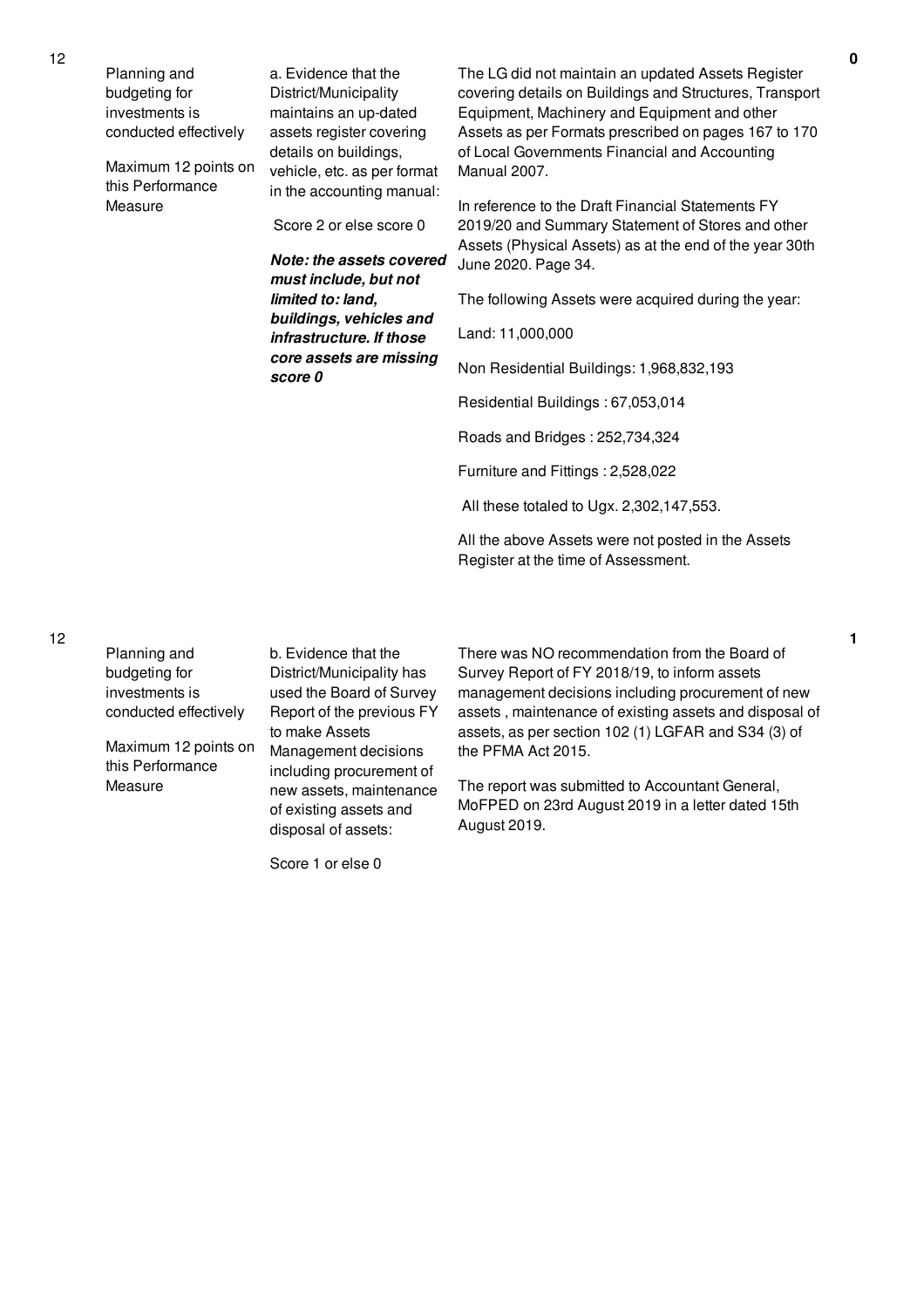| Planning and<br>budgeting for<br>investments is<br>conducted effectively<br>Maximum 12 points on<br>this Performance<br>Measure | c. Evidence that<br>District/Municipality has a<br>functional physical<br>planning committee in<br>place which has submitted<br>at least 4 sets of minutes of<br><b>Physical Planning</b><br>Committee to the<br>MoLHUD. If so Score 2.<br>Otherwise Score 0.                                                                                                                                                                                                                            | KASSANDA District LG was NOT compliant with the<br>Physical Planning Act 2010, Part III Section (9), which<br>requires the Physical Planning Committee to be in<br>place and functional. It should be constituted by 13<br>members including a Physical Planner in private<br>practice. The Committee should meet at least once per<br>Quarter.<br>The Chief Administrative Officer on 22nd August 2019,<br>under reference No CR/214/1 appointed Eight<br>Members to the Committee and thus the Committee<br>was not fully constituted.<br>The was NO evidence that the Committee was<br>functional during the FY 2019/2020, since there was<br>no evidence presented about the 4 sets of minutes (one<br>set per Quarter) that were submitted to MoLHUD, at the<br>time of Assessment.                                                                                                                                                                                                                |
|---------------------------------------------------------------------------------------------------------------------------------|------------------------------------------------------------------------------------------------------------------------------------------------------------------------------------------------------------------------------------------------------------------------------------------------------------------------------------------------------------------------------------------------------------------------------------------------------------------------------------------|---------------------------------------------------------------------------------------------------------------------------------------------------------------------------------------------------------------------------------------------------------------------------------------------------------------------------------------------------------------------------------------------------------------------------------------------------------------------------------------------------------------------------------------------------------------------------------------------------------------------------------------------------------------------------------------------------------------------------------------------------------------------------------------------------------------------------------------------------------------------------------------------------------------------------------------------------------------------------------------------------------|
| Planning and<br>budgeting for<br>investments is<br>conducted effectively<br>Maximum 12 points on<br>this Performance<br>Measure | d.For DDEG financed<br>projects;<br>Evidence that the<br>District/Municipality has<br>conducted a desk<br>appraisal for all projects in<br>the budget - to establish<br>whether the prioritized<br>investments are: (i) derived<br>from the LG Development<br>Plan; (ii) eligible for<br>expenditure as per sector<br>guidelines and funding<br>source (e.g. DDEG). If<br>desk appraisal is<br>conducted and if all<br>projects are derived from<br>the LGDP:<br>Score 2 or else score 0 | There was evidence that the LG conducted a desk<br>appraisal for all projects in the budget and the<br>prioritized investments were derived from the LG<br>Development Plan; eligible for expenditure as per<br>sector guidelines and funding source. Below are some<br>of the prioritized investments:<br>Construction of Manyogaseka seed School UGX<br>650,814,000 LGDP pg.85 and pg. 32 Approved Budget<br>2019/2020.<br>Construction of a pit latrine at Buseregenyu primary<br>school UGX 22,000,000 LGDP pg 85 and pg.32<br>approved Budget.<br>Rehabilitation of boreholes at Makokoto 2, Bukuya 2,<br>Kiganda 2, Kalwana 2 and Kassanda 2 UGX<br>500,000,000 LGDP pg. 86 and pg. 79 AWP 2019/2020.<br>Drilling of deep boreholes in Bukuya 1, Myanzi 1,<br>Kitumbi 2, Kassanda 1, Kiganda 1 and Makokoto 1<br>UGX 191,653,000 LGDP pg. 86 and pg. 79 AWP<br>2019/2020.<br>Construction of staff houses at Musozi HCIII UGX 45,<br>000,000 LGDP pg. 85 and Annual Performance Report<br>pg. 53. |

Construction of the District Administration Block UGX 170,000,000. KSDEC meeting held on 22nd January, 2020 min 05/05/2019/KSDEC.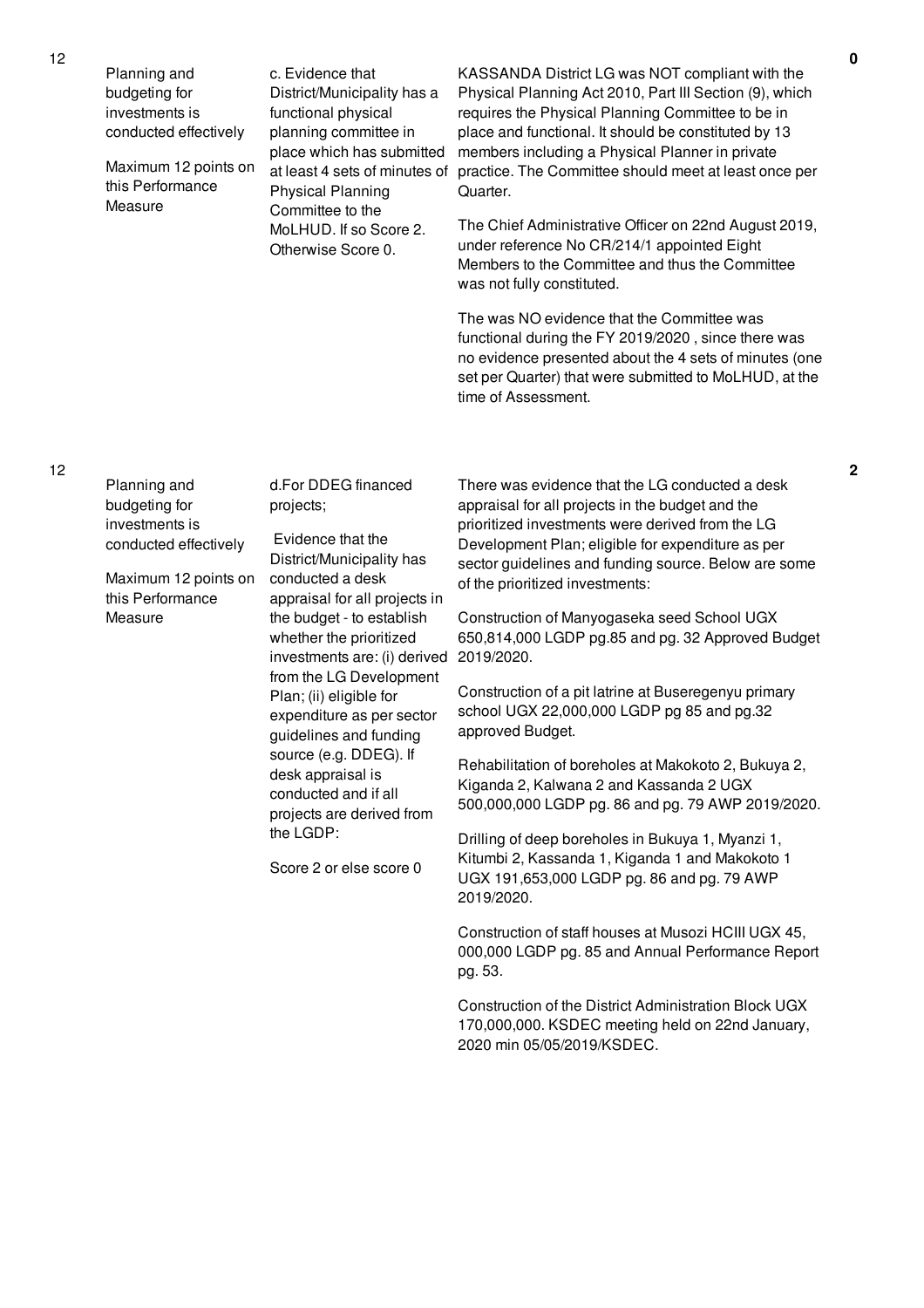| Planning and          | For DDEG financed          |
|-----------------------|----------------------------|
| budgeting for         | projects:                  |
| investments is        |                            |
| conducted effectively | e. Evidence that LG        |
|                       | conducted field appraisal  |
| Maximum 12 points on  | to check for (i) technical |
| this Performance      | feasibility, (ii)          |
| Measure               | Environmental and social   |
|                       | acceptability and (iii)    |

There was no field appraisal reports availed by the planner to confirm whether the LG conducted field appraisal to check for technical feasibility; Environmental and social acceptability and customized design for investment projects for previous FY.

12

12

| Planning and<br>budgeting for<br>investments is | f. Evidence that project<br>profiles with costing have<br>been developed and | Evidence was provided to show that project profiles<br>with costing had been developed and discussed by<br>TPC for all investments in the AWP for the current FY |                                                                                                                                                                                                            |
|-------------------------------------------------|------------------------------------------------------------------------------|------------------------------------------------------------------------------------------------------------------------------------------------------------------|------------------------------------------------------------------------------------------------------------------------------------------------------------------------------------------------------------|
|                                                 | conducted effectively                                                        | discussed by TPC for all                                                                                                                                         | as per LG Planning guideline and DDEG guidelines.                                                                                                                                                          |
|                                                 | Maximum 12 points on<br>this Performance<br>Measure                          | investments in the AWP for<br>the current FY, as per LG<br>Planning guideline and<br>DDEG guidelines:                                                            | TPC meeting held on 23rd April, 2020 under Min.<br>08/23/04/2020. The following are the sampled<br>investment projects in the AWP for the current FY, as<br>per LG Planning guideline and DDEG guidelines: |
|                                                 |                                                                              | Score 1 or else score 0.                                                                                                                                         | 1. Under water/Human capital program. The project of                                                                                                                                                       |

customized design for investment projects of the

Score 2 or else score 0

previous FY:

1. Under water/ Human capital program. The project of safe water provision, the activities included: Drilling 6 of boreholes at Kalama A, Kabagala, Masaba, Kiduuzi North, Kassazi B Kitayiza village. Rehabilitation of Boreholes at Bimbye, Mweya, Kiduuzi, south, Kalwanga, Kabulubutu, Katungulu, Nsozinga villages.

Construction of a mini solar powered piped water system in Kyabakadde TC and Designing of a piped water system in Lugongwe TC. These are costed at UGX 714,308,000.

2. On improvement of Health services provision under health department. The major activities were to: Renovate the vaccine store at Kassanda HCIV and upgrade of Kyasansuwa HCII to HCIII, which requires construction of a maternity ward, Placenta pit, staff quarter and other VIP latrines at UGX 946,905,000.

3. Completion of Manyogaseka (St. Maria Gorret) and construction of Makokoto Seed School 1st phase of the construction and clearing of balance on Makokoto Seed at UGX 964,350,000.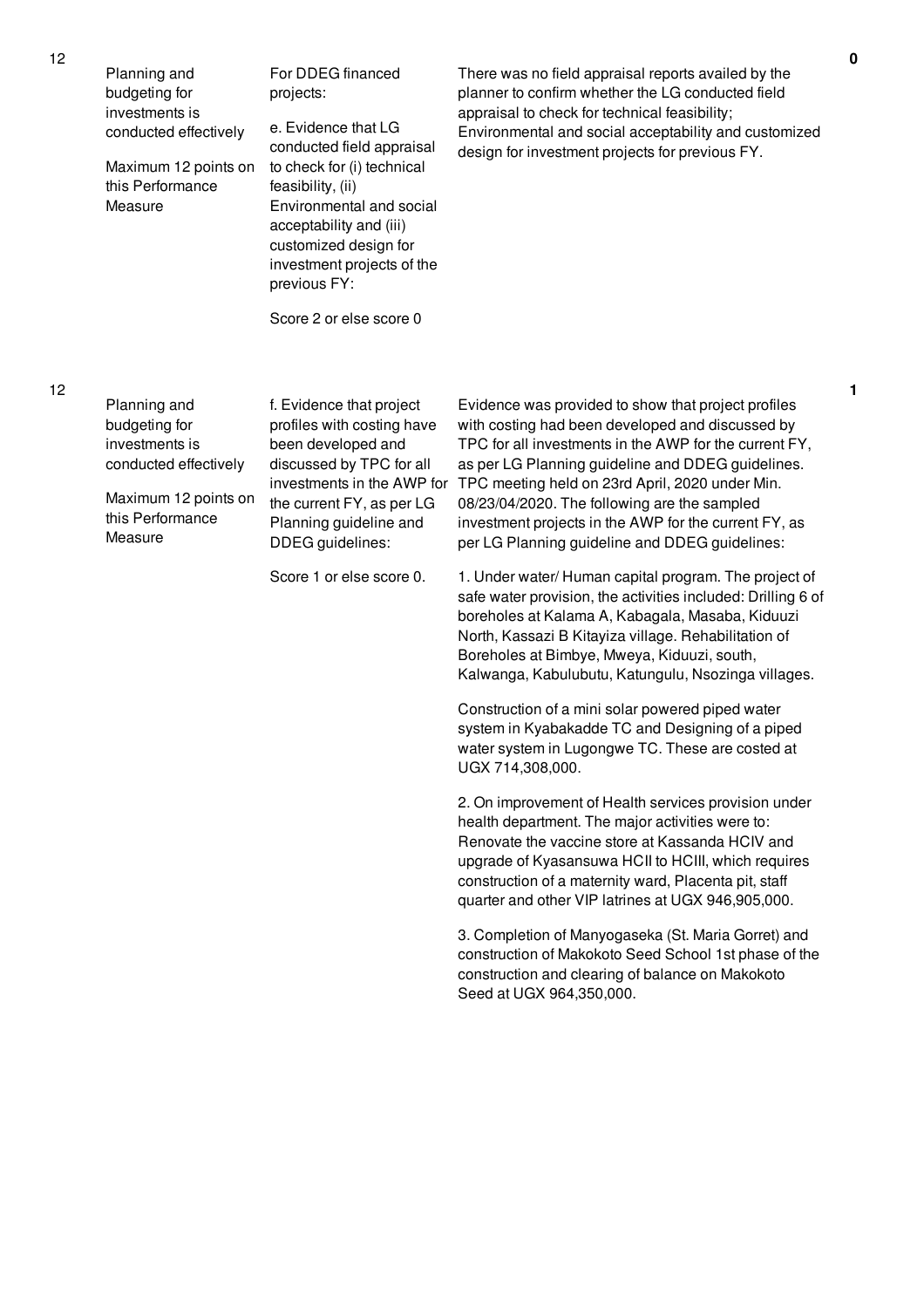|  | Planning and<br>budgeting for                       | g. Evidence that the LG<br>has screened for                                                                                                              | There were four DDEG projects implemented by the<br>District, namely:                                                                                                                                                                                                                                                                        | $\overline{\mathbf{2}}$ |
|--|-----------------------------------------------------|----------------------------------------------------------------------------------------------------------------------------------------------------------|----------------------------------------------------------------------------------------------------------------------------------------------------------------------------------------------------------------------------------------------------------------------------------------------------------------------------------------------|-------------------------|
|  | investments is<br>conducted effectively             | environmental and social<br>risks/impact and put<br>mitigation measures where<br>required before being<br>approved for construction<br>using checklists: | 1) Construction of staff quarters at Musozi primary<br>school;                                                                                                                                                                                                                                                                               |                         |
|  | Maximum 12 points on<br>this Performance<br>Measure |                                                                                                                                                          | 2) Construction of administration Block at Kassanda<br>District Headquarters;                                                                                                                                                                                                                                                                |                         |
|  |                                                     | Score 2 or else score 0                                                                                                                                  | 3) Procurement of a boat engine; and                                                                                                                                                                                                                                                                                                         |                         |
|  |                                                     |                                                                                                                                                          | 4) Procurement of Tree seedlings.                                                                                                                                                                                                                                                                                                            |                         |
|  |                                                     |                                                                                                                                                          | Of the four projects, only Construction of staff quarters<br>at Musozi primary school needed screening. Screening<br>for the Administration Block was done in earlier years<br>as this was being done in phases and this was phase<br>II. The procurement projects for boat engine and<br>seedlings did not require environmental screening. |                         |
|  |                                                     |                                                                                                                                                          | The screening from for Musozi staff quarters was<br>signed by Mr. Kyakonye Medih on 24 June 2020.                                                                                                                                                                                                                                            |                         |
|  |                                                     |                                                                                                                                                          |                                                                                                                                                                                                                                                                                                                                              |                         |
|  | Procurement, contract                               | a. Evidence that all<br>management/execution infrastructure projects for<br>the current FY to be                                                         | All infrastructure projects for the current FY that are to<br>be implemented using the DDEG were incorporated in<br>the LG approved procurement plan                                                                                                                                                                                         | 1                       |
|  | Maximum 8 points on<br>this Performance<br>Measure  | implemented using the<br>DDEG were incorporated<br>in the LG approved<br>procurement plan<br>Score 1 or else score 0                                     | Sampled projects under DDEG in approved<br>Procurement Plan                                                                                                                                                                                                                                                                                  |                         |
|  |                                                     |                                                                                                                                                          | 1. Construction of a 2 Stance Lined VIP latrine at<br>Kabulubuutu Trading Centre                                                                                                                                                                                                                                                             |                         |
|  |                                                     |                                                                                                                                                          | 2. Construction of a 4 Stance Lined Pit Latrine at Tc<br>play ground                                                                                                                                                                                                                                                                         |                         |
|  |                                                     |                                                                                                                                                          | 3. Second phase Staff House at Kiryanongo                                                                                                                                                                                                                                                                                                    |                         |
|  |                                                     |                                                                                                                                                          | Note: DDEG projects for FY 20/21 obtained from the<br>Submission of Kassanda DLG Procurement Plan                                                                                                                                                                                                                                            |                         |

2020/2021 to PPDA dated 23-Sept-2020 and signed off

by the Ag. CAO, Betunguura John.

12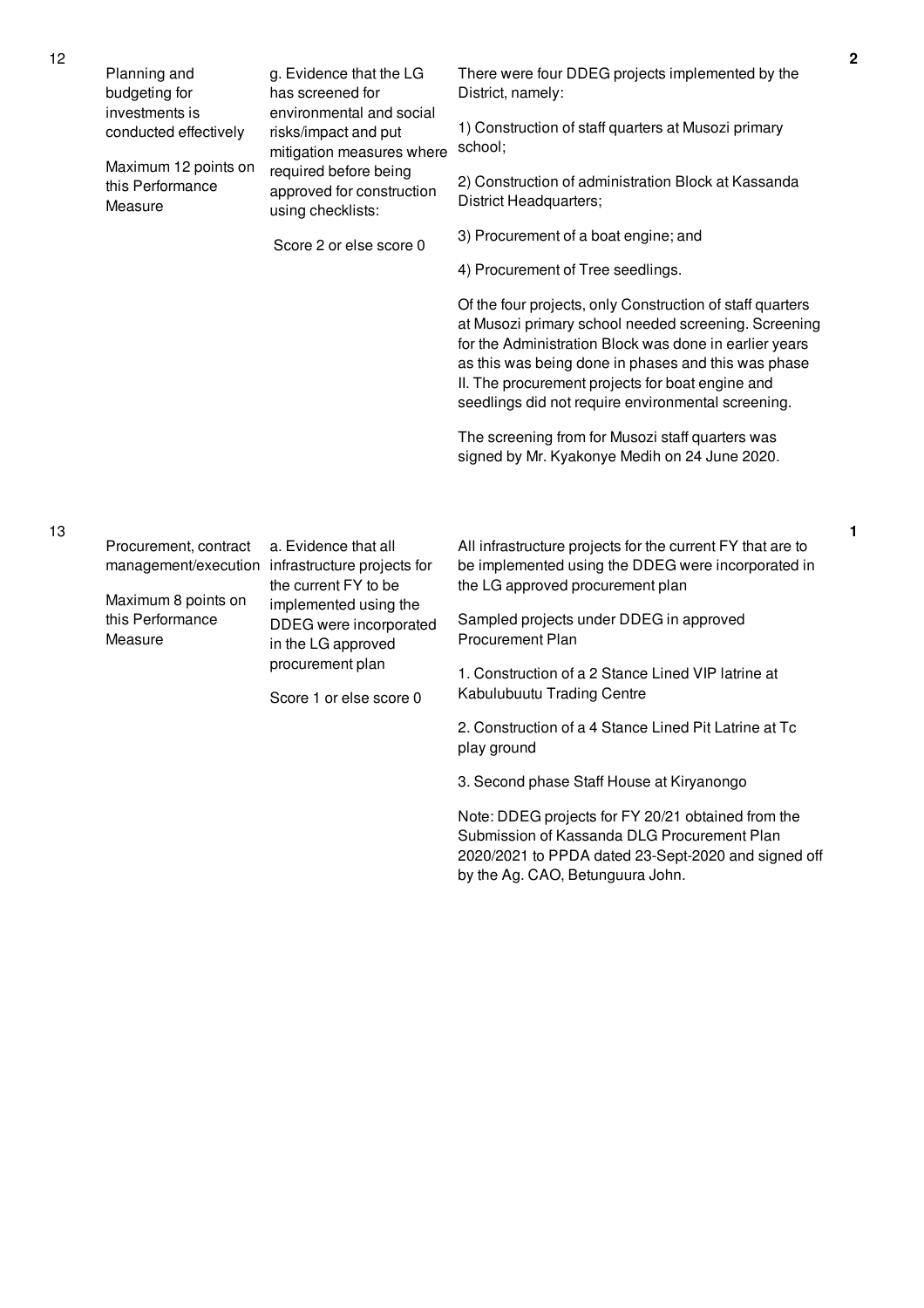| 13<br>Procurement, contract<br>management/execution<br>Maximum 8 points on | b. Evidence that all<br>implemented in the current<br>FY using DDEG were | All infrastructure projects to be implemented in the<br>infrastructure projects to be current FY using DDEG were approved by the<br>Contracts Committee before commencement of<br>construction. |                                                                                                                                                                  |           |
|----------------------------------------------------------------------------|--------------------------------------------------------------------------|-------------------------------------------------------------------------------------------------------------------------------------------------------------------------------------------------|------------------------------------------------------------------------------------------------------------------------------------------------------------------|-----------|
|                                                                            | this Performance<br>Measure                                              | approved by the Contracts<br>Committee before<br>commencement of                                                                                                                                | The following projects on the Procurement Plan<br>appeared in the Contracts Committee Minutes.                                                                   |           |
|                                                                            |                                                                          | construction: Score 1 or<br>else score 0                                                                                                                                                        | 1. Project: Construction of a 3 Stance Lined Latrine at<br>Kikandwa P/S                                                                                          |           |
|                                                                            |                                                                          |                                                                                                                                                                                                 | Approved under: Min 18/Kas/DCC/May/19-20                                                                                                                         |           |
|                                                                            |                                                                          |                                                                                                                                                                                                 | 2. Project: Completion of Maternity at Myanzi                                                                                                                    |           |
|                                                                            |                                                                          |                                                                                                                                                                                                 | Approved under: Min 18/Kas/DCC/May/19-20                                                                                                                         |           |
|                                                                            |                                                                          |                                                                                                                                                                                                 | 3. Project: Construction of an office block at Ndeeba<br>P/S                                                                                                     |           |
|                                                                            |                                                                          |                                                                                                                                                                                                 | Approved under: Min 18/Kas/DCC/May/19-20                                                                                                                         |           |
|                                                                            |                                                                          |                                                                                                                                                                                                 |                                                                                                                                                                  |           |
| 13                                                                         | Procurement, contract<br>management/execution                            | c. Evidence that the LG<br>has properly established<br>the Project Implementation                                                                                                               | There was no evidence that the LG properly<br>established the Project Implementation Team as<br>specified in the sector guidelines.                              | $\pmb{0}$ |
|                                                                            | Maximum 8 points on<br>this Performance<br>Measure                       | team as specified in the<br>sector guidelines:<br>Score 1 or else 0                                                                                                                             | Only one PM was appointed for all SFG projects -<br>Kaweesa Ronald was appointed by the CAO on 28-<br>Oct-2019                                                   |           |
| 13                                                                         | Procurement, contract<br>management/execution                            | d. Evidence that all<br>infrastructure projects<br>implemented using DDEG                                                                                                                       | There was no evidence that all infrastructure projects<br>implemented using DDEG followed the standard<br>technical designs provided by the LG Engineer. This is | $\pmb{0}$ |
|                                                                            | Maximum 8 points on<br>this Performance<br>Measure                       | followed the standard<br>technical designs provided<br>by the LG Engineer:                                                                                                                      | because the DLG team didn't avail themselves for the<br>site visit of this particular DDEG project.                                                              |           |

.

Score 1 or else score 0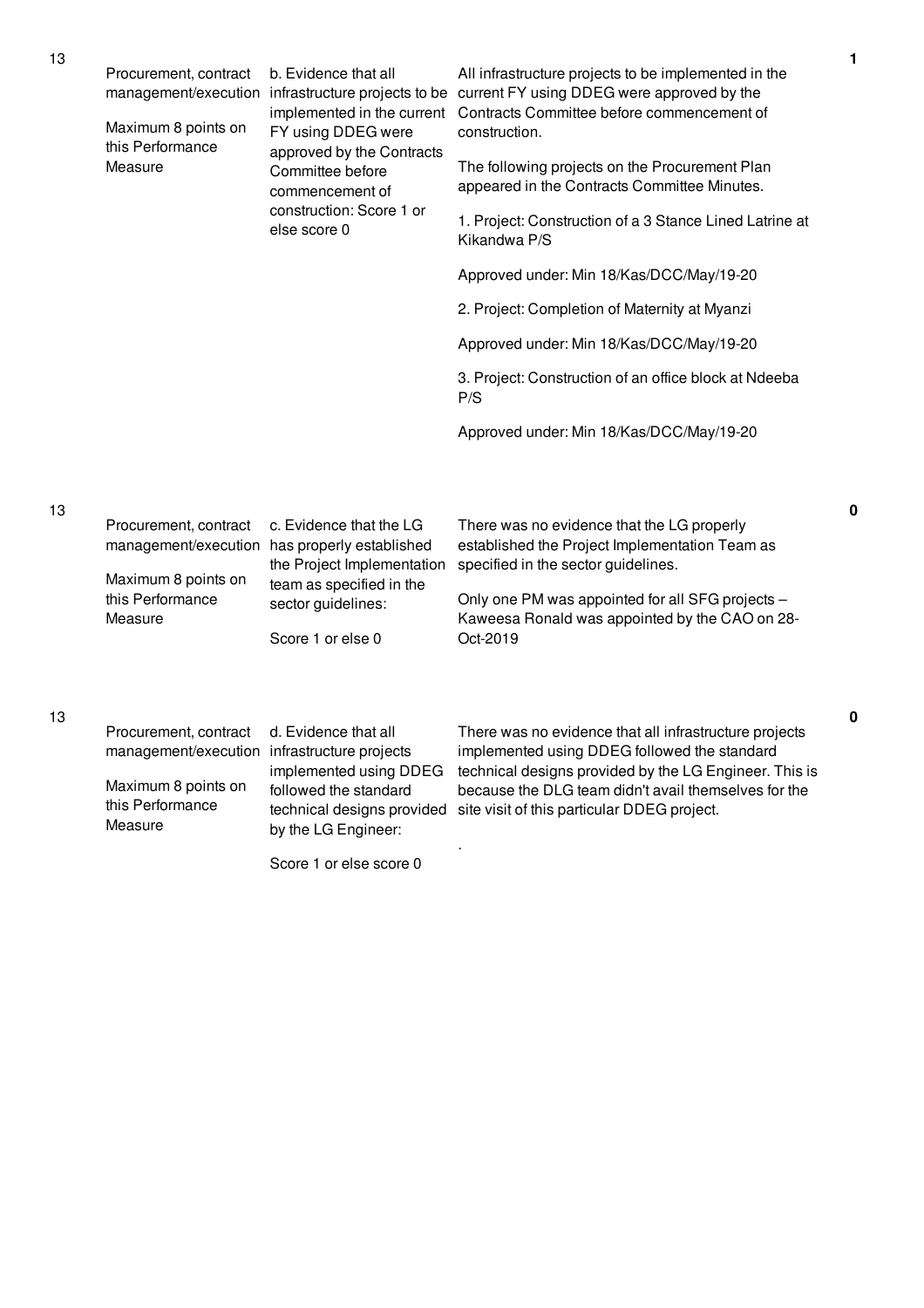Procurement, contract

Maximum 8 points on this Performance Measure

management/execution has provided supervision e. Evidence that the LG by the relevant technical officers of each infrastructure project prior to verification and certification of works in previous FY. Score 2 or else score 0

There was no sufficient evidence that there was supervision by the relevant technical officers of each infrastructure project prior to verification and certification of works in previous FY.

The project below were reviewed and found to have attendance of relevant technical officers.

Data for one project was availed.

1. Project Name: Construction of Manyogaseka Seed Sec School

Contractor: Kaleeta Construction Ltd

Date of Site Meeting: 10-Oct-2020

In Attendance: PAS, Ag. DE, SEO,DISO, RDC, Civil Eng, DEO, Contractor

Signed off by: Kaweesa Ronald

2. Project Name: Construction of Manyogaseka Seed Sec School

Contractor: Kaleeta Construction

Date of Site Meeting: 03-Nov-2020

In Attendance: RDC, DISO, CAO, C/Person, DE, SE, **Contractor** 

Signed off by: Kaweesa Ronald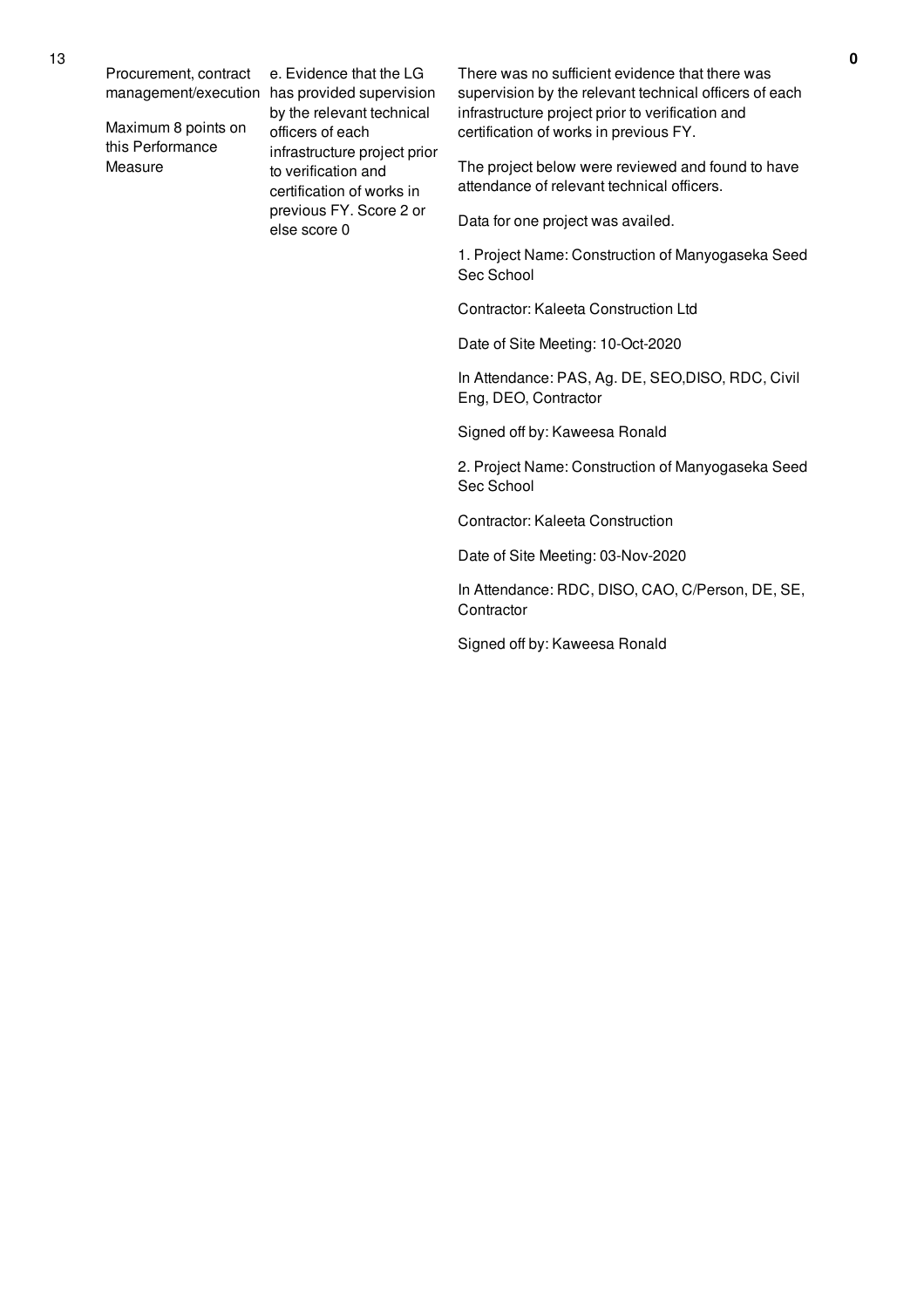Procurement, contract management/execution works (certified) and

Maximum 8 points on this Performance Measure

f. The LG has verified initiated payments of contractors within specified timeframes as per contract (within 2 months if no agreement):

Score 1 or else score 0

The LG has verified works (certified) and initiated payments of contractors within specified timeframes as per contract (within 2 months if no agreement)

Sample projects:

1. Project Name: Construction of 4 Stance Lined VIP Latrine with Shower at Bukuya HC III

Proc No: Kas625/Wrks/19-20/00033

Contractor: Bench Mark Technical Services (U) Ltd

Date of payment request: 24-June-2020

Date when paid: 25-June-2020

Amount: 34,275,342

2. Project Name: Renovation of Bukuya HC III Maternity Ward

Proc No: Kas625/Wrks/19-20/00033

Contractor: Winrar Services Ltd

Date of payment request: 24-June-2020

Date when paid: 25-June-2020

Amount: 35,524,496

3. Project Name: Upgrade of Makokoto HC II to HC III

Proc No: MoH/UgIFT/Wrks/2019-20/00001

Contractor: Haso Engineers Ltd

Date of payment request: 21-May-2020

Date when paid: 29-May-2020

Amount: 194,330,225.4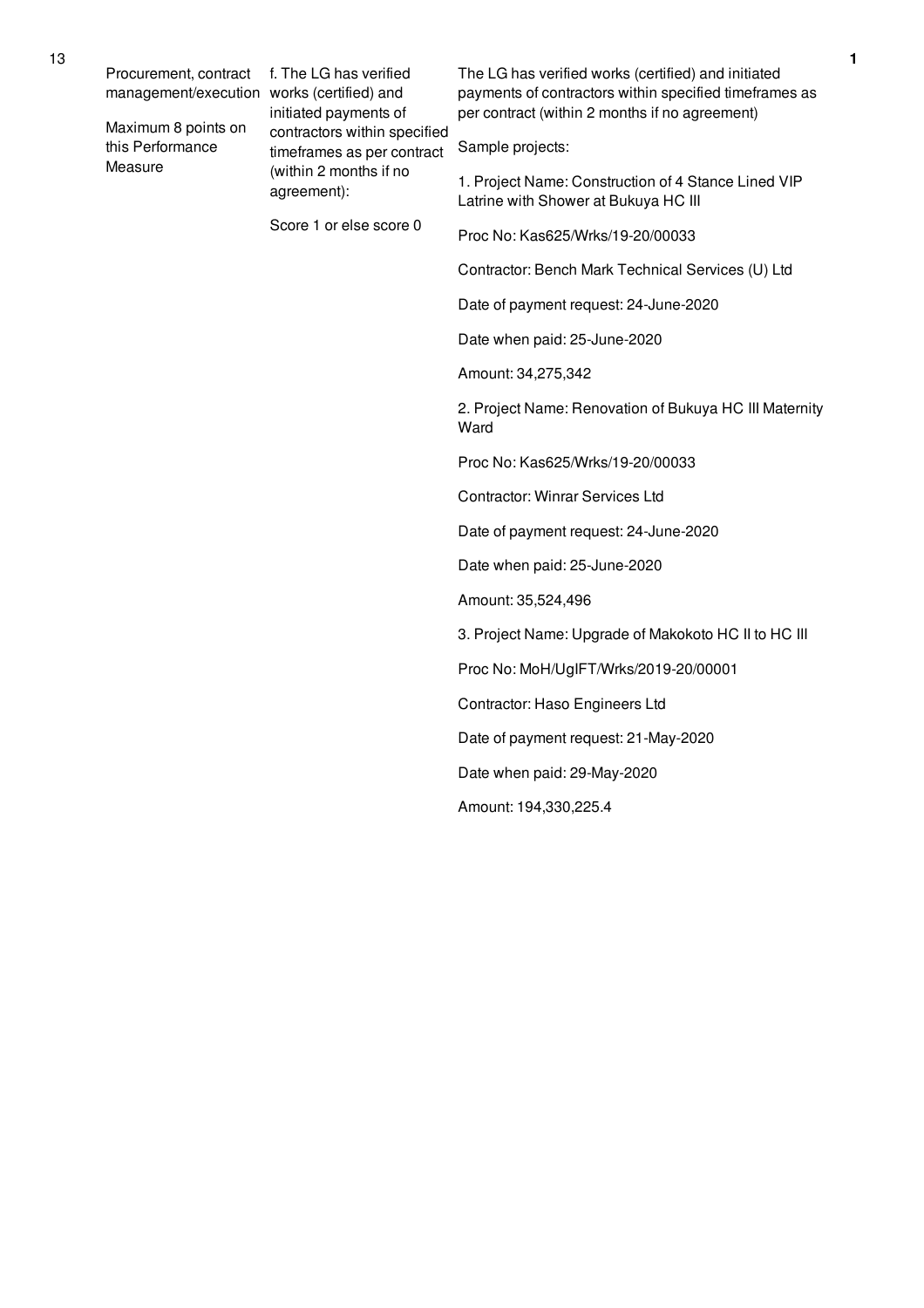Procurement, contract

Maximum 8 points on this Performance Measure

management/execution procurement file in place g. The LG has a complete for each contract with all records as required by the PPDA Law:

Score 1 or else 0

The LG has a complete procurement file in place for each contract with all records as required by the PPDA Law.

Sampled procurement files include:

1. Proj Name: Construction of a Classroom Block at Kanoga P/S Phase I in Makokoto S/C

Proc No: Kas625/Wrks/19-20/00005

Contractor: Kremiya Logistics Co Ltd

Contract Price: 47,889,710

Date of Contract Award: 25-Nov-2019

Approved Under: Min 10/Kas/DCC/Nov/19-20

Date of Evaluation Report: 18-Oct-2019 Signed by Ssebyatika Fred who was the Chairperson of the Evaluation Committee.

2. Proj Name: Construction of a 2 Classroom Block at Kinoni P/S Kiganda S/C

Proc No: Kas625/Wrks/19-20/00006

Contractor: Rosco Contractors Ltd

Contract Price: 46,492,000

Approved Under: Min 10/Kas/DCC/Nov/19-20

Evaluation Report 21-Oct-2019 Signed by Sebyatika Fred who was the Chairperson of the Evaluation Committee.

3. Proj Name: Construction of 4 Stance Lined VIP Latrine with Shower at Bukuya HC II

Proc No: Kas625/Wrks/19-20/00033

Contractor: Bench Mark Technical Services (U) Ltd

Contract Price: 34,275,342

Date of Contract Award: 27-Mar-2020

Approved Under: Min 15/Kas/DCC/March/19-20

Date of Evaluation Report: 03-Mar-2020 Signed by Sebyatika Fredwho was the Chairperson of the Evaluation Committee.

**Environment and Social Safeguards**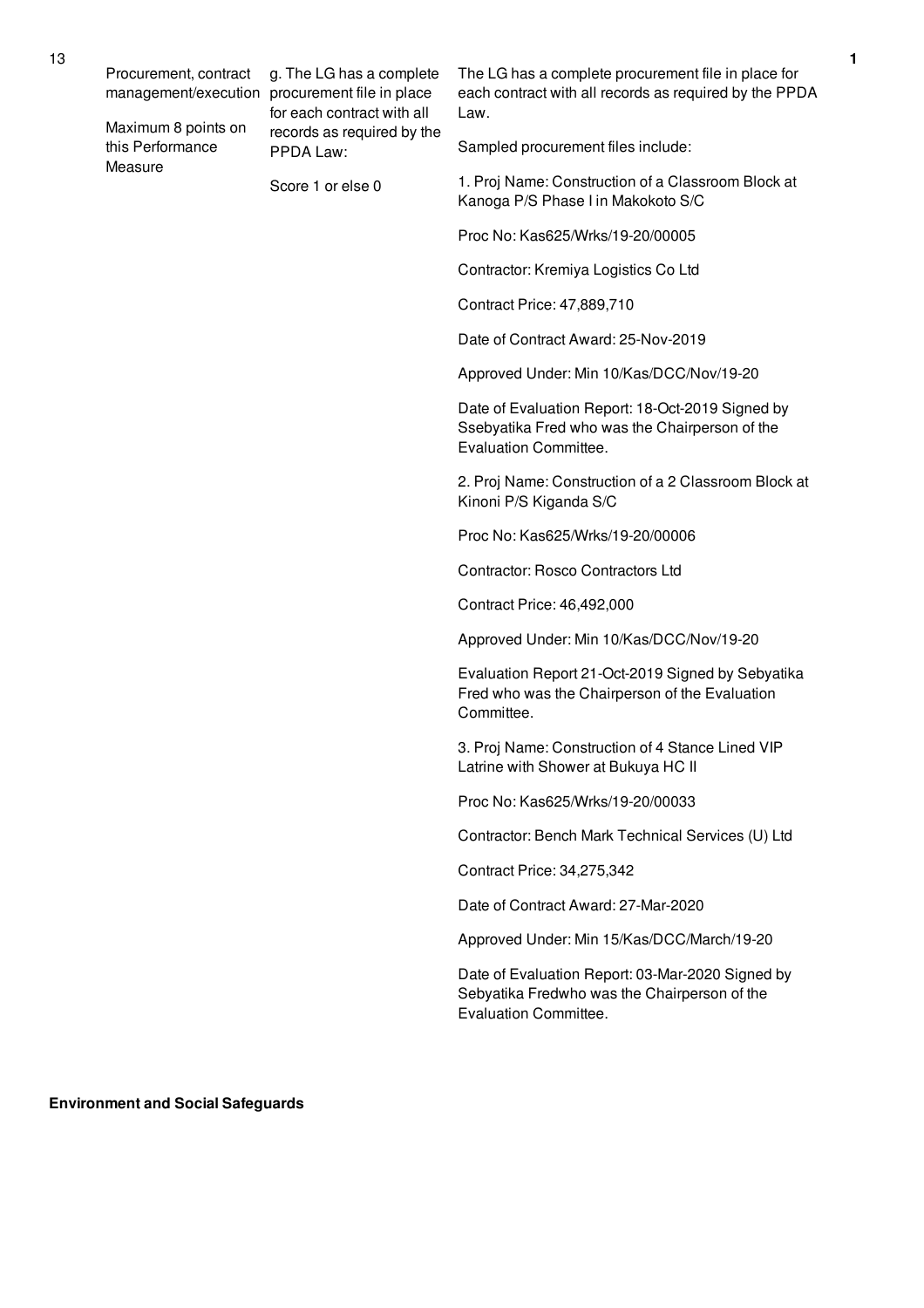| Grievance redress<br>mechanism<br>operational.<br>Maximum 5 points on<br>this performance<br>measure | a. Evidence that the<br>District/Municipality has i)<br>designated a person to<br>coordinate response to<br>feed-back (grievance<br>/complaints) and ii)<br>established a centralized<br><b>Grievance Redress</b><br>Committee (GRC), with<br>optional co-option of<br>relevant departmental<br>heads/staff as relevant.<br>Score: 2 or else score 0                  | There was evidence that the District had designated a<br>person to coordinate response to feed-back (grievance<br>/complaints). A letter dated 14 April 2020 written by the<br>Ag. CAO, Mr. Betunguura John, appointed Mr.<br>Sewankambo JB Kikere, Principal Assistant Secretary,<br>as Chairperson of the Grievance and Redress<br>Committee, Kassanda District.<br>However, presence of the GRC was mentioned but no<br>documentation produced to indicate and/or give<br>evidence of its presence.                          |
|------------------------------------------------------------------------------------------------------|-----------------------------------------------------------------------------------------------------------------------------------------------------------------------------------------------------------------------------------------------------------------------------------------------------------------------------------------------------------------------|---------------------------------------------------------------------------------------------------------------------------------------------------------------------------------------------------------------------------------------------------------------------------------------------------------------------------------------------------------------------------------------------------------------------------------------------------------------------------------------------------------------------------------|
| Grievance redress<br>mechanism<br>operational.<br>Maximum 5 points on<br>this performance<br>measure | b. The LG has specified a<br>system for recording,<br>investigating and<br>responding to grievances,<br>which includes a<br>centralized complaints log<br>with clear information and<br>reference for onward<br>action (a defined<br>complaints referral path),<br>and public display of<br>information at<br>district/municipal offices.<br>If so: Score 2 or else 0 | A Grievance Log titled "Kassanda District Local<br>Government Grievance Register 2019/2020" was<br>available. The Log had a column for Date, Complaint<br>Raised, Mode of Communication and Contact,<br>Department and feedback.<br>The first entry in the Log was made on 4/4/2020 and the<br>last was entered on 10/07/2020.<br>There was a paltry four entries entered within the<br>period the Complaints Log has been in place. Two of<br>the entries were in Education, one in Works and the<br>last in Production.       |
| Grievance redress<br>mechanism<br>operational.<br>Maximum 5 points on<br>this performance<br>measure | c. District/Municipality has<br>publicized the grievance<br>redress mechanisms so<br>that aggrieved parties<br>know where to report and<br>get redress.<br>If so: Score 1 or else 0                                                                                                                                                                                   | There were two adverts on two Noticeboards indicating<br>how Grievances were handled. One was at the main<br>District Noticeboard and the other at the CAOs Office<br>Noticeboard.<br>But that was all. Grievance handling mechanisms were<br>not advertised on other Noticeboards like LLG offices,<br>Health Centres or Market places. It was therefore only<br>those able to come to the District Headquarters that<br>knew how grievances were handled. Also, the District<br>web page was only being updated and grievance |

handling was not yet included.

14

14

**2**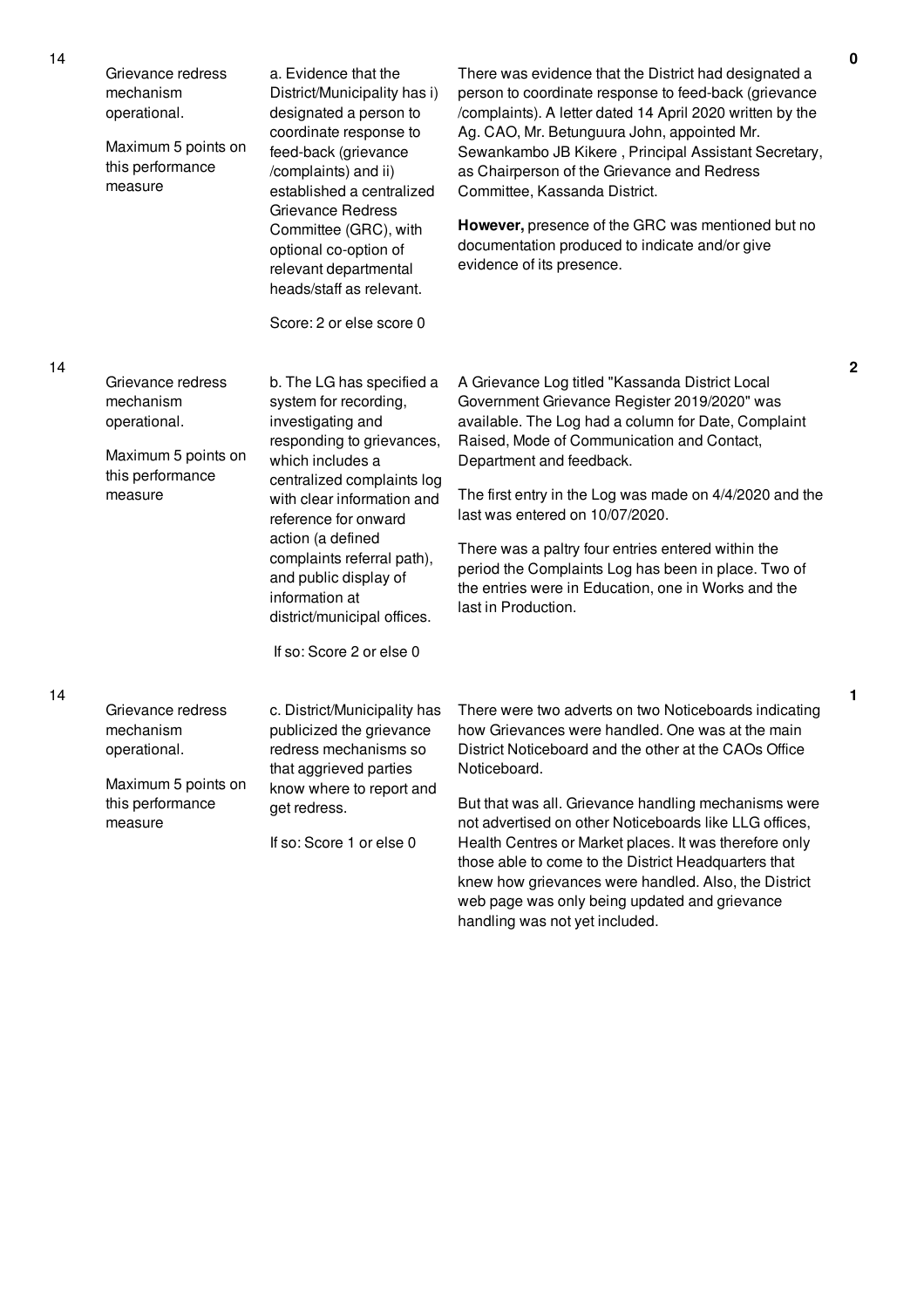| 15 | Safeguards for service<br>delivery of investments<br>effectively handled.<br>Maximum 11 points on<br>this performance<br>measure | a. Evidence that<br>Environment, Social and<br>Climate change<br>interventions have been<br>integrated into LG<br>Development Plans,<br>annual work plans and<br>budgets complied with:<br>Score 1 or else score 0                                                                                                                                                                                    | There was evidence that Environment, Social and<br>Climate change interventions had been integrated into<br>LG Development Plans 2015/2016-2019/2020 dated<br>26th June, 2015, Annual work plans and budgets as<br>described below:<br>Restoration of degraded wetland UGX 4,000,000<br>LGDP pg. 90 and pg. 85 AWP 2091/2020;<br>Sensitization of community members on environmental<br>management UGX 3,000,000 LGDP pg. 90 and pg. 86<br>AWP 2019/2020;<br>Staff training in environment and Natural resource<br>management UGX 6,000,000 LGDP pg.87 and pg. 81<br>AWP 2019/2020 and<br>Establishment of new nursery grounds UGX 4,000,000<br>LGDP pg.88 and pg. 82 AWP 2019/2020. |
|----|----------------------------------------------------------------------------------------------------------------------------------|-------------------------------------------------------------------------------------------------------------------------------------------------------------------------------------------------------------------------------------------------------------------------------------------------------------------------------------------------------------------------------------------------------|--------------------------------------------------------------------------------------------------------------------------------------------------------------------------------------------------------------------------------------------------------------------------------------------------------------------------------------------------------------------------------------------------------------------------------------------------------------------------------------------------------------------------------------------------------------------------------------------------------------------------------------------------------------------------------------|
| 15 | Safeguards for service<br>delivery of investments<br>effectively handled.<br>Maximum 11 points on<br>this performance<br>measure | b. Evidence that LGs have<br>disseminated to LLGs the<br>enhanced DDEG<br>guidelines (strengthened<br>to include environment,<br>climate change mitigation<br>(green infrastructures,<br>waste management<br>equipment and<br>infrastructures) and<br>adaptation and social risk<br>management<br>score 1 or else 0                                                                                   | The evidence availed by the planner was the<br>attendance list for 2017/2018 without specific date<br>when the LG disseminated the enhanced DDEG<br>guidelines to LLGs.                                                                                                                                                                                                                                                                                                                                                                                                                                                                                                              |
| 15 | Safeguards for service<br>delivery of investments<br>effectively handled.<br>Maximum 11 points on<br>this performance<br>measure | (For investments financed<br>from the DDEG other than<br>health, education, water,<br>and irrigation):<br>c. Evidence that the LG<br>incorporated costed<br><b>Environment and Social</b><br>Management Plans<br>(ESMPs) into designs,<br>BoQs, bidding and<br>contractual documents for<br><b>DDEG</b> infrastructure<br>projects of the previous<br>FY, where necessary:<br>score 3 or else score 0 | The two DDEG projects outside health, education,<br>water, and irrigation were:<br>1) Procurement of a boat engine; and<br>2) Procurement of Tree seedlings.<br>These projects did not need costing of Environmental<br>and Social Management Plans.                                                                                                                                                                                                                                                                                                                                                                                                                                 |
|    |                                                                                                                                  |                                                                                                                                                                                                                                                                                                                                                                                                       |                                                                                                                                                                                                                                                                                                                                                                                                                                                                                                                                                                                                                                                                                      |

**3**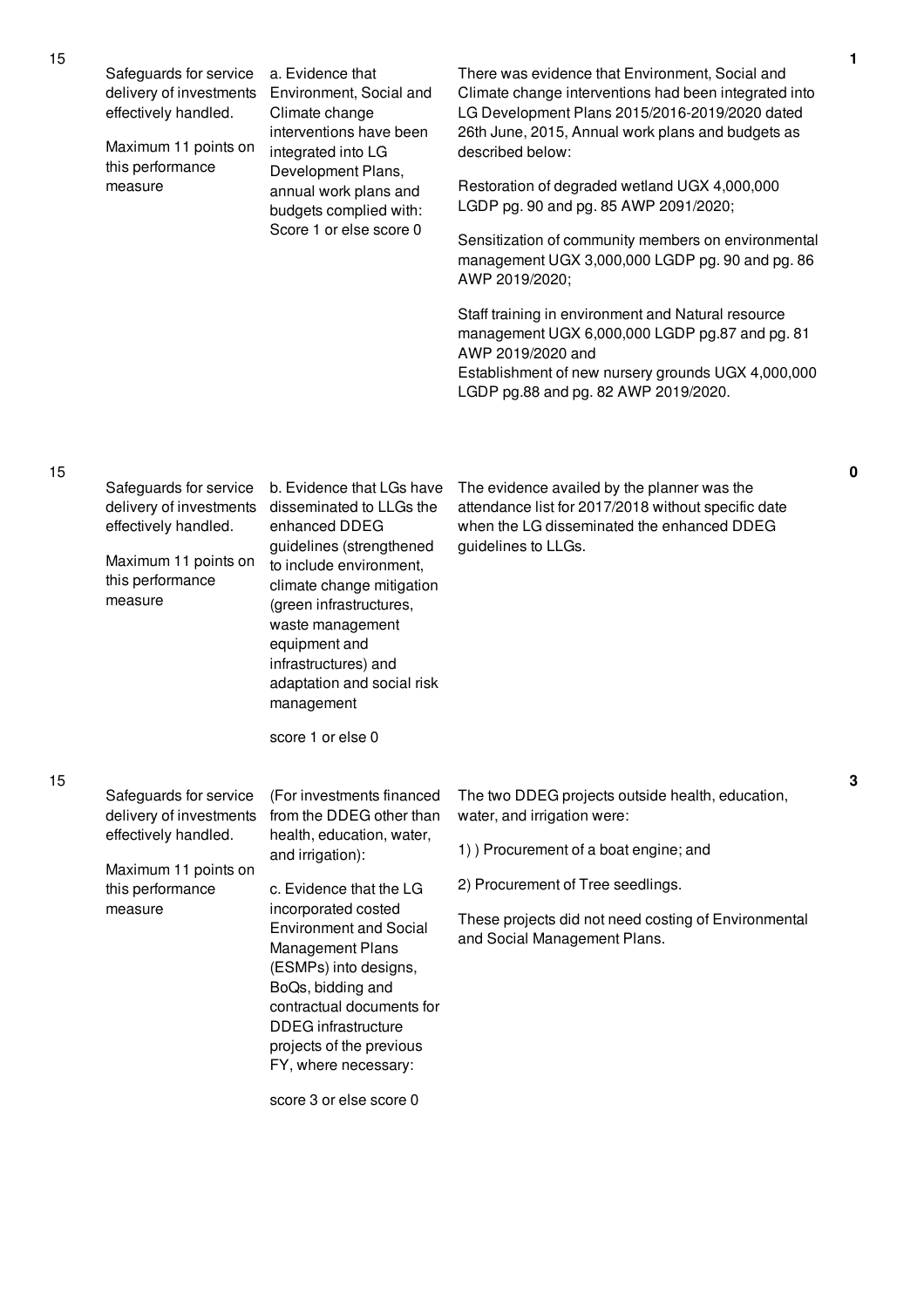| 15 | Safeguards for service<br>delivery of investments<br>effectively handled.<br>Maximum 11 points on<br>this performance<br>measure | d. Examples of projects<br>with costing of the<br>additional impact from<br>climate change.<br>Score 3 or else score 0                                                                                                               | There were examples of projects with costing of the<br>additional impact from climate change. This is<br>Procurement of Tree seedlings of a nursery that is run<br>by a contractor. From records of Kassanda district Local<br>Government Budget estimates FY 2019/20, the nursery<br>was budgeted at UGX7,000,000/=                                                                                                                                                                  | $\mathbf 3$ |
|----|----------------------------------------------------------------------------------------------------------------------------------|--------------------------------------------------------------------------------------------------------------------------------------------------------------------------------------------------------------------------------------|---------------------------------------------------------------------------------------------------------------------------------------------------------------------------------------------------------------------------------------------------------------------------------------------------------------------------------------------------------------------------------------------------------------------------------------------------------------------------------------|-------------|
| 15 | Safeguards for service<br>delivery of investments<br>effectively handled.<br>Maximum 11 points on<br>this performance<br>measure | e. Evidence that all<br>projects are implemented<br>on land where the LG has<br>proof of ownership,<br>access, and availability<br>(e.g. a land title,<br>agreement; Formal<br>Consent, MoUs, etc.),<br>without any<br>encumbrances: | The only project that required proof of ownership was<br>Construction of staff quarters at Musozi primary school.<br>But the Title for this Land was with the Founding body<br>and not the District.                                                                                                                                                                                                                                                                                  | 0           |
|    |                                                                                                                                  | Score 1 or else score 0                                                                                                                                                                                                              |                                                                                                                                                                                                                                                                                                                                                                                                                                                                                       |             |
| 15 | Safeguards for service<br>delivery of investments<br>effectively handled.<br>Maximum 11 points on<br>this performance<br>measure | f. Evidence that<br>environmental officer and<br>CDO conducts support<br>supervision and monitoring<br>to ascertain compliance<br>with ESMPs; and provide<br>monthly reports:<br>Score 1 or else score 0                             | There was evidence that the environmental officer and<br>CDO conducted support supervision and monitoring to<br>ascertain compliance with ESMPs; and provided<br>monthly reports. Reports availed included<br>Environmental and Social Compliance Monitoring for:<br>1) Construction of Kassanda District Administration<br>Block, dated 12th June 2020; and<br>2) Supervision of government projects in Kitumbi,<br>Kalwana, Manyogaseka, Makokoto and Kiganda, dated<br>06/01/2020. | 1           |
| 15 | Safeguards for service<br>delivery of investments<br>effectively handled.<br>Maximum 11 points on<br>this performance            | g. Evidence that E&S<br>compliance Certification<br>forms are completed and<br>signed by Environmental<br>Officer and CDO prior to<br>payments of contractors'                                                                       | There was NO evidence that E&S compliance<br>Certification forms were completed and signed by<br>Environmental Officer and CDO prior to payments of<br>contractors' invoices/certificates at interim and final<br>stages of projects. The two officers made it abundantly<br>clear that they were not involved in this business.                                                                                                                                                      | 1           |

measure

**Financial management**

invoices/certificates at interim and final stages of

Score 1 or else score 0

projects: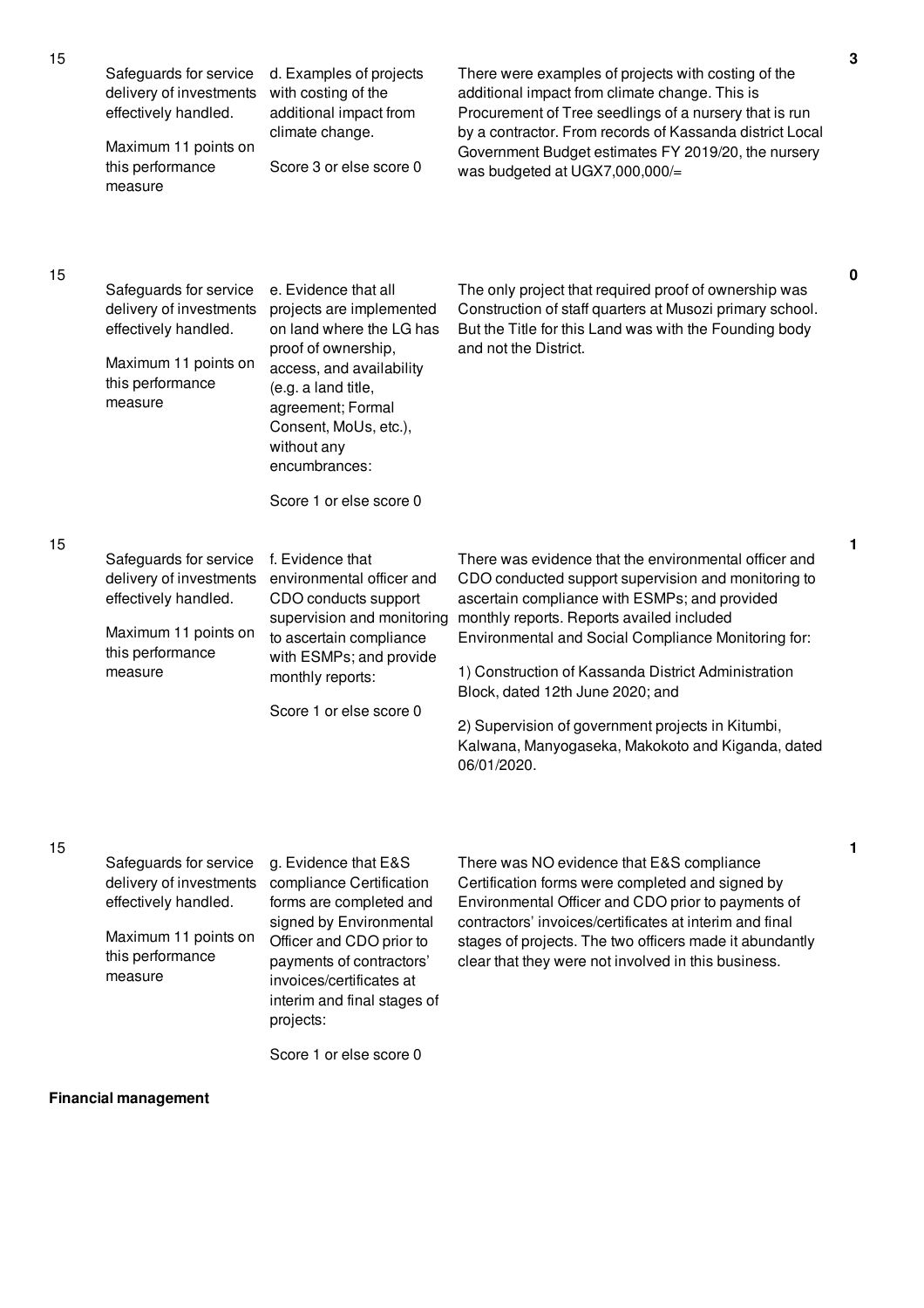| 16 | LG makes monthly<br><b>Bank reconciliations</b><br>Maximum 2 points on<br>this Performance<br>Measure                                               | a. Evidence that the LG<br>makes monthly bank<br>reconciliations and are up<br>to-date at the point of time<br>of the assessment:<br>Score 2 or else score 0                                                                                                                                                            | The LG had carried out monthly bank reconciliations at<br>the closure of FY on 30th June 2020 and was up to<br>date as of 30th November 2020. The following Bank<br>Accounts were all reconciled:<br>Health Services Account, Statutory Bodies and Natural<br>Resources, Education and Community Development,<br>Operations, General Fund, Production and Marketing,<br>UWEP Recovery, UWEP Enterprise and YLP Fund.<br>The LG was compliant.                                                                                                                                                       | $\mathbf 2$ |
|----|-----------------------------------------------------------------------------------------------------------------------------------------------------|-------------------------------------------------------------------------------------------------------------------------------------------------------------------------------------------------------------------------------------------------------------------------------------------------------------------------|-----------------------------------------------------------------------------------------------------------------------------------------------------------------------------------------------------------------------------------------------------------------------------------------------------------------------------------------------------------------------------------------------------------------------------------------------------------------------------------------------------------------------------------------------------------------------------------------------------|-------------|
| 17 | LG executes the<br>Internal Audit function<br>in accordance with the<br><b>LGA Section 90</b><br>Maximum 4 points on<br>this performance<br>measure | a. Evidence that LG has<br>produced all quarterly<br>internal audit (IA) reports<br>for the previous FY.<br>Score 2 or else score 0                                                                                                                                                                                     | The LG had prepared and submitted all quarterly<br>Internal Audit Reports as indicated below;<br>Quarter 1 on 28/11/2019,<br>Quarter 2 on 28/02/2020,<br>Quarter 3 on 18/06/2020 and<br>Quarter 4 on 25/08/2020.<br>The LG was compliant.                                                                                                                                                                                                                                                                                                                                                           | $\mathbf 2$ |
| 17 | LG executes the<br>Internal Audit function<br>in accordance with the<br><b>LGA Section 90</b><br>Maximum 4 points on<br>this performance<br>measure | b. Evidence that the LG<br>has provided information to<br>the Council/chairperson<br>and the LG PAC on the<br>status of implementation of<br>internal audit findings for<br>the previous FY <i>i.e.</i><br>information on follow up on<br>audit queries from all<br>quarterly audit reports.<br>Score 1 or else score 0 | There was evidence that the LG had provided IA<br>information to the LG Council/Chairperson and the LG<br>PAC by submission of the reports on the following<br>dates:<br>Quarter 1 on 10/12/2019,<br>Quarter 2 on 05/03/2020,<br>Quarter 3 on 05/03/2020 and<br>Quarter 4 on 01/09/2020.<br>The status of implementation of IA findings for the<br>previous FY, on follow up on Audit Queries from ALL<br>Quarterly reports was done in the LGPAC meetings<br>held on 17th and 18th March 2020 during the review of<br>Q1 & Q2 and also on 15th and 16th July 2020 during<br>the review of Q3 & Q4. | 1           |

Officer.

These reports were submitted to the District LG

Speaker and copied to the, Office of the Internal Auditor General, Ministry of Finance, Planning and Economic Development, Permanent Secretary, Ministry of Local Government, Inspector General of Government, Auditor General, Resident District LG Commissioner, District LG Public Accounts Committee, Chief Administrative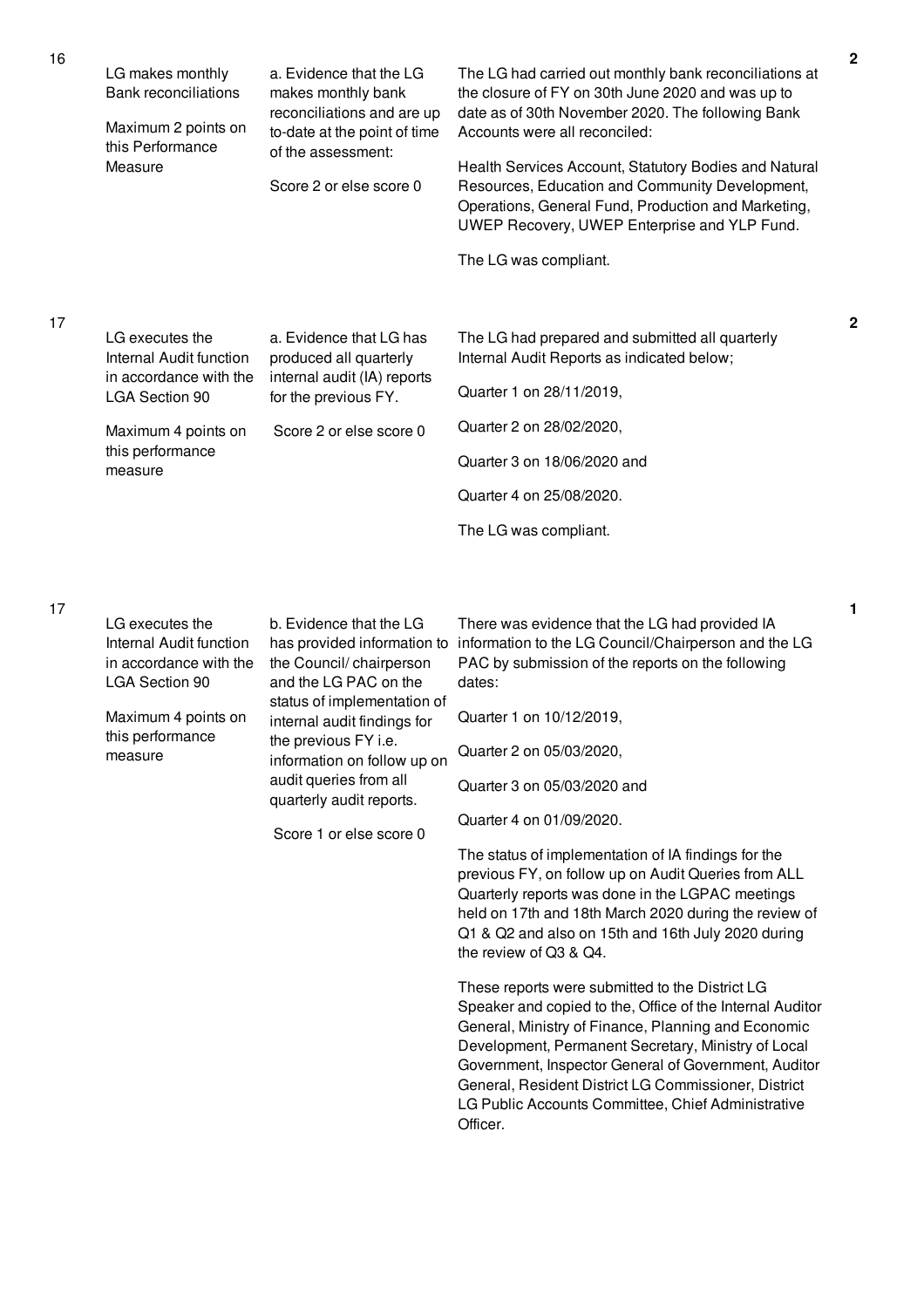| LG executes the<br>Internal Audit function | c. Evidence that internal<br>audit reports for the | The IA reports were submitted to the LG Accounting<br>Officer on the following dates : |
|--------------------------------------------|----------------------------------------------------|----------------------------------------------------------------------------------------|
| in accordance with the<br>LGA Section 90   | previous FY were<br>submitted to LG                | Quarter 1 on 10/12/2019,                                                               |
| Maximum 4 points on                        | Accounting Officer, LG<br>PAC and that LG PAC has  | Quarter 2 on 03/03/2020,                                                               |
| this performance<br>measure                | reviewed them and<br>followed-up:                  | Quarter 3 on 29/06/2020, and                                                           |
|                                            | Score 1 or else score 0                            | Quarter 4 on 01/09/2020.                                                               |
|                                            |                                                    | The IA reports were submitted to LG PAC on the<br>following dates as follows:          |

Quarter 1 on 10/12/2019,

Quarter 2 on 05/03/2020,

Quarter 3 on 05/03/2020 and

Quarter 4 on 01/09/2020.

The LG PAC had reviewed ALL quarterly Internal Audit Reports as evidenced by the following LG PAC minutes;

The LG PAC Committee meeting held on 17th and 18th March 2020 reviewed Q1 and Q2 Internal Audit Reports and made recommendations. Ref: Min 03/LGPAC/KSD/2020

The LG PAC Committee meeting held on 15th and 16th July 2020 reviewed Q3 & Q4 Internal Audit Reports and made recommendations. Ref: Min 04/LGPAC/KSD/2020.

LG was compliant.

## **Local Revenues**

18

LG has collected local revenues as per budget (collection ratio)

Maximum 2 points on this performance measure

a. If revenue collection ratio (the percentage of local revenue collected against planned for the previous FY (budget realization) is within +/- 10 %: then score 2 or else score 0.

From the Draft financial statements 2019/20, page 10, 11 of the Statement of Appropriation Account and Statement of Local revenue, page 27. The projected revenue was Ugx.532, 950,000 and the Actual local revenue collection realized was Ugx. 366,825,160. This translated into a revenue collection ratio of 69% which was 31 % short of target. The allowable short fall is 90%.

This was beyond the acceptable allowable range of +/- 10% and hence LG not compliant.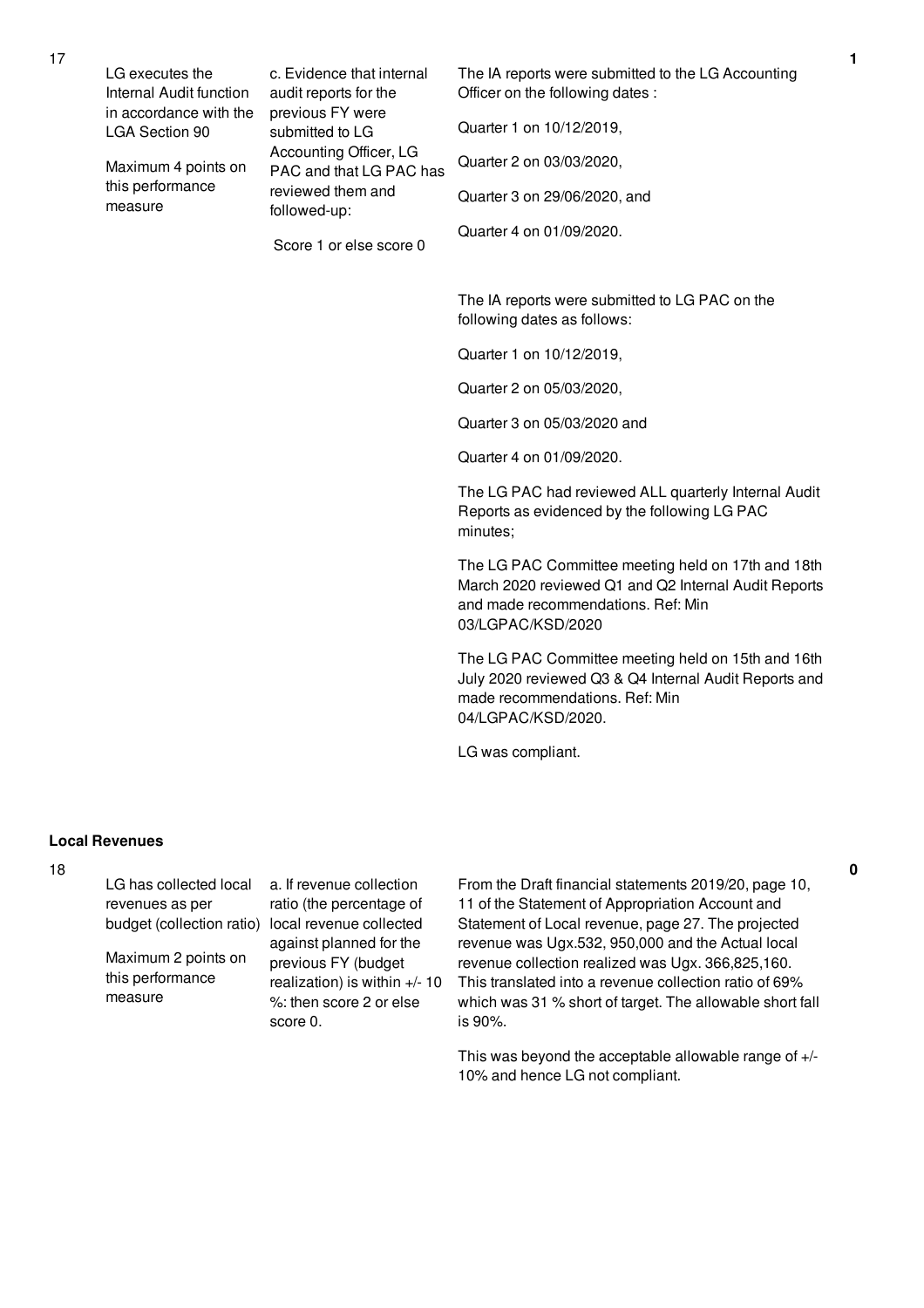| LG own source<br>revenues in the last | The LG has increased                                                                       | a. If increase in OSR<br>(excluding one/off, e.g.<br>sale of assets, but<br>including arrears collected<br>in the year) from previous<br>FY but one to previous FY | Total of OSR for FY 2018/2019 was Ugx. 323,578,932<br>as shown on page 27 of the Final Accounts FY<br>2019/20.                                                                                                                                                                                                                                                                             |
|---------------------------------------|--------------------------------------------------------------------------------------------|--------------------------------------------------------------------------------------------------------------------------------------------------------------------|--------------------------------------------------------------------------------------------------------------------------------------------------------------------------------------------------------------------------------------------------------------------------------------------------------------------------------------------------------------------------------------------|
|                                       | financial year<br>compared to the one<br>before the previous<br>financial year (last FY    |                                                                                                                                                                    | Total of OSR for FY 2019/2020 was Ugx. 366,825,160<br>as shown on page 27 of Financial statement ended<br>30th June 2020.                                                                                                                                                                                                                                                                  |
|                                       | year but one)                                                                              | • If more than 10 %: score<br>2.                                                                                                                                   | Thus Ugx. (366,825,160 - 323,578,932)                                                                                                                                                                                                                                                                                                                                                      |
|                                       | Maximum 2 points on<br>this Performance                                                    | • If the increase is from 5%                                                                                                                                       | There was increase of Ugx 43,246,228                                                                                                                                                                                                                                                                                                                                                       |
|                                       | Measure.                                                                                   | $-10$ %: score 1.                                                                                                                                                  | (43,246,228/323,578,932) x 100= 13.3%                                                                                                                                                                                                                                                                                                                                                      |
|                                       |                                                                                            | • If the increase is less<br>than $5\%$ : score 0.                                                                                                                 | This was an increase in revenue, of 13.3% in<br>comparison to the previous FY. This was above the<br>10% incremental range.                                                                                                                                                                                                                                                                |
|                                       |                                                                                            |                                                                                                                                                                    |                                                                                                                                                                                                                                                                                                                                                                                            |
|                                       | Local revenue<br>administration,<br>allocation, and<br>transparency<br>Maximum 2 points on | a. If the LG remitted the<br>mandatory LLG share of<br>local revenues during the<br>previous FY: score 2 or<br>else score 0                                        | Sec 85 of LGA (2) "In rural areas, revenue shall be<br>collected by the sub county councils, and a sub county<br>council shall retain 65 percent, or any other higher<br>percentage as the district council may approve, of the<br>revenue collected by it and pass the remaining<br>percentage over to the district"                                                                      |
|                                       | this performance<br>measure.                                                               |                                                                                                                                                                    | (4) "A district council may, with the concurrence of a<br>sub county, collect revenue on behalf of the sub county<br>council but shall remit 65 percent of the revenue so<br>collected to the relevant sub county."                                                                                                                                                                        |
|                                       |                                                                                            |                                                                                                                                                                    | In this regard to (4) above the DLG collected Local<br>Service tax, Land fees, Business Licenses and other<br>Revenues amounting to UGX 366,825,160. (Draft Final<br>Accounts, Page 27, Statement of Revenues Collected<br>during the year ended 30th June 2020). The 65% to be<br>remitted to Sub Counties and Town Councils was<br>equivalent to (366,825,160 x 65%) = UGX. 238,436,354. |
|                                       |                                                                                            |                                                                                                                                                                    | There was no evidence provided at the time of<br>assessment, that the LG had remitted these funds to the<br>Town Councils and Sub Counties.                                                                                                                                                                                                                                                |

LG was not compliant.

20

**Transparency and Accountability**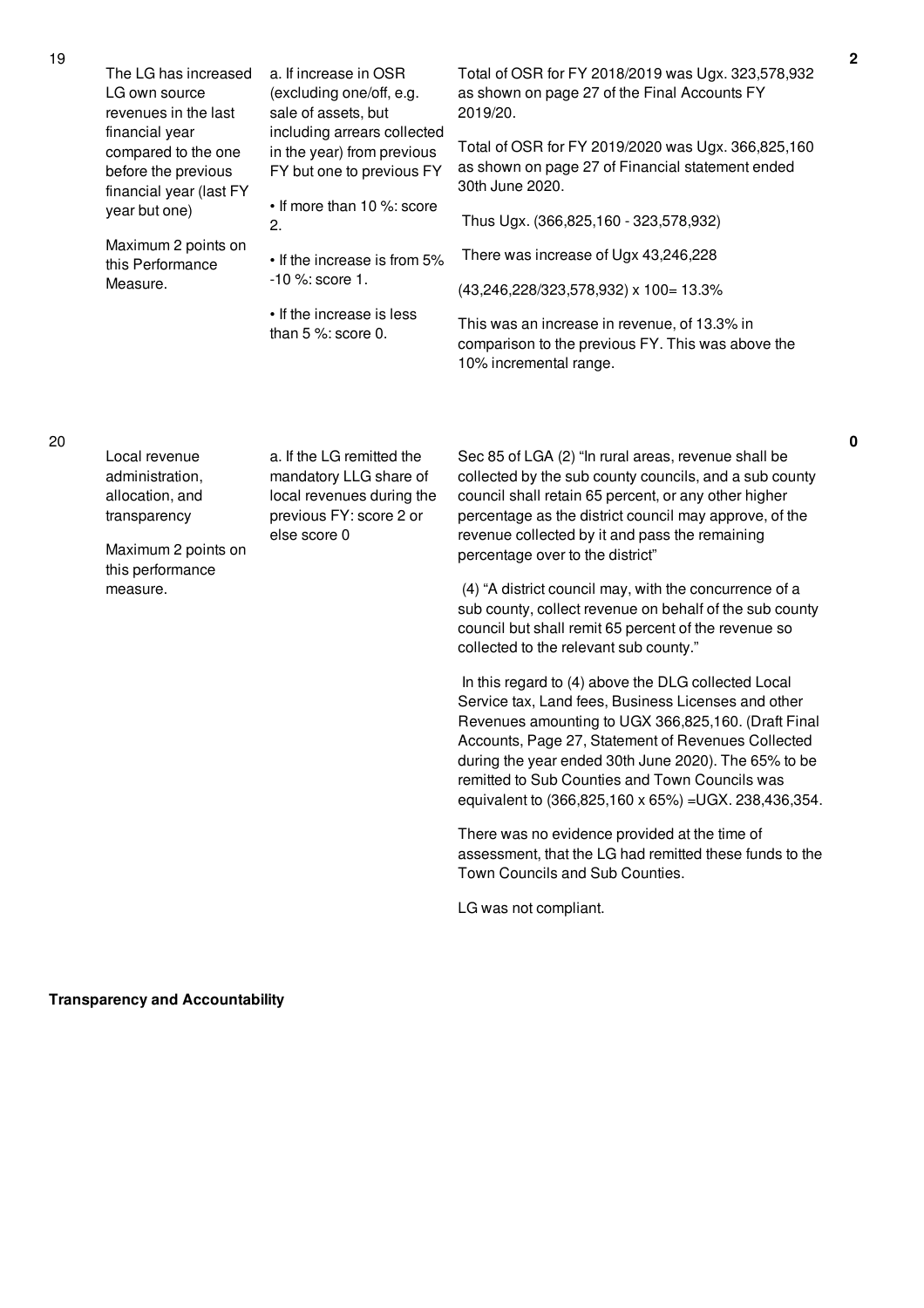LG shares information with citizens

Maximum 6 points on this Performance Measure

a. Evidence that the procurement plan and awarded contracts and all amounts are published: Score 2 or else score 0

There was evidence that the procurement plan and awarded contracts and all amounts are published on the notice boards. Copies of publications were availed on file.

Sampled projects:

1. Proj Name: Rehabilitation of 10 Boreholes in Various Places within Kassanda District

Proc No: Kas625/Wrks/19-20/00003

Date of Display: 02-Nov-2019

Date of Removal: 11-Nov-2019

Best Evaluated Bid: Jjemusa Entreprises Ltd

2. Proj Name: Design and Construction of a Solar Powered Piped Water System at Mirembe TC in Nalutuntu S/C

Proc No: Kas625/Wrks/19-20/00001

Date of Display: 02-Nov-2019

Date of Removal: 11-Nov-2019

Best Evaluated Bid: Spread Investments Ltd

3. Proj Name: Siting and Drilling of 7 Deep Boreholes in Various Places

Proc No: Kas625/Wrks/19-20/00002

Date of Display: 02-Nov-2019

Date of Removal: 11-Nov-2019

Best Evaluated Bid: KLR Uganda Ltd

21

LG shares information with citizens

Maximum 6 points on this Performance Measure

b. Evidence that the LG performance assessment results and implications are published e.g. on the budget website for the previous year: Score 2 or else score 0

There was evidence at the time of the assessment that LGPA results and implications reports of 2018/19 FY were publicized on the LG notice board dated 28th November, 2019.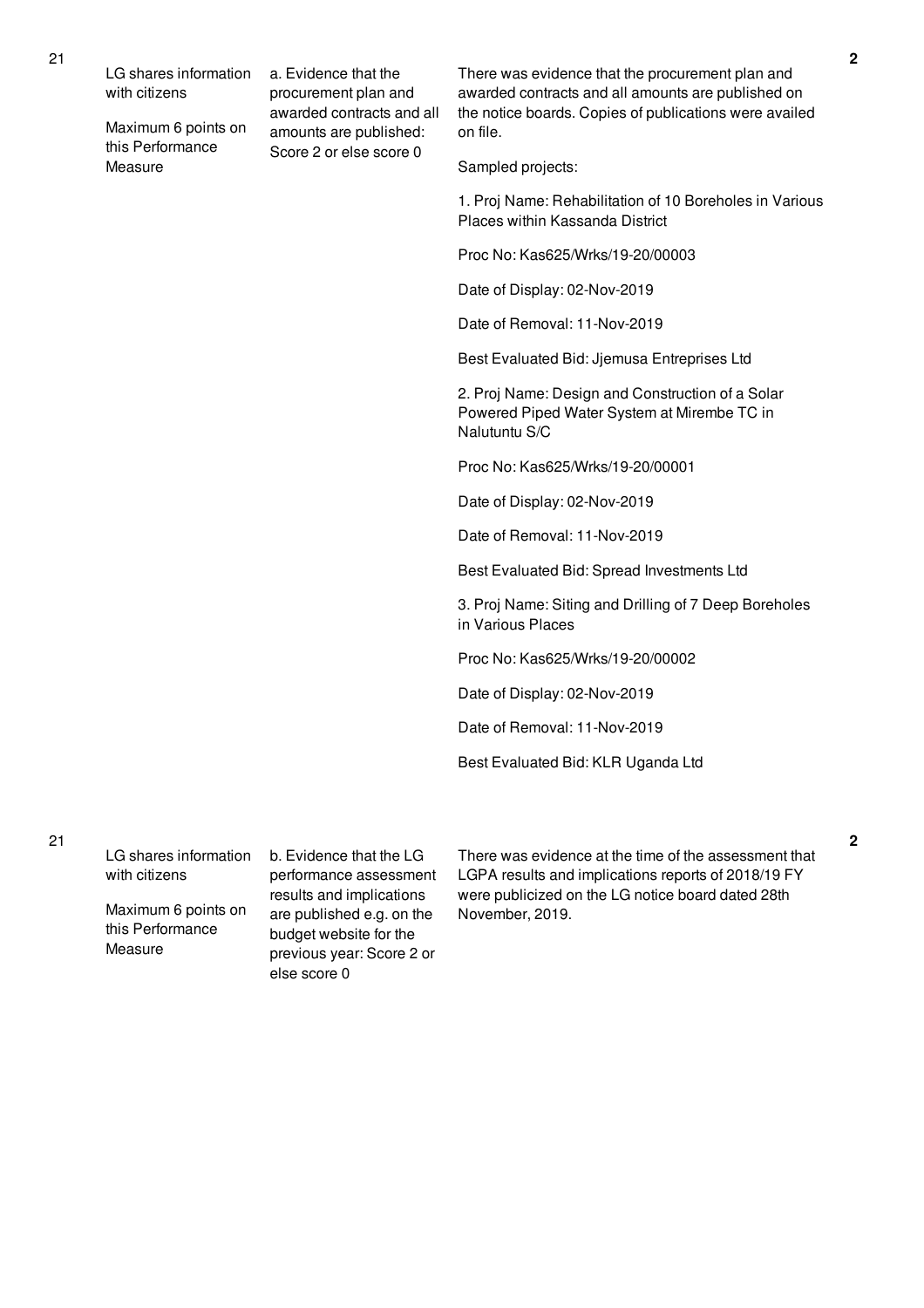| LG shares information<br>with citizens<br>Maximum 6 points on<br>this Performance<br>Measure | c. Evidence that the LG<br>during the previous FY<br>conducted discussions<br>(e.g. municipal urban fora,<br>barazas, radio<br>programmes etc.) with the<br>on status of activity<br>else score 0                                                                                                            | There was evidence that the LG during the previous FY<br>had meeting of feedback to the public on status of<br>project implementation. District Chairperson's<br>Accountability day/Baraza Report dated 28th June,<br>2019. The following are some of the issues discussed:<br>Construction works for Kassanda District<br>public to provide feed-back Administration block still in progress. Brick work for the<br>first floor is ongoing and it was communicated that in<br>implementation: Score 1 or this FY completion will be done; Sector performance in<br>terms of infrastructure development activities and<br>service delivery in education, Health and sanitation<br>,HIV/AIDS information; Physical planning; Trade,<br>commerce and local economic developments; Works<br>progress during the year and Land management and<br>land security. |
|----------------------------------------------------------------------------------------------|--------------------------------------------------------------------------------------------------------------------------------------------------------------------------------------------------------------------------------------------------------------------------------------------------------------|-------------------------------------------------------------------------------------------------------------------------------------------------------------------------------------------------------------------------------------------------------------------------------------------------------------------------------------------------------------------------------------------------------------------------------------------------------------------------------------------------------------------------------------------------------------------------------------------------------------------------------------------------------------------------------------------------------------------------------------------------------------------------------------------------------------------------------------------------------------|
| LG shares information<br>with citizens<br>Maximum 6 points on<br>this Performance<br>Measure | d. Evidence that the LG<br>has made publicly<br>available information on i)<br>tax rates, ii) collection<br>procedures, and iii)<br>procedures for appeal: If all<br>i, ii, iii complied with: Score<br>1 or else score 0                                                                                    | From the notice boards at the LG, there was evidence<br>on display of information related to tax rates, collection<br>procedures and procedures for appeal to the public.<br>The CFO had prepared a circular addressed to tax<br>payers inviting them for a local enhancement<br>committee meeting. on 15/7/2019.                                                                                                                                                                                                                                                                                                                                                                                                                                                                                                                                           |
| Reporting to IGG<br>Maximum 1 point on<br>this Performance<br>Measure                        | a. LG has prepared an IGG<br>report which will include a<br>list of cases of alleged<br>fraud and corruption and<br>their status incl.<br>administrative and action<br>taken/being taken, and the<br>report has been presented<br>and discussed in the<br>council and other fora.<br>Score 1 or else score 0 | During the Council meeting held on 26th November<br>2019, the Second meeting of the 1st Council, under<br>MIN06/02/KDSC/2019.<br>PRESENTATION OF IGG REPORT. (Page 7)<br>Issue 1: "Delayed recruitment and appointment of staff<br>as a result of luck of enough wage especially the<br>economist"<br>Action: "Wage request from the ministry of Finance to<br>enable to recruit staff.<br>Issue 2: "There was alleged inflation of pupils by Head<br>teacher Kalyabulo"                                                                                                                                                                                                                                                                                                                                                                                    |

Action: "The staff was submitted to the District Service Commission"

21

22

**1**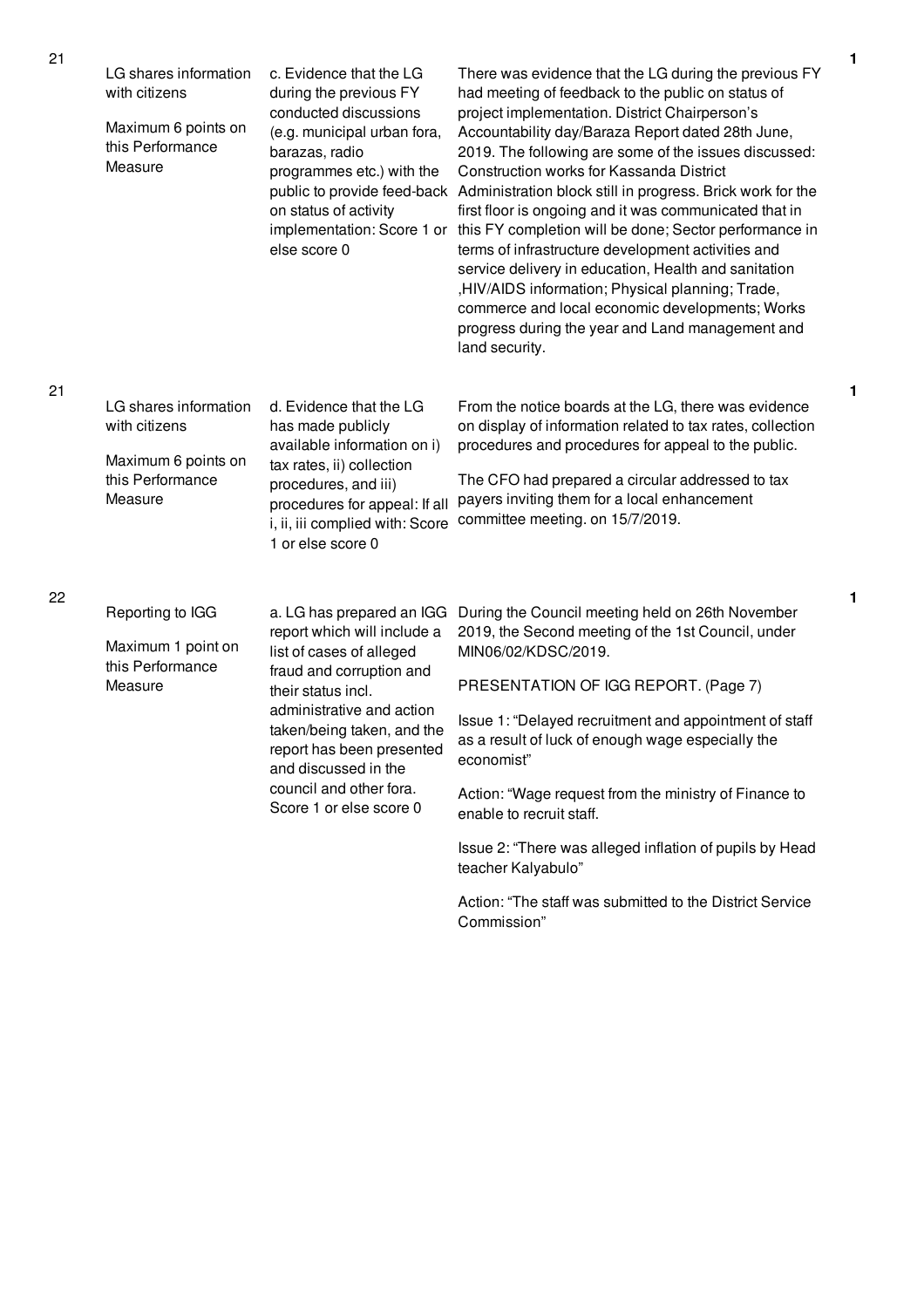| No.            | <b>Summary of</b><br>requirements                                                                                             | <b>Definition of compliance</b>                                                                                                                                                                                       | <b>Compliance justification</b>                                                                                                                                                                                                                                                                                                                                                                                                                                                                                 | <b>Score</b> |
|----------------|-------------------------------------------------------------------------------------------------------------------------------|-----------------------------------------------------------------------------------------------------------------------------------------------------------------------------------------------------------------------|-----------------------------------------------------------------------------------------------------------------------------------------------------------------------------------------------------------------------------------------------------------------------------------------------------------------------------------------------------------------------------------------------------------------------------------------------------------------------------------------------------------------|--------------|
|                | <b>Local Government Service Delivery Results</b>                                                                              |                                                                                                                                                                                                                       |                                                                                                                                                                                                                                                                                                                                                                                                                                                                                                                 |              |
| 1              | Learning Outcomes:<br>The LG has improved<br>PLE and USE pass<br>rates.                                                       | a) The LG PLE pass rate has<br>improved between the previous<br>school year but one and the<br>previous year                                                                                                          | From Ref. no. EDUC/213/4, there was evidence<br>that the PLE pass rate improved by 10.7%<br>between the previous year but one and the<br>previous year as calculated below:                                                                                                                                                                                                                                                                                                                                     | 4            |
|                | Maximum 7 points on<br>this performance                                                                                       | • If improvement by more than<br>5% score 4                                                                                                                                                                           | 2018: (DIV 1: 218; DIV 2: 1923; DIV 3: 1034;<br>TOTAL PASS: 3175; TOTAL CANDATES: 4876).                                                                                                                                                                                                                                                                                                                                                                                                                        |              |
|                | measure                                                                                                                       | • Between 1 and 5% score 2<br>• No improvement score 0                                                                                                                                                                | 2019: (DIV 1:301; DIV 2: 2535; DIV 3:874;<br>TOTAL PASS: 65.1%; TOTAL CANDATES:<br>4893). Therefore, the calculated percentage for<br>2018 was (3175/4876 X 100) = 65.1% while the<br>calculated percentage for 2019 was<br>$(3710/4893x100) = 75.8%$ . Hence, the percentage<br>decline was 75.8% -65.1% =10.7%.                                                                                                                                                                                               |              |
| 1              | Learning Outcomes:<br>The LG has improved<br>PLE and USE pass<br>rates.<br>Maximum 7 points on<br>this performance<br>measure | b) The LG UCE pass rate has<br>improved between the previous<br>school year but one and the<br>previous year<br>• If improvement by more than<br>5% score 3<br>• Between 1 and 5% score 2<br>• No improvement score 0 | There was evidence that the UCE pass rate had<br>improved by 1% between the previous year but<br>one and the previous year as calculated below:<br>2018: (DIV 1: 8; DIV 2: 52; DIV 3: 88; TOTAL<br>PASS: 148; TOTAL CANDATES: 382).<br>2019: (DIV 1: 19; DIV 2: 80; DIV 3: 131; TOTAL<br>PASS: 230; TOTAL CANDATES: 578).<br>The calculated percentage for 2018 was<br>148/382x100=38.7% While the calculated<br>percentage for 2019 was 230/578 x100=39.7%.<br>Therefore $39.7\%$ - $38.7\%$ = 1% improvement. | $\mathbf{2}$ |
| $\overline{c}$ | Service Delivery<br>Performance: Increase<br>in the average score in<br>the education LLG<br>performance                      | a) Average score in the<br>education LLG performance has<br>improved between the previous<br>year but one and the previous<br>year                                                                                    | Not Applicable.                                                                                                                                                                                                                                                                                                                                                                                                                                                                                                 | 0            |

Maximum 2 points

assessment.

• Between 1 and 5% score 1

5% score 2

• If improvement by more than

• No improvement score 0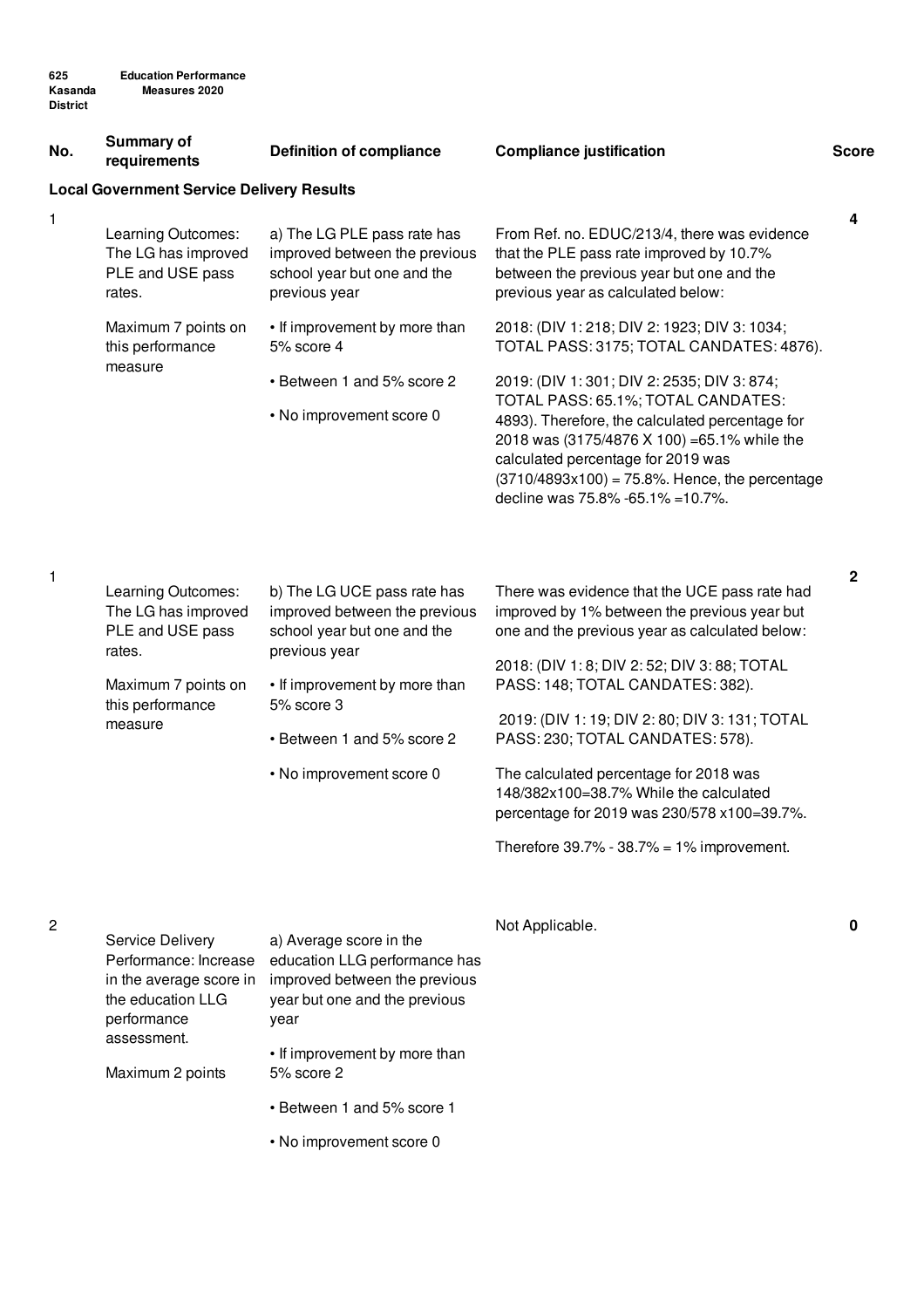Investment Performance: The LG has managed education projects as per guidelines

Maximum 8 points on this performance measure

a) If the education development grant has been used on eligible guidelines: score 2; Else score 0

activities as defined in the sector as defined in the Sector Guidelines. The SFG There was evidence that the Education development grant was use on eligible activities mounted up to UGX 650,813,872= for FY 2019/2020.

> The educational guidelines followed were 'planning, Budgeting and Implementation guidelines for Local government for education sestor of MoES-May 2019 on pages 11,12, 20 and 26. The grant was used to construct projects like:

1. Construction of a 2 classroom block at Nkandwa P/S phase 1 under Ref. number kasa625/wrks/19-20/00008 by NAKIDUDUMA GENERAL MERCHANDISE at a sum of 46,492,000= on 19th /11/2020.

2. Construction of a 2 classroom block at Kinoni P/S on 23rd/9/2020 under ref number kasa625/wrks/19-20/00006 at 46,492,000= by ROSCO CONTRACTORS LTD.

3. Construction of a classroom block at Kanoga P/S Phase 1 under ref number kasa625/wrks/18- 19/00005 at 47,889,710= on 31st /8/2020 by KREMIYA LOGISTICS Co LTD.

4. Construction of a 6 classroom block at Kawungeera P/S in Kiganda S/C on 24TH /6/2020 under ref number kasa625/wrks/18- 19/00007 at 48,403,600= by ROSCO CONTRACTORS LTD.

5. Construction of a 5-stance VIP lined latrine at Lwenzo P/S in Kalwana S/C under kasa625/wrks/19-20/00036 by KREMIYA LOGISTICS Co LTD at 23,250,720= on 4th /6/2020.

6. Renovation of a 4 classroom block at kijukira P/S in Bukuyu S/C by Ssebu General Merchandise under contact number kasa/wrks/19- 20/00028 at 29,076,380= on 26th /5/2020.

7. Construction of a 2 classroom block at Bukuyu islamic P/S in Bukuya S/C on 12th /5/2020 under ref number kasa625/wrks/18-19/0007 at 47,553,410= by KHAZANA SERVICES LTD.

8. Construction of a 2 classroom block at Kakondwe P/S in Kiganda S/C on 30th /3/2020 under ref number kasa625/wrks/19-20/00004 at 87,012,846= by WINRAV SERVICES LTD.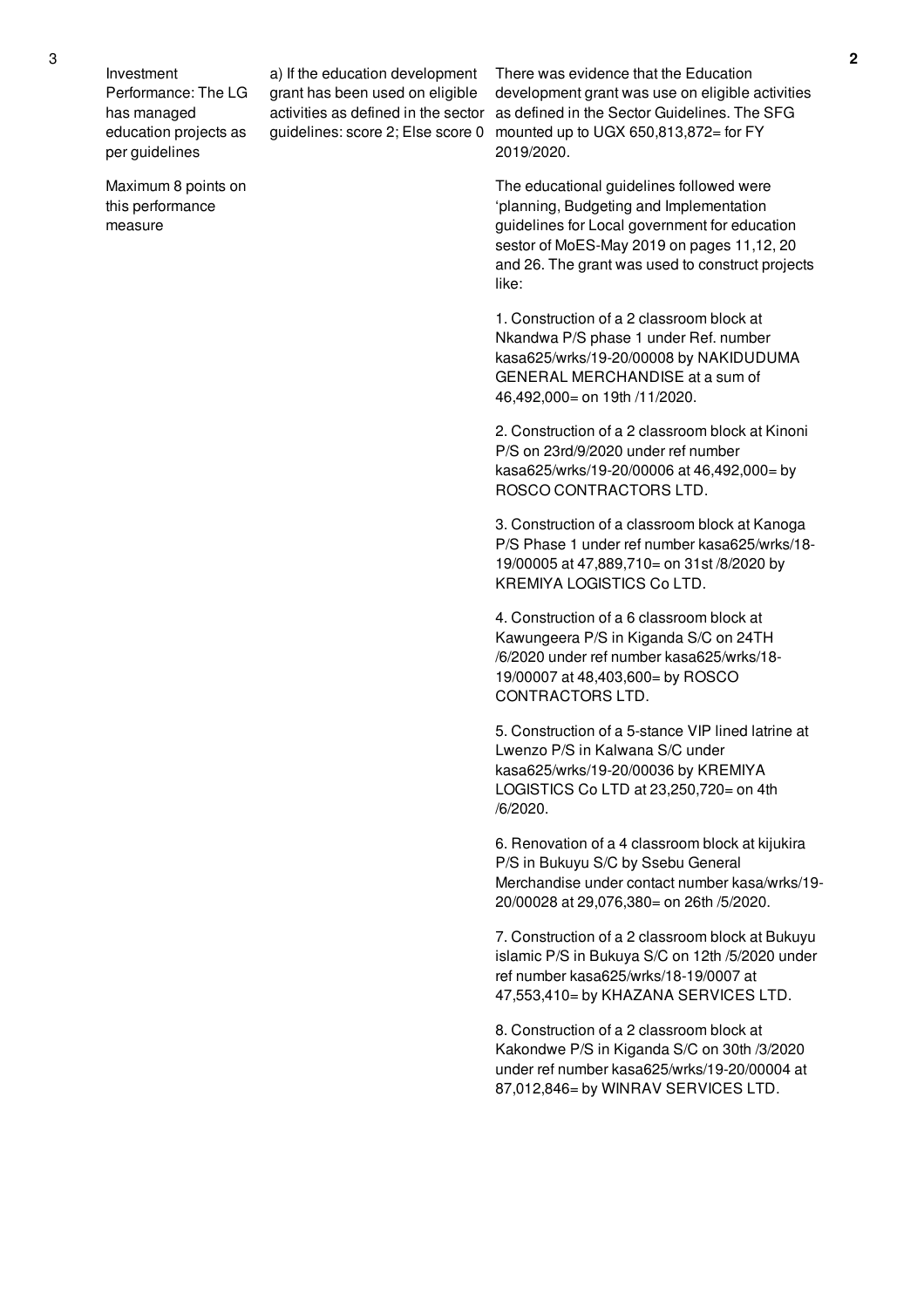Investment Performance: The LG has managed education projects as per guidelines

Maximum 8 points on this performance measure

b) If the DEO, Environment Officer and CDO certified works on Education construction projects implemented in the previous FY before the LG made payments to the contractors score 2 or else score 0

From sampled vouchers showed no evidence that the Environment Officer and CDO certified works on Education construction projects implemented in the previous FY before the LG made payments to the contractors. This was further confirmed after interacting with the Environment Officer and CDO who made it clear that they were not involved in the process and requested the CFO in future, not to effect payments before they certify works. Below are some of the payment vouchers reviewed:

Kaleeta Construction Ltd was contracted to construct Manyogaseka Seed Secondary School. At a contract sum of Ugx. 2,138,728,950. Certificate 3, was submitted on 12/5/2020. Certification was done by the CAO, CFO, DEO, CE, DE and District LG Internal Auditor worth Ugx. 137,518,922 on 12th May 2020

Rose Construction Ltd was contracted to construct a 2 Classroom block at Kinoni P/S, Phase 1. The Contract was worth Ugx. 46,492,000. Certificate 1 was presented on 17/3/2020 and Certification was done by the CAO, CFO, DEO, CE, DE and District LG Internal Auditor on 17th March 2020. Payment worth Ugx. 46,492,000, was made on 25th March 2020.

Kremiya was contracted to construct a 2 Classroom Block with an office under SFG at Banoga P/S Makokoto, the Contract sum of Ugx. 47,889,770 .On 25th February 2020, Certificate 1 was submitted. The Civil Engineer, DE, IA and CAO all signed on 25th February 2020 and payment was made on 26/2/2020.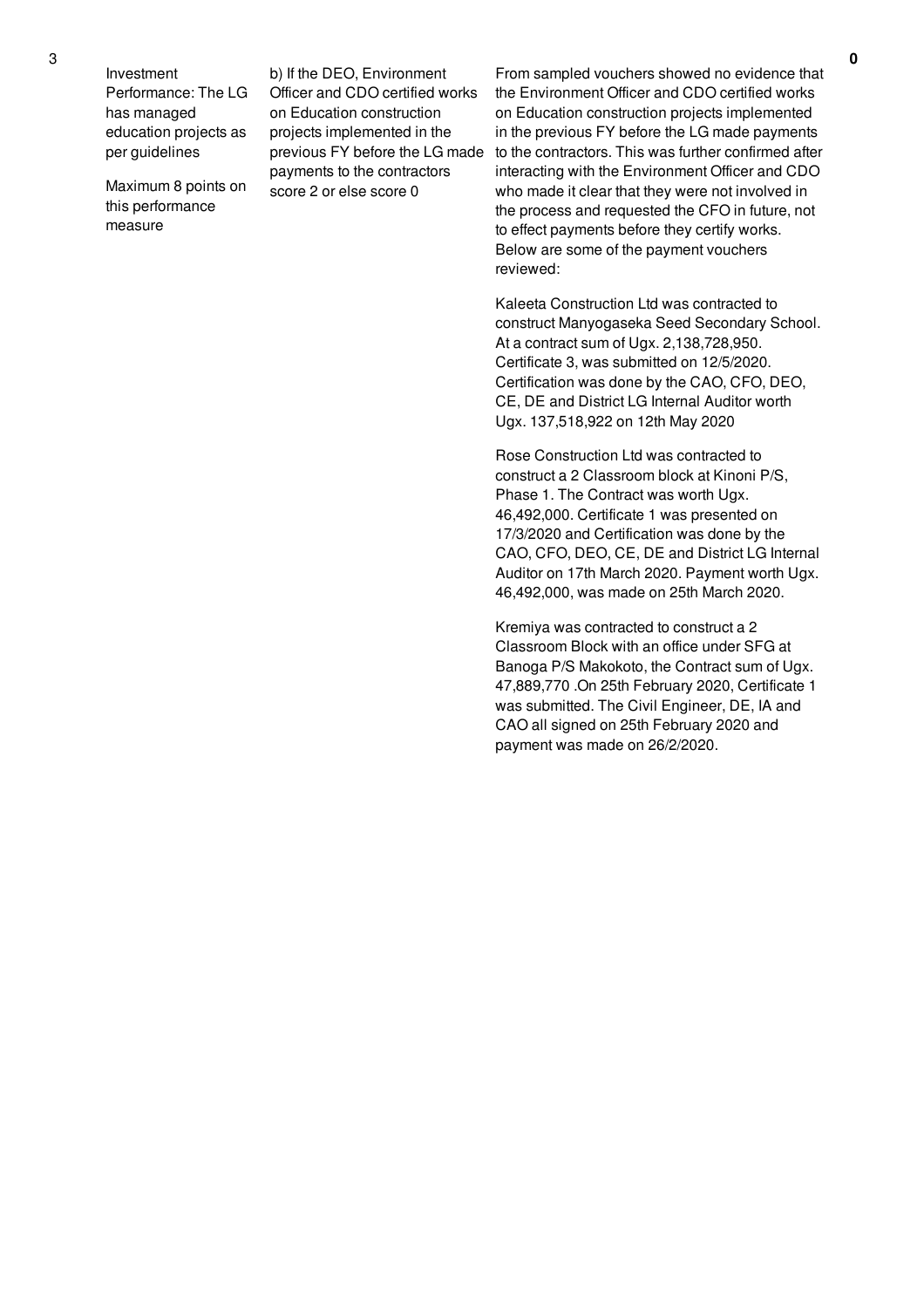Investment Performance: The LG has managed education projects as per guidelines

Maximum 8 points on this performance measure

price are within +/-20% of the MoWT estimates score 2 or else score 0

c) If the variations in the contract The variations in contract price of sampled works/supplier for the previous FY contracts are all within +/-20% of the LG Engineers estimates

The following are the sampled projects.

1. Project Name: Construction of a 2 Classroom Block at Bukuya Islamic P/S, Phase I

Contract No: Kas625/Wrks/19-20/00007

Approved under: Min 10/Kas/DCC/Nov/19-20

Contract Price: 47,583,410

Engineer's Estimate:51,000,000

Price Variation: -3,416,590

Percent Variation: -6.7%

Comment: Variation was within the range of +/- 20%

2. Project Name: Construction of Classroom Block at Kanoga P/S Phase I in Makokoto S/C

Contract No: Kas625/Wrks/19-20/00005

Approved under: Min 10/Kas/DCC/Nov/19-20

Contract Price: 47,889,710

Engineer's Estimate:51,000,000

Price Variation: -3,110,290

Percent Variation: 6.1%

Comment: Variation within the range of +/-20%

3. Project Name: Construction of a 2 Classroom Block at KInoni P/S Kiganda S/C

Contract No: Kas625/Wrks/19-20/00006

Approved under: Min 10/Kas/DCC/Nov/19-20

Contract Price: 46,492,000

Engineer's Estimate:51,000,000

Price Variation: -4,508,000

Percent Variation: -8.84%

Comment: Variation within the range of +/-20%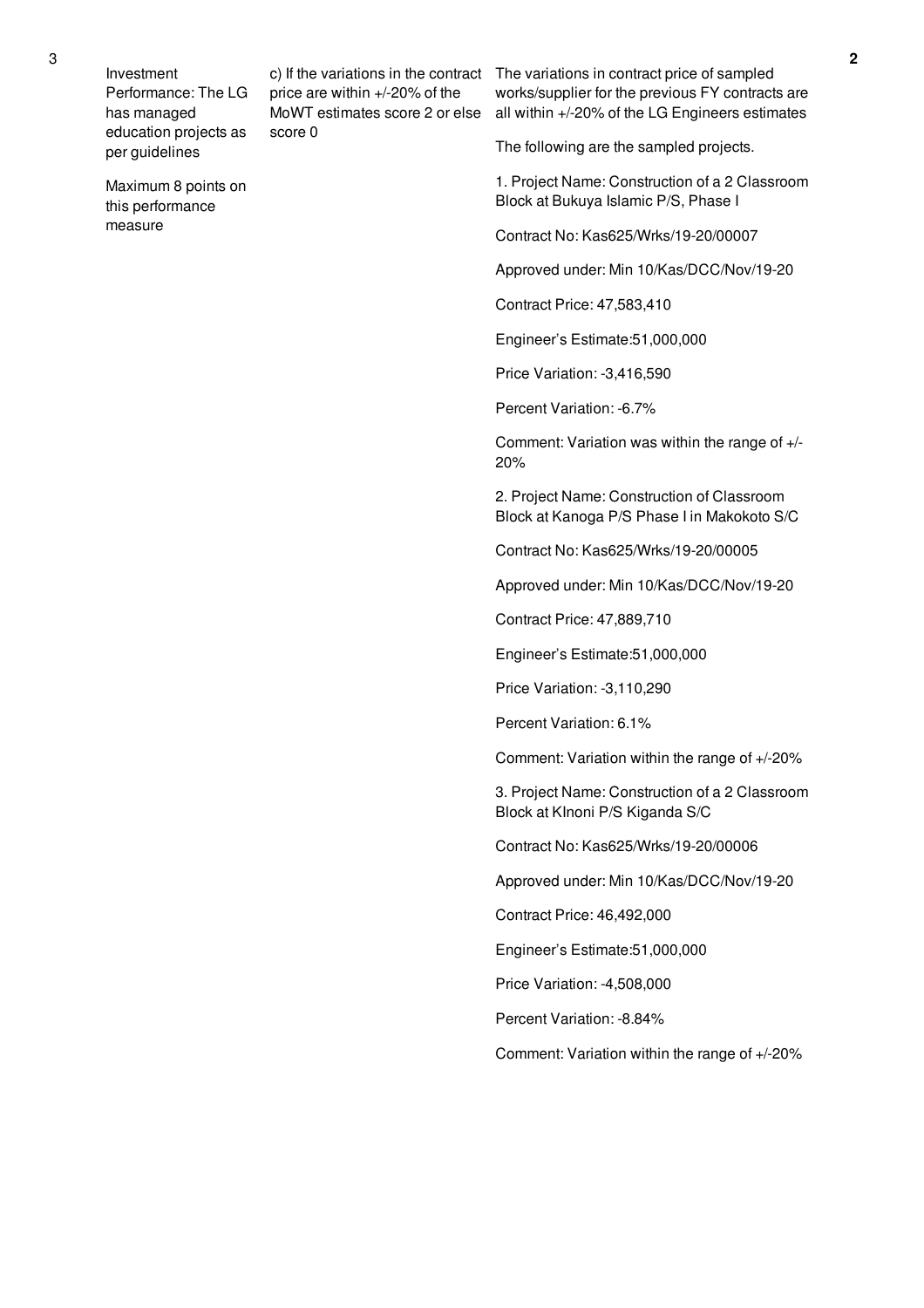3

Maximum 8 points on this performance measure

- d) Evidence that education projects were completed as per the work plan in the previous FY
- If 100% score 2
- Between 80 99% score 1
- Below 80% score 0

Education projects, for the previous FY, were all completed as per work plan/Consolidated procurement plan.

82%% of the projects were completed (9/11\*100%).

The following projects were completed;

1. Construction of a 2 Classroom Block with an office at Kakondwe P/S in Kitumbi S/C

2. Construction of a 2 Classroom Block at Bukuya Islamic P/S in Bukuya S/C

3. Construction of a two Classroom block at Kanoga P/S in Makokoto S/C

4. Construction of a 2 Classroom block at Kinoni P/S in Kiganda S/C

5. Construction of a 2 Classsroom block at Nkandwa P/S in KIganda S/C.

6. Construction of 3 Stance Lined Pit Latrine at Nazareth P/S in Kitumbi S/C

7. Construction of a 2 unit Staff House at Kiryanonogo P/S in Kiganda S/C

8. Construction of a 3 Stance Pit Latrine at Mayirikiti P/S in Kalwana S/C

9. Construction of a 2 Duoble Roomed Staffhouse at Musozi P/S

The following projects were not completed

1. Construction of a 4 Stance VIP Lined Pit Latrine at Mirembe P/S in Nalutu S/C

2. Construction of a 3 Stance VIP Lined Pit Latrine at Kigalama P/S in Myanzi S/C

| Achievement of<br>standards: The LG has<br>met prescribed school<br>staffing and<br>infrastructure standards | a) Evidence that the LG has<br>recruited primary school<br>teachers as per the prescribed<br>MoES staffing guidelines | There was evidence that the LG had recruited<br>primary school teachers as per the prescribed<br>MoES staffing guidelines.<br>The submission of established Primary School |
|--------------------------------------------------------------------------------------------------------------|-----------------------------------------------------------------------------------------------------------------------|----------------------------------------------------------------------------------------------------------------------------------------------------------------------------|
| Maximum 6 points on                                                                                          | $\cdot$ If 100%: score 3                                                                                              | Teachers dated 17/1/2020 indicated;                                                                                                                                        |
| this performance<br>measure                                                                                  | • If 80 - 99%: score 2                                                                                                | Required staff= 1119                                                                                                                                                       |
|                                                                                                              | • If $70 - 79\%$ score: 1                                                                                             | Filled posts $= 821$<br>821/1119x100=73%                                                                                                                                   |
|                                                                                                              | • Below 70% score 0                                                                                                   | 73% filled staff posts.                                                                                                                                                    |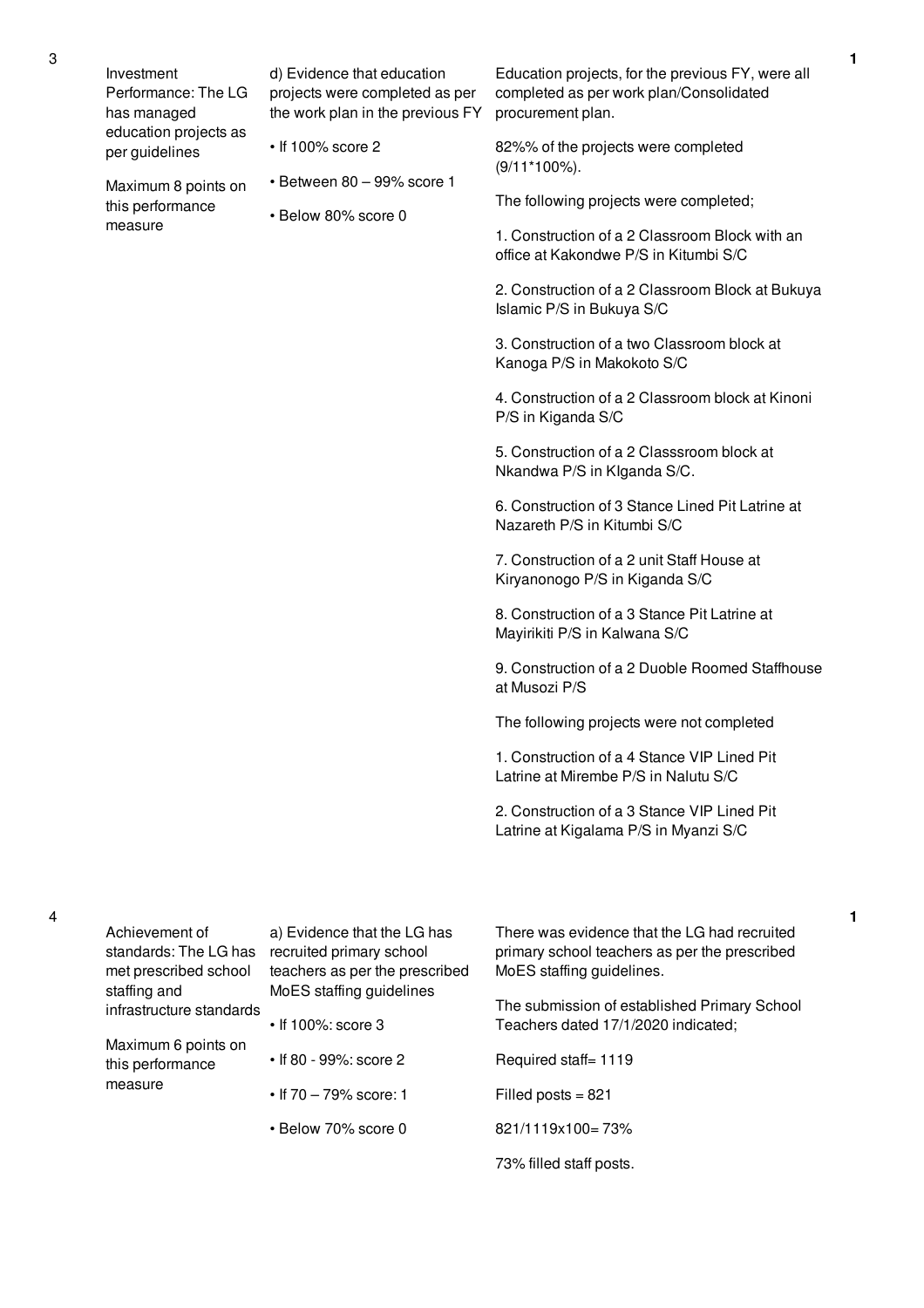|  | Achievement of<br>standards: The LG has<br>met prescribed school<br>staffing and | b) Percent of schools in LG that<br>meet basic requirements and<br>minimum standards set out in<br>the DES guidelines, | All schools met the basic requirements and<br>minimum standards set out in the DES<br>guidelines. From the submission of information on<br>the school's assets register for Kasanda LG. |
|--|----------------------------------------------------------------------------------|------------------------------------------------------------------------------------------------------------------------|-----------------------------------------------------------------------------------------------------------------------------------------------------------------------------------------|
|  | infrastructure standards<br>Maximum 6 points on<br>this performance<br>measure   | • If above 70% score: 3<br>• If between 60 - 69%, score: 2                                                             | From the submission of information on the<br>school's assets register, all the 100 schools in                                                                                           |
|  |                                                                                  | • If between 50 - 59%, score: 1                                                                                        | Kasanda District submitted their Assets registers.<br>Also from the performance contract;                                                                                               |
|  |                                                                                  | • Below 50 score: 0                                                                                                    | 100 (100/100 X 100 = 100%) UPE schools had<br>met the standards.                                                                                                                        |

## **Performance Reporting and Performance Improvement**

| ۰<br>٠<br>. .<br>e<br>×<br>۰, |  |
|-------------------------------|--|
|                               |  |
|                               |  |

4

| Accuracy of reported<br>information: The LG<br>has accurately reported<br>on teaching staff in<br>place, school<br>infrastructure, and<br>service performance.<br>Maximum 4 points on<br>this performance<br>measure | a) Evidence that the LG has<br>accurately reported on teachers<br>and where they are deployed.<br>• If the accuracy of information is<br>100% score 2<br>$\cdot$ Else score: 0 | There was evidence that the LG accurately<br>reported on teachers and where they are<br>deployed. Below is the verification of deployment<br>by the Municipal and the sampled school to verify<br>deployment as per the minimum standards (Key: -<br>SL-Deployed Staff List; and PV-Physical<br>verification of deployment on ground):<br>1. Mirembe Maria P/S in Kasanda T/C with an<br>enrolment of 705 had SL-13, PV-13<br>2. Namabale UMEA P/S in Kasanda S/C with an<br>enrolment of 761 has SL-11, PV-11<br>3. Kiganda RC P/S in Kiganda S/C with an<br>enrolment of 676 has SL-14, PV-14. |
|----------------------------------------------------------------------------------------------------------------------------------------------------------------------------------------------------------------------|--------------------------------------------------------------------------------------------------------------------------------------------------------------------------------|--------------------------------------------------------------------------------------------------------------------------------------------------------------------------------------------------------------------------------------------------------------------------------------------------------------------------------------------------------------------------------------------------------------------------------------------------------------------------------------------------------------------------------------------------------------------------------------------------|
|----------------------------------------------------------------------------------------------------------------------------------------------------------------------------------------------------------------------|--------------------------------------------------------------------------------------------------------------------------------------------------------------------------------|--------------------------------------------------------------------------------------------------------------------------------------------------------------------------------------------------------------------------------------------------------------------------------------------------------------------------------------------------------------------------------------------------------------------------------------------------------------------------------------------------------------------------------------------------------------------------------------------------|

| Accuracy of reported    |  |  |  |
|-------------------------|--|--|--|
| information: The LG     |  |  |  |
| has accurately reported |  |  |  |
| on teaching staff in    |  |  |  |
| place, school           |  |  |  |
| infrastructure, and     |  |  |  |
| service performance.    |  |  |  |
|                         |  |  |  |

b) Evidence that LG has a school asset register accurately reporting on the infrastructure in all registered primary schools.

• If the accuracy of information is 100% score 2

Maximum 4 points on this performance measure

• Else score: 0

There was evidence that the LG had a school Asset register reporting the school name, EMIS number, Number of classrooms, latrines, desks, laboratories, teacher's accommodation as of 2019/2020. However, all the sampled schools had no asset registers at the time of assessment. The schools also had no inspection reports apart from Kiganda RC P/S which was inspected by Lukwago Frank on 19th /9/2019 who recommended the school to lobby for the construction of a latrine and fining a strategy for renovation the teachers house, the school to establish policies that make parents to send their children to school on the first day.

**2**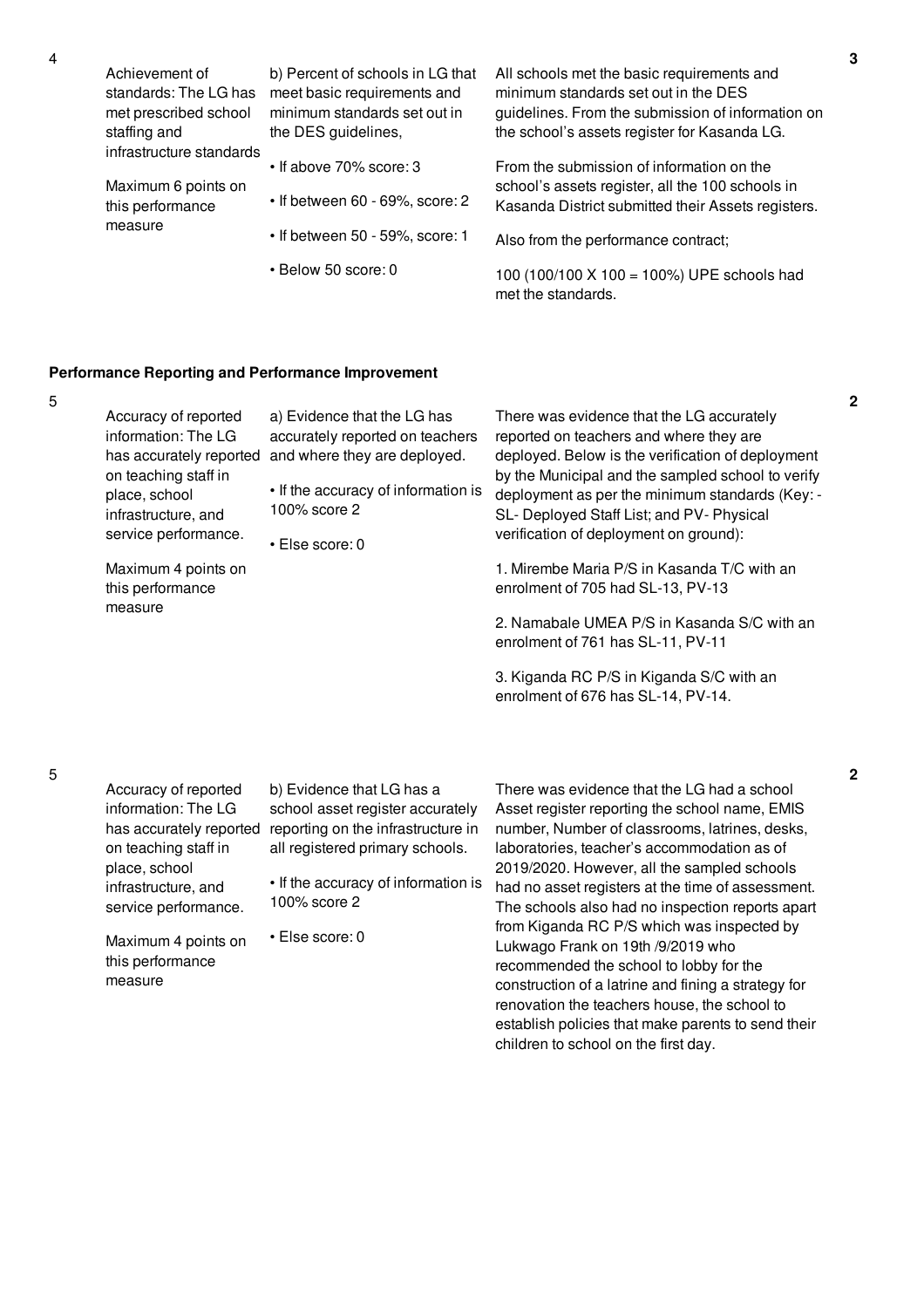| School compliance<br>and performance<br>improvement:<br>Maximum 12 points on<br>this performance<br>measure | a) The LG has ensured that all<br>registered primary schools have<br>complied with MoES annual<br>budgeting and reporting<br>guidelines and that they have<br>submitted reports (signed by the<br>head teacher and chair of the<br>SMC) to the DEO by January 30.<br>Reports should include among<br>others, i) highlights of school<br>performance, ii) a reconciled<br>cash flow statement, iii) an<br>annual budget and expenditure<br>report, and iv) an asset register:<br>. If 100% school submission to<br>LG, score: 4<br>$\cdot$ Between 80 - 99% score: 2<br>· Below 80% score 0 | There was no evidence the Kasanda LG had<br>ensured that all registered primary schools had<br>complied with MoES annual budgeting and<br>reporting guidelines and that they had submitted<br>reports (signed by the head teacher and chair of<br>the SMC) to the DEO by January 30th. 100<br>primary schools were registered in the<br>performance contract as per the PBS document at<br>the LG.<br>100(100/100 X 100 = 100%) H/Ts submitted their<br>assets registers.<br>43 (43/100 X 100 = 43%) primary schools<br>submitted annual reports with budget<br>expenditures for 2019. Averagely, 71.5%<br>$((100+43)/2 = 71.5\%)$ registered primary schools<br>had complied with the MoES annual Budgeting<br>and reporting guidelines. |
|-------------------------------------------------------------------------------------------------------------|--------------------------------------------------------------------------------------------------------------------------------------------------------------------------------------------------------------------------------------------------------------------------------------------------------------------------------------------------------------------------------------------------------------------------------------------------------------------------------------------------------------------------------------------------------------------------------------------|-------------------------------------------------------------------------------------------------------------------------------------------------------------------------------------------------------------------------------------------------------------------------------------------------------------------------------------------------------------------------------------------------------------------------------------------------------------------------------------------------------------------------------------------------------------------------------------------------------------------------------------------------------------------------------------------------------------------------------------------|
| School compliance<br>and performance<br>improvement:<br>Maximum 12 points on<br>this performance<br>measure | b) UPE schools supported to<br>prepare and implement SIPs in<br>line with inspection<br>recommendations:<br>$\cdot$ If 50% score: 4<br>· Between 30-49% score: 2<br>• Below 30% score 0                                                                                                                                                                                                                                                                                                                                                                                                    | There was no evidence that UPE schools were<br>supported to prepare and implement SIPs in line<br>with inspection recommendations. All the three<br>sampled schools prepared and implement SIPs in<br>line with Inspection recommendations.                                                                                                                                                                                                                                                                                                                                                                                                                                                                                               |
| School compliance<br>and performance<br>improvement:<br>Maximum 12 points on<br>this performance<br>measure | c) If the LG has collected and<br>compiled EMIS return forms for<br>all registered schools from the<br>previous FY year:<br>$\cdot$ If 100% score: 4:<br>· Between 90 - 99% score 2                                                                                                                                                                                                                                                                                                                                                                                                        | There was evidence that LG collected and<br>compiled EMIS return forms for all registered<br>schools from the previous FY year and<br>information from EMIS data from MoES and it was<br>consistent with that provided by the LG. Both sets<br>of data had 100 UPE schools. 100(100/100 x<br>100) = 100% UPE schools submitted their EMIS<br>data to PBS on 19/9/2019 approved by the CAO                                                                                                                                                                                                                                                                                                                                                 |

• Below 90% score 0

data to PBS on 19/9/2019 approved by the CAO on 11th /9/2019.

6

6

**0**

**4**

**Human Resource Management and Development**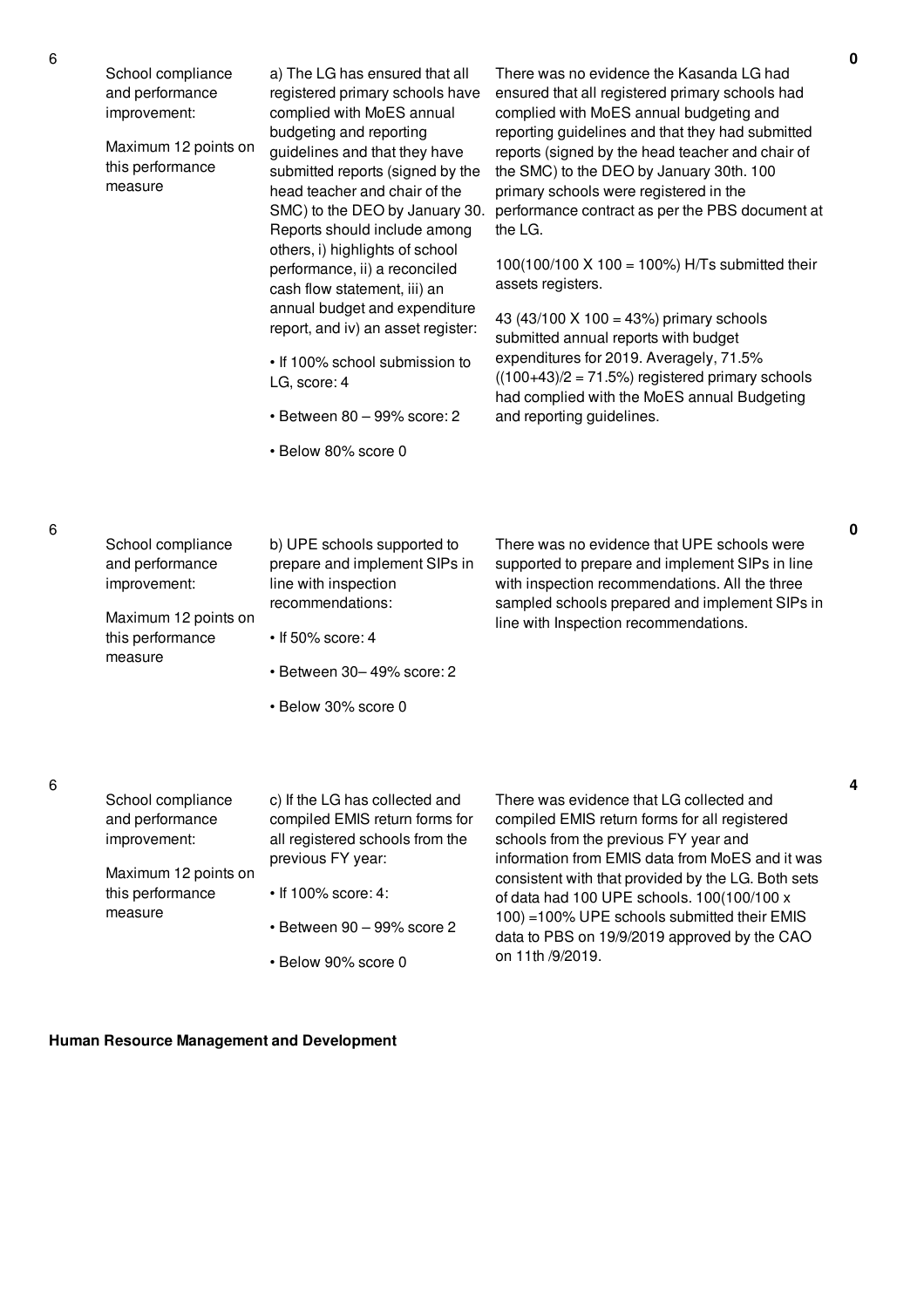Budgeting for and actual recruitment and has substantively recruited all primary school teachers where there is a wage bill provision

Maximum 8 points on this performance measure

deployment of staff: LG a minimum of 7 teachers per a) Evidence that the LG has budgeted for a head teacher and school or a minimum of one teacher per class for schools with less than P.7 for the current FY:

Score 4 or else, score: 0

There was evidence that KasandaLG Education department budgeted for at least a H/T and a minimum of 7 teachers as per Performance Contract FY 2019/2020. Kasanda had 100 primary schools and 818 teachers including Head teachers. The deployment list by school shows that at least seven (7) teachers are deployed in each primary school as per performance contract. The approved LG budget FY 2019/2020 for Kiboga LG, indicated a wage of UGX 4,770,369,918= from the annual work plan and budgeted for the H/T and a minimum of 7 teachers per school from the BFP raw data document.

For example;

1. Mirembe Maria P/S in Kasanda T/C with an enrolment of 705 had 13 teachers including the head teacher;

2. Namabale UMEA P/S in Kasanda S/C with an enrolment of 761 has 11 teachers including the Head teacher; and

3. Kiganda RC P/S in Kiganda S/C with an enrolment of 676 has 14 teachers including a Head teacher.

4. Kibanyi P/S with P1 –P2 with 186 pupils had 5 teachers.

Budgeting for and actual recruitment and deployment of staff: LG has substantively recruited all primary school teachers where there is a wage bill provision

7

b) Evidence that the LG has deployed teachers as per sector guidelines in the current FY,

Score 3 else score: 0

Maximum 8 points on this performance

measure

There was evidence that the LG accurately reported on Teachers and where they were deployed. From the Staff lists and List of schools LG had deployed a Head Teacher in all the 100 government primary schools and a minimum of 7 teachers per school (or a minimum of a teacher per class for schools with less than P.7) and a maximum of 13 teachers per school for this current FY 2019/2020. The total number of teachers was 818. The deployment list at the LG was the same as that in the sampled schools.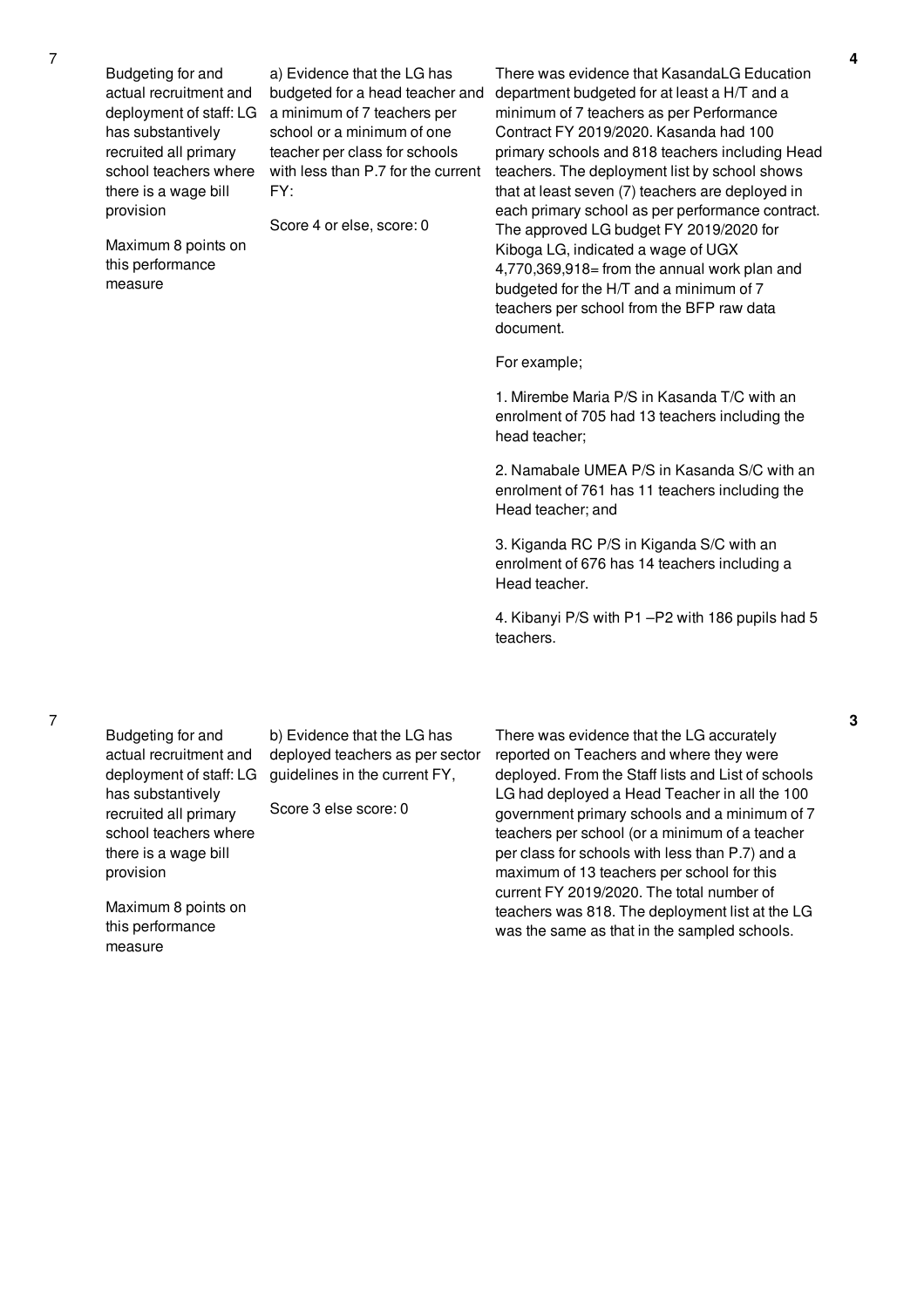Budgeting for and actual recruitment and deployment of staff: LG has substantively recruited all primary school teachers where there is a wage bill provision

c) If teacher deployment data has been disseminated or publicized on LG and or school notice board,

score: 1 else, score: 0

Maximum 8 points on this performance measure

Performance management: Appraisals have been conducted for all education management staff, head teachers in the registered primary and secondary schools, and training conducted to address identified capacity gaps.

Maximum 8 points on this performance measure

a) If all primary school head teachers have been appraised with evidence of appraisal reports submitted to HRM with copt to DEO/MEO

Score: 2 or else, score: 0

There was no evidence that the teacher deployment data was disseminated or publicized on LG notice board. However, from the sampled schools, the deployment list was displayed on the noticeboard in the Head Teachers office.

Some Primary School Head teachers were appraised while others were not.

Those appraised included Nanyonjo Brenda appraised on 29/11/2019,

Muhindo Samuel appraised on 30/12/2019,

Lutalo Nelson appraised on 13/2/2020,

Nakacwa Gertrude appraised on 31/12/2019,

Mawejje Robert appraised on 29/11/2019 and

Walugembe Moses appraised on 29/12/2019.

Those who were not appraised included;

Ssebukera Aloysius, Ndawula Charles, Mwebe Ssendawula Albert and Baingana Johnson.

Performance management: Appraisals have been conducted for all education management staff, head teachers in the registered primary and secondary schools, and training conducted to address identified capacity gaps.

b) If all secondary school head teachers have been appraised with evidence of appraisal reports submitted by D/CAO (or Chair BoG) to HRM

Score: 2 or else, score: 0

There was no evidence that all secondary school head teachers had been appraised with evidence of appraisal reports submitted by D/CAO (or Chair BoG) to HRM

The list of secondary schools and their Head teachers provided included;

Kimuli Ben, Ssenyonjo Richard, Kiiza Abdullah, Ssemata Deo, Nambi Sophia, Ssebulime Syrus, Kiiza Paskazia, Ssensalile John Mary, Gyagenda Moses and Acen Agnes N.

**0**

**0**

Maximum 8 points on this performance measure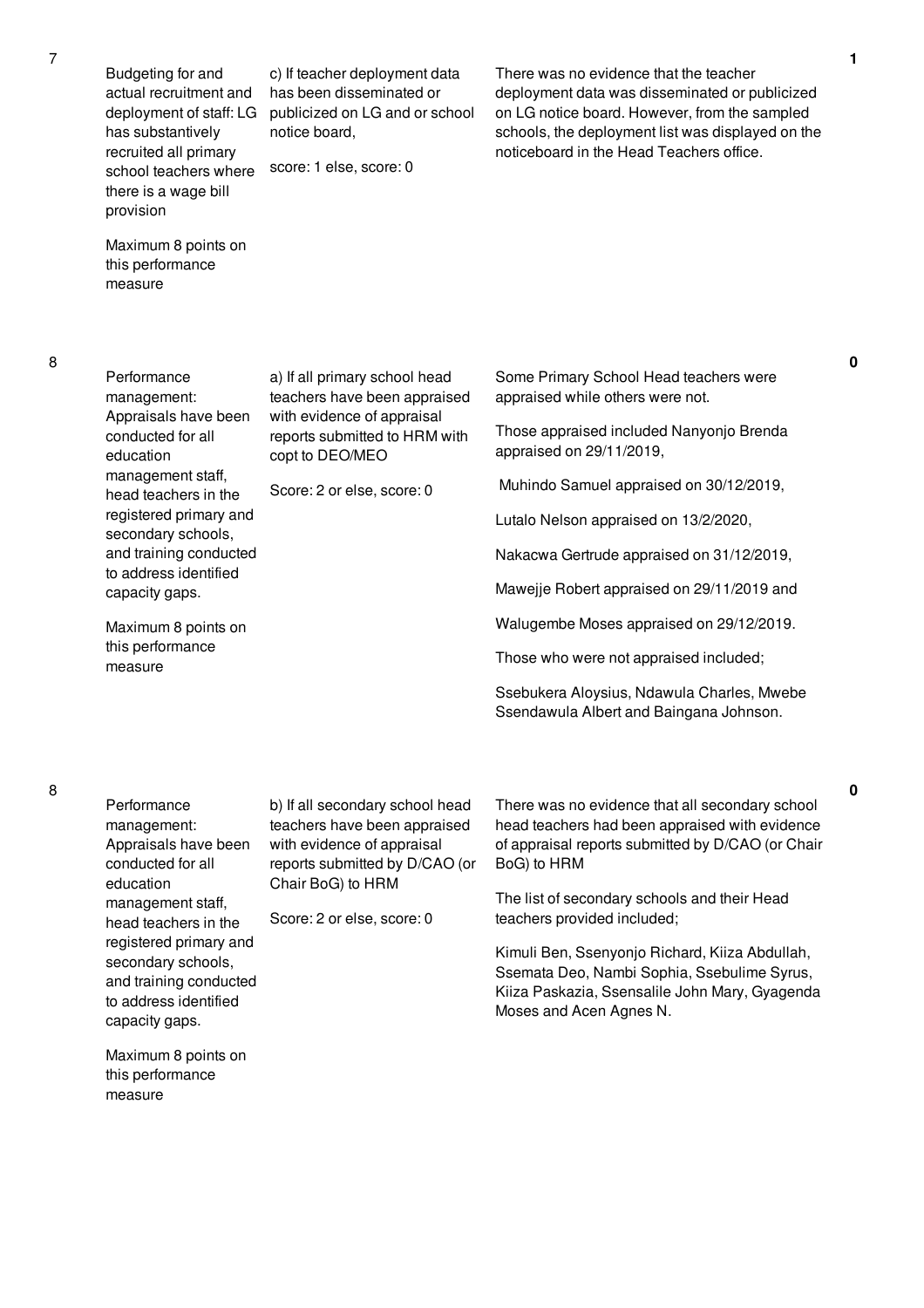| Performance<br>management:<br>Appraisals have been                          | c) If all staff in the LG Education<br>department have been<br>appraised against their                                | The LG Education department staff were<br>appraised against their performance plans in the<br>previous FY as follows;             |
|-----------------------------------------------------------------------------|-----------------------------------------------------------------------------------------------------------------------|-----------------------------------------------------------------------------------------------------------------------------------|
| conducted for all<br>education<br>management staff,<br>head teachers in the | performance plans<br>score: 2. Else, score: 0                                                                         | The Inspectors of Schools Naalima Benedicto<br>and Lukwago Frank were appraised on 17/7/2020<br>and                               |
| registered primary and<br>secondary schools,<br>and training conducted      |                                                                                                                       | Inspector of schools Namuli Florence was<br>appraised on 3/3/2020.                                                                |
| to address identified<br>capacity gaps.                                     |                                                                                                                       | Education Officer Namuyingo Mary Gorreti was<br>appraised on 9/7/2020,                                                            |
| Maximum 8 points on<br>this performance<br>measure                          |                                                                                                                       | Pool Stenographer Nantumbwe Marie was<br>appraised on 19/3/2020 and Office Attendant<br>Katongole Akim was appraised on 4/5/2020. |
| Performance<br>management:<br>Appraisals have been<br>conducted for all     | d) The LG has prepared a<br>training plan to address<br>identified staff capacity gaps at<br>the school and LG level, | There was no evidence of a training plan to<br>address identified staff capacity gaps at the<br>Municipal level.                  |

score: 2 Else, score: 0

### **Management, Monitoring and Supervision of Services.**

9

Planning, Budgeting, and Transfer of Funds for Service Delivery: has allocated and spent funds for service delivery as prescribed in the sector guidelines.

The Local Government in the Programme Budgeting a) The LG has confirmed in writing the list of schools, their enrolment, and budget allocation System (PBS) by December 15th annually.

> If 100% compliance, score:2 or else, score: 0

The LG had confirmed in writing the list of schools, their enrolment and budget allocation in the PBS by December 15th Annually. The list of submission to PBS has a list of 100 primary schools, their enrolment and Budget allocation and submitted on 19th /9/2019 to the planner.

Maximum 8 points on this performance measure

8

education

measure

management staff, head teachers in the registered primary and secondary schools, and training conducted to address identified capacity gaps.

Maximum 8 points on this performance

**0**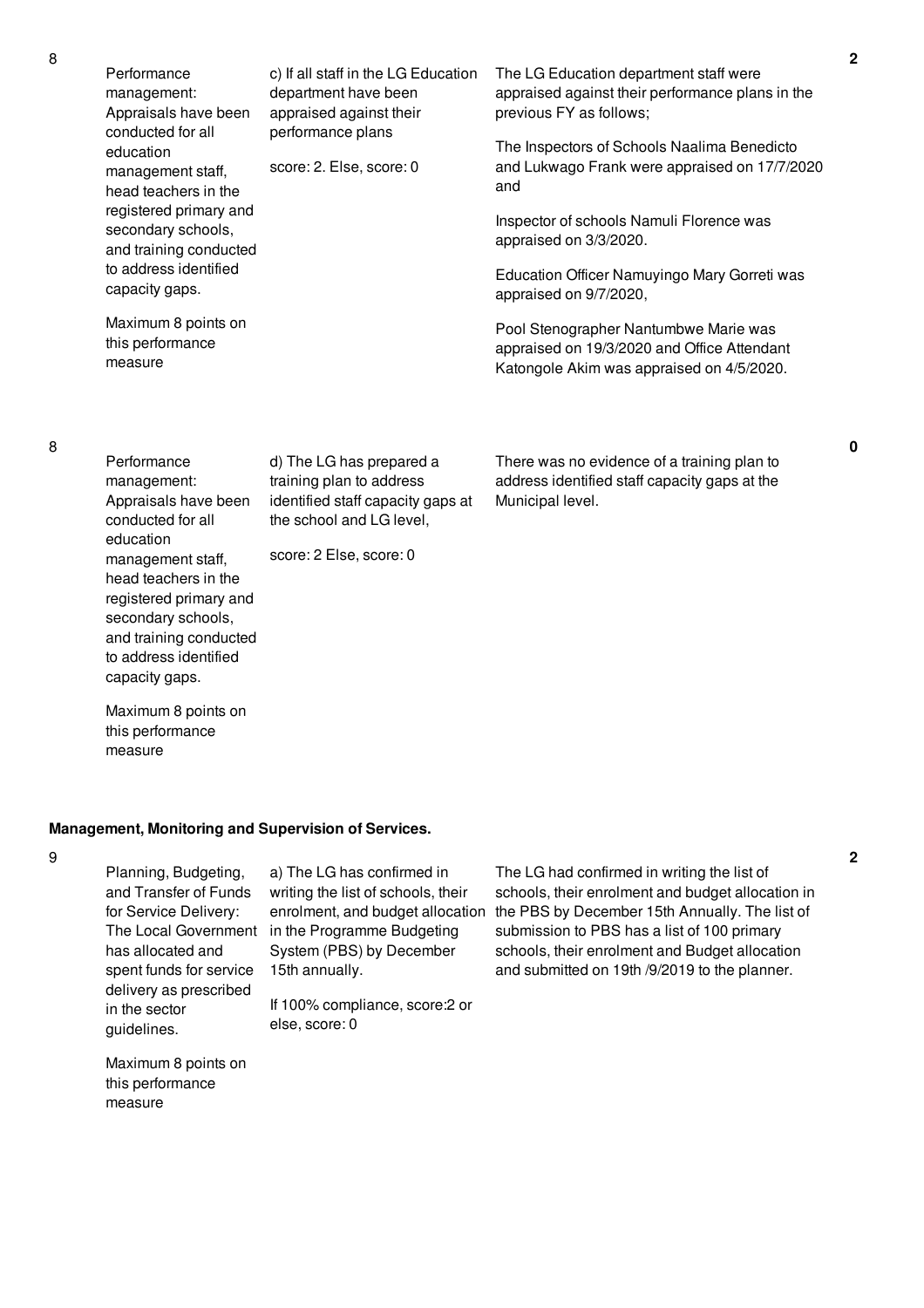Planning, Budgeting, and Transfer of Funds for Service Delivery: The Local Government has allocated and spent funds for service delivery as prescribed in the sector guidelines.

Maximum 8 points on this performance measure

b) Evidence that the LG made allocations to inspection and monitoring functions in line with the sector guidelines.

If 100% compliance, score:2 else, score: 0

There was evidence that the LG had Annual Sector work plan and Budget for FY 2019/2020. The inspection was budgeted for UGX 43,322,000= and the department made allocations to monitoring and supervision of primary and secondary education.

The inspection and monitoring functions in line with sector guidelines ie the Handbook for school inspection by DES printed on 2016 and MoES DES guidelines for inspection of Education institutions on SOPs by DES –Oct 2020. The activities conducted included;

Allowances/SDA, printing /Photocopying, travel inland for submission of reports & accountabilities, Dissemination

inspection findings & H/T & departmental meetings 30,912,000=;

Fuel - 4,000,000=

Office computer & accessories (Printers, UPS, Antivirus) - 9,000,000=

Vehicle/motorcycle maintance & insurance  $2,500,000=$ 

As submitted to DEO on 31st /7/2019 by DIS and forwarded to CAO on 7/8/2019 & received by DES on 20th /8/2019.

Planning, Budgeting, and Transfer of Funds for Service Delivery: The Local Government has allocated and spent funds for service delivery as prescribed in the sector guidelines.

c) Evidence that LG submitted warrants for school's capitation within 5 days for the last 3 quarters

If 100% compliance, score: 2 else score: 0

Maximum 8 points on this performance measure

There was evidence that the LG submitted the PBS time stamp capitation grants for three quarters. This was cited on the PBS, GOU Approved Warrant Report KASSANDA District LG Ref: 01-Jul-2019 to 30-Jun-2020, dated 7-11- 2020 and GoU Cash Limits Report as indicated below:

Term 1 capitation grant were received on 15th July 2019 and warranted on 12th August 2019.

Term 2 capitation grant were received on 08th October 2019 and warranted on 22nd October 2019

Term 3 capitation grant were received on 14th April 2020 and warranted on 19th April 2020

All warrants were submitted after 5 days; from the date of receipt of cash limits thus the LG was noncompliant.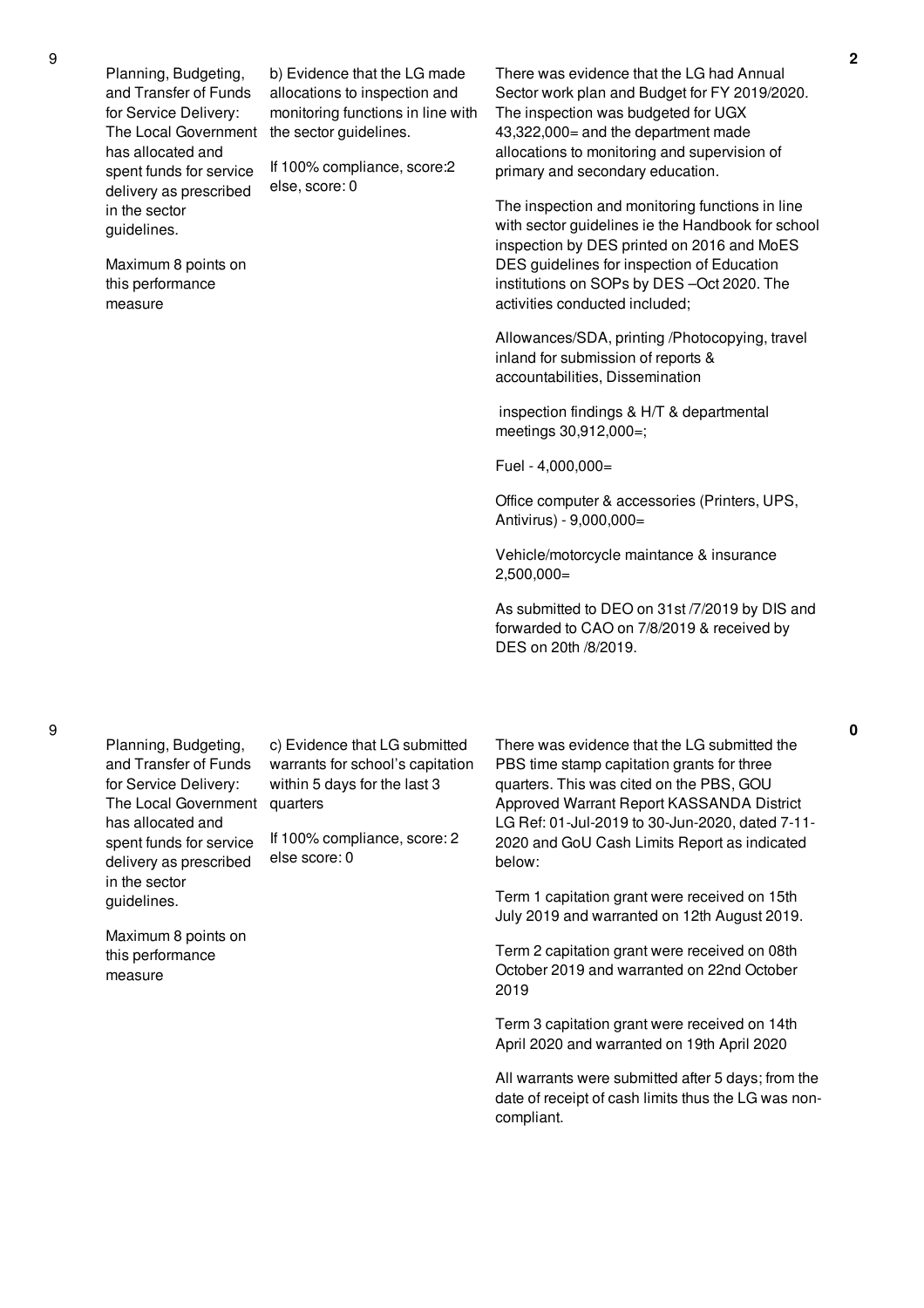| Planning, Budgeting,<br>and Transfer of Funds<br>for Service Delivery:<br>The Local Government<br>has allocated and<br>spent funds for service<br>delivery as prescribed<br>in the sector<br>guidelines. | d) Evidence that the LG has<br>invoiced and the DEO/MEO has<br>communicated/publicized<br>capitation releases to schools<br>within three working days of<br>release from MoFPED.<br>If 100% compliance, score: 2<br>else, score: 0 | There was evidence that the LG invoiced and that<br>the MEO had communicated /publicized<br>capitation releases to schools within three<br>working days of release from MOFPED. The<br>capitation list was pinned up on the LG notice<br>board. H/Ts also receive messages through their<br>watsap platform. |
|----------------------------------------------------------------------------------------------------------------------------------------------------------------------------------------------------------|------------------------------------------------------------------------------------------------------------------------------------------------------------------------------------------------------------------------------------|--------------------------------------------------------------------------------------------------------------------------------------------------------------------------------------------------------------------------------------------------------------------------------------------------------------|
| Maximum 8 points on<br>this performance<br>measure                                                                                                                                                       |                                                                                                                                                                                                                                    |                                                                                                                                                                                                                                                                                                              |
| Routine oversight and<br>monitoring<br>Maximum 10 points on                                                                                                                                              | a) Evidence that the LG<br>Education department has<br>prepared an inspection plan and<br>meetings conducted to plan for                                                                                                           | There was no evidence that the LG Education<br>department prepared an inspection plan and<br>meetings conducted to plan for school                                                                                                                                                                           |
| this performance<br>measure                                                                                                                                                                              | school inspections.                                                                                                                                                                                                                | inspections.                                                                                                                                                                                                                                                                                                 |
|                                                                                                                                                                                                          | • If 100% compliance, score: 2,<br>else score: 0                                                                                                                                                                                   |                                                                                                                                                                                                                                                                                                              |
| Routine oversight and<br>monitoring                                                                                                                                                                      | b) Percent of registered UPE<br>schools that have been<br>inspected and monitored, and                                                                                                                                             | There was no evidence from the DIS of LG<br>inspection and monitoring reports for the 100<br>UPE schools.                                                                                                                                                                                                    |
| Maximum 10 points on<br>this performance<br>measure                                                                                                                                                      | findings compiled in the<br>DEO/MEO's monitoring report:                                                                                                                                                                           |                                                                                                                                                                                                                                                                                                              |
|                                                                                                                                                                                                          | • If 100% score: 2                                                                                                                                                                                                                 |                                                                                                                                                                                                                                                                                                              |

- Between 80 99% score 1
- Below 80%: score 0

10

10

**0**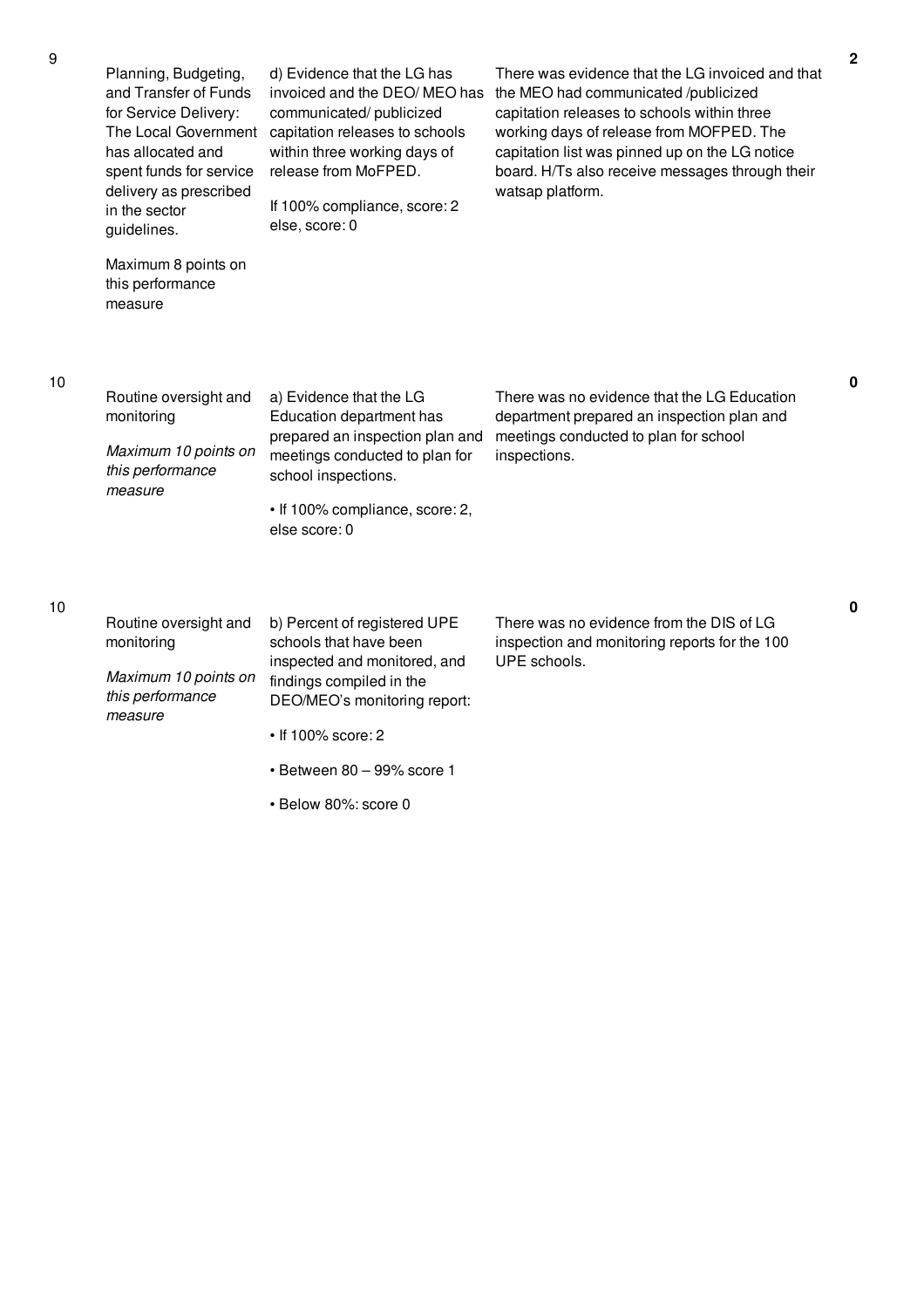| Routine oversight and<br>c) Evidence that inspection<br>reports have been discussed<br>monitoring<br>and used to recommend<br>Maximum 10 points on<br>corrective actions, and that those<br>this performance<br>actions have subsequently been<br>measure<br>followed-up,<br>Score: 2 or else, score: 0 | There was evidence that School inspection<br>reports were discussed and used to recommend<br>for corrective actions, and that those actions have<br>subsequently been followed -up.<br>From the departmental meeting of Term 3, held<br>on 6/1/2020 in the department office under minute<br>EDUC/KSD/04/6/1/2020 under resolutions,<br>inspection of schools was to complete reports<br>concerning schools to be rehabilitated both<br>tradition and government aided. Encouraging<br>board members to produce minutes of meetings<br>held discussing about errant teachers with clear<br>actions to be taken.<br>In the H/T meeting with school management<br>committee chairpersons held at Kassa Boarding<br>P/S on Wednesday 4th /Dec/2019 under<br>EDU/KSD/6/4/12/2019 -inspection of school<br>communication, Dissemination of inspectorate<br>findings which is from a-h.<br>For term 1, in the H/T's meeting with school<br>management committee chairpersons held on<br>13/2/2020 at the District HQ under minute<br>EDUC/KSD/05/13/2/2020, the dissemination of<br>inspection findings. |
|---------------------------------------------------------------------------------------------------------------------------------------------------------------------------------------------------------------------------------------------------------------------------------------------------------|----------------------------------------------------------------------------------------------------------------------------------------------------------------------------------------------------------------------------------------------------------------------------------------------------------------------------------------------------------------------------------------------------------------------------------------------------------------------------------------------------------------------------------------------------------------------------------------------------------------------------------------------------------------------------------------------------------------------------------------------------------------------------------------------------------------------------------------------------------------------------------------------------------------------------------------------------------------------------------------------------------------------------------------------------------------------------------------------------|
|---------------------------------------------------------------------------------------------------------------------------------------------------------------------------------------------------------------------------------------------------------------------------------------------------------|----------------------------------------------------------------------------------------------------------------------------------------------------------------------------------------------------------------------------------------------------------------------------------------------------------------------------------------------------------------------------------------------------------------------------------------------------------------------------------------------------------------------------------------------------------------------------------------------------------------------------------------------------------------------------------------------------------------------------------------------------------------------------------------------------------------------------------------------------------------------------------------------------------------------------------------------------------------------------------------------------------------------------------------------------------------------------------------------------|

Routine oversight and monitoring

*Maximum 10 points on this performance measure*

d) Evidence that the DIS and DEO have presented findings from inspection and monitoring submitted these reports to the Directorate of Education Standards (DES) in the Ministry of Education and Sports (MoES): Score 2 or else score: 0

results to respective schools and submitted these reports to the Directorate of There was no evidence that the DIS and MEO presented findings from inspection and monitoring results to respective schools and Education Standards (DES) in the Ministry of Education and Sports (MoES).

**2**

**0**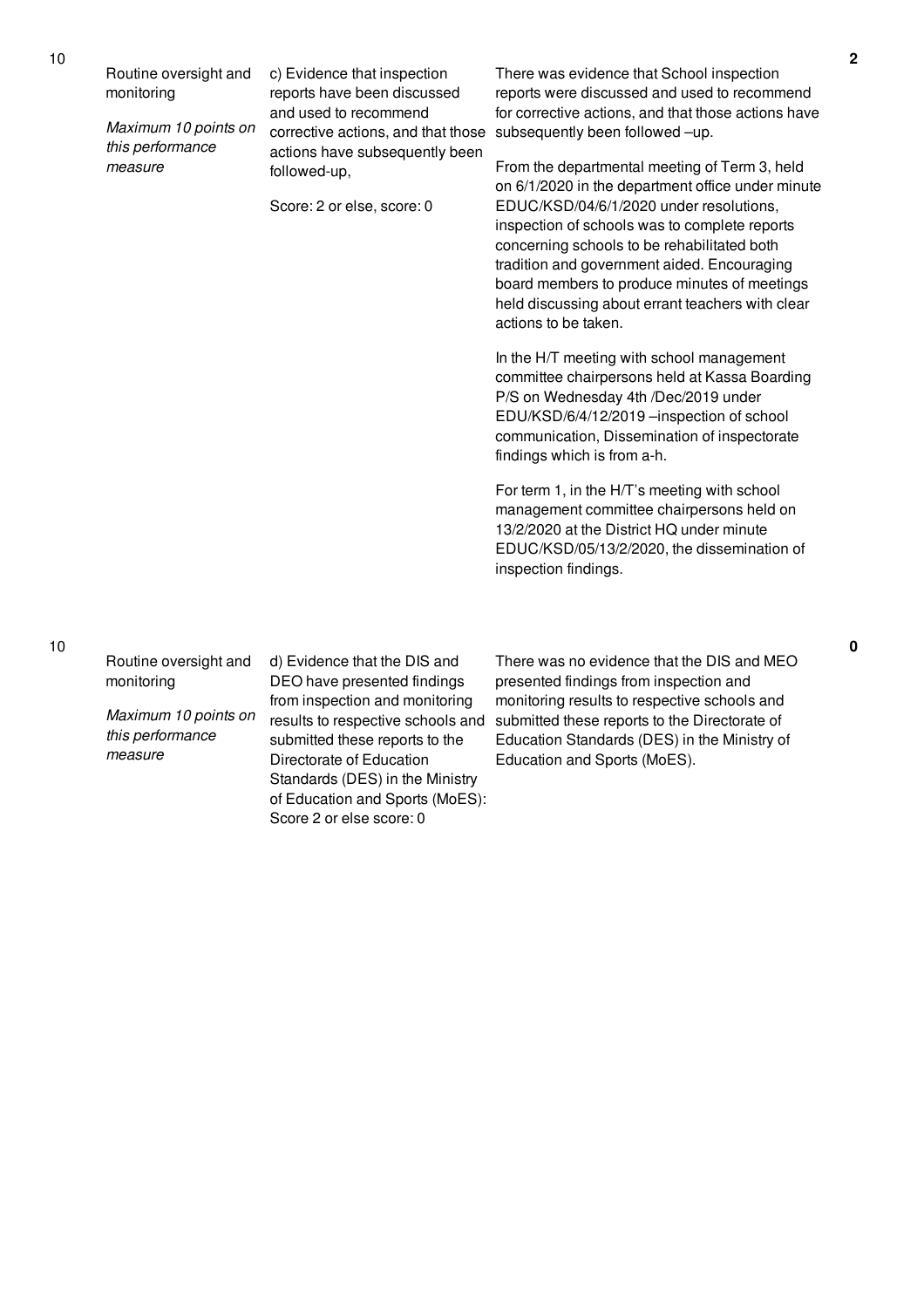Routine oversight and monitoring

*Maximum 10 points on this performance measure*

e) Evidence that the council committee responsible for education met and discussed service delivery issues including inspection and monitoring findings, performance assessment results, LG PAC reports etc. during the previous FY: score 2 or else score: 0

The LG had a Social Services Committee which had discussed education service delivery issues as follows;

The Committee meeting held on 31/7/2019, under Education department, (Page 4):

Among other items, they discussed Inspection and Monitoring findings in both Government and Private Schools in the District.

During Council meeting held on 29th August 2019, MIN05/02/KSDC/2019. (Page 3)

"Motion adopting LGPAC Report Recommending the Change of All UPE Bank Accounts from Stanbic to Centenary Bank"

The LG was compliant.

| Mobilization of parents                 | Evidence that the LG Education                                    | There was no evidence that the LG Education  |
|-----------------------------------------|-------------------------------------------------------------------|----------------------------------------------|
| to attract learners                     | department has conducted                                          | department conducted activities to mobilize. |
| Maximum 2 points on<br>this performance | activities to mobilize, attract and<br>retain children at school. | attract and retain children at school.       |

*score: 2 or else score: 0*

### **Investment Management**

*measure*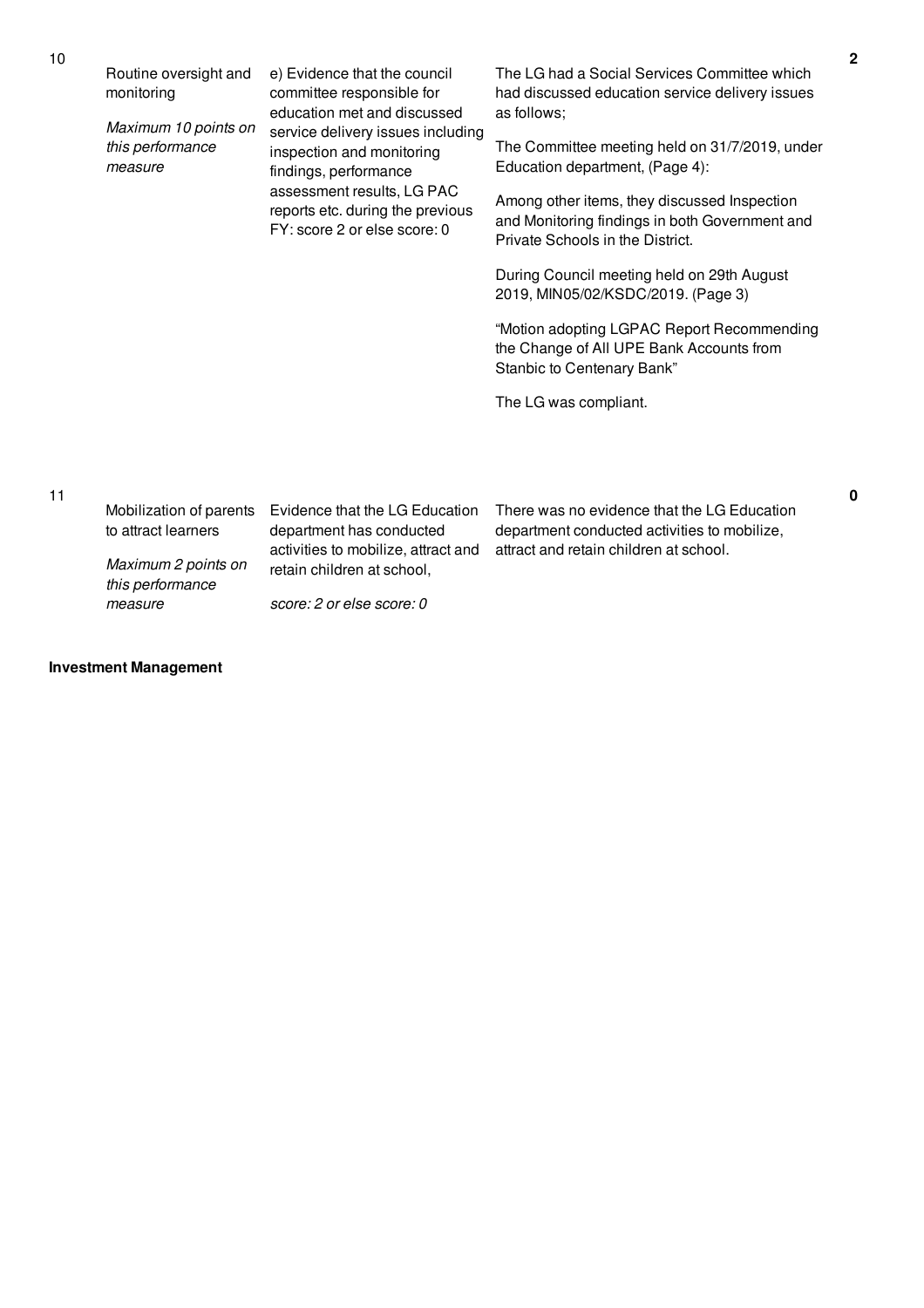Planning and budgeting for investments

*Maximum 4 points on this performance measure*

a) Evidence that there is an upto-date LG asset register which sets out school facilities and equipment relative to basic

standards, *score: 2, else score: 0* For example, at the Local Government; There was evidence that the LG had a school Asset but not accurately reporting the school name, EMIS number, Number of classrooms, latrines, desks and laboratories as of 2019/2020.

> Mirembe Maria P/S in had 9 classrooms in good condition, 0 classrooms needing rehabilitation and needs 0 new facilities, 3 Latrines with 5 needing rehabilitation and need 14 new latrine, 110 desks with 0 needing rehabilitation and 146 more desks needed;

> Namabale UMEA P/S had 0 classrooms in good condition, 8 classrooms needing rehabilitation and needs 0 new facilities, 0 Latrines with needing rehabilitation and need 9 new latrines, 120 desks with 0 needing rehabilitation and 131 more desks needed; and

> Kiganda RC P/S in had 10 classrooms in good condition, 0 classrooms needing rehabilitation and needs 0 new facilities, 4 Latrines with 14 needing rehabilitation and need 0 new latrines, 120 desks with 0 needing rehabilitation and 105 more desks needed. At the school level, there was no school that had an assets register.

12

Planning and budgeting for investments

*Maximum 4 points on this performance measure*

b) Evidence that the LG has conducted a desk appraisal for all sector projects in the budget to establish whether the prioritized investment is: (i) derived from the LGDP; (ii) eligible for expenditure under sector guidelines and funding source (e.g. sector development grant, DDEG). If appraisals were conducted for all projects that were planned in the previous FY, *score: 1 or else, score: 0*

There was evidence that the LG conducted a desk appraisal for all sector projects in the budget and the prioritized investments were derived from the LG Development Plan; eligible for expenditure as per sector guidelines and funding source in the previous FY. DEC Min 05/05/2019/KSDEC held on 22nd January, 2020. Review of Work plan for health, Education Department and DDEG Funds for the FY 2019/2020. The prioritized investments included:

Construction of Manyogaseka seed School UGX 650,814,000 LGDP pg.85 and pg. 32 Approved Budget 2019/2020.

Construction of a pit latrine at Buseregenyu primary school UGX 22,000,000 LGDP pg. 85 and pg.32 approved Budget.

12

Planning and budgeting for investments

*Maximum 4 points on this performance measure*

c) Evidence that the LG has conducted field Appraisal for (i) technical feasibility; (ii) environmental and social acceptability; and (iii) customized designs over the previous FY, score 1 else score: 0

There was no field appraisal reports availed by the planner to confirm whether the LG conducted field appraisal to check for technical feasibility; Environmental and social acceptability and customized design for investment projects for previous FY.

**1**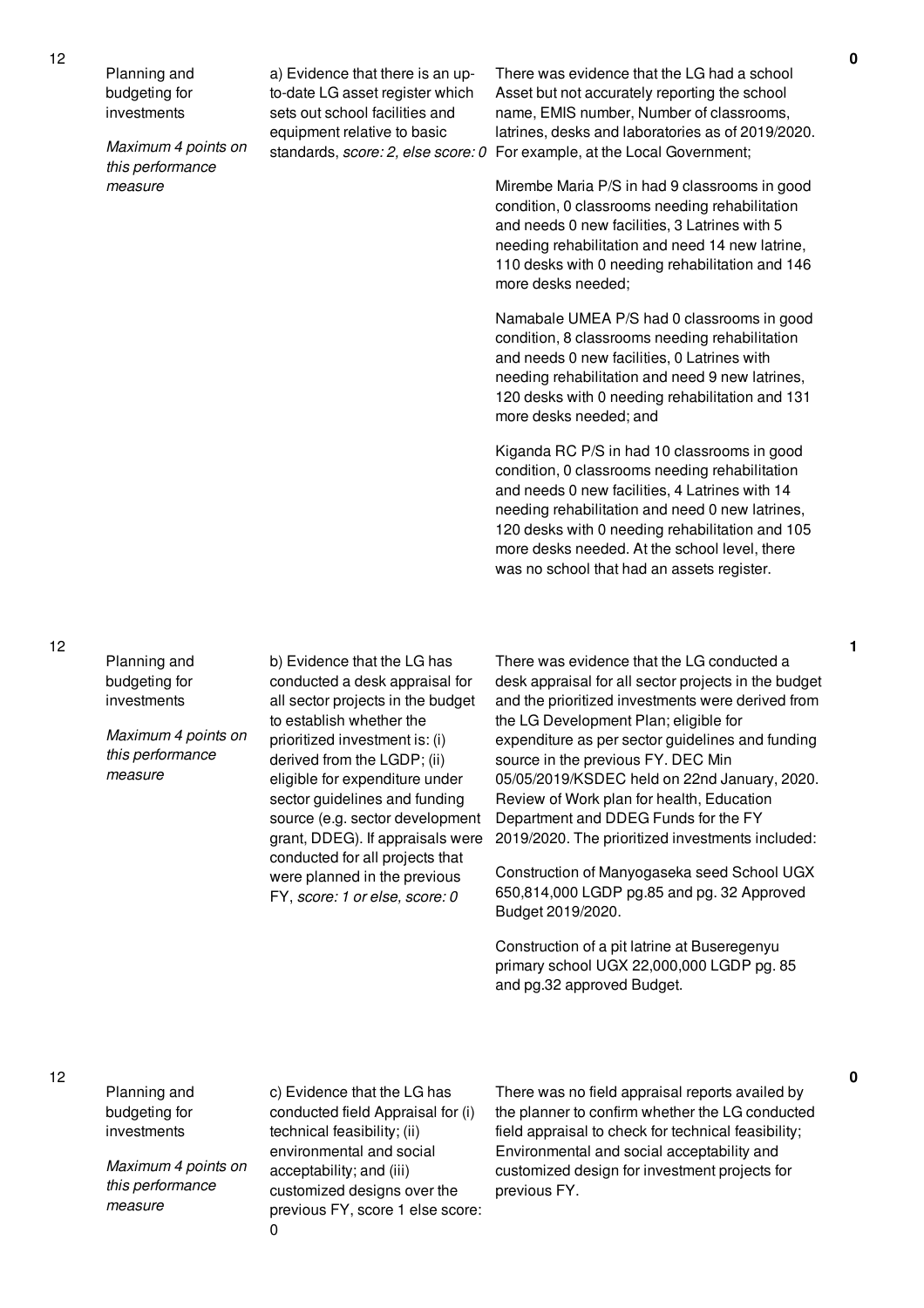*Maximum 9 points on this performance measure*

management/execution department has budgeted for a) If the LG Education and ensured that planned sector infrastructure projects have been approved and incorporated into the procurement plan, *score: 1, else score: 0*

The education infrastructure projects were incorporated into the LG procurement plan.

The following are the sampled projects.

1. Project Name: Construction of 2 Classroom Block at Bukuya Islamic P/S Phase I

Contract No: Kas625/Wrks/19-20/00007

Approved under: Min 10/Kas/DCC/Nov/19-20

Contract Price: 47,583,410

2. Project Name: Construction of Classroom Block at Kanoga P/S Phase I in Makokoto S/C

Contract No: Kas625/Wrks/19-20/00005

Approved under: Min 10/Kas/Dcc/Nov/19-20

Contract Price: 47,889,710

3. Project Name: Construction of a 2Classroom Block at Kinoni P/S Kiganda S/C

Contract No: Kas625/Wrks/19-20/00006

Approved under: Min 10/Kas/DCC/Nov/19-20

Contract Price: 46,492,000

Note: The projects above were extracted from the procurement plan that was submitted by the Kassanda DLG to PPDA and received on 13- Dec-2019 and signed off by the CAO.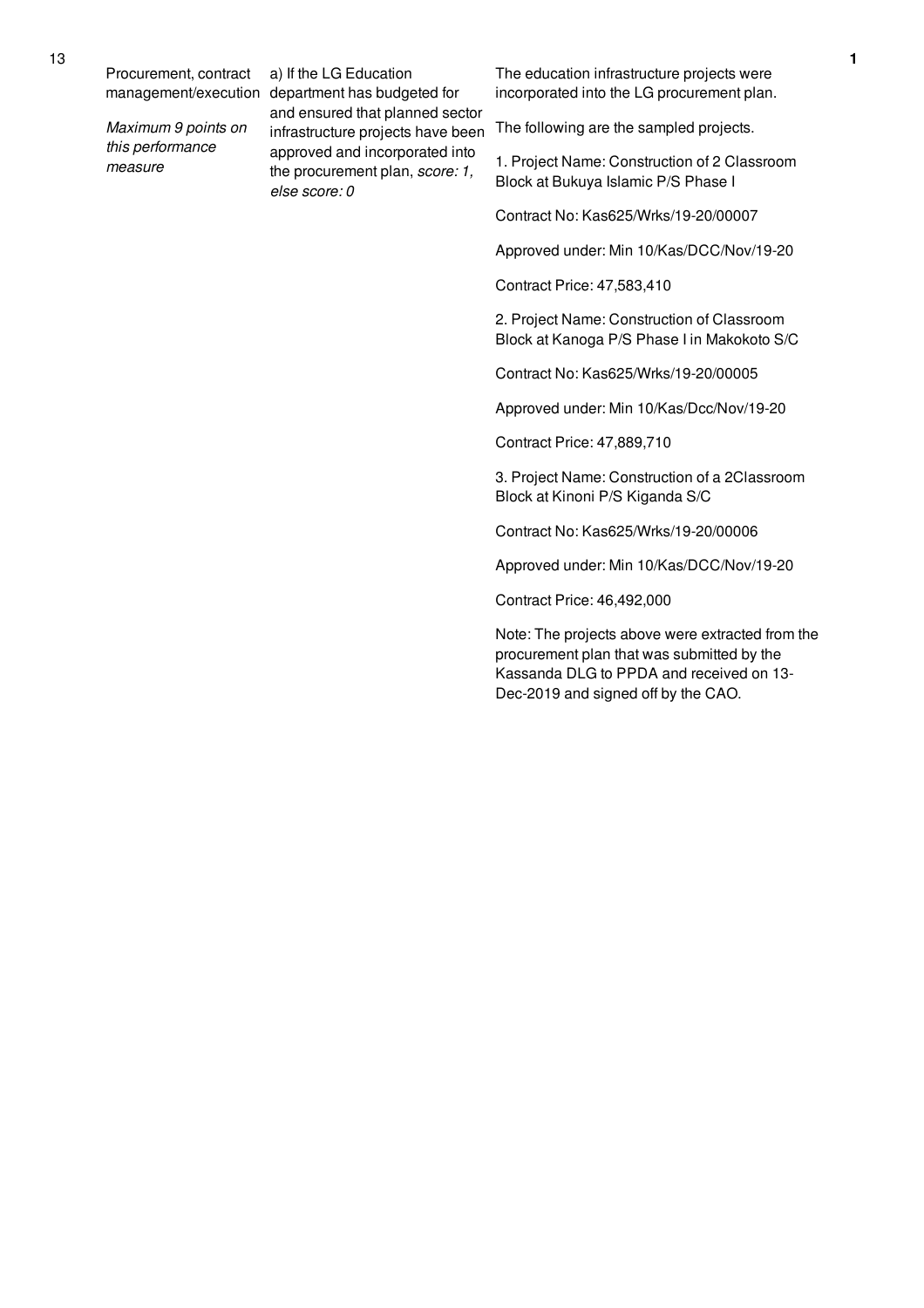*Maximum 9 points on this performance measure*

management/execution infrastructure was approved by b) Evidence that the school the Contracts Committee and cleared by the Solicitor General (where above the threshold) before the commencement of construction, *score: 1, else score: 0*

The education infrastructure investments were approved by Contracts Committee.

Sampled projects included:

1. Proj Name: Construction of an Office Block at Ndeeba P/S

Date of approval of evaluation report: 27-Sept-2020

Date of Award Notification: 14-Oct-2020

Proposed Date of Contract Signature: 22-Oct-2020

Contract Price: 21,828,052

2. Proj Name: Construction of a two Stance Lined Latrine at Yala P/S

Date of approval of evaluation report: 27-Sept-2020

Date of Award Notification: 14-Oct-2020

Proposed Date of Contract Signature: 22-Oct-2020

Contract Price: 9,027,911

3. Proj Name: Construction of a 3 Stance Lined Pit Latrine at Kamusenene P/S

Date of approval of evaluation report: 27-Sept-2020

Date of Award Notification: 14-Oct-2020

Proposed Date of Contract Signature: 22-Oct-2020

Contract Price: 15,000,000

Note: The above education projects in procurement plan FY 20/21 were approved during a Contracts Committee meeting under Min 18/Kas/DCC/May/19-20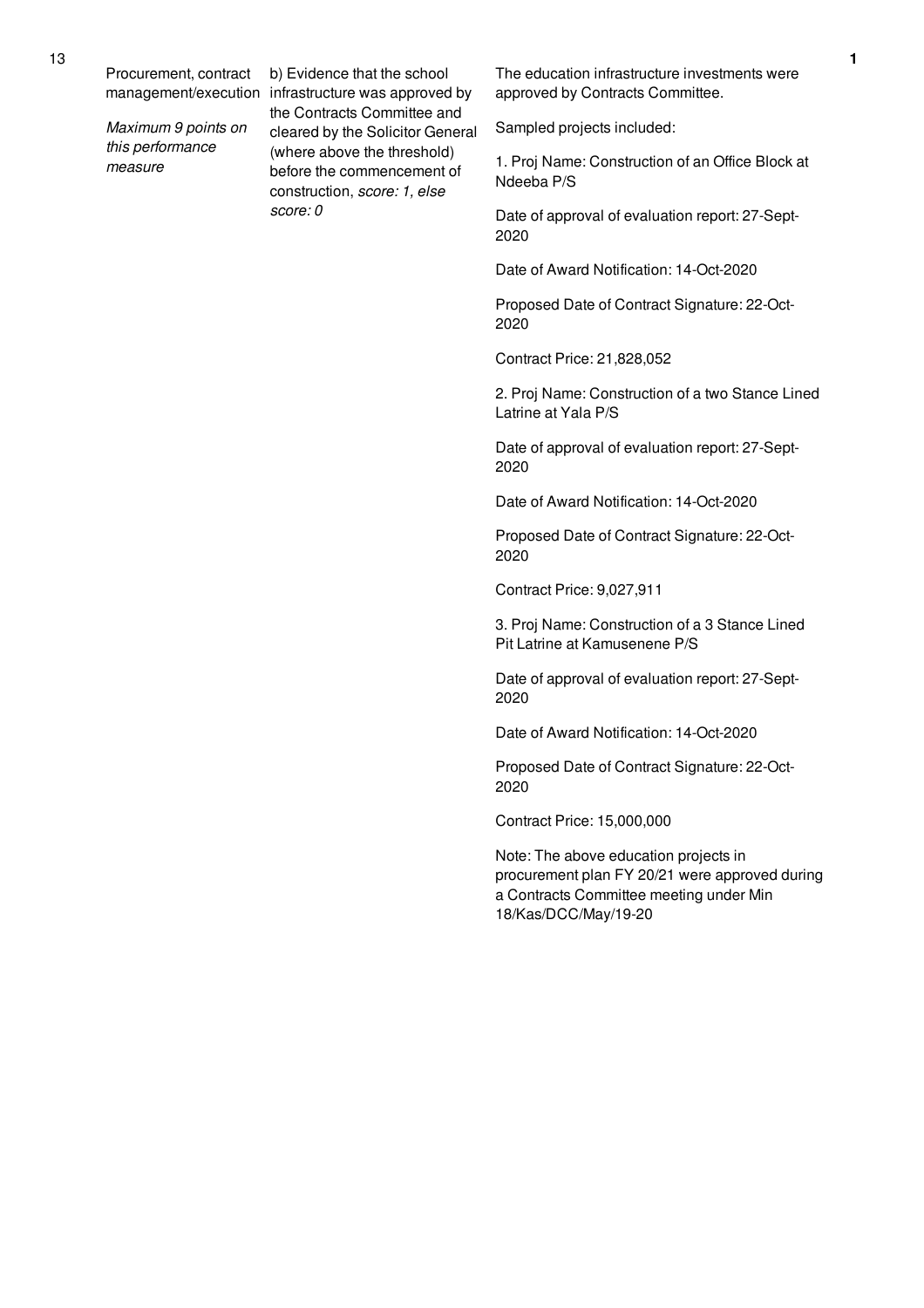*Maximum 9 points on this performance measure*

management/execution established a Project c) Evidence that the LG Implementation Team (PIT) for school construction projects constructed within the last FY as per the guidelines. *score: 1, else score: 0*

There was no evidence that the projects constructed within the last FY were overseen by an implementation team as prescribed within the sector guidelines

Only one project within the current FY was availed for assessment.

1. Project Name: Construction of Manyogaseka Seed Sec School

Contractor: Kaleeta Construction Ltd

Date of Site Meeting: 10-Oct-2020

In Attendance: PAS, Ag. DE, SEO,DISO, RDC, Civil Eng, DEO, Contractor

Signed off by: Kaweesa Ronald

2. Project Name: Construction of Manyogaseka Seed Sec School

Contractor: Kaleeta Construction

Date of Site Meeting: 03-Nov-2020

In Attendance: RDC, DISO, CAO, C/Person, DE, SE, Contractor

Signed off by: Kaweesa Ronald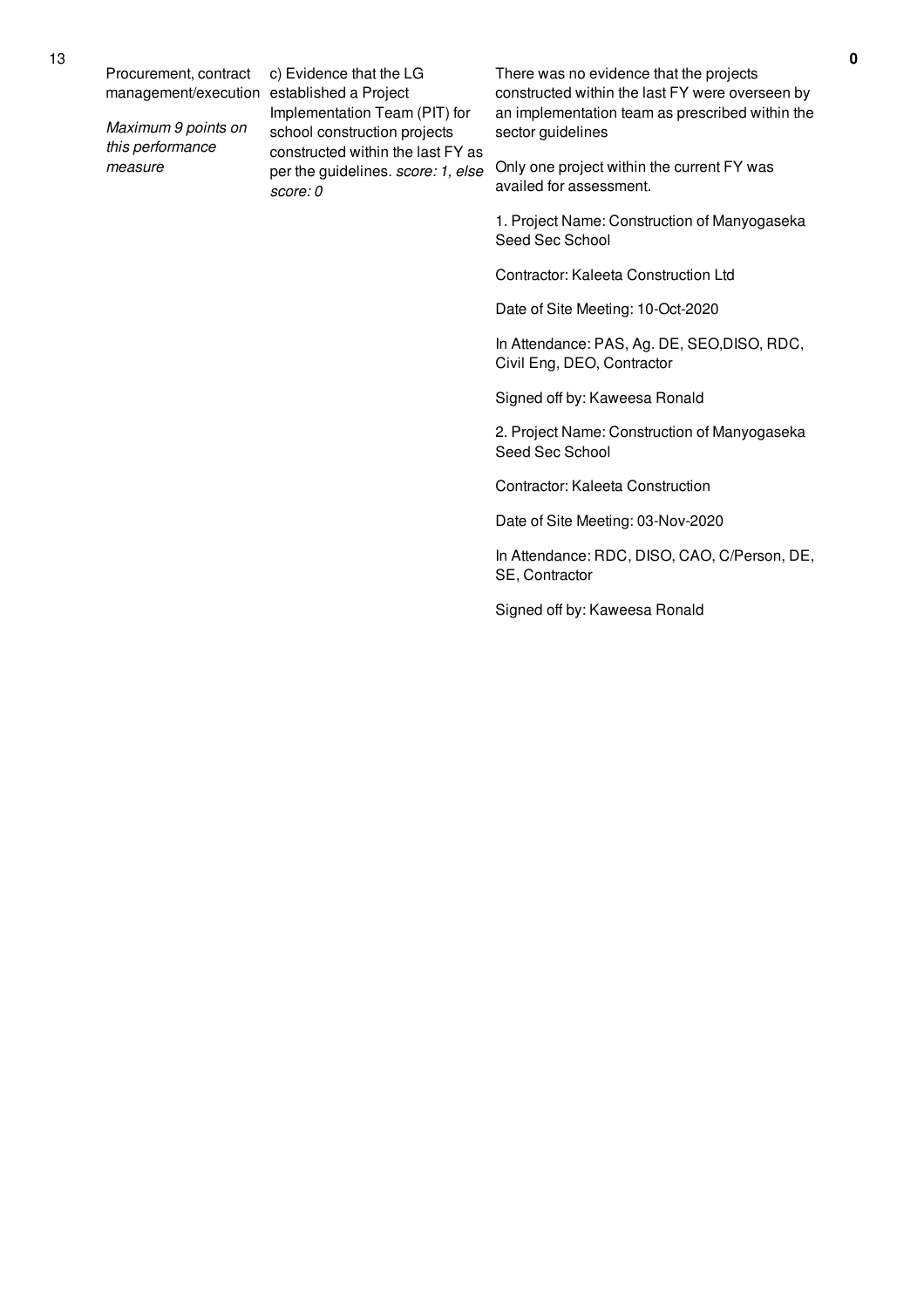*Maximum 9 points on this performance measure*

management/execution infrastructure followed the d) Evidence that the school standard technical designs provided by the MoES

*Score: 1, else, score: 0*

The standard technical designs provided by the MoES were not fully followed.

Spot measurements at the building site were taken and they were not fully compliant with the MoES standard designs.

Standard drawings: Manyogaseka Seed Sec School – Science Block

Door: Width – 1.2m, Height – 2.4m

Windows: Width – 1.2m Height – 1.49m

Veranda: 1.5m

Splash Apron – 0.6m

Building Width – 9.23m

Roof – Gauge 26

Site Measured Dimensions: Manyogaseka Seed Sec School – Science Block

Door: Width – 1.22m, Height – 2.46m

Windows: Width – 1.17m, 1.17m; Height – 1.45m, 1.45 m

Veranda: 1.45m, 1.45m

Splash Apron – 0.58m, 0.56m

Building Width – 9.3m

Roof – Gauge 26

Procurement, contract

*Maximum 9 points on this performance measure*

management/execution meetings were conducted for all e) Evidence that monthly site sector infrastructure projects planned in the previous FY *score: 1, else score: 0*

There was no evidence that the monthly site meetings were conducted for all Education sector infrastructure projects planned in the previous FY.

Sample reports availed were all for the current FY.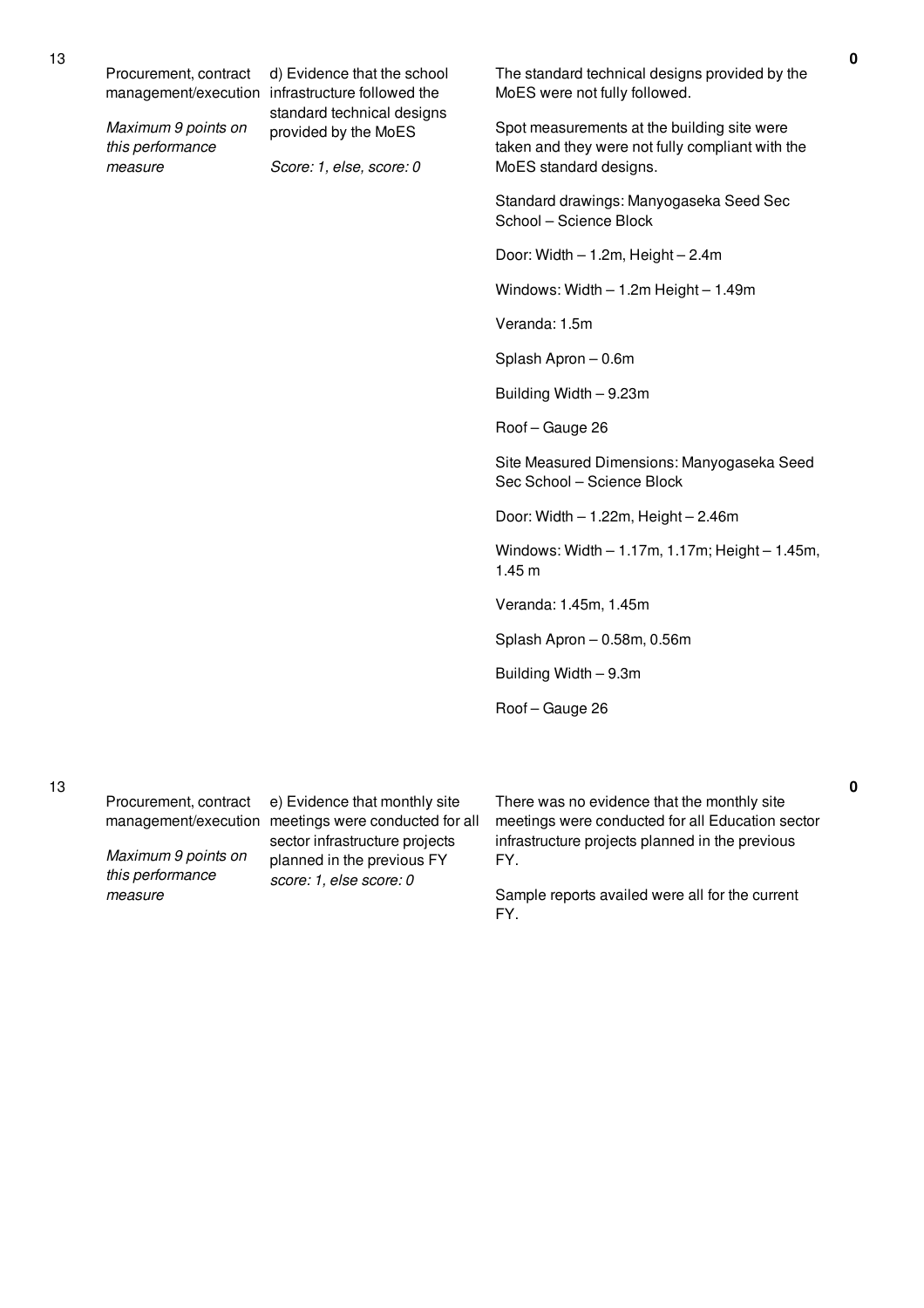*Maximum 9 points on this performance measure*

management/execution critical stages of construction of f) If there's evidence that during planned sector infrastructure projects in the previous FY, at least 1 monthly joint technical supervision involving engineers, environment officers, CDOs etc .., has been conducted *score: 1, else score: 0*

During supervision, there was full participation of engineers, environment officers, CDOs, at critical stages of construction.

The projects below were reviewed:

1. Project Name: Construction of Manyogaseka Seed Sec School

Contractor: Kaleeta Construction Ltd

Date of Site Meeting: 10-Oct-2020

In Attendance: PAS, Ag. DE, SEO,DISO, RDC, Civil Eng, DEO, Contractor

Signed off by: Kaweesa Ronald

2. Project Name: Construction of Manyogaseka Seed Sec School

Contractor: Kaleeta Construction

Date of Site Meeting: 03-Nov-2020

In Attendance: RDC, DISO, CAO, C/Person, DE, SE, Contractor

Signed off by: Kaweesa Ronald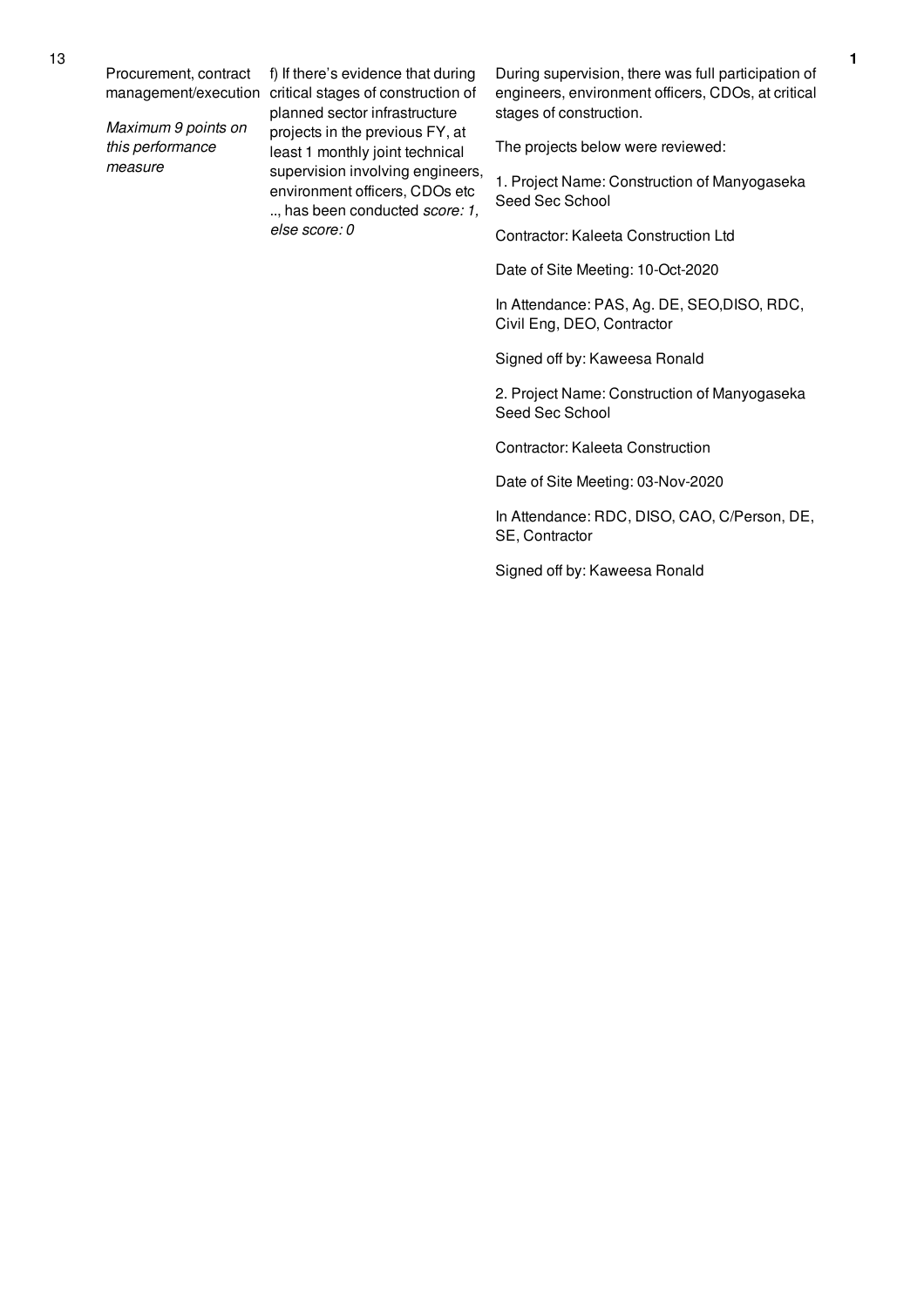*Maximum 9 points on this performance measure*

management/execution have been properly executed g) If sector infrastructure projects and payments to contractors made within specified timeframes within the contract, *score: 1, else score: 0*

The LG provided evidence which indicated that all payment requests for sector infrastructure in FY 2019/2020 were initiated and executed as per contract and implementation results.

From the Projects undertaken by the KASSANDA District LG payments were made for stages that were satisfactorily completed and approved as per signed contracts; For instance:

Kremiya was contracted to construct a 2 Classroom Block with an office under SFG at Banoga P/S Makokoto, the Contract sum of Ugx. 47,889,770 .On 25th February 2020, Certificate 1 was submitted. The Civil Engineer, DE, IA and CAO all signed on 25th February 2020 and payment was made on 26/2/2020. This is a maximum of 2 days.

Rose Construction Ltd was contracted to construct a 2 Classroom block at Kinoni P/S, Phase 1. The Contract was worth Ugx. 46,492,000. Certificate 1 was presented on 17/3/2020 and Certification was done by the CAO, CFO, DEO, CE, DE and District LG Internal Auditor on 17th March 2020. Payment worth Ugx. 46,492,000, was made on 25th March 2020. This was 8 days.

Kaleeta Construction Ltd was contracted to construct Manyogaseka Seed Secondary School. At a contract sum of Ugx. 2,138,728,950. Certificate 3, was submitted on 12/5/2020. Certification was done by the CAO, CFO, DEO, CE, DE and District LG Internal Auditor worth Ugx. 137,518,922 on 12th May 2020. The payment was made on 21st May 2020. (9 days)

Procurement, contract

*Maximum 9 points on this performance measure*

management/execution department timely submitted a h) If the LG Education procurement plan in accordance with the PPDA requirements to the procurement unit by April 30, *score: 1, else, score: 0*

There was no evidence to show that the LG Education department submitted a procurement plan in accordance with the PPDA requirements to the procurement unit by April 30

The Education User Department submission was not availed for assessment.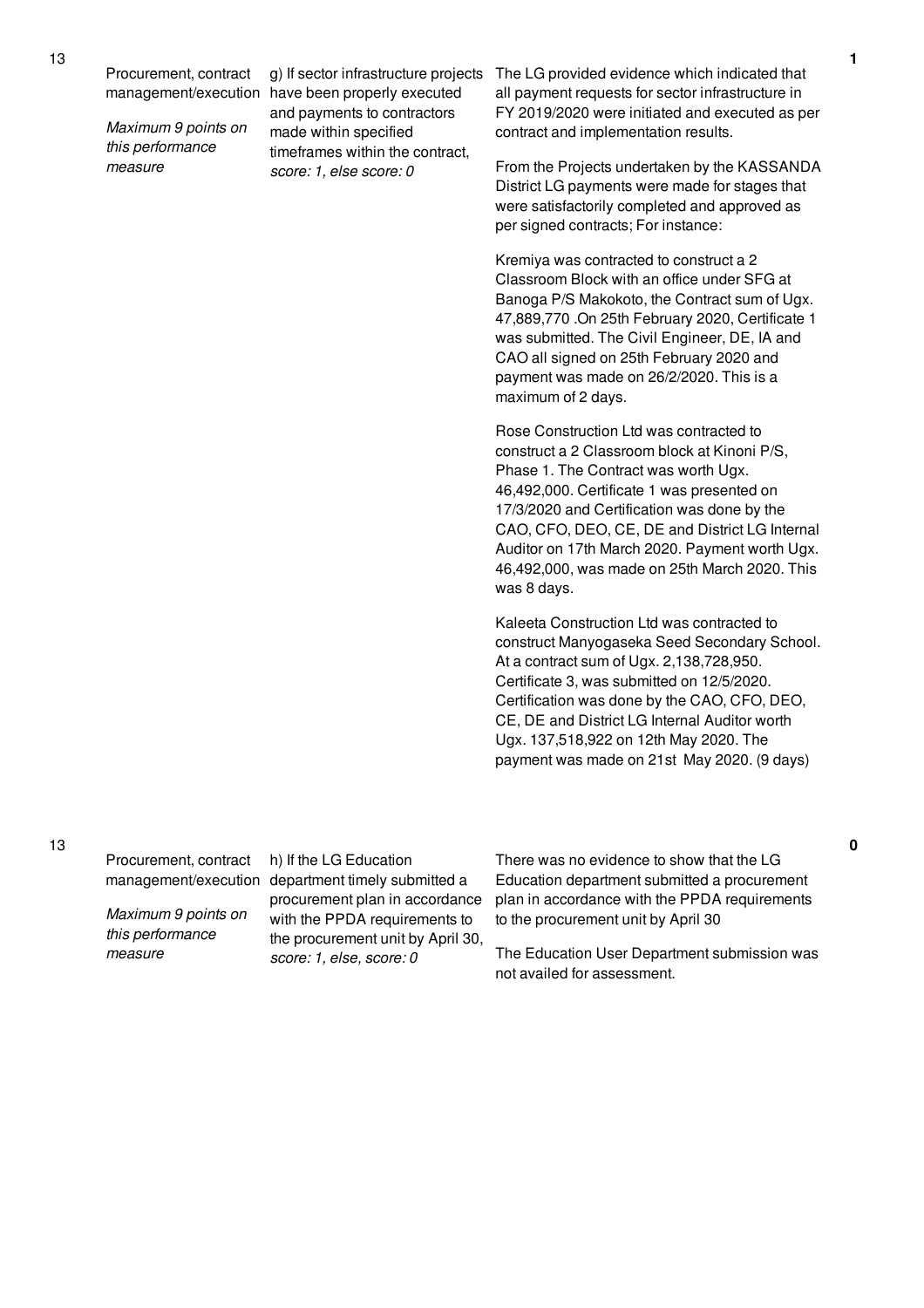*Maximum 9 points on this performance measure*

management/execution complete procurement file for i) Evidence that the LG has a each school infrastructure contract with all records as required by the PPDA Law *score 1 or else score 0*

The procurement files for education infrastructure projects for the current FY were not yet complete.

Sampled projects included:

1. Proj Name: Construction of an Office Block at Ndeeba P/S

Date of approval of evaluation report: 27-Sept-2020

Date of Award Notification: 14-Oct-2020

Proposed Date of Contract Signature: 22-Oct-2020

Contract Price: 21,828,052

2. Proj Name: Construction of a two Stance Lined Latrine at Yala P/S

Date of approval of evaluation report: 27-Sept-2020

Date of Award Notification: 14-Oct-2020

Proposed Date of Contract Signature: 22-Oct-2020

Contract Price: 9,027,911

3. Proj Name: Construction of a 3 Stance Lined Pit Latrine at Kamusenene P/S

Date of approval of evaluation report: 27-Sept-2020

Date of Award Notification: 14-Oct-2020

Proposed Date of Contract Signature: 22-Oct-2020

Contract Price: 15,000,000

Note: The above education projects in procurement plan FY 20/21 were approved during a Contracts Committee meeting under Min 18/Kas/DCC/May/19-20

Some constituents of the procurement files were not yet in place.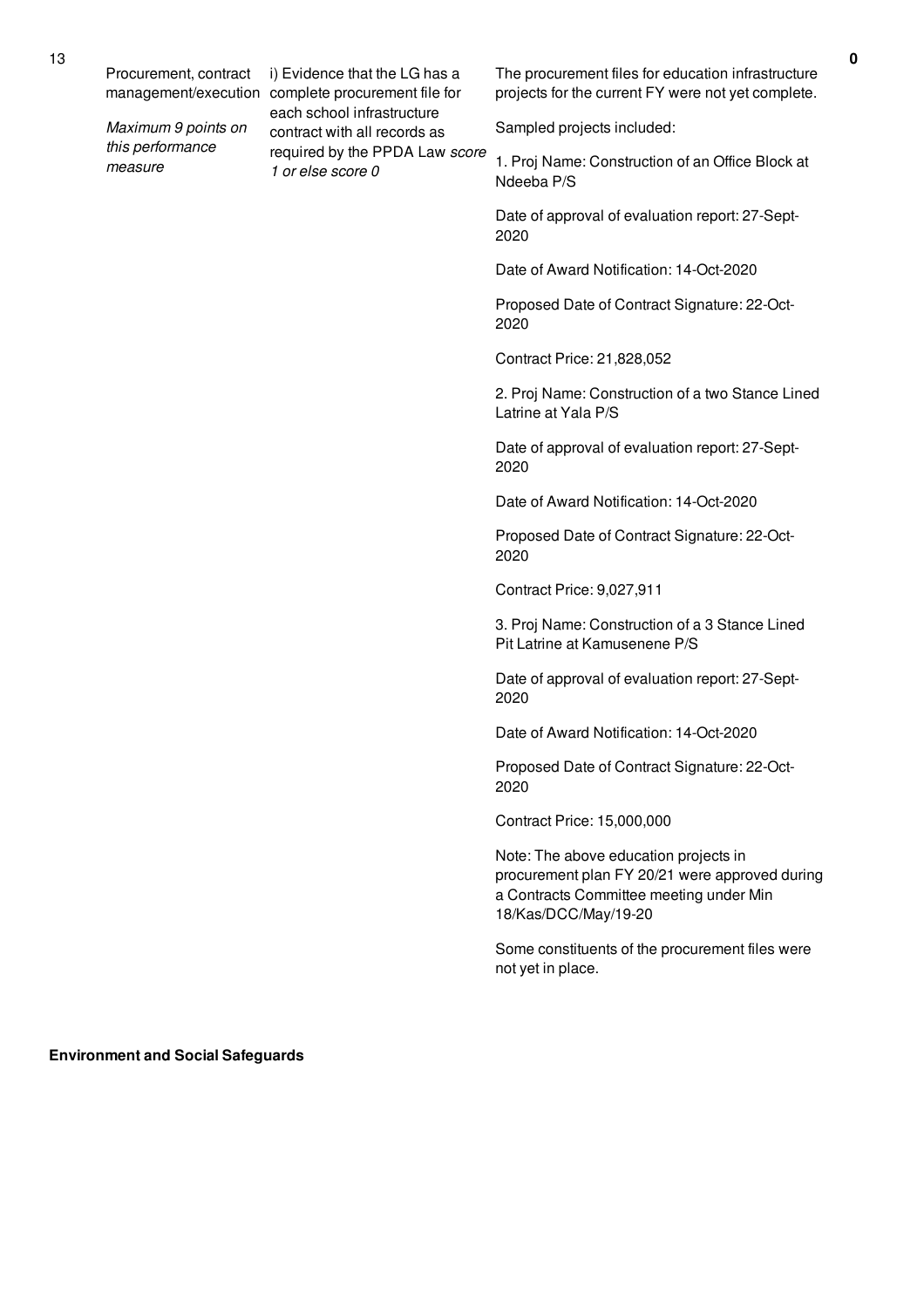| 14 | Grievance redress: LG<br><b>Education grievances</b><br>have been recorded,<br>investigated, and<br>responded to in line<br>with the LG grievance<br>redress framework.<br>Maximum 3 points on<br>this performance<br>measure | Evidence that grievances have<br>been recorded, investigated,<br>responded to and recorded in<br>line with the grievance redress<br>framework, score: 3, else score:<br>0                                                                    | Two grievances were recorded, namely:<br>1) Madam Wanyama Justine failed to serve the<br>transfer from Nakateete COU P/S to Seeta P/s;<br>and<br>2) Mr. Sekanabo Wilson of Kalagala P/S failed to<br>fulfil his duty as a teacher and kept missing<br>classes and sometimes attended classes while<br>drunk.                                                                                                                                                                                                                                                                                                                                                                                                                                                                                                                                                                                                                                                                                                                                                                                                                                                                                                                                                             | 3           |
|----|-------------------------------------------------------------------------------------------------------------------------------------------------------------------------------------------------------------------------------|----------------------------------------------------------------------------------------------------------------------------------------------------------------------------------------------------------------------------------------------|--------------------------------------------------------------------------------------------------------------------------------------------------------------------------------------------------------------------------------------------------------------------------------------------------------------------------------------------------------------------------------------------------------------------------------------------------------------------------------------------------------------------------------------------------------------------------------------------------------------------------------------------------------------------------------------------------------------------------------------------------------------------------------------------------------------------------------------------------------------------------------------------------------------------------------------------------------------------------------------------------------------------------------------------------------------------------------------------------------------------------------------------------------------------------------------------------------------------------------------------------------------------------|-------------|
| 15 | Safeguards for service<br>delivery.<br>Maximum 3 points on<br>this performance<br>measure                                                                                                                                     | Evidence that LG has<br>disseminated the Education<br>guidelines to provide for access<br>to land (without encumbrance),<br>proper siting of schools, 'green'<br>schools, and energy and water<br>conservation<br>Score: 3, or else score: 0 | From the sampled schools, there was no evidence<br>that LG had disseminated the Education<br>guidelines to provide for access to land (without<br>encumbrance), proper siting of schools, 'green'<br>schools, and energy and water conservation.                                                                                                                                                                                                                                                                                                                                                                                                                                                                                                                                                                                                                                                                                                                                                                                                                                                                                                                                                                                                                         | $\pmb{0}$   |
| 16 | Safeguards in the<br>delivery of investments<br>Maximum 6 points on<br>this performance<br>measure                                                                                                                            | a) LG has in place a costed<br>ESMP and this is incorporated<br>within the BoQs and contractual<br>documents, score: 2, else score:<br>0                                                                                                     | There was evidence that the LG had in place a<br>costed ESMP and this is incorporated within the<br>BoQs and contractual documents. Those<br>sampled included:<br>1) Construction of a 2-classroom block under<br>SFG at Bukuya Islamic P/S in Bukuya S/C Phase<br>Il which had under Element 13 - Crosscutting<br>issues mainstreaming including Environmental<br>mitigation, costed at UGX1,000,000/= on page 73<br>of the BoQ;<br>2) Construction of a 2-classroom block under<br>SFG at Kinoni P/S in Kiganda S/C Phase I which<br>had under Element 13 - Crosscutting issues<br>mainstreaming including Environmental<br>mitigation, costed at UGX1,000,000/= on page<br>741 of the BoQ:<br>3) Construction of a 2-classroom block under<br>SFG at Nkandwa P/S in Nalutuntu S/C Phase I<br>which had under Element 13 - Crosscutting<br>issues mainstreaming including Environmental<br>mitigation, costed at UGX1,000,000/= on page 11<br>of the BoQ Annexes; and<br>4) Construction of a 2-classroom block with an<br>office under SFG at Kakondwe P/S in Kitumbi<br>S/C which had under Element 13 - Crosscutting<br>issues and mainstreaming including<br>Environmental mitigation, costed at<br>$UGX1,000,000/=$ on the last unnumbered page 73<br>of the BoQ. | $\mathbf 2$ |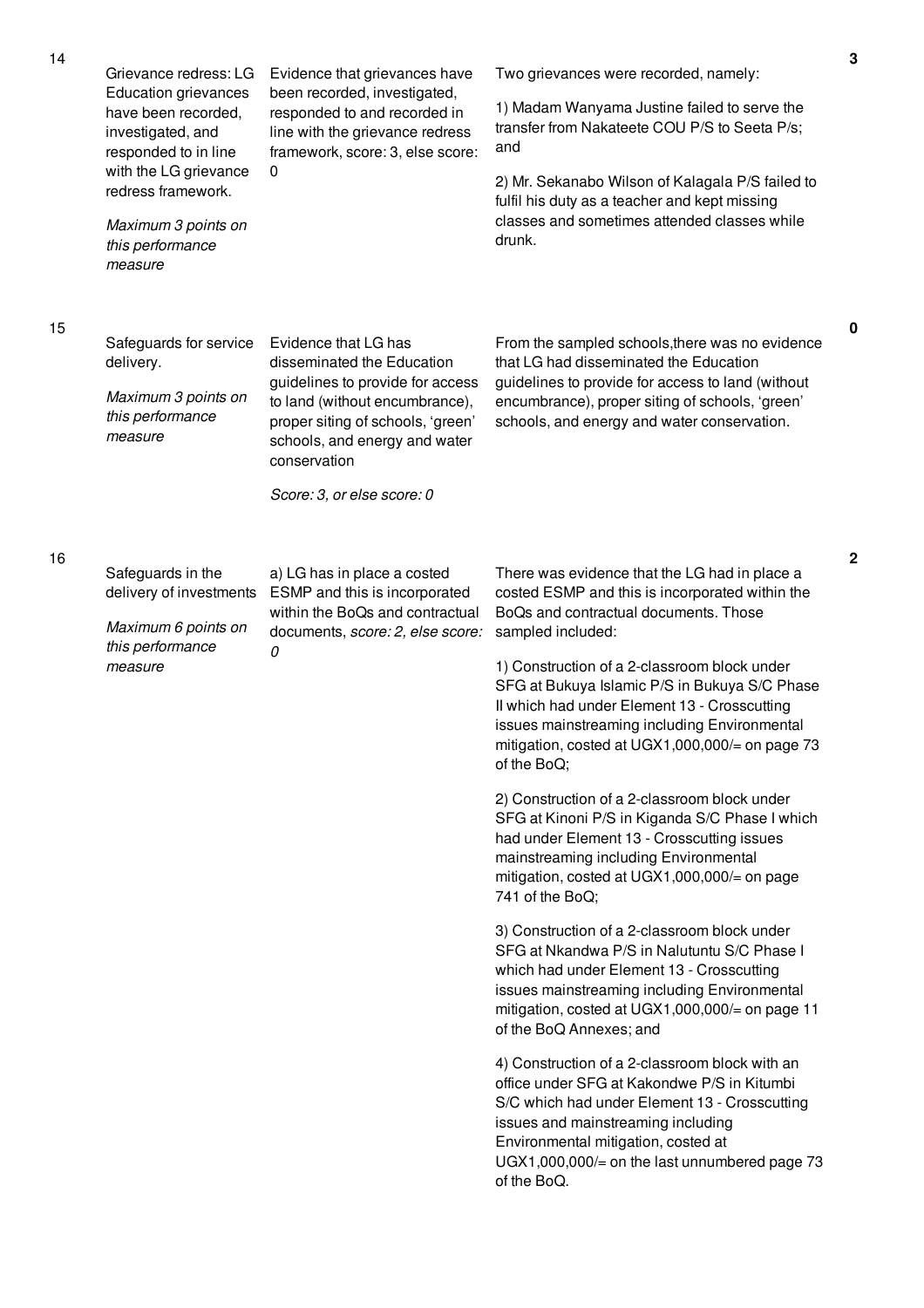Of the nine school projects that had been implemented, NO one these had a title at the district. The Land Titles were held by the parent organisations namely, Church of Uganda, UMEA or RCM.

Of those that did not belong to Faith-based Foundations like Manyogaseka and Bukuya Seed Schools, the Titles had been taken by External Auditors whose work coincided with this assessment.

### 16

16

| Safeguards in the<br>delivery of investments<br>Maximum 6 points on<br>this performance<br>measure | c) Evidence that the<br>Environment Officer and CDO<br>conducted support supervision<br>and monitoring (with the<br>technical team) to ascertain<br>compliance with ESMPs<br>including follow up on<br>recommended corrective<br>actions; and prepared monthly<br>monitoring reports, score: 2, else<br>score:0 | There was evidence that the environmental officer<br>and CDO conducted support supervision and<br>monitoring to ascertain compliance with ESMPs;<br>and provided monthly reports. Reports availed<br>included Environmental and Social Compliance<br>Monitoring for:<br>1) Supervision of government projects in Kitumbi,<br>Kalwana, Manyogaseka, Makokoto and Kiganda,<br>dated 06/01/2020; and<br>2) Ongoing renovation of classrooms under the<br>education department. |
|----------------------------------------------------------------------------------------------------|-----------------------------------------------------------------------------------------------------------------------------------------------------------------------------------------------------------------------------------------------------------------------------------------------------------------|-----------------------------------------------------------------------------------------------------------------------------------------------------------------------------------------------------------------------------------------------------------------------------------------------------------------------------------------------------------------------------------------------------------------------------------------------------------------------------|
| Safeguards in the<br>delivery of investments                                                       | d) If the E&S certifications were<br>approved and signed by the<br>environmental officer and CDO                                                                                                                                                                                                                | There was NO evidence that E&S compliance<br>Certification forms were completed and signed by<br>Environmental Officer and CDO prior to payments                                                                                                                                                                                                                                                                                                                            |

*Maximum 6 points on this performance measure*

prior to executing the project contractor payments

*Score: 1, else score:0*

of contractors' invoices/certificates at interim and final stages of projects. The two officers made it abundantly clear that they were not involved in this business.

16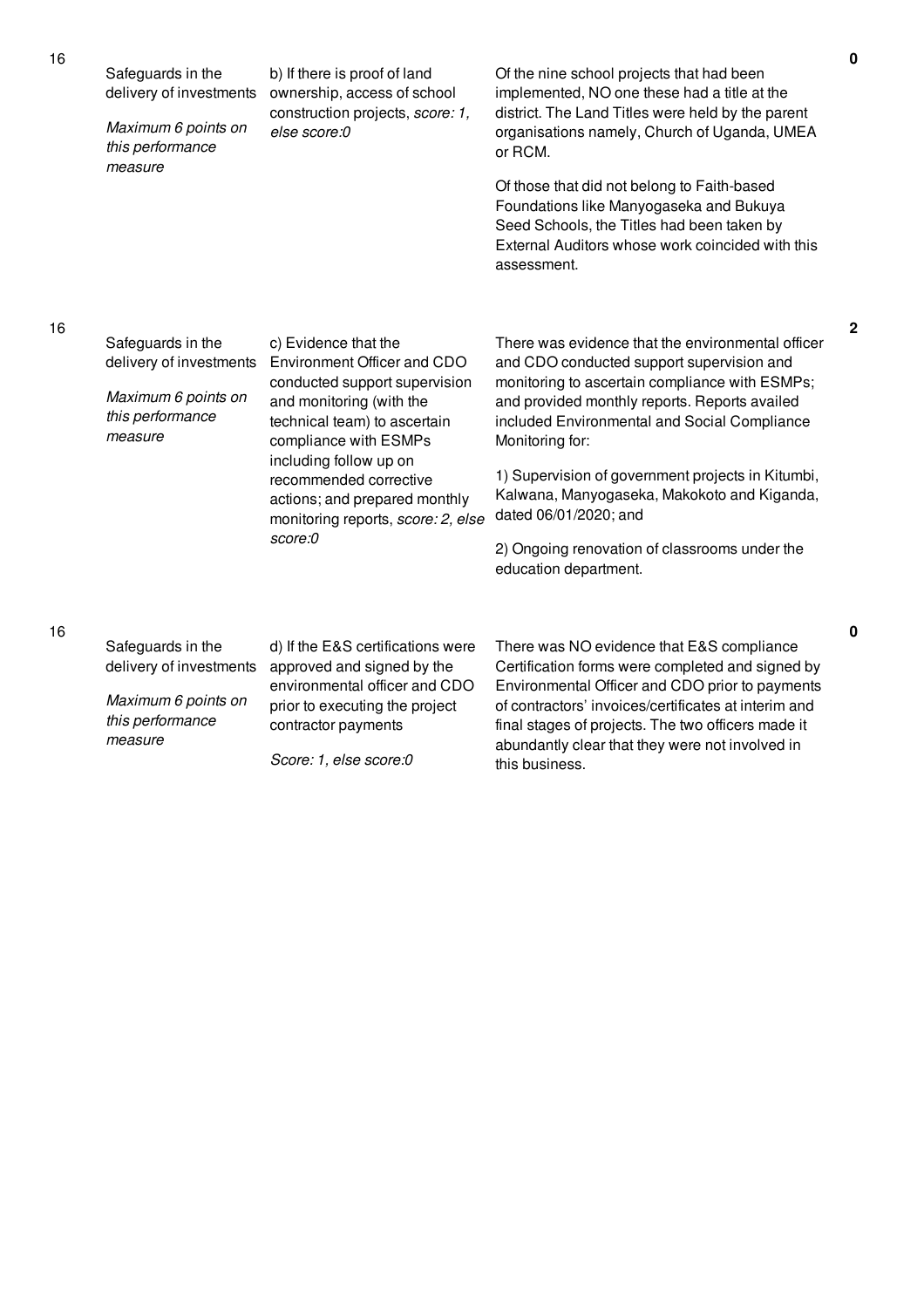| No.            | <b>Summary of</b><br>requirements                                                                                                                                                                  | <b>Definition of compliance</b>                                                                                                                                                         | <b>Compliance justification</b>                                                                                                                                                                                                                                                                                                                                                                                                                                                                                                                   | <b>Score</b> |
|----------------|----------------------------------------------------------------------------------------------------------------------------------------------------------------------------------------------------|-----------------------------------------------------------------------------------------------------------------------------------------------------------------------------------------|---------------------------------------------------------------------------------------------------------------------------------------------------------------------------------------------------------------------------------------------------------------------------------------------------------------------------------------------------------------------------------------------------------------------------------------------------------------------------------------------------------------------------------------------------|--------------|
|                | <b>Local Government Service Delivery Results</b>                                                                                                                                                   |                                                                                                                                                                                         |                                                                                                                                                                                                                                                                                                                                                                                                                                                                                                                                                   |              |
| 1              | Outcome: The LG has<br>registered higher<br>percentage of the<br>population accessing<br>health care services.<br>Maximum 2 points on<br>this performance<br>measure                               | a. If the LG registered Increased<br>utilization of Health Care<br>Services (focus on total OPD<br>attendance, and deliveries.<br>• By 20% or more, score 2<br>• Less than 20%, score 0 | The Local Government (LG) registered 180%<br>increased utilisation of health care services<br>based on total deliveries, changing from 133 in<br>financial year (FY) 2018/2019 to 372 in FY<br>2019/2020 based on the 3 sampled health<br>facilities including Kikabwa HCIII (increasing<br>from 84 to 244), Nalutuntu HCIII (23 to 58) and<br>Buseregenyu HCII (increasing from 26 to 70).<br>There was a 43% increase in health care use<br>based on total number of delivery (changing<br>from 133 in FY 2018/2019 to 372 in FY<br>2019/2020). | $\mathbf 2$  |
| $\overline{c}$ | <b>Service Delivery</b><br>Performance: Average<br>score in the Health LLG<br>performance<br>assessment.<br>Maximum 4 points on<br>this performance<br>measure                                     | a. If the average score in Health<br>for LLG performance assessment<br>is:<br>• Above 70%; score 2<br>$• 50 - 69\%$ score 1<br>· Below 50%; score 0                                     | Not applicable. To be assessed next year.                                                                                                                                                                                                                                                                                                                                                                                                                                                                                                         | 0            |
|                | Note: To have zero wait<br>for year one                                                                                                                                                            |                                                                                                                                                                                         |                                                                                                                                                                                                                                                                                                                                                                                                                                                                                                                                                   |              |
| 2              | Service Delivery<br>Performance: Average<br>score in the Health LLG<br>performance<br>assessment.<br>Maximum 4 points on<br>this performance<br>measure<br>Note: To have zero wait<br>for year one | quarterly quality facility<br>assessment for HC IIIs and IVs<br>is:<br>• Above 75%; score 2<br>$• 65 - 74\%$ ; score 1<br>• Below 65%; score 0                                          | b. If the average score in the RBF All the four health facilities under the RBF<br>scheme were in the second year.                                                                                                                                                                                                                                                                                                                                                                                                                                | 0            |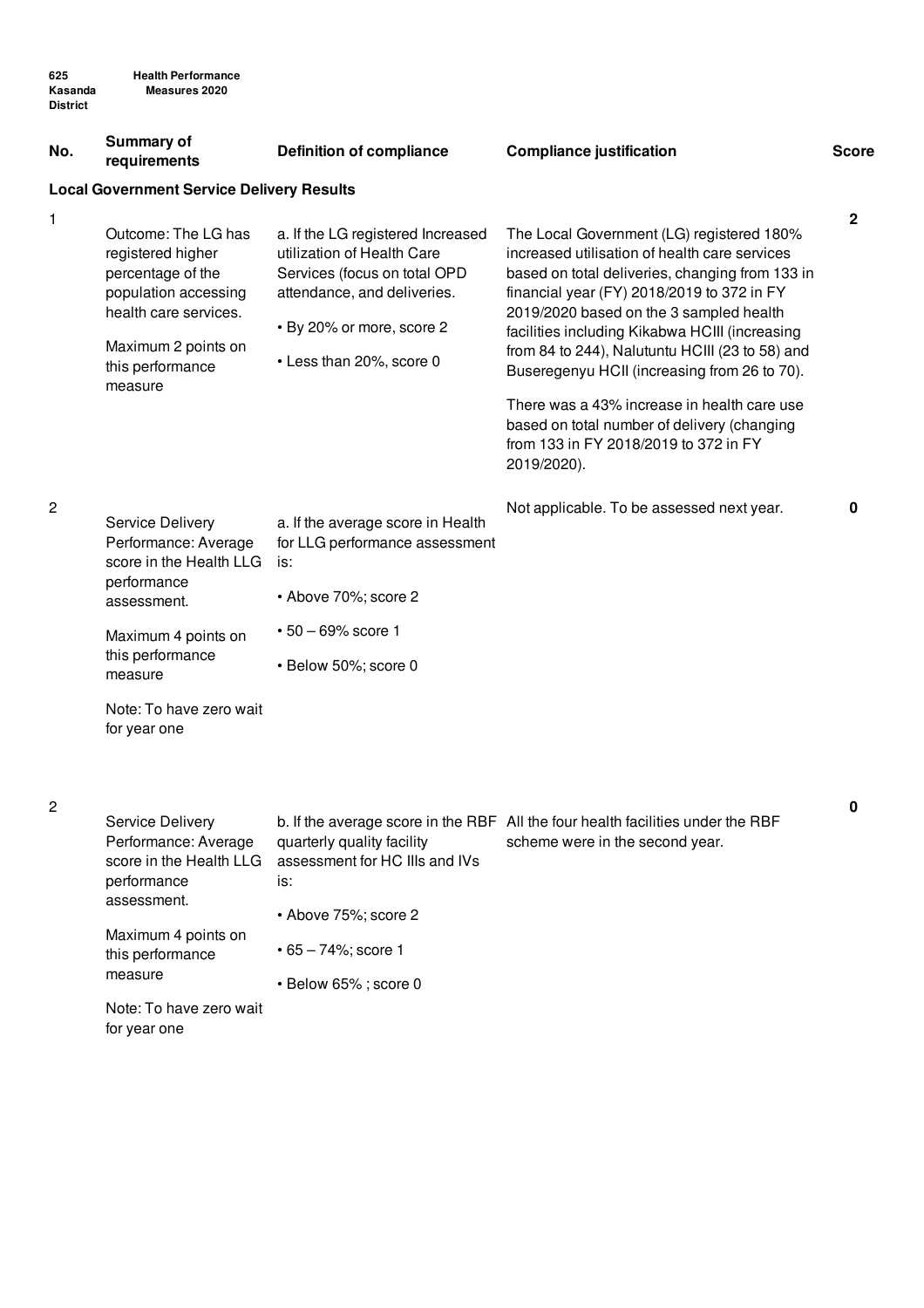The LG has managed health projects as per guidelines.

Maximum 8 points on this performance measure

Investment performance: a. If the LG budgeted and spent all the health development grant for the previous FY on eligible activities as per the health grant else score 0.

and budget guidelines, score 2 or Health grant and budget guideline as described There was evidence that the LG Budgeted UGX 711,681,000 and spent UGX 777,081,000 ( 109%) of the Health Development Grant for the previous FY on Eligible activities as per the below:

> Fencing of Kassanda HCIV land UGX 32,429,000 pg. 52 of Annual Performance Report;

Construction of Makokoto HCIII UGX 500,000,000 pg.53 of Annual Performance Report;

Staff house construction at Buseregenyo HCIII UGX 150,000,000 pg. 53 of Annual Performance Report.

Construction of staff houses at Musoozi HCIII UGX 45,000,000 pg. 53 of Annual Performance Report;

Payment of retention fee for the upgrade of Buseregenyo HCII and Kikandwa HCIII UGX20,000,000 pg. 54 of Annual Performance Report and

Site appraisal and monitoring UGX 9,252,000 pg. 55 of Annual Performance Report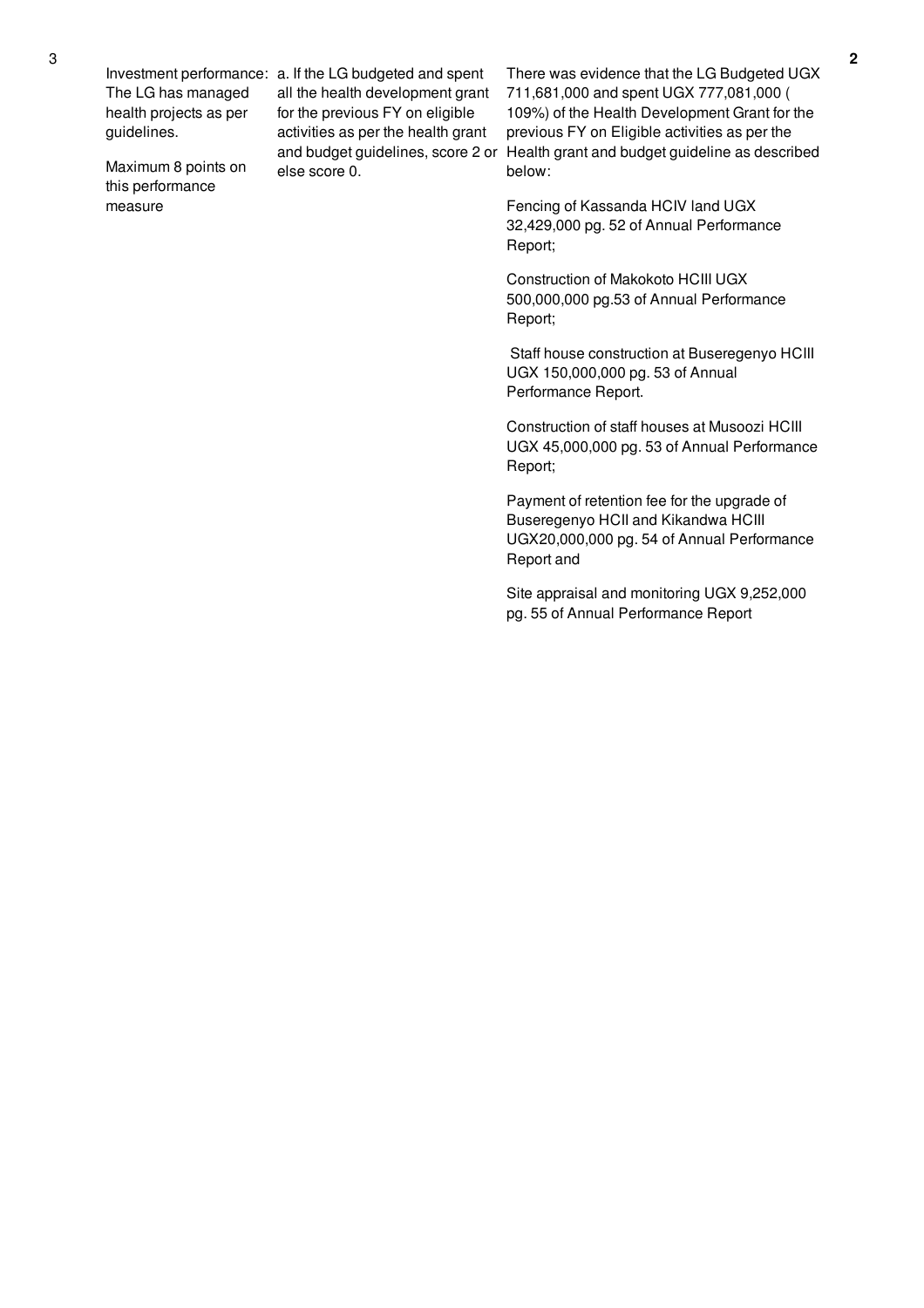The LG has managed health projects as per guidelines.

Maximum 8 points on this performance measure

Investment performance: b. If the DHO/MMOH, LG Engineer, Environment Officer and CDO certified works on health projects before the LG made payments to the contractors/ suppliers score 2 or else score 0

From sampled vouchers, certification of works for all Health Projects Contracts were done before payment to suppliers in FY 2019/2020, however there was no evidence that the CDO and Environment officer participated in the certification. For instance;

1. Winwar Services Ltd was contracted for Renovation of General and Maternity Ward at Bukunya HC III. Payment requisition worth Ugx. 71,099,423, was submitted by the Contractor on 16th June 2020 Certification of payment was done by the Chief Administrative Officer, District LG Health Officer, District LG Internal Auditor, Chief Finance Officer, District LG Engineer on 16 June. Payment was made on 25th June.

2. Haso Engineers was contracted to Upgrade Makakokto HC II TO HCIII. Payment requisition was submitted by the Contractor on 19th June 2020 and Certificate 1. Certification of payment was done by the Chief Administrative Officer, District LG Health Officer, District LG Internal Auditor, Chief Finance Officer, District LG Engineer and CE on 24th June 2020. Payment worth Ugx. 151,761,852. Payment was made on 24th June 2020.

3. Kaweesa Memorial Finance Ltd was contracted to Construct a 3 roomed Staff House at Masozi HCIII in Kiganda Sub County. Certificate 1 was submitted by the Contractor worth Ugx. 39,845,945 on 25th June 2020. Certification of payment was done by the Chief Administrative Officer, District LG Health Officer, District LG Internal Auditor, Chief Finance Officer, District LG Engineer on 25th June 2020. Payment worth Ugx. 39,845,945 was effected on 29th June 2020.

These payments were ALL made WITHOUT certification of works done, by the Environment Officer and the CDO, as per Guidelines, hence the LG was non-compliant in this area.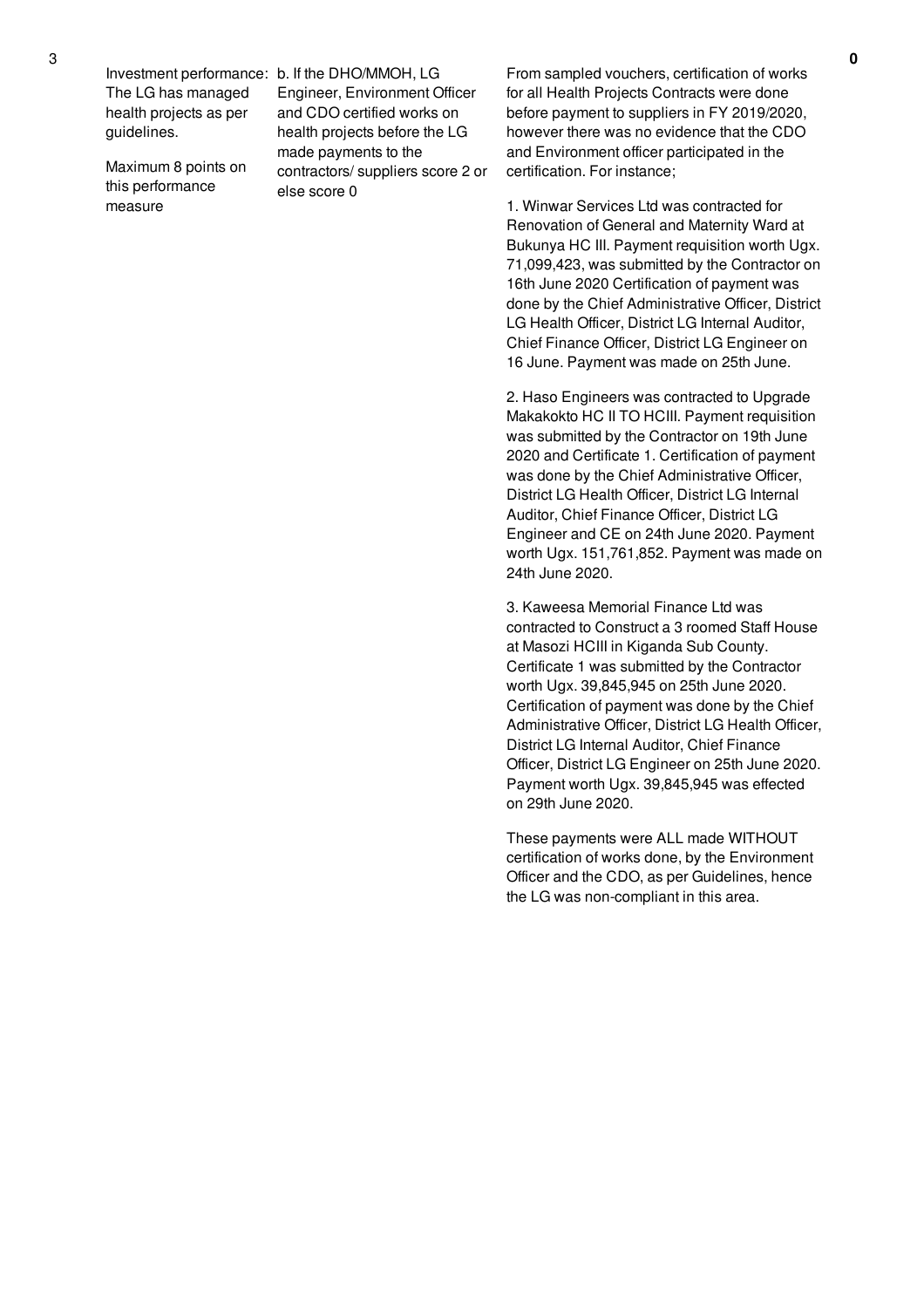The LG has managed health projects as per guidelines.

Maximum 8 points on this performance measure

Investment performance: c. If the variations in the contract price of sampled health infrastructure investments are within +/-20% of the MoWT Engineers estimates, score 2 or else score 0

The variations in contract price of sampled works/supplier for the previous FY contracts were within +/-20% of the LG Engineers estimates

### Projects Sampled

1. Project Name: Construction of a 4 Stance VIP Latrine with Shower at Bukuya HC III

Contract No: Kas625/Wrks/19-20/00033

Approved under: Min 15/Kas/DCC/March/19-20

Contract Price: 34,275,342

Engineer's Estimate:35,336,534

Price Variation: -1,061,192

Percent Variation: -3%

Comment: Variation is within range of +/-20%

2. Project Name: Renovation of Bukuya H/C III Maternity Ward

Contract No: Kas625/Wrks/19-20/00033

Approved under: Min 15/Kas/DCC/March/19-20

Contract Price: 98,311,700

Engineer's Estimate: 99,179,000

Price Variation: -867,300

Percent Variation: -0.87%

Comment: Variation is within range of +/-20%

3. Project Name: Upgrade of Makokoto HC II to HC III

Contract No: MoH/UgIFT/Wrks/2019-20/00001

Approved under: Min at MoH

Contract Price: 647,767,418

Engineer's Estimate:650,000,000

Price Variation: -2,232,582

Percent Variation: -0.34%

Comment: Variation is within range of +/-20%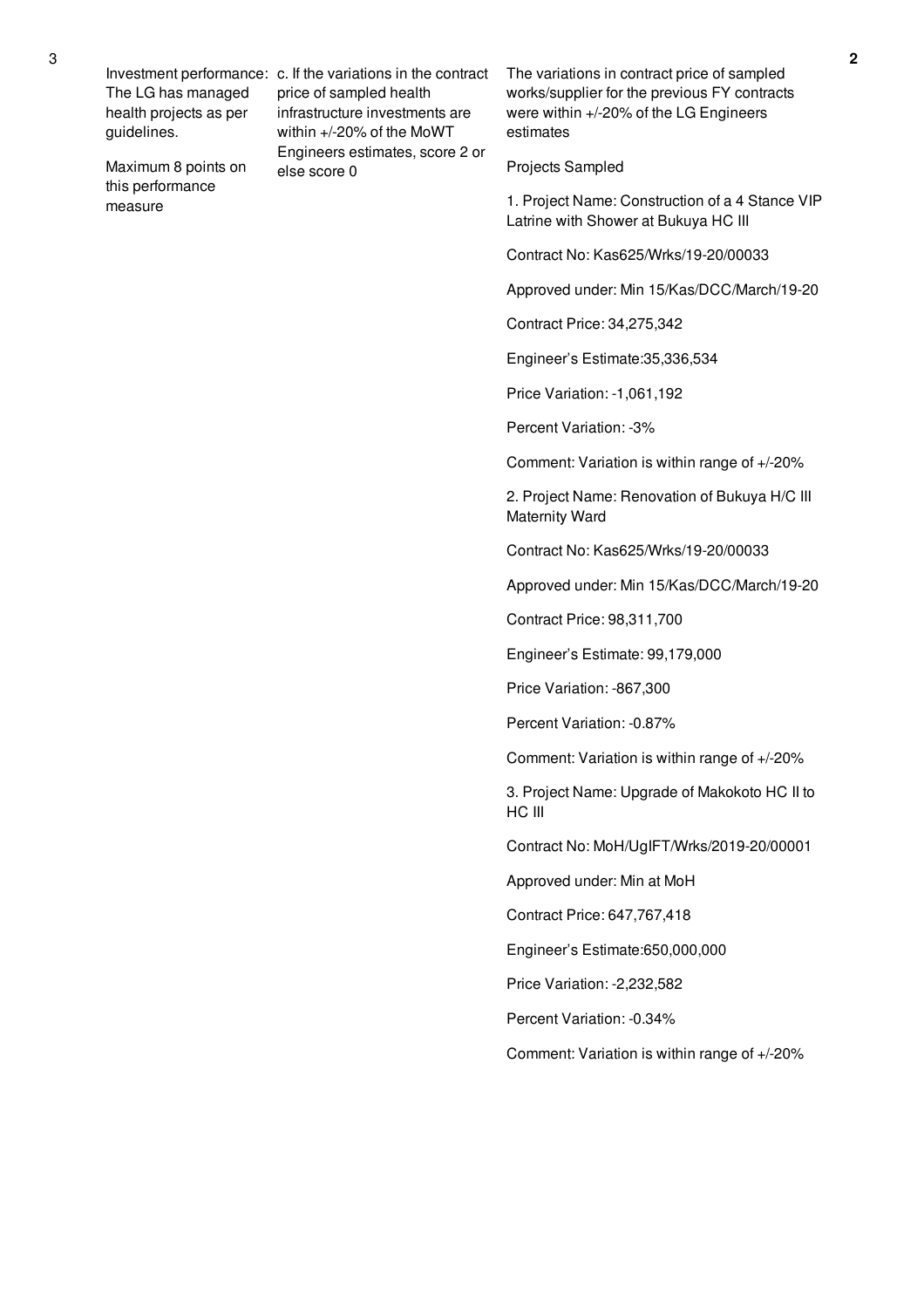| The LG has managed<br>health projects as per<br>guidelines.                                                                                                      | investment projects implemented contracts were not completed<br>in the previous FY were<br>completed as per work plan by<br>end of the FY                                          | Investment performance: d. Evidence that the health sector Health projects, for the previous FY, where<br>33% of the health projects were completed<br>$(1/3*100\%)$ .                                                                                                                                                      |
|------------------------------------------------------------------------------------------------------------------------------------------------------------------|------------------------------------------------------------------------------------------------------------------------------------------------------------------------------------|-----------------------------------------------------------------------------------------------------------------------------------------------------------------------------------------------------------------------------------------------------------------------------------------------------------------------------|
| Maximum 8 points on<br>this performance<br>measure                                                                                                               | • If 100 % Score 2<br>• Between 80 and 99% score 1                                                                                                                                 | The projects completed include:<br>1. Upgrading of the General Maternity Ward at<br>Bukuya H/C III                                                                                                                                                                                                                          |
|                                                                                                                                                                  | • less than 80 %: Score 0                                                                                                                                                          | Projects not yet complete                                                                                                                                                                                                                                                                                                   |
|                                                                                                                                                                  |                                                                                                                                                                                    | 2. Construction of a 4 Stance VIP Lined Pit<br>Latrine with Showers at Bukuya HC III                                                                                                                                                                                                                                        |
|                                                                                                                                                                  |                                                                                                                                                                                    | 3. Upgrading of Makokoto HC II to HC III                                                                                                                                                                                                                                                                                    |
| Achievement of<br>Standards: The LG has<br>met health staffing and<br>infrastructure facility<br>standards<br>Maximum 4 points on<br>this performance<br>measure | a. Evidence that the LG has<br>recruited staff for all HCIIIs and<br>HCIVs as per staffing structure<br>• If above 90% score 2<br>• If 75% - 90%: score 1<br>· Below 75 %: score 0 | The list from HRM shows approved positions,<br>filled and vacant or excess positions.<br>The Ministry of Health Sector Grant and<br>Budgeting guidelines to LGs for FY 2019/2020<br>explains the staffing schedule for HCIV=48 Staff<br>and HCIII = 19 staff.<br>Kassanda DLG has 2 HCIV s=48x2=96<br>6 HCIIIs = 6X19 = 114 |
|                                                                                                                                                                  |                                                                                                                                                                                    | $96+114=210$<br>Filled posts for Kassanda HCIV = 30                                                                                                                                                                                                                                                                         |
|                                                                                                                                                                  |                                                                                                                                                                                    | Filled posts for Kiganda HCIV=35<br>6 HCIIIs filled posts= $15+13+7+7+6+9=57$                                                                                                                                                                                                                                               |
|                                                                                                                                                                  |                                                                                                                                                                                    | 57/210x100=27%                                                                                                                                                                                                                                                                                                              |
|                                                                                                                                                                  |                                                                                                                                                                                    | 27% positions filled.                                                                                                                                                                                                                                                                                                       |

**0**

3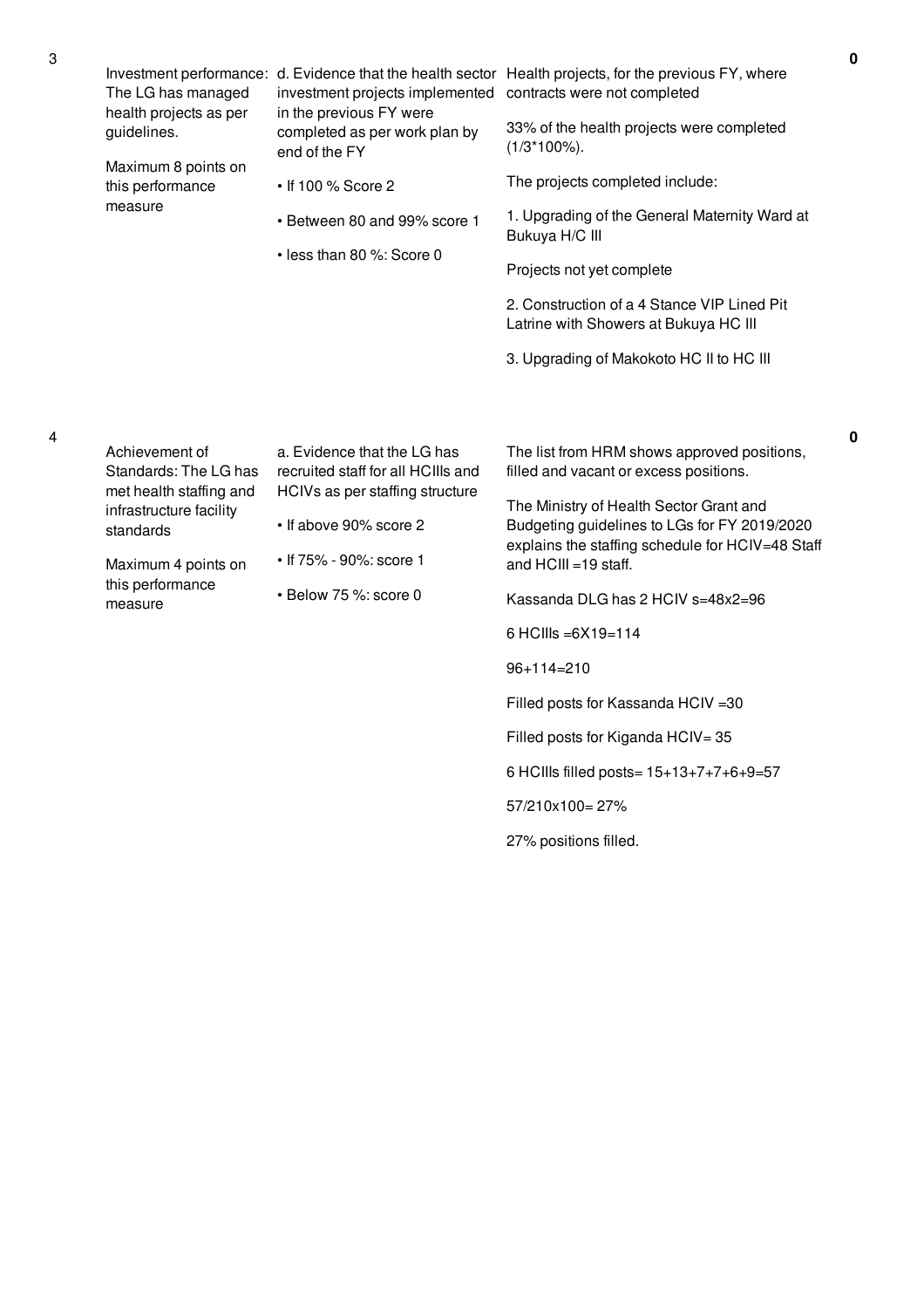| Achievement of<br>Standards: The LG has            | b. Evidence that the LG health<br>infrastructure construction                                            | In the sampled facilities, the construction was<br>not carried out according to design. |
|----------------------------------------------------|----------------------------------------------------------------------------------------------------------|-----------------------------------------------------------------------------------------|
| met health staffing and<br>infrastructure facility | projects meet the approved MoH<br>Facility Infrastructure Designs.<br>• If 100 % score 2 or else score 0 | Sampled projects include:                                                               |
| standards                                          |                                                                                                          | Sampled project                                                                         |
| Maximum 4 points on<br>this performance            |                                                                                                          | Standard drawings: Makokoto HC III                                                      |
| measure                                            |                                                                                                          | Windows (Pompe) Height - 1.5m                                                           |
|                                                    |                                                                                                          | $Width - 2.0m$                                                                          |
|                                                    |                                                                                                          | Doors (Internal): Height - 2.4m                                                         |
|                                                    |                                                                                                          | $Width - 1.5m$                                                                          |
|                                                    |                                                                                                          | Doors (Internal): Height - 2.4m                                                         |
|                                                    |                                                                                                          | Width $-0.9m$                                                                           |
|                                                    |                                                                                                          | Splash Apron: 0.6m                                                                      |
|                                                    |                                                                                                          | Measured dimensions - Makokoto HC III                                                   |
|                                                    |                                                                                                          | Windows (Pompe) Height - 1.49m, 1.50m                                                   |
|                                                    |                                                                                                          | Width $- 1.93m$ , 1.96                                                                  |
|                                                    |                                                                                                          | Doors (Internal): Height - 2.30m, 2.33m                                                 |
|                                                    |                                                                                                          | Width $-1.41m$ , 1.42m                                                                  |
|                                                    |                                                                                                          | Doors (Internal): Height - 2.34m, 2.33m                                                 |
|                                                    |                                                                                                          | Width - 0.83m, 0.81m                                                                    |
|                                                    |                                                                                                          | Veranda: 2.64m                                                                          |
|                                                    |                                                                                                          | Splash Apron: 0.58m, 0.56m                                                              |
|                                                    |                                                                                                          |                                                                                         |

## **Performance Reporting and Performance Improvement**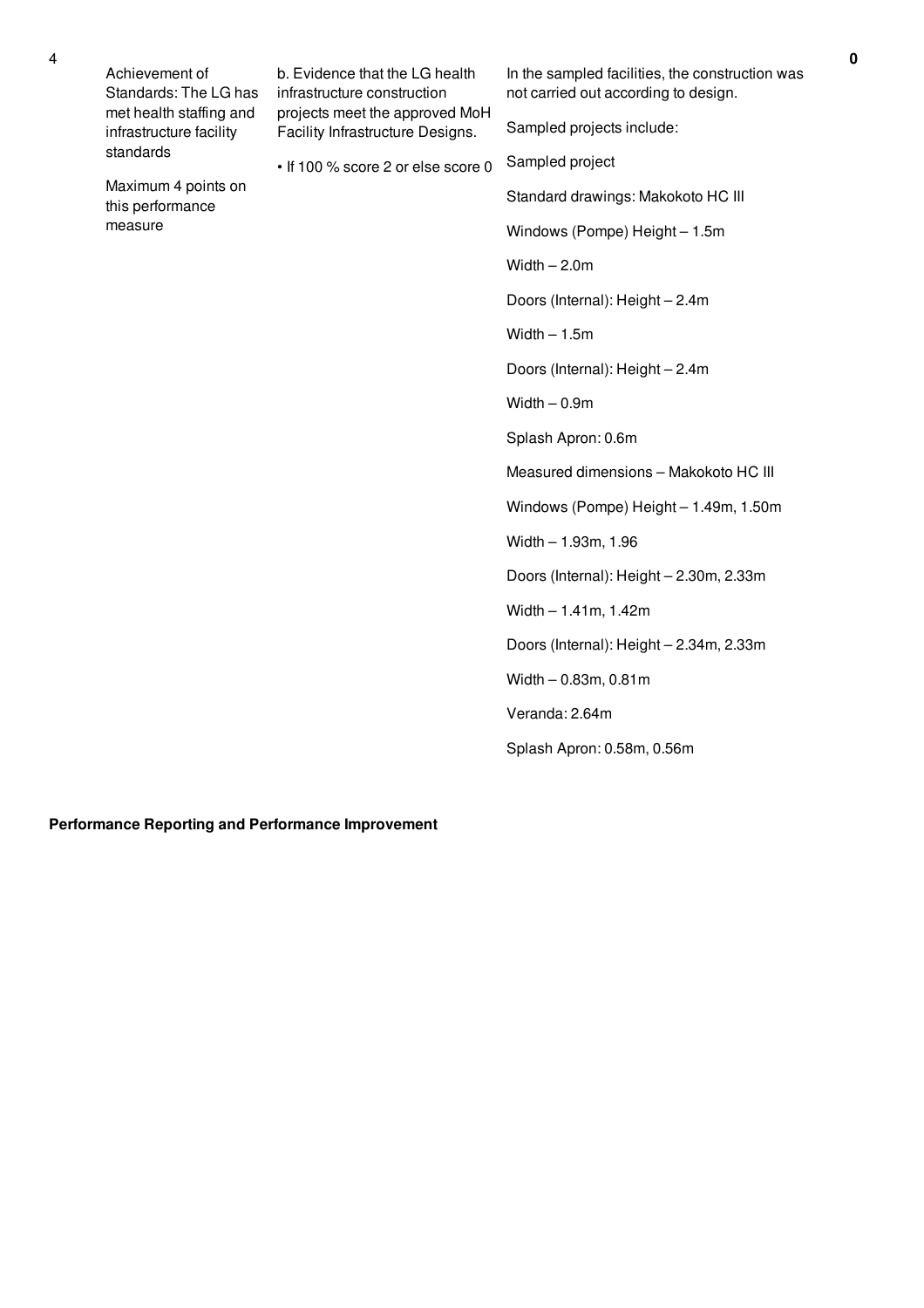Accuracy of Reported Information: The LG maintains and reports accurate information

Maximum 4 points on this performance measure

a. Evidence that information on positions of health workers filled is accurate: Score 2 or else 0

The information on positions of health workers filled was accurate. There were no discrepancies between positions on staff lists from the DHO and those on the November 2020 staff lists at the 3 sampled health facilities including; Namabaale HCII, Kasanda HCIV and Kiganda HCIV.

The details are presented below:

1. At Namabaale HCII, all the 3 staff that were working as reflected on the staff list pinned on the notice board in the triage area were also on the staffing levels list from the DHO;

2. At Kasanda HCIV, all the 37 staff that were the November 2020 staff list pinned on the wall at the OPD waiting area were also on the staffing levels list from the DHO; and

3. At Kiganda HCIV, all the 35 staff on the staff list in the In-Charge's office were on the staffing levels list from the DHO.

Accuracy of Reported Information: The LG maintains and reports accurate information Maximum 4 points on this performance measure b. Evidence that information on health facilities upgraded or constructed and functional is accurate: Score 2 or else 0 The information on health facilities upgraded or constructed was accurate. The list from the District Health Officer's (DHO) office, titled "Our Resource Envelop for 2020/2022" reflected Makokoto HCII to have been upgraded to in HCIII in FY 2019/2020. The same health facilities were reflected in the PBS quarter 4 report for Financial Year (FY) 2019/2020 on page 52. a) Health facilities prepared and submitted Annual Workplans & budgets to the DHO/MMOH by March 31st of the previous FY as per the LG Planning Guidelines for Health Sector: • Score 2 or else 0 Health facilities prepared and submitted Annual Work plans and budgets to the DHO after the deadline of 31st March 2020 as reflected from the 3 sampled facilities below: 1. Nalutuntu HCIII submitted on 15th July 2020; 2. Bukuya HCIII submitted on 22nd July 2020; and

> 3. Buserenyu HCIII submitted on 19th July 2020.

**2**

**0**

Health Facility Compliance to the Budget and Grant Guidelines, Result Based Financing and Performance Improvement: LG has enforced Health Facility Compliance, Result Based Financing and implemented **Performance** Improvement support.

Maximum 14 points on this performance measure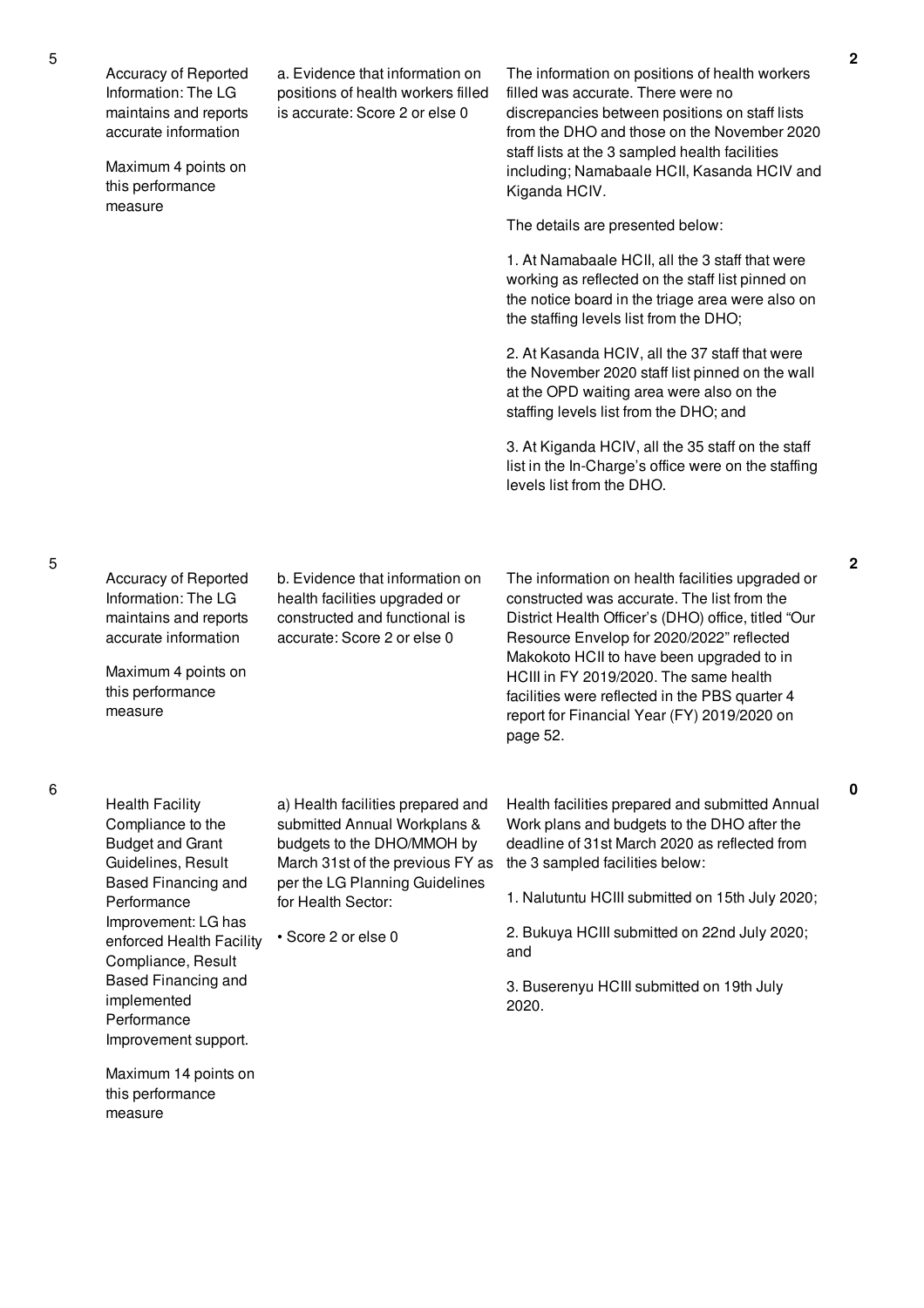Health Facility Compliance to the Budget and Grant Guidelines, Result Based Financing and Performance Improvement: LG has enforced Health Facility Compliance, Result Based Financing and implemented Performance Improvement support.

Maximum 14 points on this performance measure

6

Health Facility Compliance to the Budget and Grant Guidelines, Result Based Financing and Performance Improvement: LG has enforced Health Facility Compliance, Result Based Financing and implemented Performance Improvement support.

developed and reported on incorporate performance issues identified in monitoring and

b) Health facilities prepared and submitted to the DHO/MMOH Annual Budget Performance Reports for the previous FY by July 15th of the previous FY as per the Budget and Grant

Guidelines :

• Score 2 or else 0

Budget Performance Reports for the FY 2019/2020 on 14th August 2020. Annual Budget Performance Reports for the FY 2019/2020 for Myanzi HCIII and Makonzi HCII were not available at the time of assessment.

Few of the health facilities prepared Annual Budget Performance Reports for the FY 2019/2020 and submitted them to the DHO. Among the 3 sampled health facilities, only Busegegeryu HCII had submitted the Annual

implementation of facility improvement plans that assessment reports • Score 2 or else 0

a) Health facilities have

The health facilities had developed and reported on implementation of facility improvement plans that incorporated performance issues identified in assessment reports. There was no documentary evidence at the time of assessment that any of the 3 sampled health facilities including Kasanda HCIV, Kiganda HCIV and St. Mulunga HCIII had incorporated issues identified from the DHT's assessments and monitoring reports.

Maximum 14 points on this performance measure

6

Health Facility Compliance to the Budget and Grant Guidelines, Result Based Financing and Performance Improvement: LG has enforced Health Facility Compliance, Result Based Financing and implemented Performance Improvement support.

d) Evidence that health facilities submitted up to date monthly and quarterly HMIS reports timely (7 days following the end of each month and quarter) If 100%,

• score 2 or else score 0

The health facilities did not submit 100% up to date monthly and quarterly HMIS reports timely (7 days following the end of each month and quarter). Among the sampled health facilities, only Kitokolo HCII submitted all monthly and quarterly reports on time. Kasanda HCIV submitted the November report late on 13th December 2020 and Makokoto HCII submitted the January 2020 late on 12th February 2020.

**0**

**0**

Maximum 14 points on this performance measure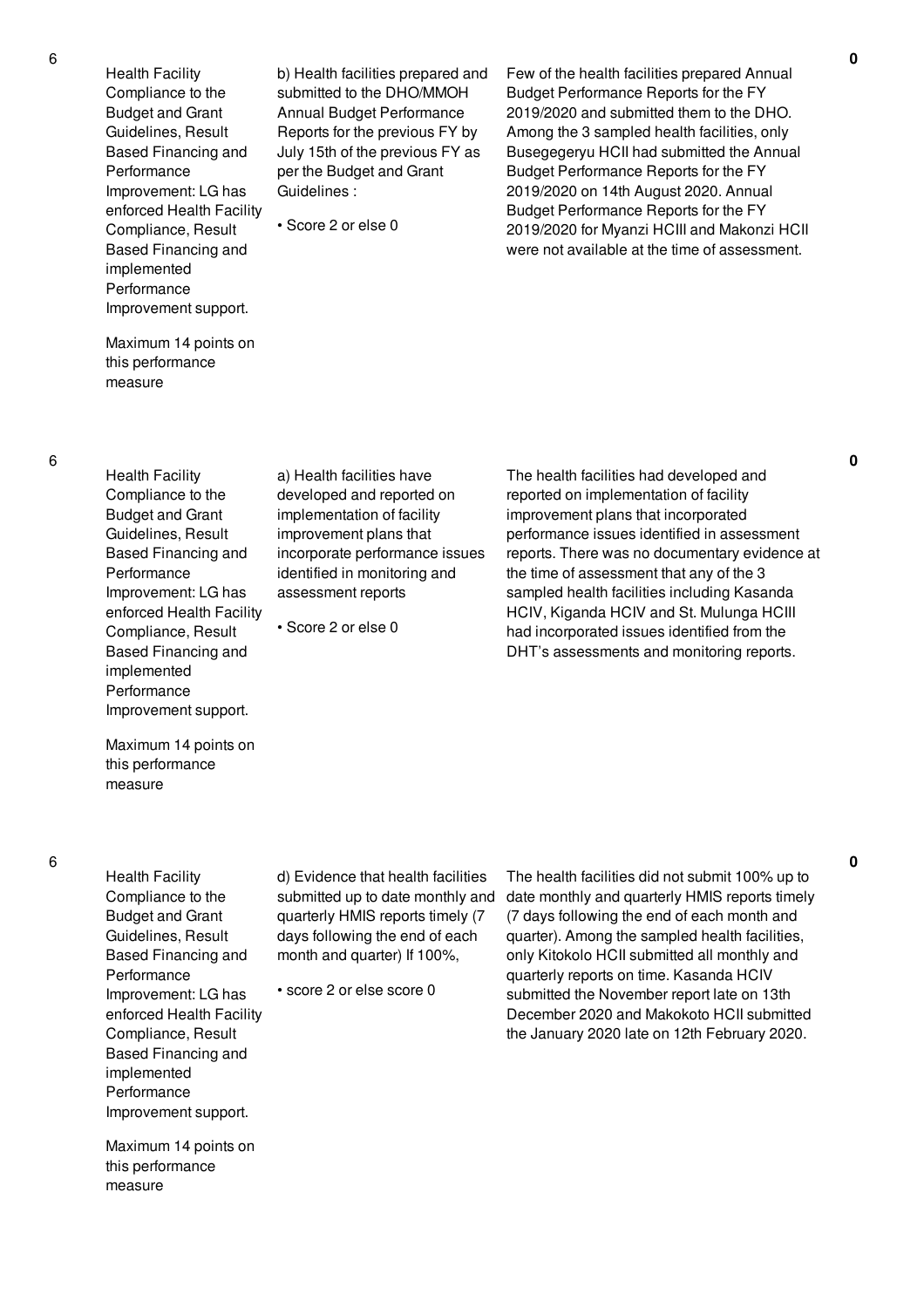Health Facility Compliance to the Budget and Grant Guidelines, Result Based Financing and Performance Improvement: LG has enforced Health Facility Compliance, Result Based Financing and implemented Performance Improvement support.

Maximum 14 points on this performance measure

6

Health Facility Compliance to the Budget and Grant Guidelines, Result Based Financing and Performance Improvement: LG has enforced Health Facility Compliance, Result Based Financing and implemented Performance Improvement support.

Maximum 14 points on this performance measure

6

Health Facility Compliance to the Budget and Grant Guidelines, Result Based Financing and Performance Improvement: LG has enforced Health Facility Compliance, Result Based Financing and implemented Performance Improvement support.

Maximum 14 points on this performance measure

f) If the LG timely (by end of 3rd week of the month following end of the quarter) verified, compiled and submitted to MOH facility RBF invoices for all RBF Health Facilities, if 100%, score 1 or else score 0

e) Evidence that Health facilities submitted RBF invoices timely (by 15th of the month following end of the quarter). If 100%, score 2 or else score 0

Note: Municipalities submit to

districts

The LG did not timely verify, compile and submit to MoH facility RBF invoices for all RBF Health Facilities. Quarter 1 invoices were submitted on 8th January 2020, which was beyond the deadline of 15th October 2019.

The health facilities submitted 100% of the Results Based Financing (RBF) invoices timely (by 15th of the month following end of the quarter). All the 3 sampled health facilities submitted on time as follows; Kassanda HCIV submitted on 5th October 2020, Kiganda HCIV submitted on 9th October 2020, and St. Gabriel Mirembe Maria HCIII submitted on 6th October

2020.

g) If the LG timely (by end of the first month of the following quarter) compiled and submitted all quarterly (4) Budget Performance Reports. If 100%, score 1 or else score 0

The District Planner availed only Quarter 4 quarterly budget performance Report for previous FY. This was submitted to him for consolidation on 5/08/2020.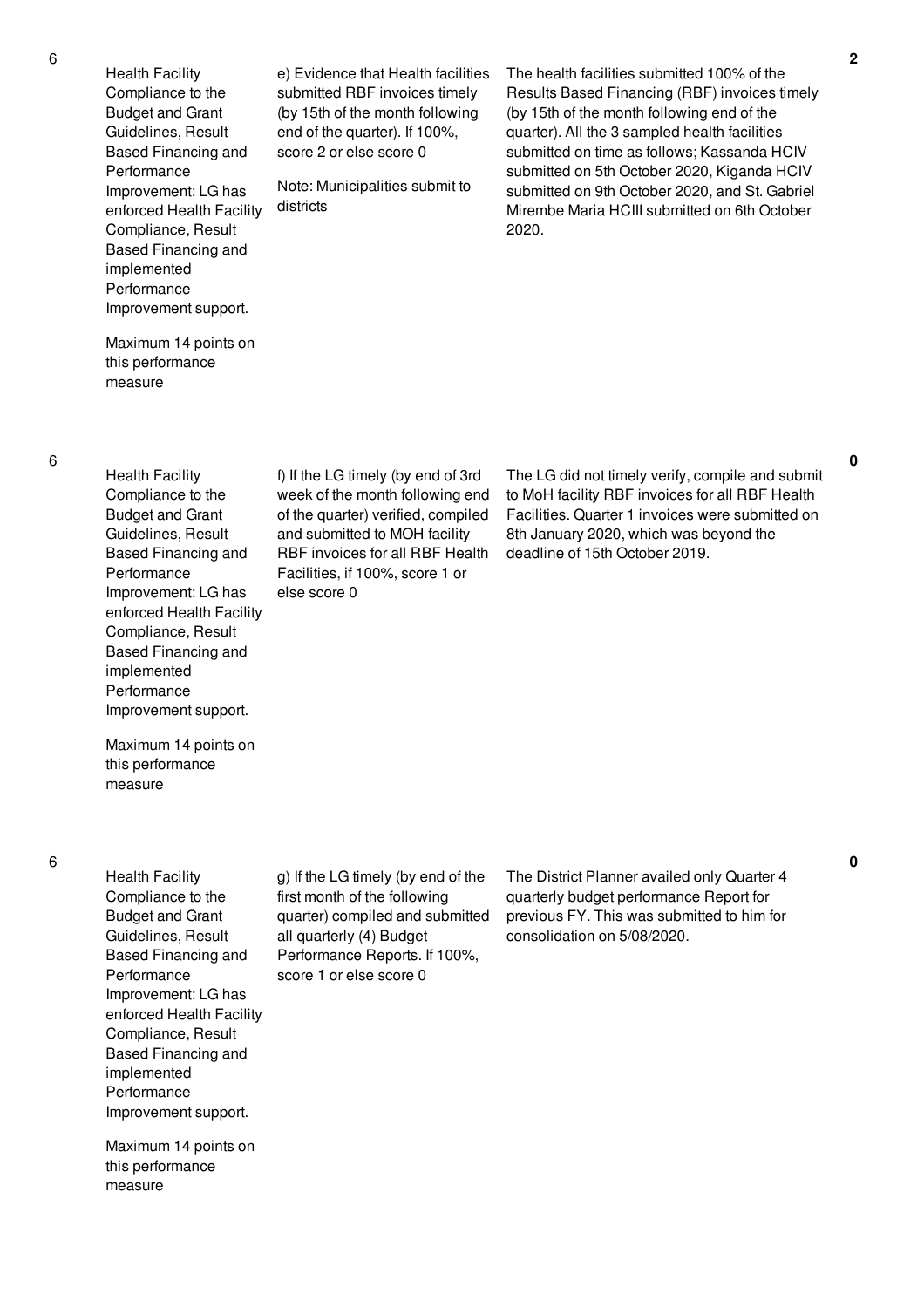Health Facility Compliance to the Budget and Grant Guidelines, Result Based Financing and Performance Improvement: LG has enforced Health Facility Compliance, Result Based Financing and implemented Performance Improvement support. Maximum 14 points on this performance measure h) Evidence that the LG has: i. Developed an approved Performance Improvement Plan for the weakest performing health facilities, score 1 or else 0 The LG developed a Performance Improvement Plan (PIP) for all the four health facilities dated 30th June 2019. Health Facility Compliance to the Budget and Grant Guidelines, Result Based Financing and Performance Improvement: LG has ii. Implemented Performance Improvement Plan for weakest performing facilities, score 1 or else 0 The DHMT implemented the Performance Improvement Plan for weakest performing facilities. For instance, quarterly support supervisions were planned as reflected on page 1 of the Performance Improvement Plan. The quarterly support supervisions were conducted as reflected from quarter 2 report dated 16th

### **Human Resource Management and Development**

### 7

Budgeting for, actual recruitment and deployment of staff: The Local Government has budgeted for, recruited and deployed staff as per guidelines

enforced Health Facility Compliance, Result Based Financing and

Improvement support.

Maximum 14 points on this performance

implemented Performance

measure

a) Evidence that the LG has:

i. Budgeted for health workers as per guidelines/in accordance with the staffing norms score 2 or else 0

Maximum 9 points on this performance measure

The LG budgeted for health workers without following guidelines / staffing norms. For instance, the budget for Kassanda HCIV had 6 Enrolled Midwives instead of 3, 2 Assistant Nursing Officers (Midwifery) instead of 1 and 2 Assistant Nursing Officers (Nursing) instead of 1.

January 2020.

**1**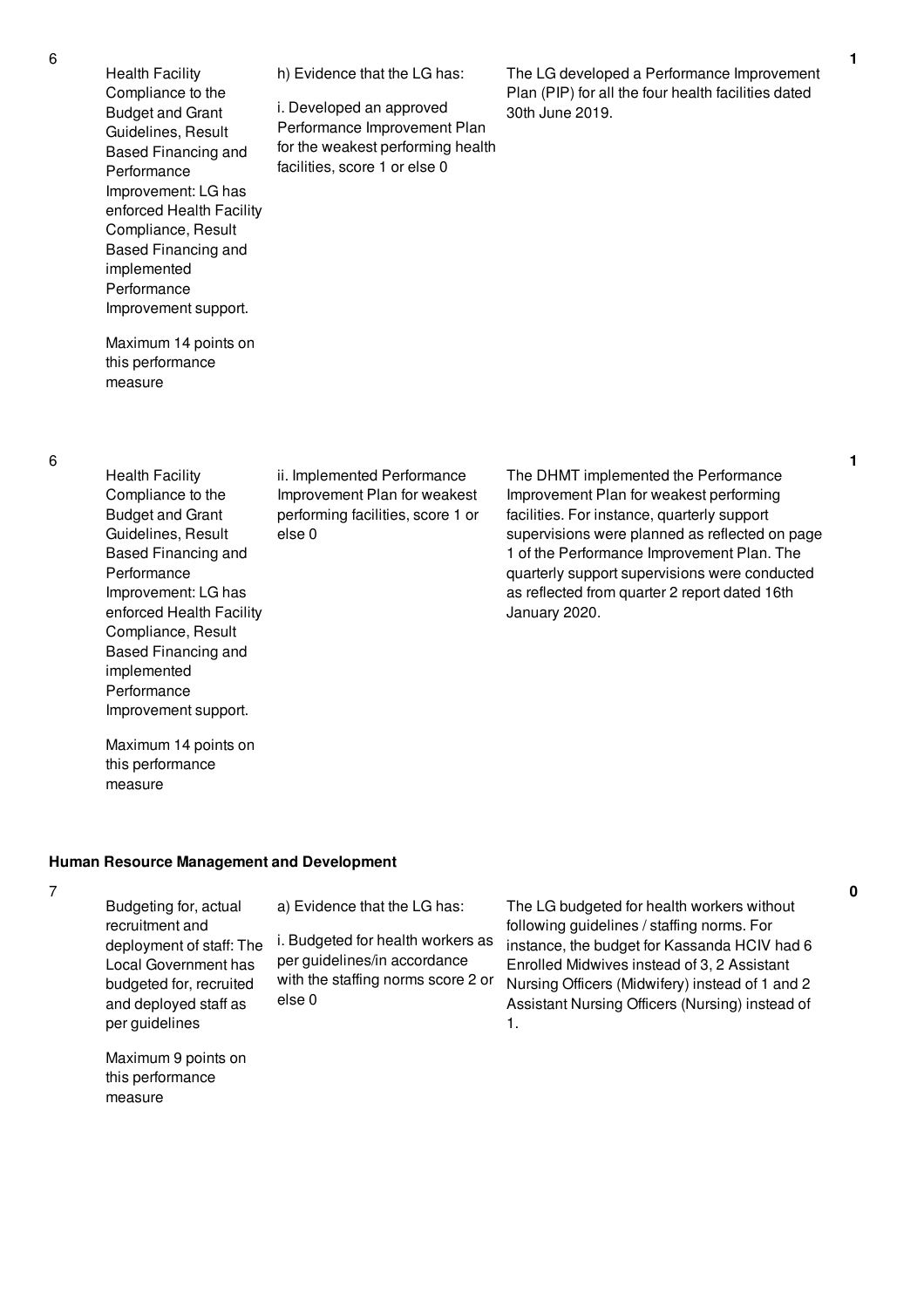Budgeting for, actual recruitment and deployment of staff: The Local Government has budgeted for, recruited and deployed staff as per guidelines Maximum 9 points on this performance measure a) Evidence that the LG has: ii. Deployed health workers as per guidelines (all the health facilities to have at least 75% of staff required) in accordance with the staffing norms score 2 or else  $\Omega$ The LG had deployed 45.2% (138 out of 305) as per guidelines in accordance with staffing norms. Budgeting for, actual recruitment and deployment of staff: The Local Government has budgeted for, recruited and deployed staff as per guidelines Maximum 9 points on this performance measure b) Evidence that health workers are working in health facilities where they are deployed, score 3 or else score 0 The health workers were working in health facilities where they were deployed as reflected from the 3 sampled facilities; Namabaale HCII, Kasanda HCIV and Kiganda HCIV. The details are presented below: 1. At Namabaale HCII, all the 3 staff that were working as reflected on the staff list pinned on the notice board in the triage area and duty roster for November 2020 were also on the deployment list from the DHO. An Askar was recruited locally by the health facility; 2. At Kasanda HCIV, all the 37 staff that were the November 2020 staff list pinned on the wall at the OPD waiting area and duty roster for November 2020 were also on the staff deployment list from the DHO; and 3. At Kiganda HCIV, all the 35 staff on the staff list in the In-Charges's office and duty roster for November 2020 were on the staff deployment list from the DHO.

7

Budgeting for, actual recruitment and deployment of staff: The Local Government has budgeted for, recruited and deployed staff as per guidelines

Maximum 9 points on this performance measure

c) Evidence that the LG has publicized health workers deployment and disseminated by, among others, posting on facility notice boards, for the current FY score 2 or else score  $\Omega$ 

The LG had not publicized health workers deployment and disseminated by, among others, posting on facility notice boards. Among the 3 sampled health facilities, Kassanda HCIV had pinned the staff list with 37 workers on the wall in the OPD waiting area, while Namabaale HCII had posted the list with 3 workers on the notice board. However, Kiganda HCIV did not have any staff list displayed at the time of the assessment.

**3**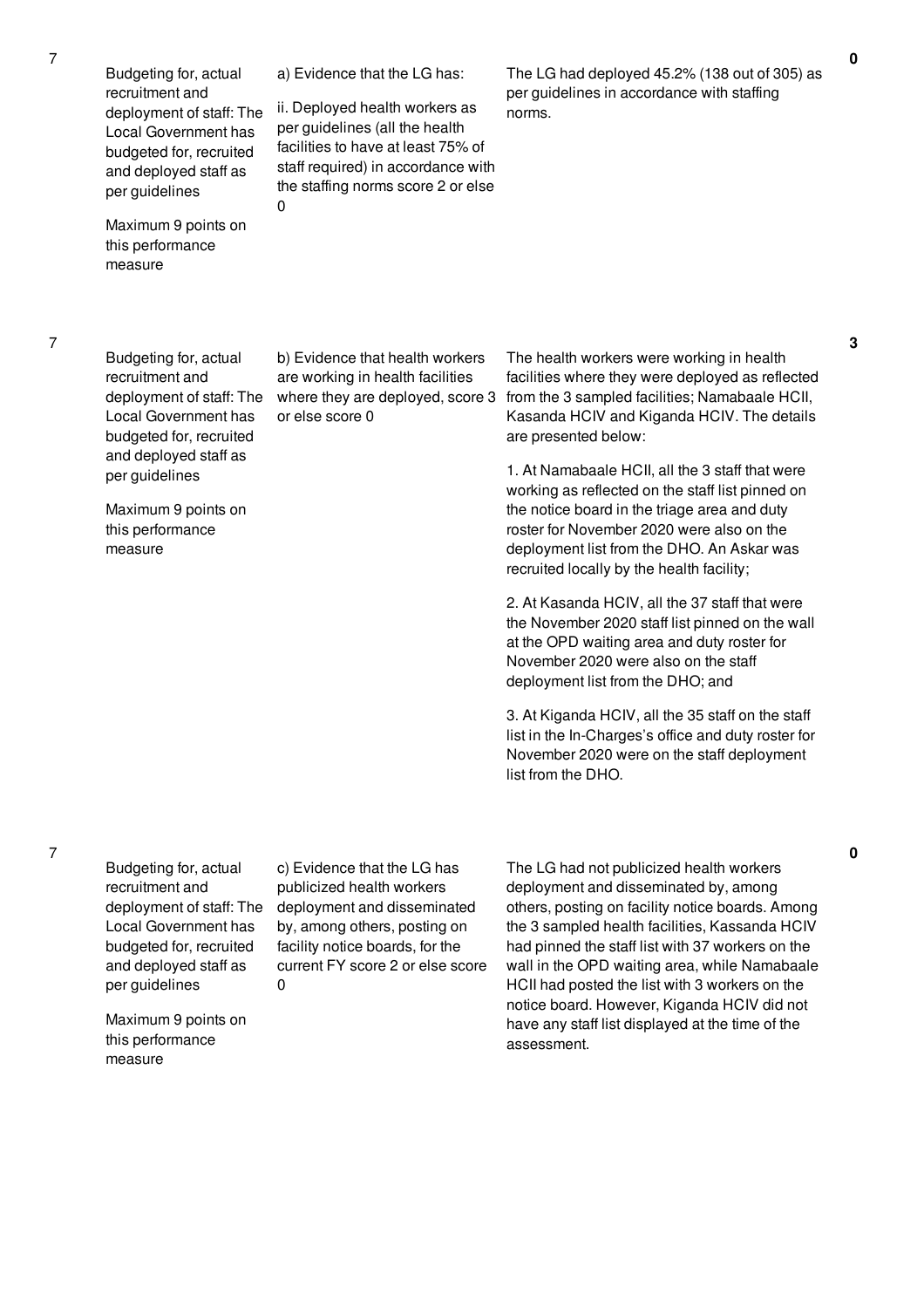Performance management: The LG has appraised, taken corrective action and trained Health Workers.

Maximum 6 points on this performance measure

a) Evidence that the DHO/MMOHs has:

i. Conducted annual performance appraisal of all Health facility Incharges against the agreed performance plans and submitted a copy to HRO during the previous FY score 1 or else 0

The information from the Personal files of health facility in-charges showed that all were appraised during FY 2019/2020.

Enrolled Nurses Nabugwawo RacheL, Nankinga Alice, Namugga Jane, Nakityo Grace, Nsamba Swamad, Masereka Yeremiya,Kiyoola Damascus and Kasiano Eria were appraised on 2/7/2020, 8/7/2020, 30/6/2020, 23/7/2020, 7/7/2020, 24/7/2020, 3/7/2020 and 30/7/2020 respectively.

Clinical Officers Ssekadde Robert and Sseguya William were appointed on 18/7/2020 and 1/7/2020 respectively.

Enrolled midwifes Najjemba Lilian and Nankya Annet Brenda were appraised on 4/8/2020 and 6/7/2020 respectively.

Senior Clinical Officers Oketayot Kennedy, Kabanda Joseph and Kizito Charles were appraised on 22/7/2020, 30/6/2020 and 29/7/2020 respectively.

Psychiatric Clinical Officer Kaganda Wilson was appraised on 19/7/2020.

8

Maximum 6 points on this performance

measure

| Performance<br>management: The LG<br>has appraised, taken<br>corrective action and                            | ii. Ensured that Health Facility In-<br>charges conducted performance<br>appraisal of all health facility<br>workers against the agreed<br>performance plans and submitted<br>a copy through DHO/MMOH to<br>HRO during the previous FY<br>score 1 or else 0 | There was no evidence that Health Facility In-<br>charges conducted performance appraisal of all<br>health facility workers during the previous FY.   |
|---------------------------------------------------------------------------------------------------------------|-------------------------------------------------------------------------------------------------------------------------------------------------------------------------------------------------------------------------------------------------------------|-------------------------------------------------------------------------------------------------------------------------------------------------------|
| trained Health Workers.                                                                                       |                                                                                                                                                                                                                                                             | Only two out of the 10 sampled files had<br>appraisals.                                                                                               |
| Maximum 6 points on<br>this performance<br>measure                                                            |                                                                                                                                                                                                                                                             | Kiwanuka Achileo Assistant Entomological<br>Officer was appraised on 2/7/2020 and Magezi<br>Kisembo was appraised on 1/8/2020.                        |
|                                                                                                               |                                                                                                                                                                                                                                                             | Kutesa Prossy, Kalema Godfrey, Kagga<br>Twahah, Kutesa Ronald, Mukasa Phoebe,<br>Mulumba Matia, Mashani Wasige and Miria<br>Allen were not appraised. |
| Performance<br>management: The LG<br>has appraised, taken<br>corrective action and<br>trained Health Workers. | iii. Taken corrective actions<br>based on the appraisal reports,<br>score 2 or else 0                                                                                                                                                                       | The DHO/MMOH didn't take any corrective<br>actions based on the appraisal reports.                                                                    |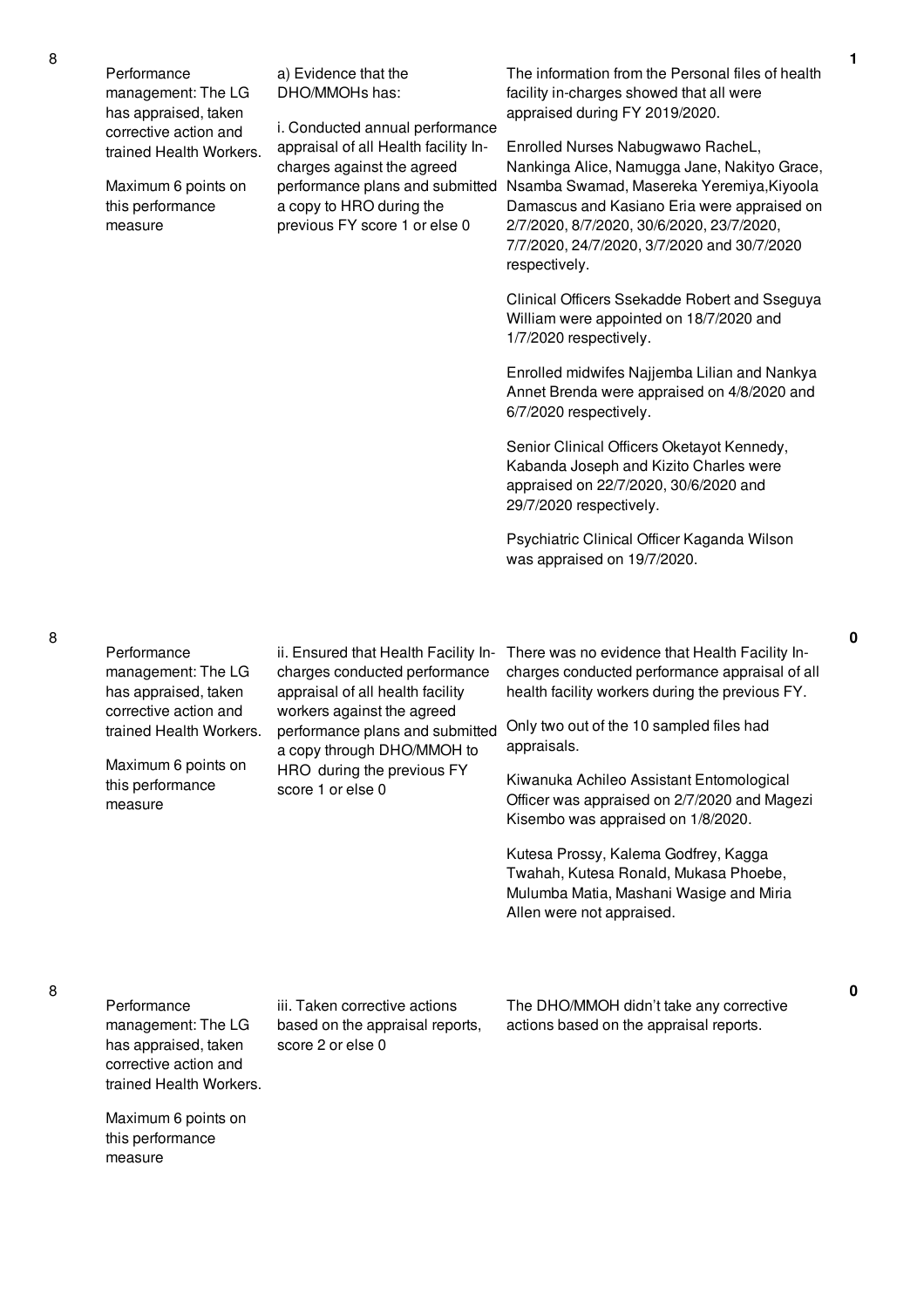| Performance<br>management: The LG<br>has appraised, taken<br>corrective action and<br>trained Health Workers.<br>Maximum 6 points on<br>this performance<br>measure | b) Evidence that the LG:<br>i. conducted training of health<br>workers (Continuous<br>Professional Development) in<br>accordance to the training plans<br>at District/MC level, score 1 or<br>else 0 | The LG did not conduct train of health workers<br>(Continuous Professional Development)<br>following a consolidated plan. There was no<br>consolidated plan for Continuous Professional<br>Development) in accordance to the training<br>plans at the district at the time of the<br>assessment.                                                                                                                                                  |
|---------------------------------------------------------------------------------------------------------------------------------------------------------------------|------------------------------------------------------------------------------------------------------------------------------------------------------------------------------------------------------|---------------------------------------------------------------------------------------------------------------------------------------------------------------------------------------------------------------------------------------------------------------------------------------------------------------------------------------------------------------------------------------------------------------------------------------------------|
| Performance<br>management: The LG<br>has appraised, taken<br>corrective action and<br>trained Health Workers.<br>Maximum 6 points on<br>this performance<br>measure | ii. Documented training activities<br>in the training/CPD database,<br>score 1 or else score 0                                                                                                       | The LG had documented training activities in<br>the training /CPD database reflected in a<br>training log book. The data base contained key<br>information, for instance;<br>1. the quality improvement training conducted<br>on September was attended by 7 staff;<br>2. the Results Based Financing conducted in on<br>4th January was attended by 9 staff; and<br>3. the Gender Based Violence training<br>conducted on 15th December 2019 was |

### **Management, Monitoring and Supervision of Services.**

9

8

8

Planning, budgeting, and transfer of funds for service delivery: The Local Government has budgeted, used and disseminated funds for service delivery as per guidelines.

Maximum 9 points on this performance measure

a. Evidence that the CAO/Town Clerk confirmed the list of Health facilities (GoU and PNFP receiving PHC NWR grants) and notified the MOH in writing by September 30th if a health facility had been listed incorrectly or missed in the previous FY, score 2 or else score 0

The letter from the CAO notifying the MOH in writing of the list of facilities accessing the PHC NWR Grants (GoU and PNFP that received PHC NWR grants) for the current FY was not required since none of the 26 (20 public and 6 PNFPs) health facility had been listed incorrectly or missed in the previous on the list.

attended by 12 staff.

**2**

**0**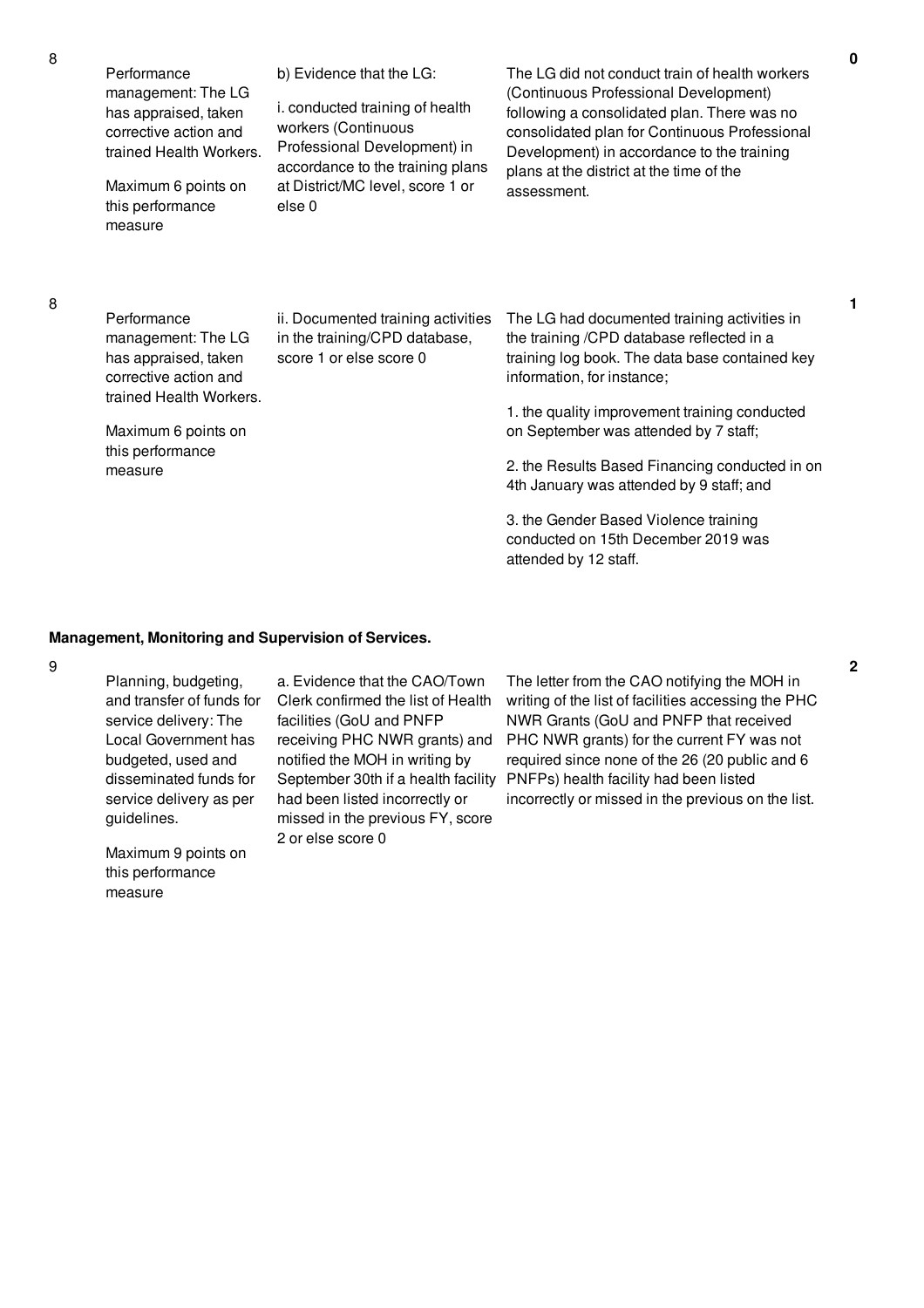Planning, budgeting, and transfer of funds for service delivery: The Local Government has budgeted, used and disseminated funds for service delivery as per guidelines.

Maximum 9 points on this performance measure

b. Evidence that the LG made allocations towards monitoring service delivery and management of District health services in line with the health sector grant guidelines (15% of the PHC NWR Grant for LLHF allocation made for DHO/MMOH), score 2 or else score 0.

There was evidence that the LG made allocations towards monitoring service delivery and management of District Health Services in Line with Health Sector Guidelines. The PHC NWR grant was UGX 225,000,869, allocations towards monitoring service delivery and management of District Health Services was UGX 46,251,000. This translates to 20%. Annual Budget Performance Report pg.54

Planning, budgeting, and transfer of funds for service delivery: The Local Government has budgeted, used and disseminated funds for service delivery as per guidelines.

Maximum 9 points on this performance measure

c. If the LG made timely warranting/verification of direct grant transfers to health facilities for the last FY, in accordance to the requirements of the budget score 2 or else score 0

There was evidence that the LG delayed to warrant the PHC NWR releases for three quarters. This was cited on the PBS, GOU Approved Warrant Report and GoU Cash Limits Report as indicated below;

Q1 PHC Grant were received on 15th July 2019 and invoiced on 12th August 2019,

Q2 PHC grant were received on 08th October 2019 and invoiced on 22nd October 2019,

Q3 PHC grant were received on 13th January 2020 and invoiced on 22nd January 2020 and

Q4 PHC grant were received on 14th April 2020 and invoiced on 19th April 2020 .

All warrants were submitted after 5 days; from the date of receipt of cash limits thus the LG was non-compliant.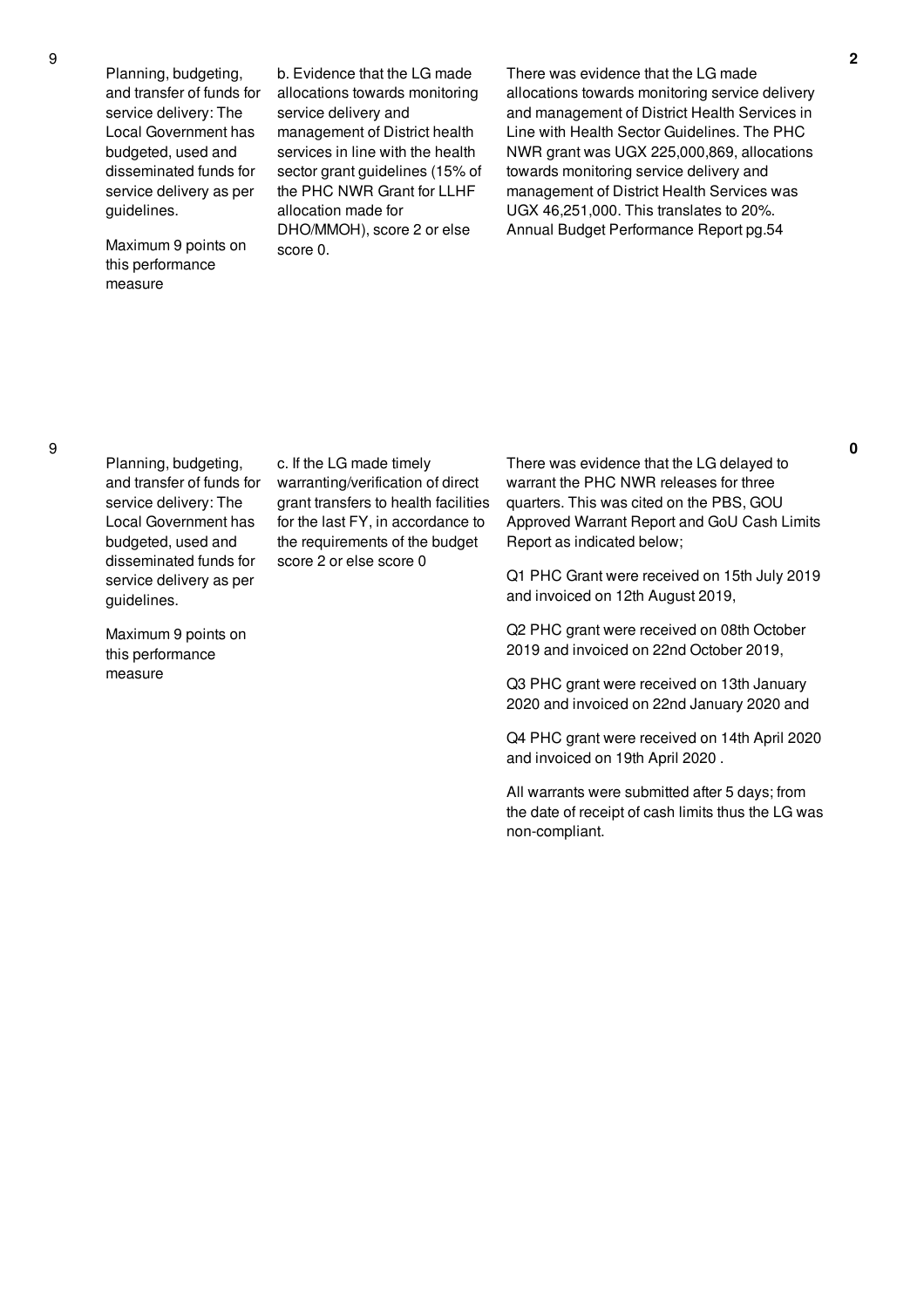Planning, budgeting, and transfer of funds for service delivery: The Local Government has budgeted, used and disseminated funds for service delivery as per guidelines.

d. If the LG invoiced and communicated all PHC NWR Grant transfers for the previous FY to health facilities within 5 working days from the day of funds release in each quarter, score 2 or else score 0

Maximum 9 points on this performance measure

The CAO invoiced and communicated a breakdown of Primary Health Care Conditional Grant to all health facility in charges in lower Health facilities as below;

From MoFPED quarterly circulars on expenditure limits to all accounting officers Local Governments were as follows.

Quarter 1: was dated 7th July 2019; Ref:MET.50/268/01.

Quarter 2: was dated 2nd October 2019; Ref:MET.50/268/01

Quarter 3: was dated 8th January 2020; Ref:MET.50/268/01

Quarter 4: was dated 8th April 2020; Ref:MET.50/268/01

From KASSANDA LG quarterly CAO communications on PHC releases to HCs on the following dates:

Quarter 1: 15th July 2019,

Quarter 2: 08th October 2019,

Quarter 3: 13th January 2020 and

Quarter 4: 14th April 2020.

The PHC funds were transferred as follows;

Q1 on 12th August 2019,

Q2 on 22nd October 2019

Q3 on 22nd January 2020 and

Q4 on 19th April 2020

From the above, there was a delay in releases of PHC funds to Health Facilities, thus the LG was not compliant.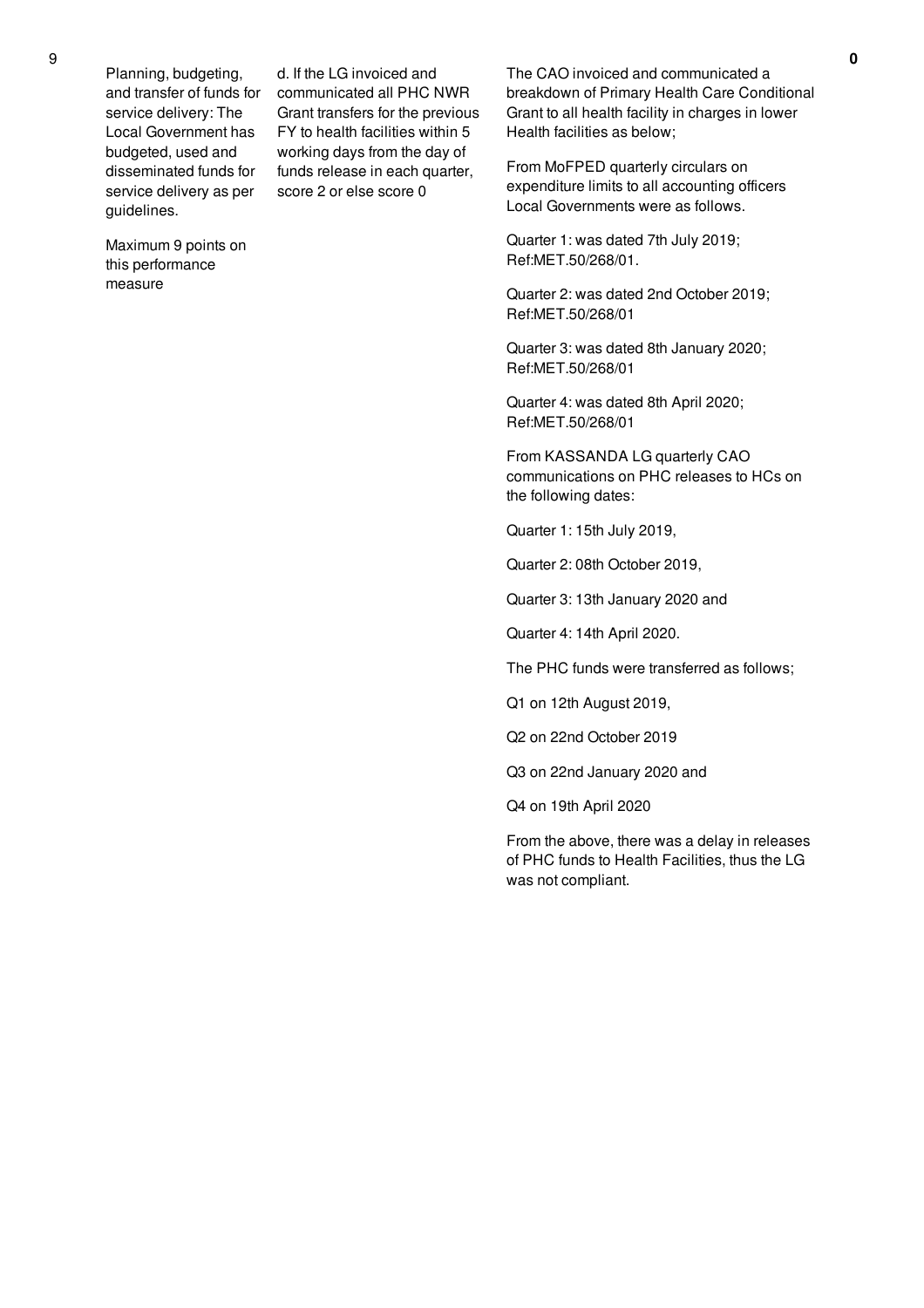Planning, budgeting, and transfer of funds for service delivery: The Local Government has budgeted, used and disseminated funds for service delivery as per guidelines.

Maximum 9 points on this performance measure

e. Evidence that the LG has publicized all the quarterly financial releases to all health facilities within 5 working days from the date of receipt of the expenditure limits from MoFPEDe.g. through posting on public notice boards: score 1 or else score 0

The LG publicised all the quarterly financial releases to all health facilities after the deadline of 5 working days from the date of receipt of the expenditure limits from MoFPED. This was reflected in the quarterly release lists by DHO as presented below:

1. Quarter 1 list dated 19th September 2019 was pinned more than 30 working days after the release date of 9th July 2019;

2. Quarter 2 list dated 12th December 2019 was pinned more than 30 working days after the release on 2nd October 2020;

3. Quarter 3 list dated 30th March 2020 was pinned more than 30 working days after release on 8th January 2020; and

4. Quarter 4 list dated 24th June 2020 was pinned more 30 working days after release on 28th April 2020.

Routine oversight and monitoring: The LG monitored, provided hands -on support supervision to health facilities.

Maximum 7 points on this performance measure

a. Evidence that the LG health department implemented action(s) recommended by the DHMT Quarterly performance review meeting (s) held during the previous FY, score 2 or else score 0

The LG health department implemented actions recommended by the DHMT quarterly performance review meetings held during the previous FY. For instance, in the DHMT meeting held on 23rd April 2020 under minute 05/04/2020 and recommended that the Senior Community Development Officer should continue mobilizing people about COVID 19. The mobilization was conducted as highlighted in the weekly progress report on community engagement dated 24th June 2020 on page 2.

Routine oversight and monitoring: The LG monitored, provided hands -on support supervision to health facilities. Maximum 7 points on this performance measure b. If the LG quarterly performance The LG quarterly performance review meetings review meetings involve all health facilities in charges, implementing partners, DHMTs, key LG departments e.g. WASH, Community Development, Education department, score 1 or else 0 involved all the 32 health facility In - Charges in quarterly DHMT performance review meetings as reflected in minutes dated 17th September 2019, 16th January 2020 and 24th July 2020.

**2**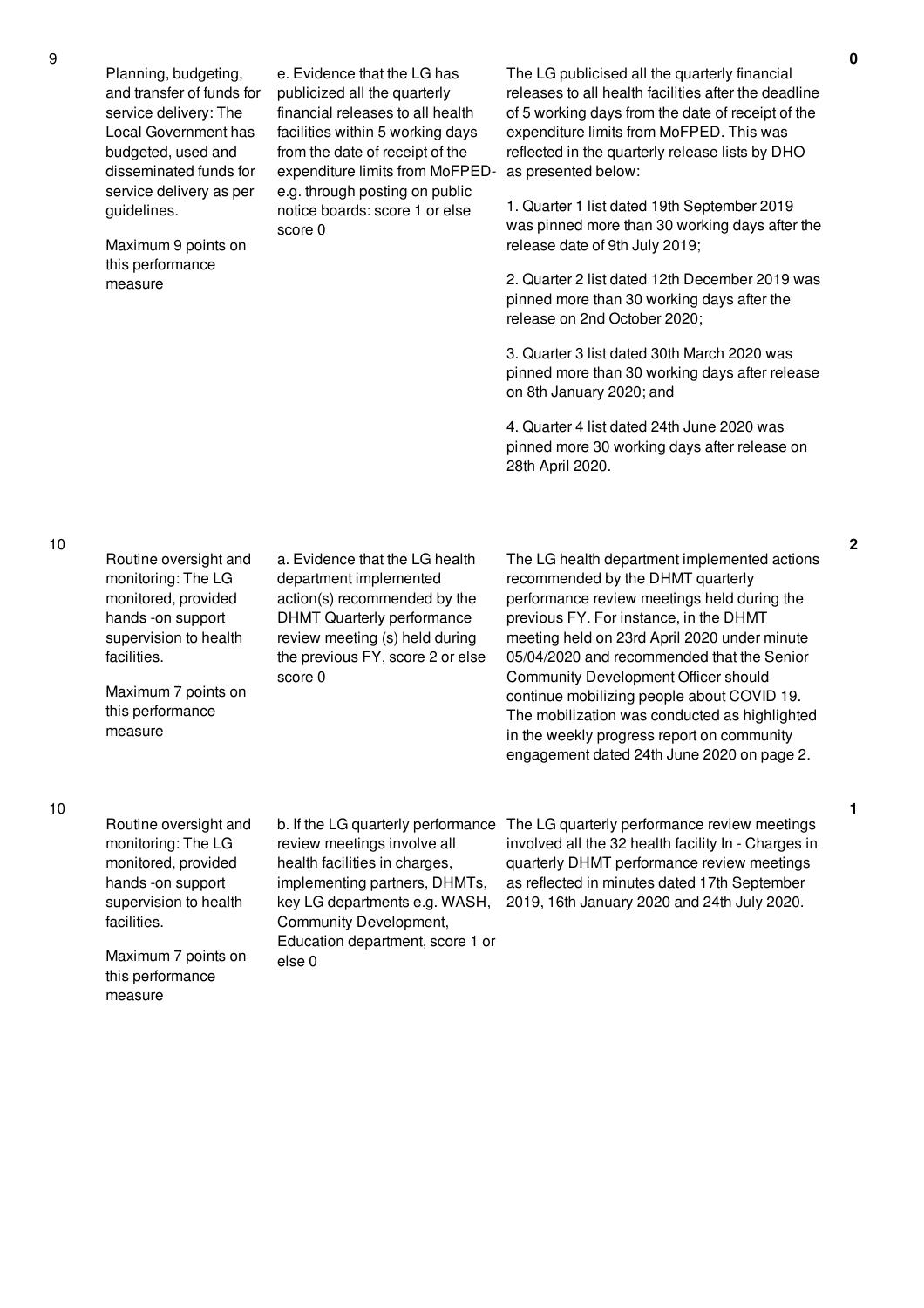| 10 | Routine oversight and<br>monitoring: The LG<br>monitored, provided<br>hands -on support<br>supervision to health<br>facilities.<br>Maximum 7 points on<br>this performance<br>measure | c. If the LG supervised 100% of<br>HC IVs and General hospitals<br>(including PNFPs receiving PHC<br>grant) at least once every quarter<br>in the previous FY (where<br>applicable) : score 1 or else,<br>score 0<br>If not applicable, provide the<br>score                                     | The LG District Health Team (DHT) did not<br>supervise 100% of HC IVs (Kiganda and<br>Kassanda) at least once every quarter in the<br>previous FY 2019/2020. Kasanda HCIV was not<br>supervised in quarter 2 while Kigganda HCIV<br>was not supervised in quarters 1 and 2. There<br>was no evidence of supervision in the above<br>quarters in the supervision books.                                                                                                                                                                                                                                                                                                                  |
|----|---------------------------------------------------------------------------------------------------------------------------------------------------------------------------------------|--------------------------------------------------------------------------------------------------------------------------------------------------------------------------------------------------------------------------------------------------------------------------------------------------|-----------------------------------------------------------------------------------------------------------------------------------------------------------------------------------------------------------------------------------------------------------------------------------------------------------------------------------------------------------------------------------------------------------------------------------------------------------------------------------------------------------------------------------------------------------------------------------------------------------------------------------------------------------------------------------------|
| 10 | Routine oversight and<br>monitoring: The LG<br>monitored, provided<br>hands -on support<br>supervision to health<br>facilities.<br>Maximum 7 points on<br>this performance<br>measure | d. Evidence that DHT/MHT<br>ensured that Health Sub Districts<br>(HSDs) carried out support<br>supervision of lower level health<br>facilities within the previous FY<br>(where applicable), score 1 or<br>else score 0<br>• If not applicable, provide the<br>score                             | The DHT did not ensure that Health Sub<br>Districts (HSDs) carried out support supervision<br>of lower level health facilities within the<br>previous FY 2019/2020. Namabaale HCII, the<br>only lower health facility among the 3 sampled,<br>was not supervised in quarters 1 and 2. It was<br>only supervised in third and fourth quarters on<br>21st February 2020, 9th March 2020 and 2nd<br>June 2020.                                                                                                                                                                                                                                                                             |
| 10 | Routine oversight and<br>monitoring: The LG<br>monitored, provided<br>hands -on support<br>supervision to health<br>facilities.<br>Maximum 7 points on<br>this performance<br>measure | e. Evidence that the LG used<br>results/reports from discussion of<br>the support supervision and<br>monitoring visits, to make<br>recommendations for specific<br>corrective actions and that<br>implementation of these were<br>followed up during the previous<br>FY, score 1 or else score 0 | The limited functionality of Quality Improvement<br>(QI) Committees at health centre IVs and IIIs<br>including Kassanda HCIV and Kiganda HCIV<br>was discussed in the DHT quarterly meeting<br>held on 15th April 2020 under minute 8. It was<br>agreed that the QI committees should be sitting<br>monthly to review medicines supplies and<br>quality of care and make monthly reports.<br>The DHT followed up on the implementation of<br>the aforementioned recommendation and<br>informed that QI committees for all HCIVs and<br>HCIIIs were formed, focal persons were trained<br>and reported monthly as indicated under minute<br>3 of the QI meeting held on 28th April 2020. |
| 10 | Routine oversight and<br>monitoring: The LG<br>monitored, provided<br>hands -on support<br>supervision to health<br>facilities.<br>Maximum 7 points on<br>this performance            | f. Evidence that the LG provided<br>support to all health facilities in<br>the management of medicines<br>and health supplies, during the<br>previous FY: score 1 or else,<br>score 0                                                                                                            | The LG provided support to all the 22 health<br>facilities that received government medicines<br>and commodities in the management of<br>medicines and health supplies in FY<br>2019/2020. This was reflected in reports dated;<br>26th July 2019, 30th July 2019, 30th January<br>2020, 20th February 2020, 21st February 2020<br>and 30th June 2020.                                                                                                                                                                                                                                                                                                                                  |

measure

**0**

**0**

**1**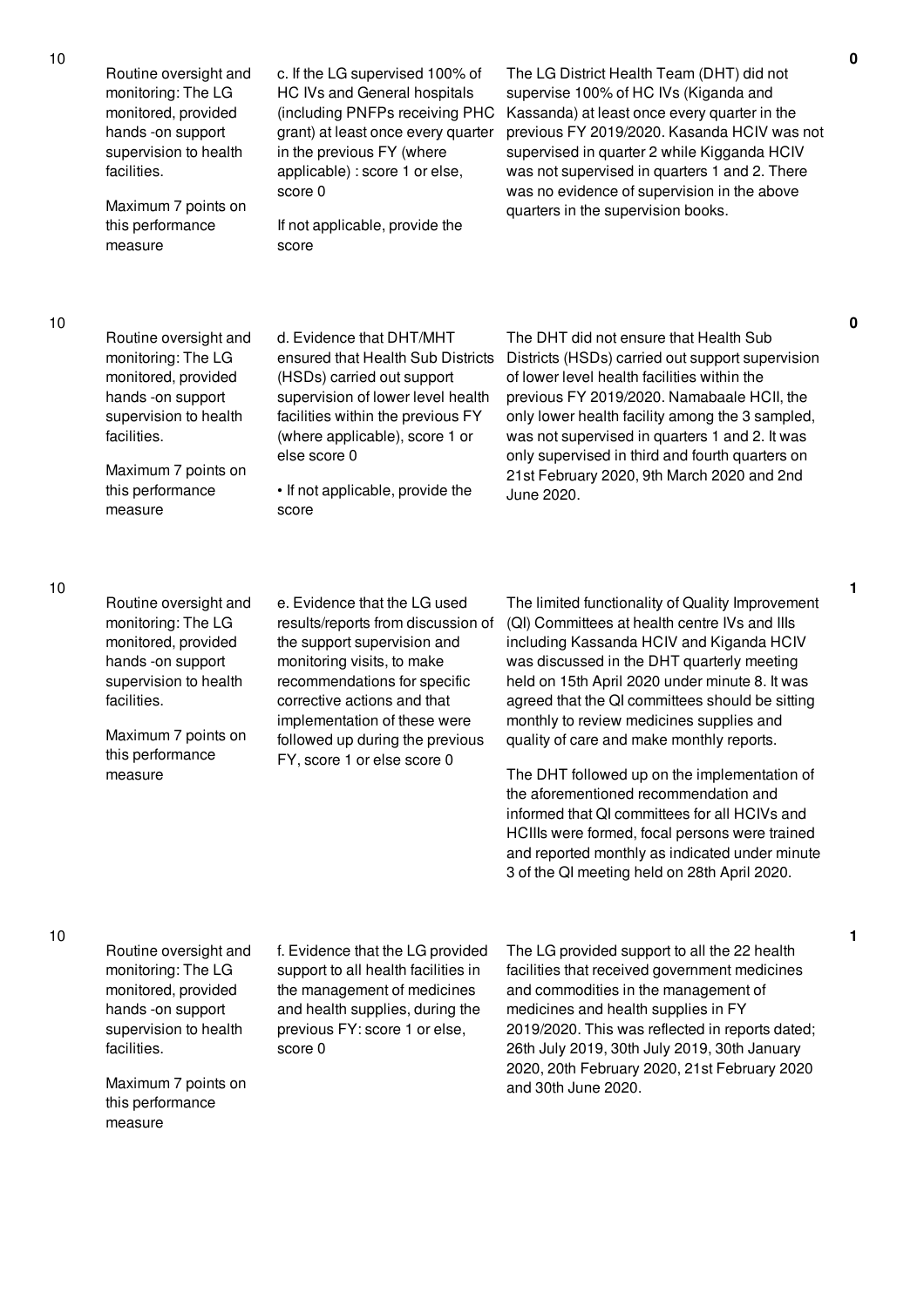Health promotion, disease prevention and social mobilization: The LG Health department conducted Health promotion, disease prevention and social mobilization activities

Maximum 4 points on this performance measure

of District / Municipal Health Office budget to health promotion and prevention activities, Score 2 or else score 0

a. If the LG allocated at least 30% There was insufficient evidence availed to ascertain whether the LG allocated at least 30% of Health office Budget to Health Promotion and Budget Prevention Activities. According to planner, all activities were budgeted under health care monitoring and inspection. This made it impossible to establish whether at least 30% of the budget was allocated to health promotion and prevention activities. Annual Budget Performance report pg. 54

11

Health promotion, disease prevention and social mobilization: The LG Health department conducted Health promotion, disease prevention and social mobilization activities

Maximum 4 points on this performance measure

b. Evidence of DHT/MHT led health promotion, disease prevention and social mobilization activities as per ToRs for DHTs, during the previous FY score 1 or else score 0

The DHT led health promotion, disease prevention and social mobilization activities as per ToRs for DHTs, during the previous FY. For instance he weekly progress report on community engagement dated 24th June 2020 showed that community sentisation on COVID 19 as seen on page 2.

Radio talk shows were conducted on Heart FM and Tropical FM focusing on COVID 19 among other aspects as reflected in a report titled "Radio Talk Shows" dated 14th April 2020.

Health promotion, disease prevention and social mobilization: The LG Health department conducted Health promotion, disease prevention and social mobilization activities

Maximum 4 points on this performance measure

c. Evidence of follow-up actions taken by the DHT/MHT on health promotion and disease prevention issues in their minutes and reports: score 1 or else score 0

The DHT follow up actions taken by the DHT on health promotion and disease prevention issues. For instance, the DHT recommended that the Senior Community Development Officer would continue mobilizing people about COVID 19 as reflected under minute 05/04/2020 of the meeting held on 23rd April 2020.

Follow up on the above action was mad under minute 04/04/2020 of the meeting held on 27th April 2020 where the Senior Community Development Officer was tasked and explained on the progress made.

### **Investment Management**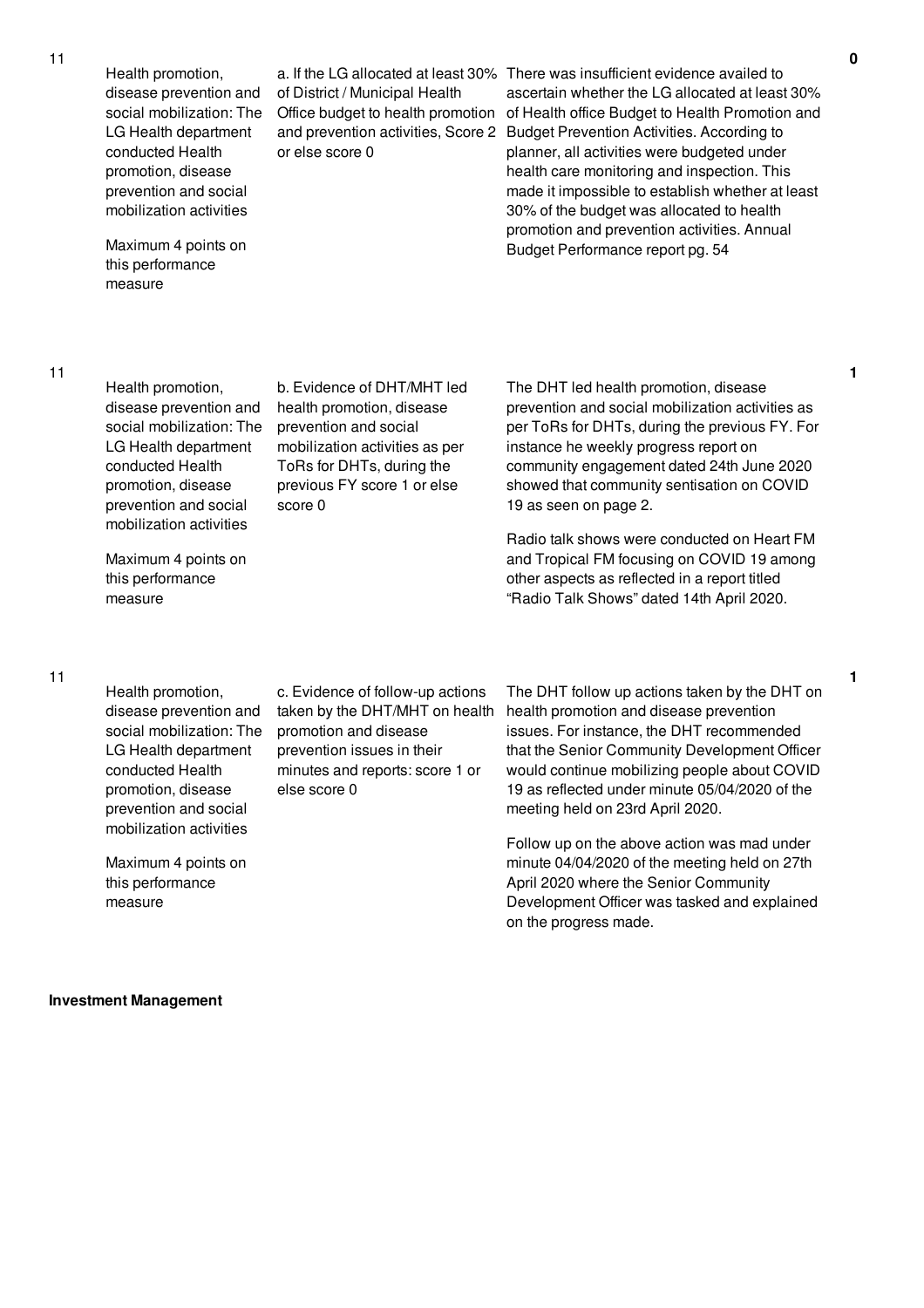investments as per guidelines.

Maximum 4 points on this performance measure

Planning and Budgeting a. Evidence that the LG has an for Investments: The LG updated Asset register which has carried out Planning sets out health facilities and and Budgeting for health equipment relative to basic standards: Score 1 or else 0

The LG did not have an updated asset register which set out health facilities and equipment relative to basic standards. There was no documentary evidence of an assets register at the time of the assessment.

12

Planning and Budgeting b. Evidence that the prioritized for Investments: The LG investments in the health sector has carried out Planning for the previous FY were: (i) and Budgeting for health derived from the LG investments as per guidelines. Maximum 4 points on this performance measure Development Plan; (ii) desk appraisal by the LG; and (iii) eligible for expenditure under sector guidelines and funding source (e.g. sector development grant, Discretionary Development Equalization Grant (DDEG)): score 1 or else score 0

There was evidence that the LG conducted a desk appraisal for all sector projects in the budget and the prioritized investments were derived from the LG Development Plan; eligible for expenditure as per sector guidelines and funding source in the previous FY. Min 05/05/2019/KSDEC held on 22nd January, 2020. Review of Work plan for health, Education Department and DDEG Funds for the FY 2019/2020. The prioritized investments included:

Renovation of Kikandwa OPD HCII UGX 40,000,000 AWP pg. 84.

Construction of staff houses at Musozi HCIII in Kiganda UGX 45, 000,000 AWP pg. 48

Chain link construction at Kassanda HCIV UGX 32,000,000.

Construction of staff house at Buseregenyo HCIII and Kikandwa HCIII UGX 650,000,000 pg. 48

12

measure

Planning and Budgeting c. Evidence that the LG for Investments: The LG has carried out Planning and Budgeting for health check for: (i) technical feasibility; investments as per guidelines. Maximum 4 points on this performance has conducted field Appraisal to (ii) environment and social acceptability; and (iii) customized designs to site conditions: score 1 or else score 0 There was no field appraisal reports availed by the planner to confirm whether the LG conducted field appraisal to check for technical feasibility; Environmental and social acceptability and customized design for investment projects for previous FY.

**1**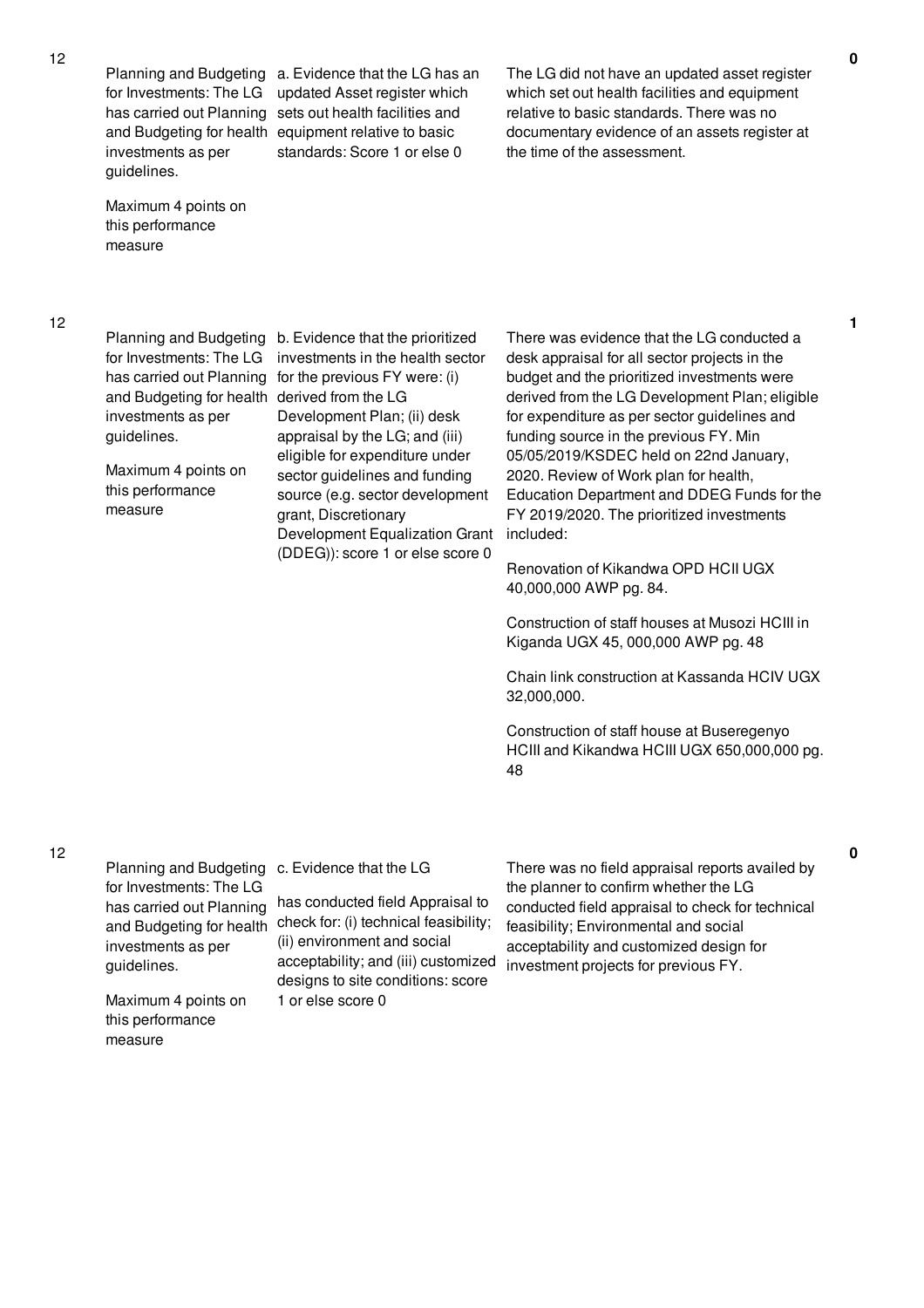|  | <b>Planning and Budgeting</b><br>for Investments: The LG<br>has carried out Planning<br>investments as per<br>guidelines.<br>Maximum 4 points on<br>this performance<br>measure | d. Evidence that the health<br>facility investments were<br>screened for environmental and<br>and Budgeting for health social risks and mitigation<br>measures put in place before<br>being approved for construction<br>using the checklist: score 1 or<br>else score 0                         | There were three (3) Health projects<br>implemented in the previous year. Screening<br>was done for these as follows:                                                                                                                                           |
|--|---------------------------------------------------------------------------------------------------------------------------------------------------------------------------------|--------------------------------------------------------------------------------------------------------------------------------------------------------------------------------------------------------------------------------------------------------------------------------------------------|-----------------------------------------------------------------------------------------------------------------------------------------------------------------------------------------------------------------------------------------------------------------|
|  |                                                                                                                                                                                 |                                                                                                                                                                                                                                                                                                  | 1) Upgrading of Makokoto HC II to HC III.<br>Screening was done and the Screening Form<br>was signed by Ms. Kamagara Claire on 12<br>April 2019;                                                                                                                |
|  |                                                                                                                                                                                 |                                                                                                                                                                                                                                                                                                  | 2) Rehabilitation of Bukuya Maternity Ward.<br>Screening was done and Form was signed by<br>Ms. Kamagara Claire on 10 Sept. 2019;                                                                                                                               |
|  |                                                                                                                                                                                 |                                                                                                                                                                                                                                                                                                  | 3) Renovation of District vaccine store.<br>Screening was done and the Screening Form<br>was signed by Kyakonye Medih on 24 June<br>2020.                                                                                                                       |
|  | Procurement, contract<br>management/execution:<br>The LG procured and<br>managed health<br>contracts as per<br>guidelines                                                       | a. Evidence that the LG health<br>department timely (by April 30 for<br>the current FY ) submitted all its<br>infrastructure and other<br>procurement requests to PDU for<br>incorporation into the approved<br>LG annual work plan, budget and<br>procurement plans: score 1 or<br>else score 0 | There was evidence availed by the LG health<br>department to show that the infrastructure and<br>other procurement requests to PDU for<br>incorporation into the approved LG annual work<br>plan, budget and procurement plans were<br>submitted by 30th April. |
|  | Maximum 10 points on<br>this performance<br>measure                                                                                                                             |                                                                                                                                                                                                                                                                                                  | The health department procurement plan was<br>submitted on 15-April-2020.                                                                                                                                                                                       |
|  |                                                                                                                                                                                 | $D$ roqurament contract $\rightarrow$ If the IC Health department                                                                                                                                                                                                                                | There wee ovidence availed by the $\Gamma$ boolth                                                                                                                                                                                                               |

Procurement, contract The LG procured and managed health contracts as per guidelines

12

13

13

Maximum 10 points on this performance measure

management/execution: submitted procurement request b. If the LG Health department form (Form PP5) to the PDU by 1st Quarter of the current FY: score 1 or else, score 0

There was evidence availed by the LG health department to show that the infrastructure and other procurement requests to PDU for incorporation into the approved LG annual work plan, budget and procurement plans were submitted by 30th April.

**1**

**1**

**1**

The Health User Department procurement plan was submitted on 15-Apr-2020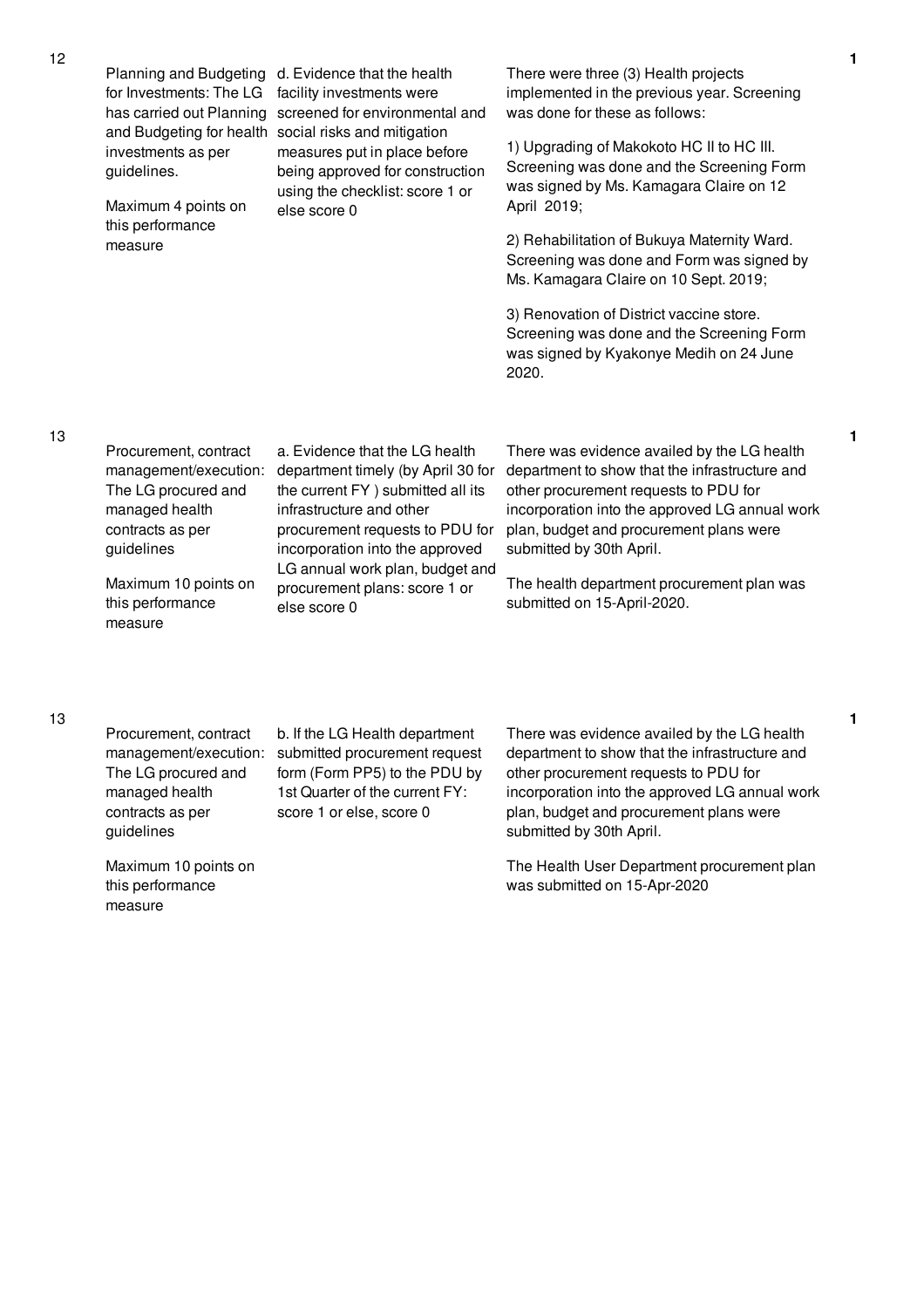| Procurement, contract<br>management/execution:<br>The LG procured and<br>managed health<br>contracts as per<br>guidelines | c. Evidence that the health<br>infrastructure investments for the<br>previous FY was approved by<br>the Contracts Committee and<br>cleared by the Solicitor General<br>(where above the threshold),<br>before commencement of<br>construction: score 1 or else<br>score 0 | There was evidence that the health<br>infrastructure investments were approved by<br>Contracts committee.<br>1. Proj Name: Upgrading of Kyansansuwa HC II<br>to III at Manyogaseka SC |
|---------------------------------------------------------------------------------------------------------------------------|---------------------------------------------------------------------------------------------------------------------------------------------------------------------------------------------------------------------------------------------------------------------------|---------------------------------------------------------------------------------------------------------------------------------------------------------------------------------------|
| Maximum 10 points on<br>this performance<br>measure                                                                       |                                                                                                                                                                                                                                                                           | Approved Under: Min18/Kas/DCC/May/19-20                                                                                                                                               |
|                                                                                                                           |                                                                                                                                                                                                                                                                           | Date of approval of evaluation report: 07-July-<br>2020                                                                                                                               |
|                                                                                                                           |                                                                                                                                                                                                                                                                           | Date of Award Notification: 16-July-2020                                                                                                                                              |
|                                                                                                                           |                                                                                                                                                                                                                                                                           | Proposed Date of Contract Signature: 25-July-<br>2020                                                                                                                                 |
|                                                                                                                           |                                                                                                                                                                                                                                                                           | Contract Price: 500,000,000                                                                                                                                                           |
|                                                                                                                           |                                                                                                                                                                                                                                                                           | Note: The above health project in procurement<br>plan FY 20/21 were approved during a<br>Contracts Committee meeting under Min<br>18/Kas/DCC/May/19-20                                |
|                                                                                                                           |                                                                                                                                                                                                                                                                           |                                                                                                                                                                                       |
| Procurement, contract<br>management/execution:<br>The LG procured and<br>managed health<br>contracts as per               | d. Evidence that the LG properly<br>established a Project<br>Implementation team for all<br>health projects composed of: (i) :<br>score 1 or else score 0<br>If there is no project, provide the<br>score                                                                 | The Project Implementation Team was not fully<br>established.                                                                                                                         |
|                                                                                                                           |                                                                                                                                                                                                                                                                           | Only one member of the team (CM) was<br>appointed by the CAO.                                                                                                                         |
| guidelines<br>Maximum 10 points on<br>this performance<br>measure                                                         |                                                                                                                                                                                                                                                                           | Evidence of the CAO designating the CM is<br>listed below:                                                                                                                            |
|                                                                                                                           |                                                                                                                                                                                                                                                                           | 1. Ssebyatika Fred as PM for Makokoto HC II on<br>12-May-2020                                                                                                                         |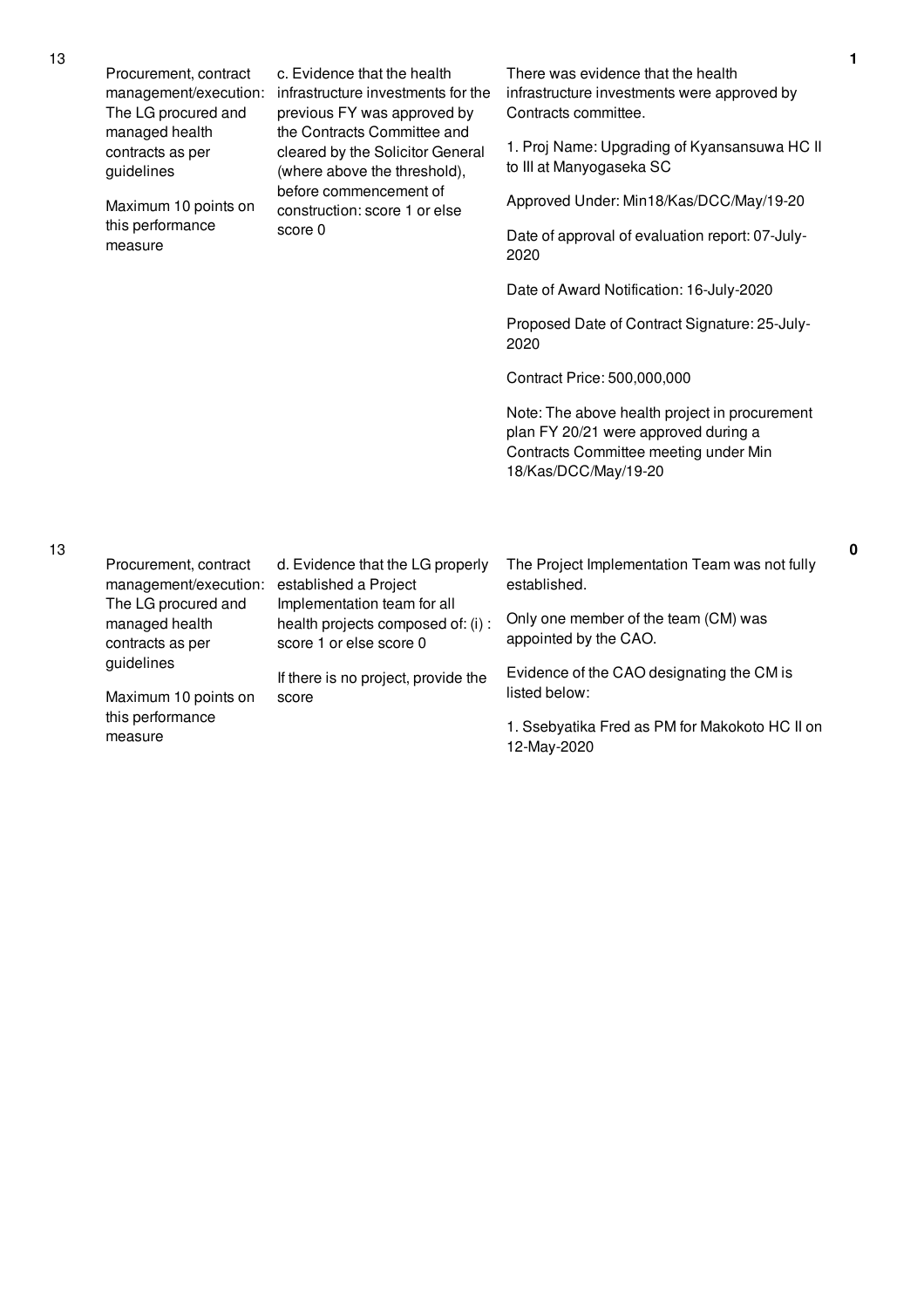| Procurement, contract<br>management/execution:<br>The LG procured and<br>managed health<br>contracts as per<br>guidelines<br>Maximum 10 points on<br>this performance<br>measure | e. Evidence that the health<br>infrastructure followed the<br>standard technical designs<br>provided by the MoH: score 1 or<br>else score 0<br>If there is no project, provide the<br>score | The LG Health infrastructure did not fully<br>conform to the approved designs<br>Sampled project<br>Standard drawings: Makokoto HC III<br>Windows (Pompe) Height - 1.5m<br>Width $-2.0m$<br>Doors (Internal): Height - 2.4m<br>Width $-1.5m$<br>Doors (Internal): Height - 2.4m<br>Width $-0.9m$<br>Splash Apron: 0.6m<br>Measured dimensions - Makokoto HC III |  |
|----------------------------------------------------------------------------------------------------------------------------------------------------------------------------------|---------------------------------------------------------------------------------------------------------------------------------------------------------------------------------------------|-----------------------------------------------------------------------------------------------------------------------------------------------------------------------------------------------------------------------------------------------------------------------------------------------------------------------------------------------------------------|--|
| Procurement, contract                                                                                                                                                            | f. Evidence that the Clerk of                                                                                                                                                               | Windows (Pompe) Height - 1.49m, 1.50m<br>Width $- 1.93m$ , 1.96<br>Doors (Internal): Height - 2.30m, 2.33m<br>Width $- 1.41$ m, 1.42m<br>Doors (Internal): Height - 2.34m, 2.33m<br>Width $-0.83m$ , 0.81m<br>Veranda: 2.64m<br>Splash Apron: 0.58m, 0.56m<br>There was evidence of existence of Clerk of                                                       |  |
| management/execution:                                                                                                                                                            | Works maintains daily records                                                                                                                                                               | Works (Mulindwa Andrew) on site.                                                                                                                                                                                                                                                                                                                                |  |

that are consolidated weekly to the District Engineer in copy to the DHO, for each health infrastructure project: score 1 or

If there is no project, provide the

else score 0

score

Reports availed were prepared by the CoW on the following dates.

15-Nov-2020

04-Aug-2020

13

The LG procured and managed health contracts as per guidelines

Maximum 10 points on this performance

measure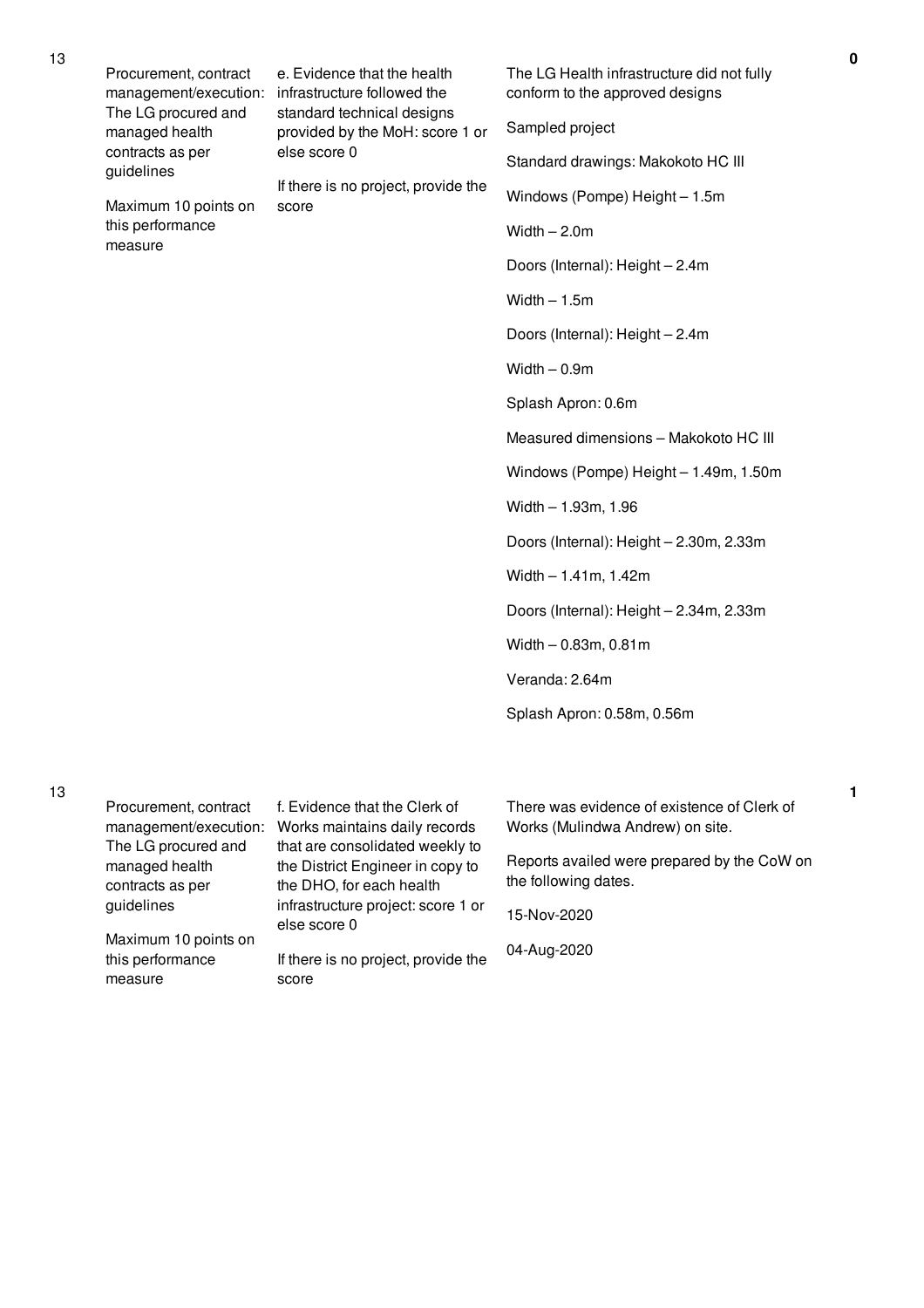Procurement, contract The LG procured and managed health contracts as per guidelines

Maximum 10 points on this performance measure

management/execution: monthly site meetings by project g. Evidence that the LG held site committee: chaired by the CAO/Town Clerk and comprised of the Sub-county Chief (SAS), the designated contract and project managers, chairperson of the HUMC, in-charge for beneficiary facility , the Community Development and else score 0

> If there is no project, provide the score

Project Site meetings were held on a monthly basis as per guidelines; There is evidence of attendance of other key stakeholders.

1. Project Name: Construction of Makokoto HC III

Contractor: Haso Engineers Ltd

Date of Site Meeting: 04-Nov-2020

Environmental officers: score 1 or In Attendance: Contractor, RDC, DISO, PASS, CAO, LC III, DE, SE

Signed off by: Ssebyatika Fred

2. Project Name: Construction of Makokoto HC III

Contractor: Haso Engineers Ltd

Date of Site Meeting: 20-Aug-2020

In Attendance: Contractor, DHO, DE, CE, LC III, SAS, CAO, PAS, DISO

Signed off by: Ssebyatika Fred

3. Project Name: Construction of Makokoto HC III

Contractor: Haso Engineers Ltd

Date of Site Meeting: 08-July-2020

In Attendance: Contractor, RDC, MP, DISO, PASS, LC III, ADHO, LC V

Signed off by: Ssebyatika Fred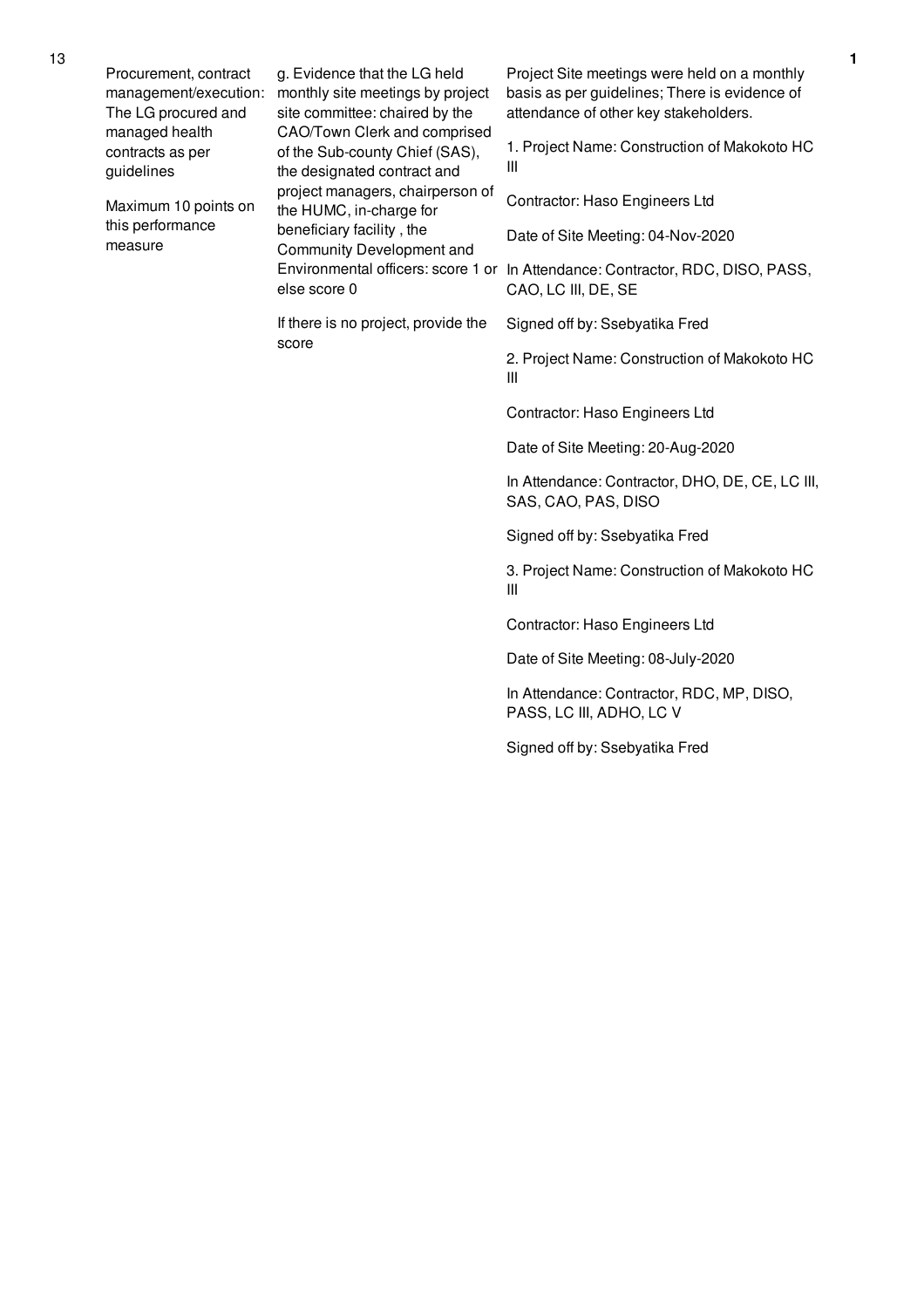Procurement, contract The LG procured and managed health contracts as per guidelines

Maximum 10 points on this performance measure

management/execution: out technical supervision of h. Evidence that the LG carried works at all health infrastructure projects at least monthly, by the relevant officers including the Engineers, Environment officers, CDOs, at critical stages of construction: score 1, or else score 0

> If there is no project, provide the score

There was evidence that the Local Government teams supervised the projects at least monthly

During site visits only the Site visitor's book was availed.

Sampled project

1. Project Name: Construction of Makokoto HC III

Contractor: Haso Engineers Ltd

Date of Site Meeting: 04-Nov-2020

In Attendance: Contractor, RDC, DISO, PASS, CAO, LC III, DE, SE

Signed off by: Ssebyatika Fred

2. Project Name: Construction of Makokoto HC III

Contractor: Haso Engineers Ltd

Date of Site Meeting: 20-Aug-2020

In Attendance: Contractor, DHO, DE, CE, LC III, SAS, CAO, PAS, DISO

Signed off by: Ssebyatika Fred

3. Project Name: Construction of Makokoto HC III

Contractor: Haso Engineers Ltd

Date of Site Meeting: 08-July-2020

In Attendance: Contractor, RDC, MP, DISO, PASS, LC III, ADHO, LC V

Signed off by: Ssebyatika Fred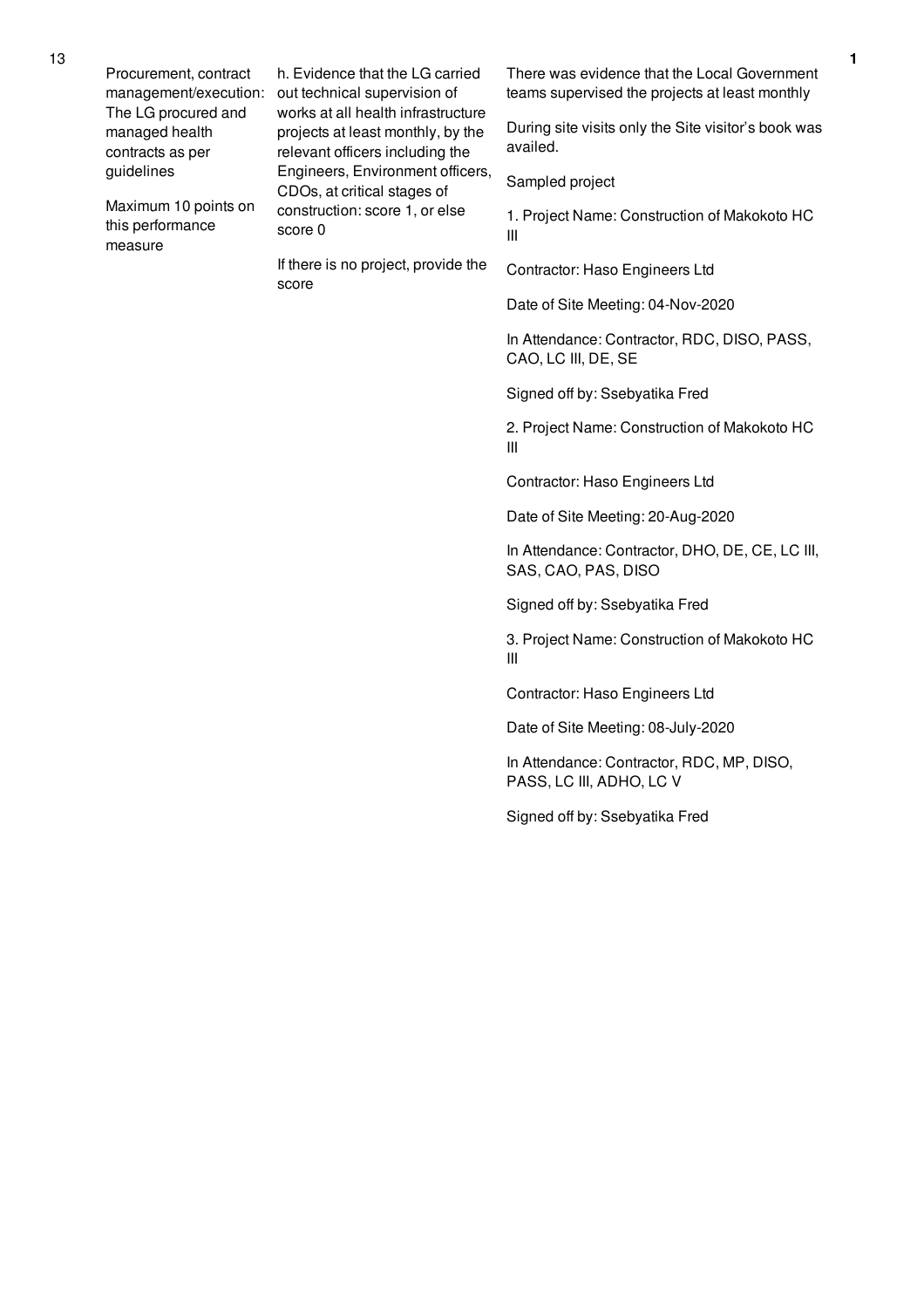Procurement, contract The LG procured and managed health contracts as per guidelines

management/execution: verified works and initiated i. Evidence that the DHO/MMOH payments of contractors within specified timeframes (within 2 weeks or 10 working days), score 1 or else score 0

Maximum 10 points on this performance measure

From sampled payment vouchers, payment requests were certified and recommended on time within 2 weeks in FY 2019/2020. For instance;

1. Winwar Services Ltd was contracted for Renovation of General and Maternity Ward at Bukunya HC III. Payment requisition worth Ugx. 71,099,423, was submitted by the Contractor on 16th June 2020 Certification of payment was done by the Chief Administrative Officer, District LG Health Officer, District LG Internal Auditor, Chief Finance Officer, District LG Engineer on 16 June. Payment was made on 25th June. (Nine days)

2. Haso Engineers was contracted to Upgrade Makokoto HC II TO HCIII. Payment requisition was submitted by the Contractor on 19th June 2020 and Certificate 1. Certification of payment was done by the Chief Administrative Officer, District LG Health Officer, District LG Internal Auditor, Chief Finance Officer, District LG Engineer and CE on 24th June 2020. Payment worth Ugx. 151,761,852. Payment was made on 24th June 2020. (1 day)

3. Kaweesa Memorial Finance Ltd was contracted to Construct a 3 roomed Staff House at Masozi HCIII in Kiganda Sub County. Certificate 1 was submitted by the Contractor worth Ugx. 39,845,945 on 25th June 2020. Certification of payment was done by the Chief Administrative Officer, District LG Health Officer, District LG Internal Auditor, Chief Finance Officer, District LG Engineer on 25th June 2020. Payment worth Ugx. 39,845,945 was effected on 29th June 2020. (4 days.)

All these payments were made within two weeks, hence the LG was compliant in this area.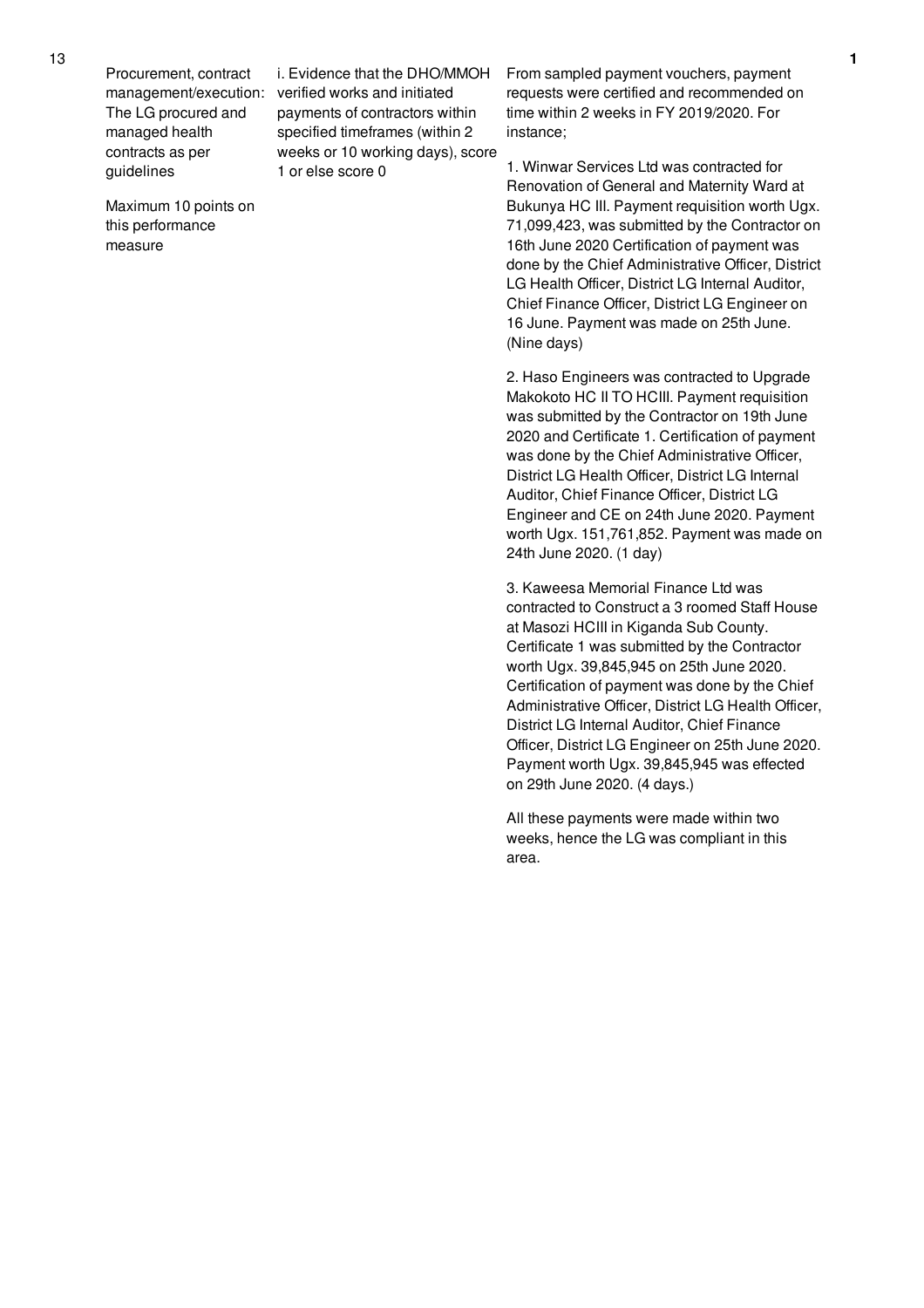Procurement, contract management/execution: complete procurement file for The LG procured and managed health contracts as per guidelines Maximum 10 points on this performance measure j. Evidence that the LG has a each health infrastructure contract with all records as required by the PPDA Law score 1 or else score 0 plan as per PPDA. Sampled project: 2020

> Proposed Date of Contract Signature: 25-July-2020

Contract Price: 500,000,000

Note: The above health project in procurement plan FY 20/21 were approved during a Contracts Committee meeting under Min 18/Kas/DCC/May/19-20

## **Environment and Social Safeguards**

#### 14

LG has established a mechanism of grievances in line with the LG grievance redress framework

Maximum 2 points on this performance measure

Grievance redress: The a. Evidence that the Local addressing health sector reported in line with the LG Government has recorded, investigated, responded and grievance redress framework score 2 or else 0

The procurement files for health infrastructure projects for the current FY are not complete.

The project sampled did not have the complete set of documents required for a procurement

1. Proj Name: Upgrading of Kyansansuwa HC II to III at Manyogaseka SC

Approved Under: Min18/Kas/DCC/May/19-20

Date of approval of evaluation report: 07-July-

Date of Award Notification: 16-July-2020

There were No grievances recorded in Health.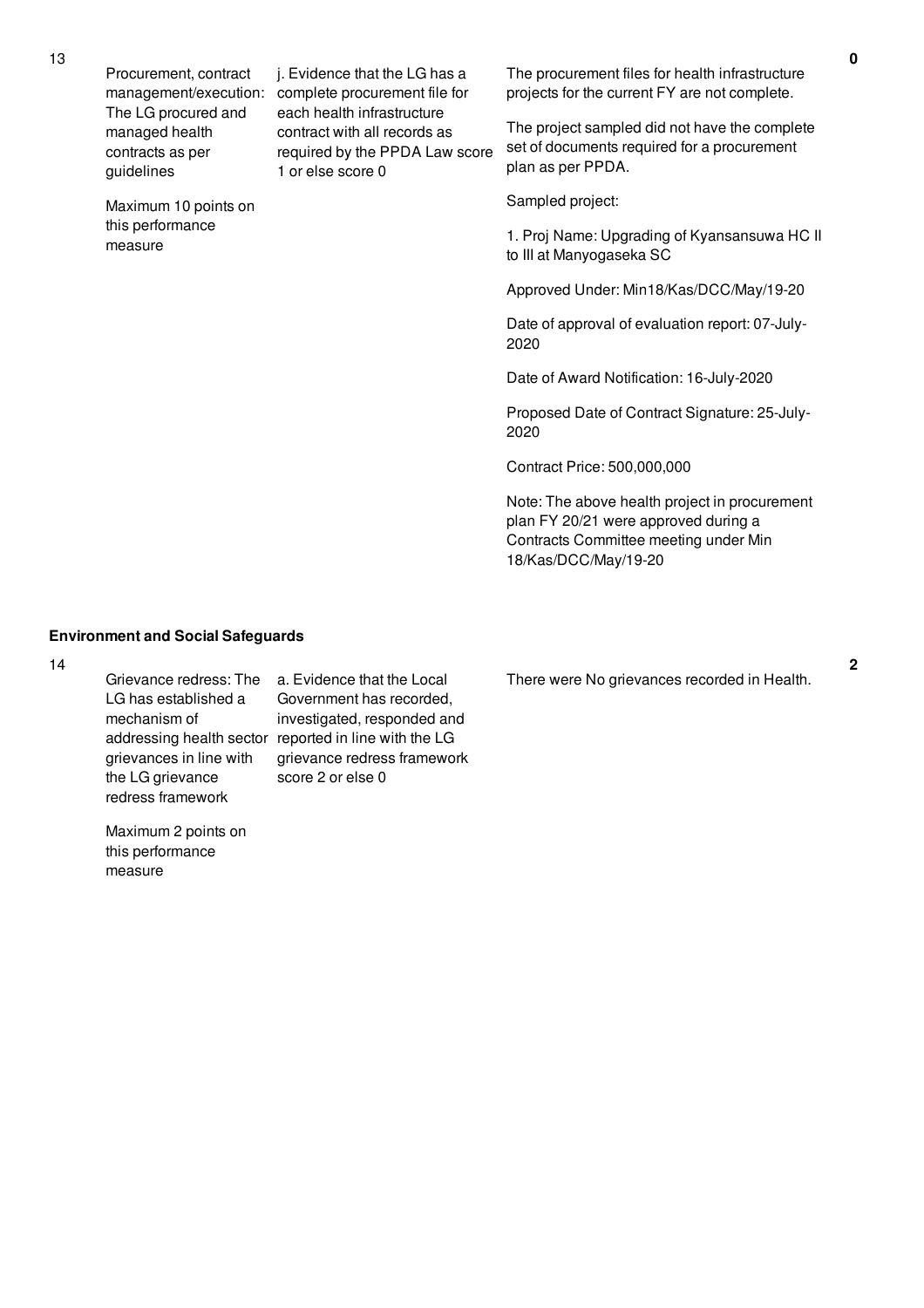| 15 | Safeguards for service<br>delivery: LG Health<br>Department ensures<br>safeguards for service                                                                                                                           | a. Evidence that the LG has<br>disseminated guidelines on<br>health care / medical waste                                                                                                                                       | There was evidence that the LG had<br>disseminated guidelines on health care /<br>medical waste management to health facilities.                                                                                                                                                                                                                                                                                                                                                                                                              |  |
|----|-------------------------------------------------------------------------------------------------------------------------------------------------------------------------------------------------------------------------|--------------------------------------------------------------------------------------------------------------------------------------------------------------------------------------------------------------------------------|-----------------------------------------------------------------------------------------------------------------------------------------------------------------------------------------------------------------------------------------------------------------------------------------------------------------------------------------------------------------------------------------------------------------------------------------------------------------------------------------------------------------------------------------------|--|
|    | delivery<br>Maximum 5 points on<br>this performance<br>measure                                                                                                                                                          | management to health facilities :<br>score 2 points or else score 0                                                                                                                                                            | A Circular dated 16th October 2019 written by<br>Dr. Ssentamu Lawrence to all District Health<br>Facility in-charges was available. Among the<br>recipients that signed acknowledging receipt of<br>the Guidelines included 14 Health Facilities that<br>received the guidelines from 23 October 2020 to<br>17th November 2020.                                                                                                                                                                                                               |  |
|    |                                                                                                                                                                                                                         |                                                                                                                                                                                                                                | There was also a reminder to all District in-<br>charges to pick sanitation and medical waste<br>management guidelines dated 23rd March<br>2020. A long list of those who received the<br>guidelines was appended having 18<br>receipients.                                                                                                                                                                                                                                                                                                   |  |
| 15 | Safeguards for service<br>delivery: LG Health<br>Department ensures<br>safeguards for service                                                                                                                           | b. Evidence that the LG has in<br>place a functional system for<br>Medical waste management or<br>central infrastructures for                                                                                                  | There was evidence that the LG had in place a<br>functional system for Medical waste<br>management or central infrastructures for<br>managing medical wast. Evidence was that:                                                                                                                                                                                                                                                                                                                                                                |  |
|    | delivery<br>Maximum 5 points on                                                                                                                                                                                         | managing medical waste (either<br>an incinerator or Registered<br>waste management service                                                                                                                                     | 1) Green Label collects medical waste all the<br>Health Centres; and                                                                                                                                                                                                                                                                                                                                                                                                                                                                          |  |
|    | this performance<br>measure                                                                                                                                                                                             | provider): score 2 or else score 0                                                                                                                                                                                             | 2) Of the twenty H/Centres, two are HC IV and<br>have incinerators. These are Kassanda HC IV<br>and Kiganda HC IV.                                                                                                                                                                                                                                                                                                                                                                                                                            |  |
| 15 | Safeguards for service<br>delivery: LG Health<br>Department ensures<br>safeguards for service<br>delivery                                                                                                               | c. Evidence that the LG has<br>conducted training (s) and<br>created awareness in healthcare<br>waste management score 1 or<br>else score 0                                                                                    | There was training on IPC (infection, Prevention<br>and Control) of medical waste management<br>from 20 - 24th May 2020 at Kyato Hotel,<br>Kassanda. Twenty participants attended the<br>training.                                                                                                                                                                                                                                                                                                                                            |  |
|    | Maximum 5 points on<br>this performance<br>measure                                                                                                                                                                      |                                                                                                                                                                                                                                |                                                                                                                                                                                                                                                                                                                                                                                                                                                                                                                                               |  |
| 16 | Safeguards in the<br>Delivery of Investment<br>Management: LG Health<br>infrastructure projects<br>and Social Safeguards<br>in the delivery of the<br>investments<br>Maximum 8 points on<br>this performance<br>measure | a. Evidence that a costed ESMP<br>was incorporated into designs,<br>BoQs, bidding and contractual<br>documents for health<br>incorporate Environment infrastructure projects of the<br>previous FY: score 2 or else<br>score 0 | There was evidence that costed ESMP were<br>incorporated into designs, BoQs, bidding and<br>contractual documents for health infrastructure<br>projects of the previous FY. Of the three projects<br>implemented, one sampled for costing was<br>Renovation of Maternity and General Ward at<br>Bukuya HC III was costed under Environmental<br>Issues at UGX2,240,000, 1,500,000, and<br>1,000,000/- totaling to UGX4,740,000. There<br>was also a section costed for Lightening<br>protection costed at UGX5,000,000/- under<br>element 10. |  |
|    |                                                                                                                                                                                                                         |                                                                                                                                                                                                                                |                                                                                                                                                                                                                                                                                                                                                                                                                                                                                                                                               |  |

**2**

**1**

**2**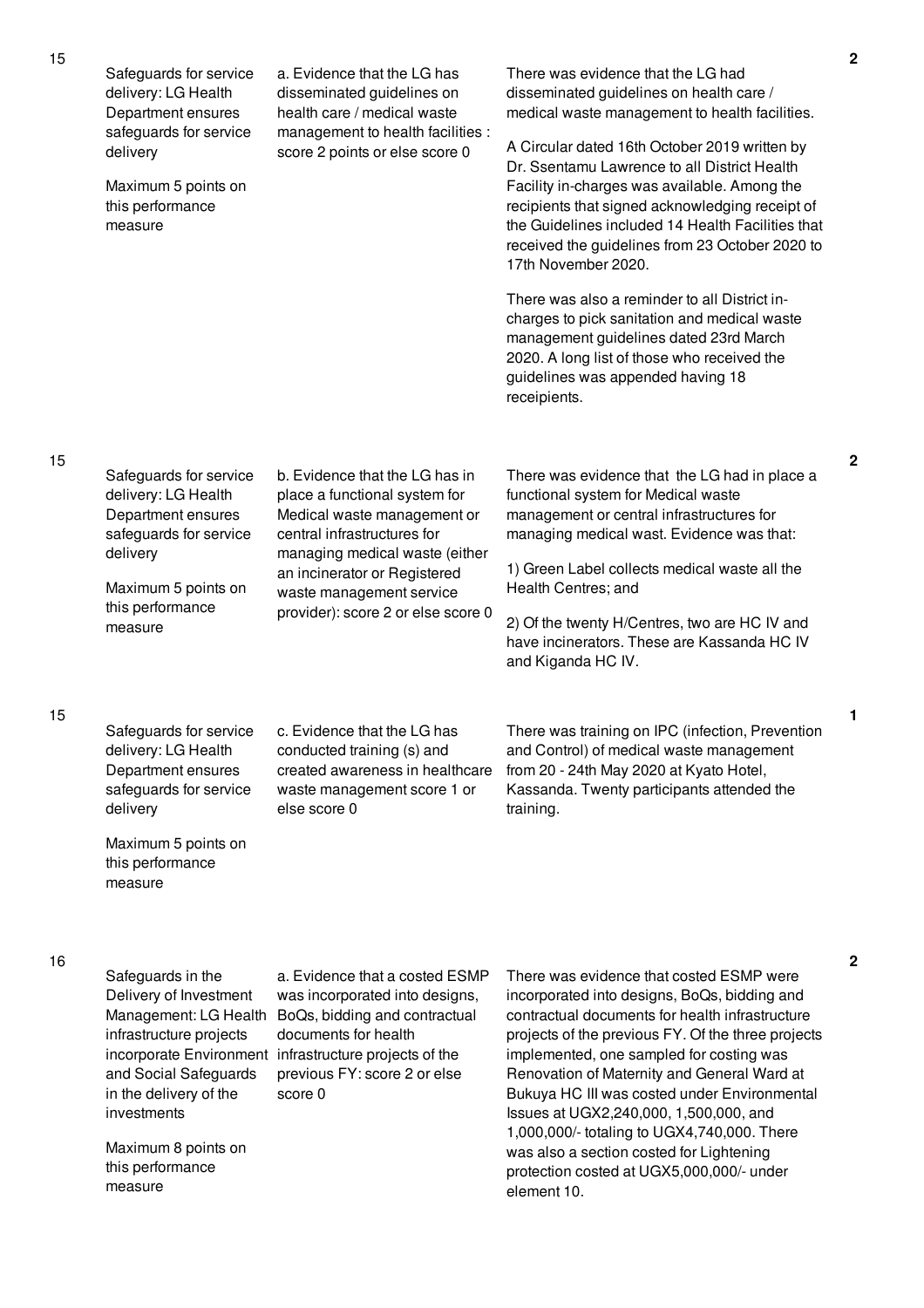Safeguards in the Delivery of Investment infrastructure projects and Social Safeguards in the delivery of the investments

Maximum 8 points on this performance measure

Management: LG Health where the LG has proof of incorporate Environment availability (e.g. a land title, b. Evidence that all health sector projects are implemented on land ownership, access and agreement; Formal Consent, MoUs, etc.), without any encumbrances: score 2 or else, score 0

There was NO evidence that all health sector projects were implemented on land where the LG had proof of ownership, access and availability.

Of the three Health projects that were implemented, there was a Land Title for Kikandwa HC III. It is located on Plot 16, Block 405, Singo County, Mubende District.

The second project, Bukuya HC III is located on same land with Bukuya Sub county Headquarters. The land is Plot 53 and 54 Singo, Block 473.

The third project of vaccine store is located at Kassanda HC IV but this is on Kabaka's land and has no any form of agreement.

### 16

Safeguards in the Delivery of Investment infrastructure projects and Social Safeguards in the delivery of the investments

Maximum 8 points on this performance measure

Management: LG Health conducted support supervision incorporate Environment to ascertain compliance with c. Evidence that the LG Environment Officer and CDO and monitoring of health projects ESMPs; and provide monthly reports: score 2 or else score 0.

There was evidence that the environmental officer and CDO conducted support supervision and monitoring to ascertain compliance with ESMPs; and provided monthly reports. Reports availed included Environmental and Social Compliance Monitoring for:

1) Upgrade of Makokoto H/C II to III, dated 5th September 2020; and

2) Supervision of government projects in Kitumbi, Kalwana, Manyogaseka, Makokoto and Kiganda, dated 06/01/2020. This included Health and Education projects.

# 16

Safeguards in the Delivery of Investment infrastructure projects and Social Safeguards in the delivery of the investments

Maximum 8 points on this performance measure

Management: LG Health were completed and signed by incorporate Environment CDO, prior to payments of d. Evidence that Environment and Social Certification forms the LG Environment Officer and contractor invoices/certificates at interim and final stages of all health infrastructure projects score 2 or else score 0

There was NO evidence that E&S compliance Certification forms were completed and signed by Environmental Officer and CDO prior to payments of contractors' invoices/certificates at interim and final stages of projects. The two officers made it abundantly clear that they were not involved in this business.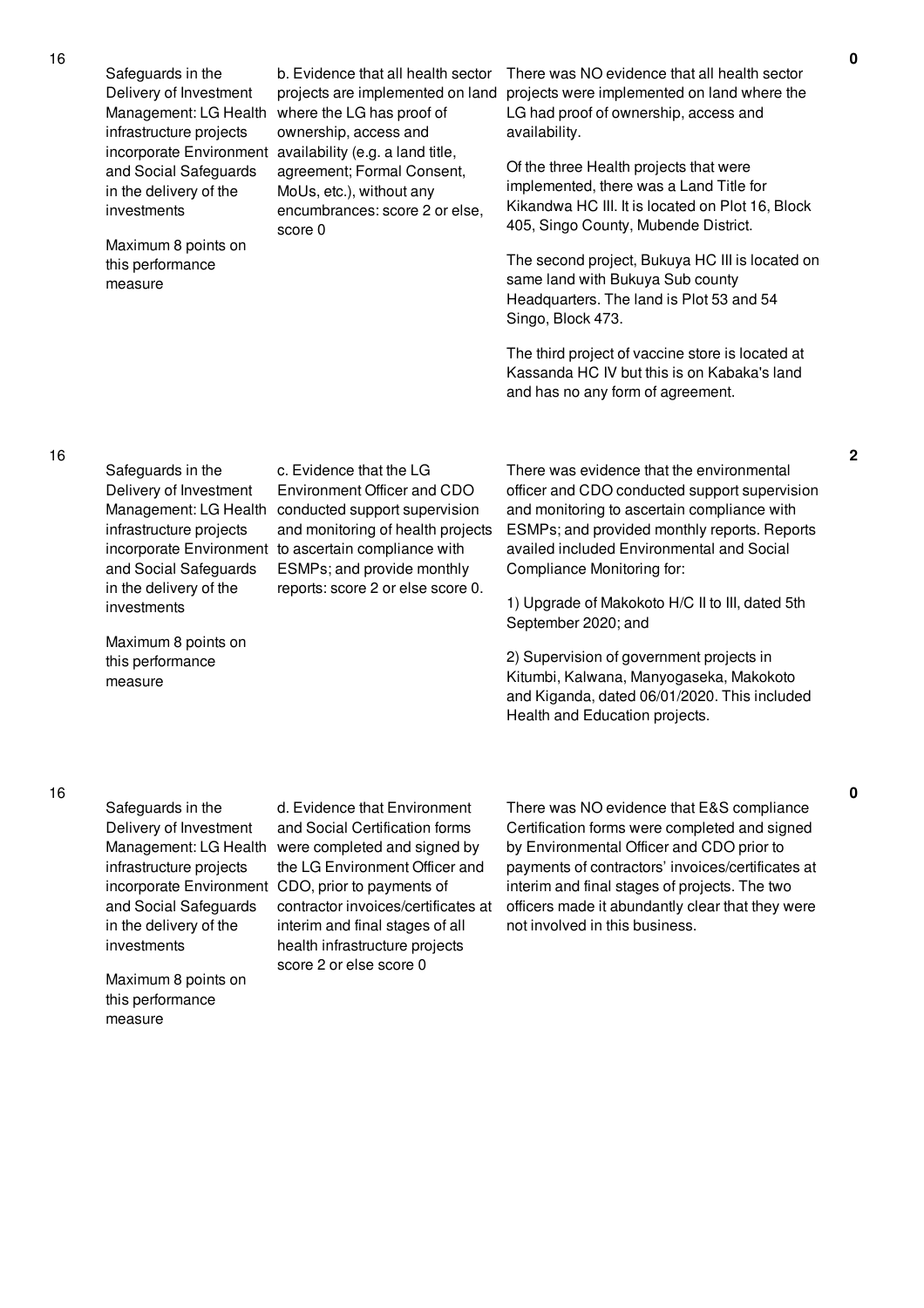| No.            | <b>Summary of</b><br>requirements                                                                                     | <b>Compliance justification</b><br><b>Definition of compliance</b>                                                                          |                                                                                                                                                                     | <b>Score</b> |  |  |
|----------------|-----------------------------------------------------------------------------------------------------------------------|---------------------------------------------------------------------------------------------------------------------------------------------|---------------------------------------------------------------------------------------------------------------------------------------------------------------------|--------------|--|--|
|                | <b>Local Government Service Delivery Results</b>                                                                      |                                                                                                                                             |                                                                                                                                                                     |              |  |  |
| 1              | Water & Environment<br>Outcomes: The LG has<br>registered high<br>functionality of water<br>sources and<br>management | a. % of rural water sources that<br>are functional.<br>If the district rural water source                                                   | According to the Management Information System<br>(MIS) of the Ministry of Water and Environment,<br>the functionality of the rural water sources in<br>Kasanda 84% | 1            |  |  |
|                |                                                                                                                       | functionality as per the sector<br>MIS is:                                                                                                  |                                                                                                                                                                     |              |  |  |
|                | committees                                                                                                            | o 90 - 100%: score 2                                                                                                                        |                                                                                                                                                                     |              |  |  |
|                | Maximum 4 points on<br>this performance<br>measure                                                                    | o 80-89%: score 1                                                                                                                           |                                                                                                                                                                     |              |  |  |
|                |                                                                                                                       | o Below 80%: 0                                                                                                                              |                                                                                                                                                                     |              |  |  |
| 1              | Water & Environment<br>Outcomes: The LG has<br>registered high                                                        | b. % of facilities with functional<br>water & sanitation committees<br>(documented water user fee                                           | According to the Management Information System<br>(MIS) of the Ministry of Water and Environment,<br>the facilities in Kasanda District with functional             | 1            |  |  |
|                | functionality of water<br>sources and<br>management<br>committees                                                     | collection records and<br>utilization with the approval of<br>the WSCs). If the district WSS<br>facilities that have functional<br>WSCs is: | water and sanitation committees was 85%                                                                                                                             |              |  |  |
|                | Maximum 4 points on<br>this performance                                                                               | o 90 - 100%: score 2                                                                                                                        |                                                                                                                                                                     |              |  |  |
|                | measure                                                                                                               | o 80-89%: score 1                                                                                                                           |                                                                                                                                                                     |              |  |  |
|                |                                                                                                                       |                                                                                                                                             |                                                                                                                                                                     |              |  |  |
|                |                                                                                                                       | o Below 80%: 0                                                                                                                              |                                                                                                                                                                     |              |  |  |
| $\overline{c}$ | Service Delivery<br>Performance: Average<br>score in the water and<br>environment LLGs                                | a. The LG average score in the<br>water and environment LLGs<br>performance assessment for<br>the current. FY.                              | The Lower Local Government Assessment had<br>not started for Kasanda District Local Government.<br>Therefore the parameter was not assessed.                        | 0            |  |  |
|                | performance<br>assessment                                                                                             | If LG average scores is                                                                                                                     |                                                                                                                                                                     |              |  |  |
|                | Maximum 8 points on                                                                                                   | a. Above 80% score 2                                                                                                                        |                                                                                                                                                                     |              |  |  |
|                | this performance<br>measure                                                                                           | $b.60 - 80\%:1$                                                                                                                             |                                                                                                                                                                     |              |  |  |
|                |                                                                                                                       | c. Below 60:0                                                                                                                               |                                                                                                                                                                     |              |  |  |
|                |                                                                                                                       | (Only applicable when LLG<br>assessment starts)                                                                                             |                                                                                                                                                                     |              |  |  |
|                |                                                                                                                       |                                                                                                                                             |                                                                                                                                                                     |              |  |  |
| 2              | Service Delivery<br>Performance: Average                                                                              | implemented in the sub-                                                                                                                     | b. % of budgeted water projects Kasanda District has 09 Lower Local Government<br>namely: Bukuya Sub County (with a coverage of                                     | 0            |  |  |

score in the water and environment LLGs performance assessment

counties with safe water coverage below the district average in the previous FY.

41%), Kalwana Sub County (with a coverage of 24%), Kasanda Sub County (with a coverage of 61%), Kiganda Sub County (with a coverage of 12%), KKitubi Sub County (with a coverage of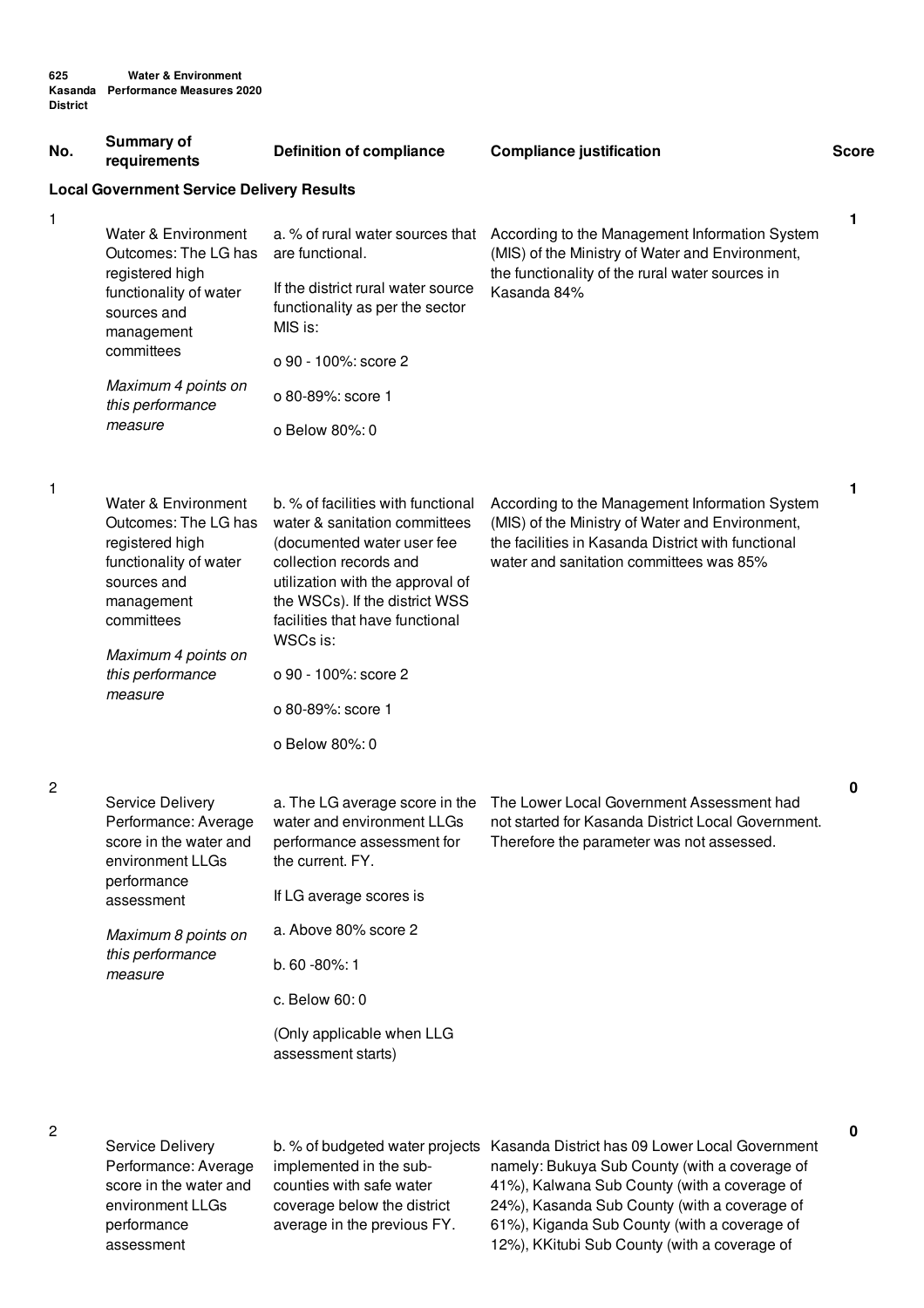| Maximum 8 points on |
|---------------------|
| this performance    |
| measure             |

o If 100 % of water projects are implemented in the targeted S/Cs: Score 2

o If 80-99%: Score 1

o If below 80 %: Score 0

.

26%), Makekoto Sub County (with a coverage of 18%), Bagezza Sub County (with a coverage of 95%), Kitenga Sub County (with a coverage of 58%), Manyogaseka Sub County (with a coverage of 4%), Myanzi Sub County (with a coverage of 82%), and Nalutuntu Sub County (with a coverage of 58%).

The average rural water coverage for Kasanda district is 37%. This made Kalwana Sub County (with a coverage of 24%), Kiganda Sub County (with a coverage of 12%), Kitumbi Sub County (with a coverage of 26%), and Manyogaseka Sub County (with a coverage of 4%), the sub counties with coverage below the district average coverage (37%).

According to the Annual Work plan 2019/2020 which was submitted to the Ministry of Water and Environment on July 08th, 2019 - under cover letter (Ref: CR/KSND/210/3) - and received on July 15th, 2019 (and approved on July 28th, 2019), nineteen (#19) infrastructure projects were planned namely:

- Drilling (inclusive of siting, drilling supervision and installation) boreholes (# 07) at a cost of UGX 140,000,000/=;

- Designing and building of 01 Mini Solar Powered Water Supply Scheme in Mirembe RGC in Nalutuntu Sub County at a cost of UGX 214,118,283/=;

- Rehabilitation of 10 old boreholes at a cost of UGX 60,000,000/=; and

- Construction of 5 Stance Lined Pit Latrine at Kyabayiro RGC in Manyogazeka Sub County at a cost of UGX 20,000,000/=;

The District Annual (Quarter 4) Performance Report (2019-2020) which was submitted to the Ministry of Water and Environment (Ref: CR/KSND/210/3) on June 29th, 2020 and was received (acknowledged) on June 30t, 2020, The activities implemented included:

- Drilling (inclusive of siting, drilling supervision and installation) boreholes (# 07) at a cost of UGX  $149.506.000 =$ :

- Designing and building of 01 Mini Solar Powered Water Supply Scheme in Mirembe RGC in Nalutuntu Sub County at a cost of UGX 246,811,750/=;

- Rehabilitation of 10 old boreholes at a cost of UGX 60,000,000/=; and

- Construction of 5 Stance Lined Pit Latrine at Kyabayiro RGC in Manyogazeka Sub County at a cost of UGX 20,953,968/=;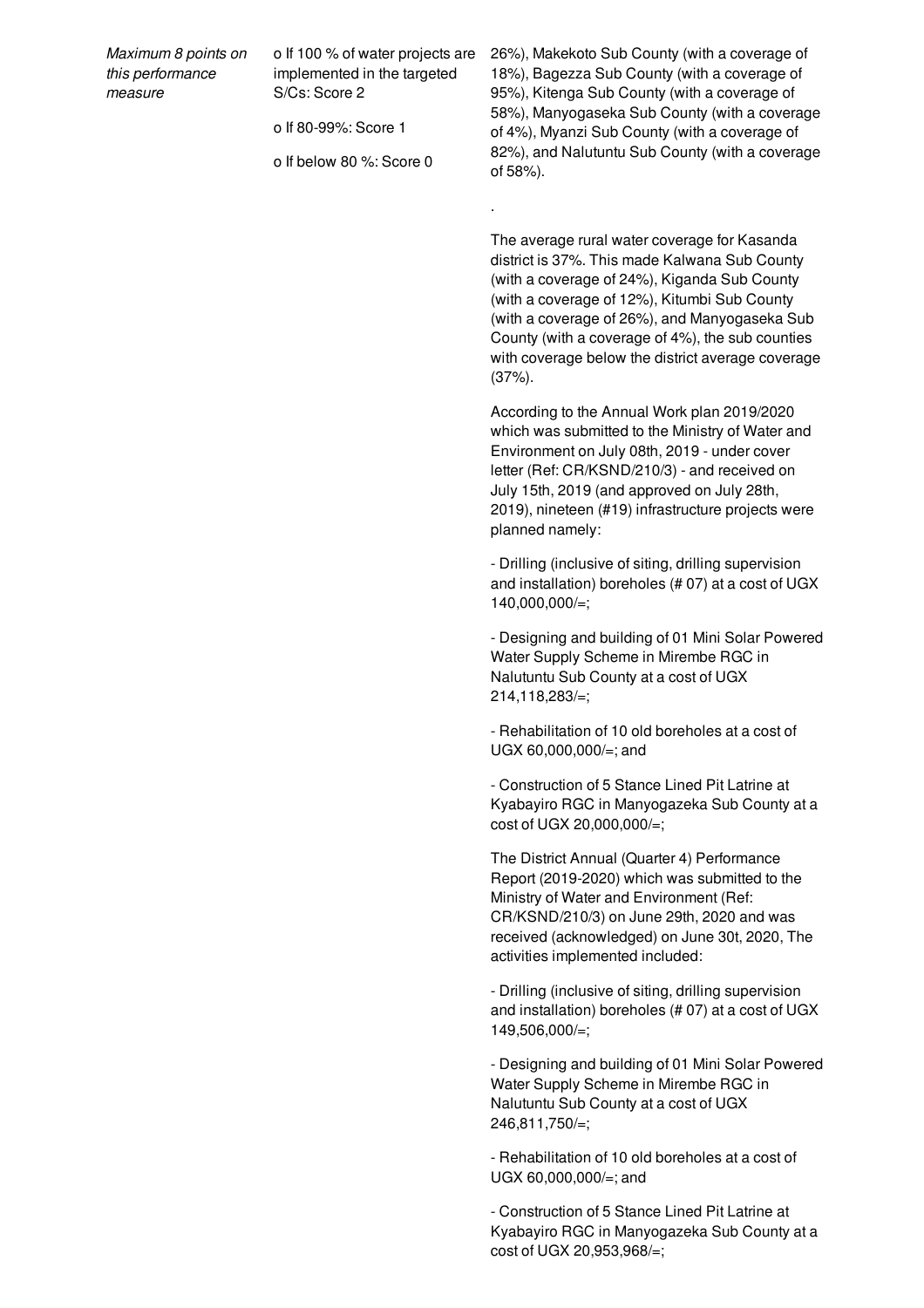A copy of this report was reviewed during the assessment. Of the 19 projects which were planned and implemented in the year 2019/2020, only 6 (32%) projects were planned and implemented in the sub counties with water coverage below district average coverage. These were:

- Drilling of hand pumped boreholes (#03);
- Rehabilitation of hand pumped boreholes (#2)
- Construction of 5 stance lined latrine

Thus only 06 (32%) of the 19 planned projects were implemented in the sub counties with water coverage below district average coverage.

Service Delivery Performance: Average score in the water and environment LLGs performance assessment

c. If variations in the contract price of sampled WSS infrastructure investments for the previous FY are within +/- 20% of engineer's estimates

o If within +/-20% score 2

*Maximum 8 points on this performance measure*

o If not score 0

According to the Annual Work plan 2019/2020 which was submitted to the Ministry of Water and Environment on July 08th, 2019 - under cover letter (Ref: CR/KSND/210/3) - and received on July 15th, 2019 (and approved on July 28th, 2019), nineteen (#19) infrastructure projects were planned through four infrastructure contracts namely:

- Drilling (inclusive of siting, drilling supervision and installation) boreholes (# 07) at a cost of UGX 140,000,000/=;

- Designing and building of 01 Mini Solar Powered Water Supply Scheme in Mirembe RGC in Nalutuntu Sub County at a cost of UGX 214,118,283/=;

- Rehabilitation of 10 old boreholes at a cost of UGX 60,000,000/=; and

- Construction of 5 Stance Lined Pit Latrine at Kyabayiro RGC in Manyogazeka Sub County at a cost of UGX 20,000,000/=;

According to the District Annual (Quarter 4) Performance Report (2019-2020) which was submitted to the Ministry of Water and Environment (Ref: CR/KSND/210/3) on June 29th, 2020 and was received (acknowledged) on June 30t, 2020, The activities implemented included:

- Drilling (inclusive of siting, drilling supervision and installation) boreholes (# 07) through Contract with KLR Uganda Ltd signed November 25th, 2019 (Procurement Reference No: KAS625/WRKS/19-20/00002) at a cost of UGX 149,506,000/=;

- Designing and building of 01 Mini Solar Powered Water Supply Scheme in Mirembe RGC in Nalutuntu Sub County through Contract with Spread Investment Ltd signed January 07th, 2020 (Procurement Reference No: KAS625/WRKS/19-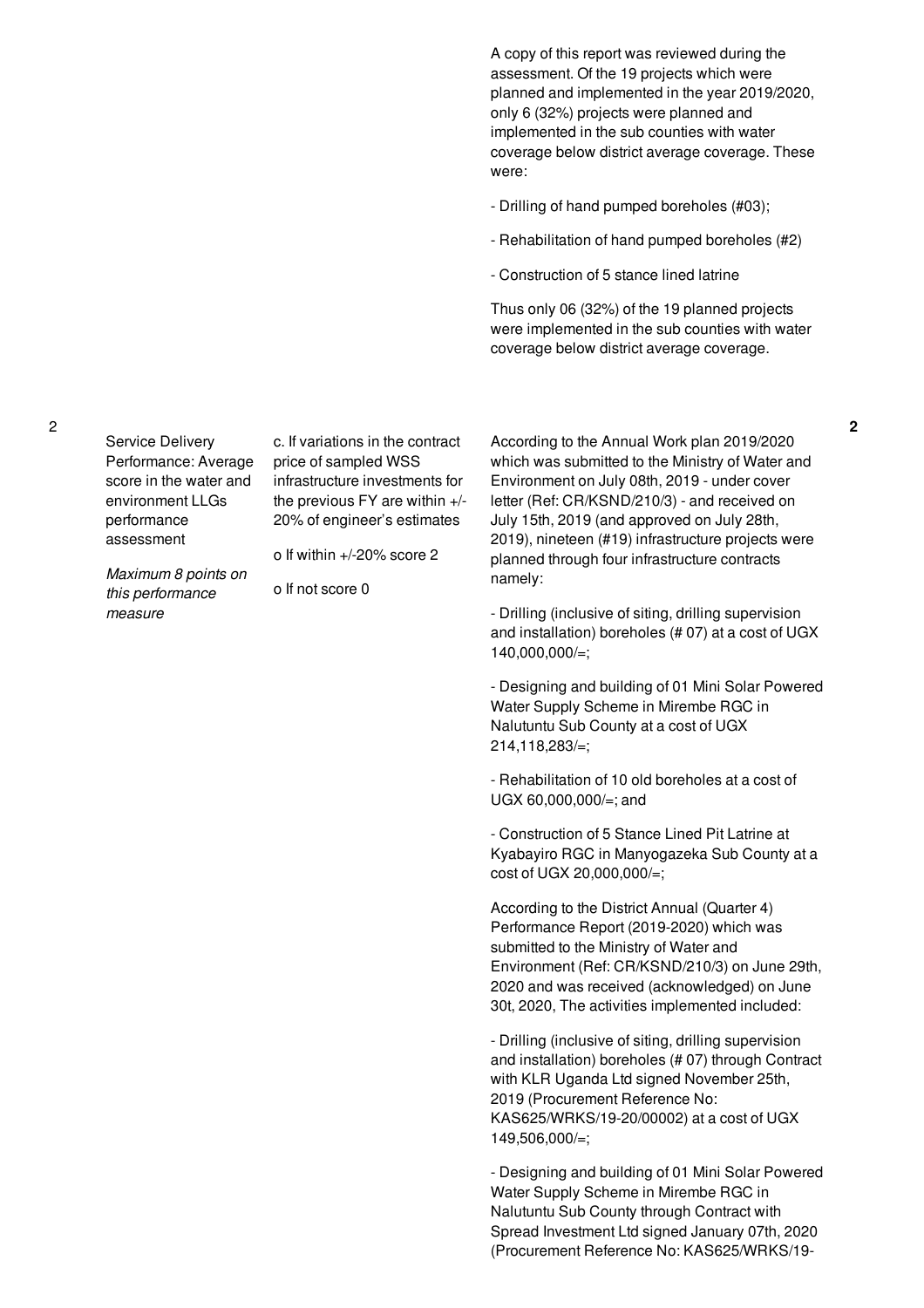20/00001) at a cost of UGX 246,811,750/=;

- Rehabilitation of 10 old boreholes through Contract with Jjemuva Enterprises Ltd signed November 25th, 2019 (Procurement Reference No: KAS625/WRKS/19-20/00003) at a cost of UGX 60,000,000/=; and

- Construction of 5 Stance Lined Pit Latrine at Kyabayiro RGC in Manyogazeka Sub County at a cost of UGX 20,953,968/=.

Copies of these contract documents were reviewed during the assessment. On the basis of this information, it was thus observed that the variations in the contract sum from planned sum were as follows:

- the contract for Drilling of 07 boreholes (inclusive of siting and drilling supervision) was done at a deviation of 7% above the engineer estimate;

- Design and construction of 1 Piped Water Scheme was done at a deviation of 15% above the engineers estimate; and

- Construction of lined pit latrine was done at a deviation of 5% above the Engineers estimation.

All the contracts in the district were implemented well below the 20% deviation benchmark.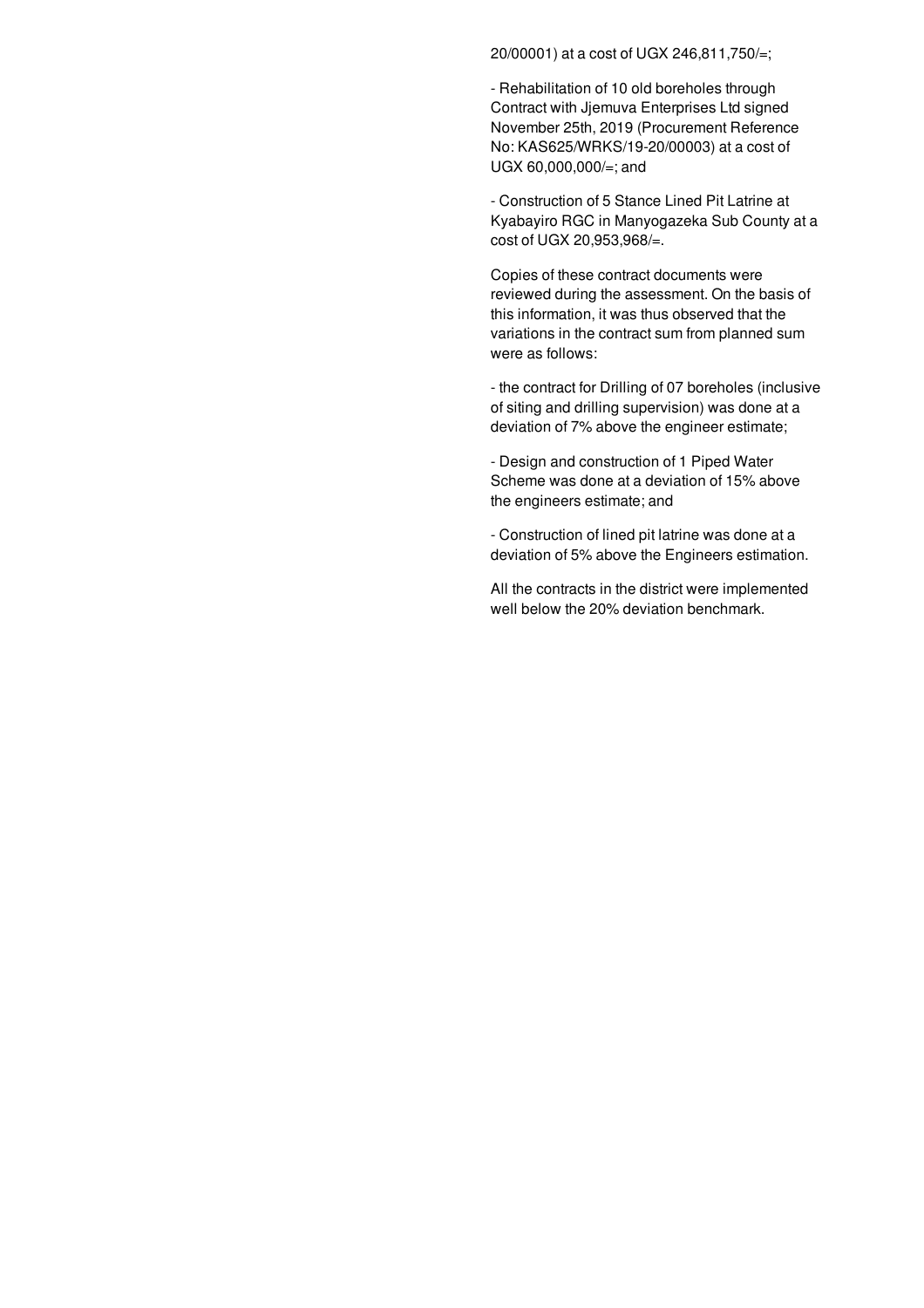| Service Delivery<br>Performance: Average<br>score in the water and<br>environment LLGs<br>performance<br>assessment | d. % of WSS infrastructure<br>projects completed as per<br>annual work plan by end of FY.<br>o If 100% projects completed:<br>score 2 | According to the Annual Work plan 2019/2020<br>which was submitted to the Ministry of Water and<br>Environment on July 08th, 2019 - under cover<br>letter (Ref: CR/KSND/210/3) - and received on<br>July 15th, 2019 (and approved on July 28th,<br>2019), nineteen (#19) infrastructure projects were |  |
|---------------------------------------------------------------------------------------------------------------------|---------------------------------------------------------------------------------------------------------------------------------------|-------------------------------------------------------------------------------------------------------------------------------------------------------------------------------------------------------------------------------------------------------------------------------------------------------|--|
| Maximum 8 points on<br>this performance<br>measure                                                                  | o If 80-99% projects completed:<br>score 1<br>o If projects completed are<br>below 80%: 0                                             | planned namely:<br>- Drilling (inclusive of siting, drilling supervision<br>and installation) boreholes (#07) at a cost of UGX<br>140,000,000/=;                                                                                                                                                      |  |
|                                                                                                                     |                                                                                                                                       | - Designing and building of 01 Mini Solar Powered<br>Water Supply Scheme in Mirembe RGC in<br>Nalutuntu Sub County at a cost of UGX<br>$214,118,283/=:$                                                                                                                                               |  |
|                                                                                                                     |                                                                                                                                       | - Rehabilitation of 10 old boreholes at a cost of<br>UGX 60,000,000/=; and                                                                                                                                                                                                                            |  |
|                                                                                                                     |                                                                                                                                       | - Construction of 5 Stance Lined Pit Latrine at<br>Kyabayiro RGC in Manyogazeka Sub County at a<br>cost of UGX 20,000,000/=;                                                                                                                                                                          |  |
|                                                                                                                     |                                                                                                                                       | The District Annual (Quarter 4) Performance<br>Report (2019-2020) which was submitted to the<br>Ministry of Water and Environment (Ref:<br>CR/KSND/210/3) on June 29th, 2020 and was<br>received (acknowledged) on June 30t, 2020, The<br>activities implemented included:                            |  |
|                                                                                                                     |                                                                                                                                       | - Drilling (inclusive of siting, drilling supervision<br>and installation) boreholes (#07) at a cost of UGX<br>149,506,000/=;                                                                                                                                                                         |  |
|                                                                                                                     |                                                                                                                                       | - Designing and building of 01 Mini Solar Powered<br>Water Supply Scheme in Mirembe RGC in<br>Nalutuntu Sub County at a cost of UGX<br>246,811,750/=;                                                                                                                                                 |  |
|                                                                                                                     |                                                                                                                                       | - Rehabilitation of 10 old boreholes at a cost of<br>UGX 60,000,000/=; and                                                                                                                                                                                                                            |  |
|                                                                                                                     |                                                                                                                                       | - Construction of 5 Stance Lined Pit Latrine at<br>Kyabayiro RGC in Manyogazeka Sub County at a<br>cost of UGX 20,953,968/=;                                                                                                                                                                          |  |
|                                                                                                                     |                                                                                                                                       | All the planned infrastructure activities were<br>implemented during the year.                                                                                                                                                                                                                        |  |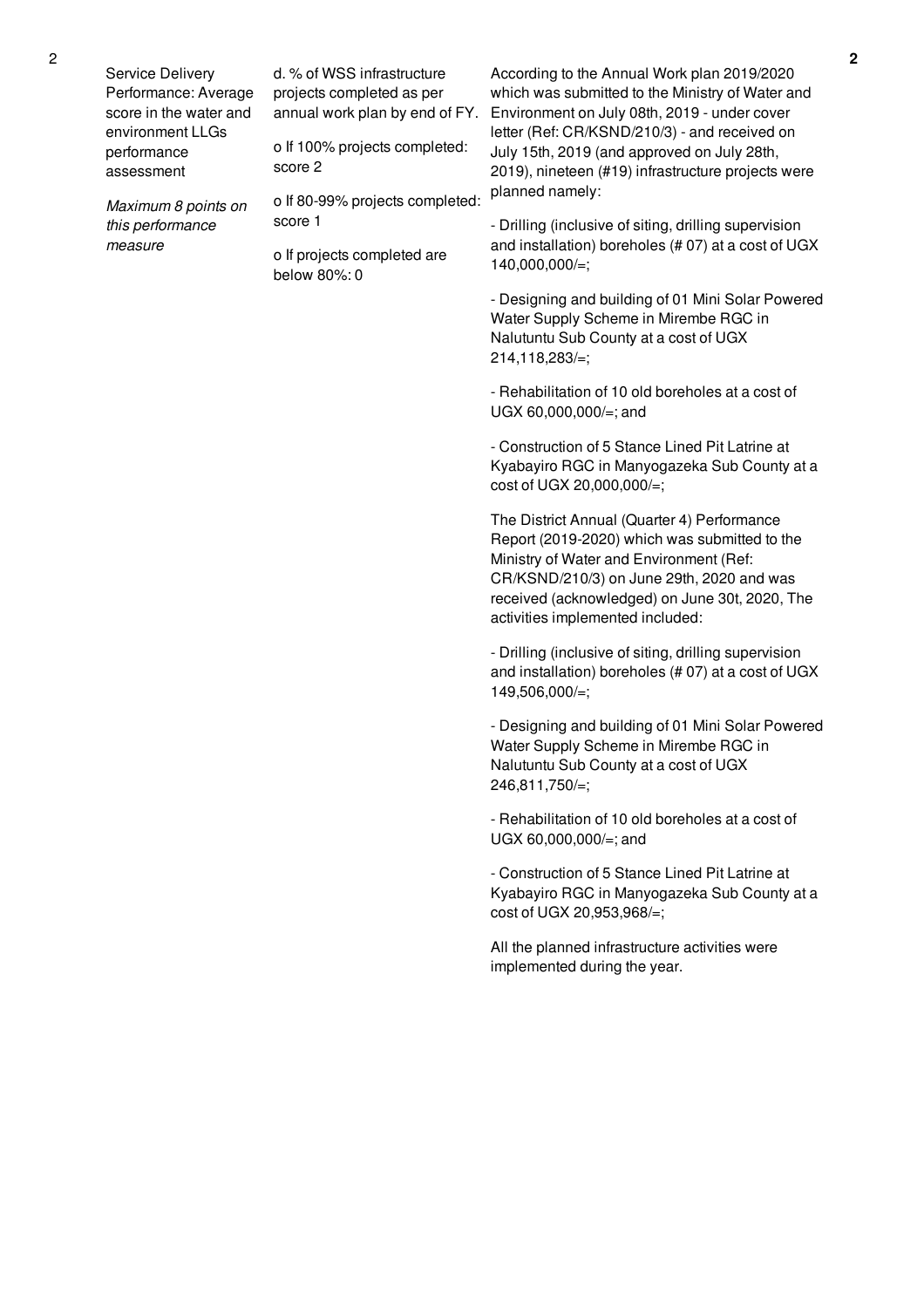| Achievement of              | a. If there is an increase in the | According to the Management Information System        |
|-----------------------------|-----------------------------------|-------------------------------------------------------|
| Standards: The LG has       | % of water supply facilities that | (MIS) of the Ministry of Water and Environment,       |
| met WSS infrastructure      | are functioning                   | the functionality of the water supply facilities in   |
| facility standards          |                                   | Kasanda District for the year 2018-2019 was 83%.      |
|                             | o If there is an increase: score  | The functionality of water supply facilities the year |
| Maximum 4 points on         | 2                                 | 2019-2020 was 84% which represents an                 |
| this performance<br>measure | o If no increase: score 0.        | increase of 1% in the functionality of facilities in  |
|                             |                                   | the district.                                         |

Achievement of Standards: The LG has met WSS infrastructure facility standards

*Maximum 4 points on this performance measure*

b. If there is an Increase in % of According to the Management Information System facilities with functional water & sanitation committees (with documented water user fee collection records and utilization with the approval of the WSCs).

o If increase is more than 5%: score 2

o If increase is between 0-5%: score 1

o If there is no increase: score  $\mathbf{0}$ .

#### **Performance Reporting and Performance Improvement**

4

Accuracy of Reported Information: The LG has reported on WSS facilities accurately reported on constructed WSS infrastructure projects and service performance The DWO has accurately constructed in the previous FY and performance of the facilities is as reported: Score: 3

*Maximum 3 points on this performance measure*

The District Annual (Quarter 4) Performance Report (2019-2020) which was submitted to the Ministry of Water and Environment (Ref: CR/KSND/210/3) on June 29th, 2020 and was received (acknowledged) on June 30t, 2020, The activities implemented included:

(MIS) of the Ministry of Water and Environment, the facilities with functional Water Supply

Committees in Kasanda District in the year 2018- 2019 was 84% while that for the year 2019-2020 was 85% which represented an increase of 1% in facilities with functional water sources committees.

- Drilling (inclusive of siting, drilling supervision and installation) boreholes (# 07) at a cost of UGX 149,506,000/=;

- Designing and building of 01 Mini Solar Powered Water Supply Scheme in Mirembe RGC in Nalutuntu Sub County at a cost of UGX 246,811,750/=;

- Rehabilitation of 10 old boreholes at a cost of UGX 60,000,000/=; and

- Construction of 5 Stance Lined Pit Latrine at Kyabayiro RGC in Banyogazeka Sub County at a cost of UGX 20,953,968/=;

Three of these projects were visited namely:

- Borehole DWD 78231 located in Maggwa B Village, Maggwa Parish, Kasanda Sub County at GPS coordinates 36N0357943, UTM0063184, Altitude 1283. At the time of verification, the borehole was functional as reflected in Quarter 4 (Annual) report mentioned above. I physically met **2**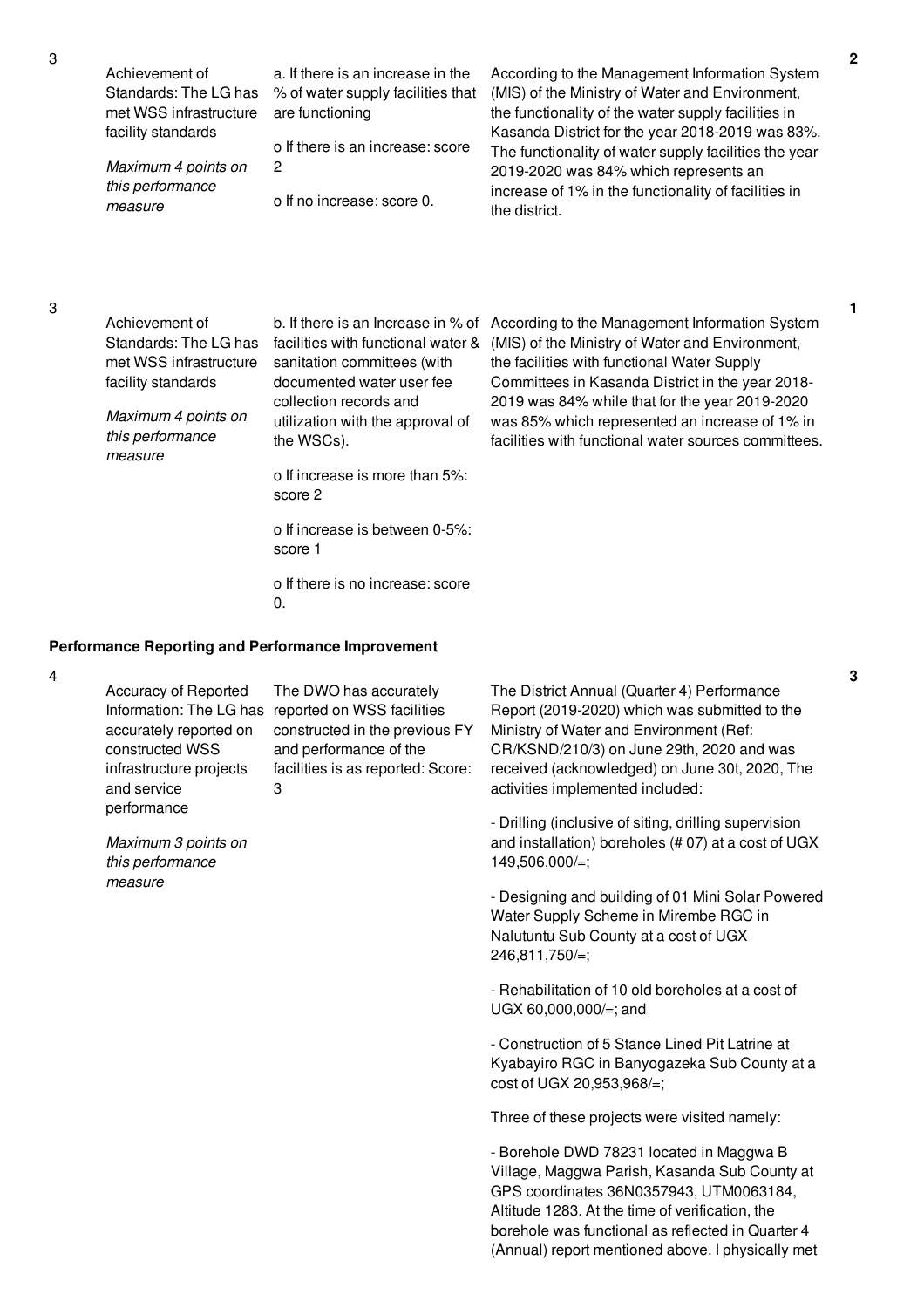and talked to Ms. Mulema Pualine- Tel: 0775298295 (Chairperson –Water User Committee) and Mr. Sempela Bonny (Secretary Water User Committee) both of who expressed satisfaction with the state of the borehole and the quality of water therefrom;

- Borehole DWD 78238 located in Kalagi Village, Kigalama B Parish, Kiganda Sub County at GPS coordinates 36N0348654, UTM0056858, Altitude 1209m. At the time of verification, the borehole was functional as reflected in Quarter 4 (Annual) report mentioned above. I physically met and talked to Mr. Kakooza Sylvester – Chairperson Water User Committee (Tel - 0703254814) who expressed satisfaction with the state of the borehole; and

- Borehole DWD 57881 located in Gwaffu Village, Kampiri Parish, Myanzi Sub County at GPS coordinates 36N0375939, UTM0054410, Altitude 1217m. At the time of verification, the borehole was functional as reflected in Quarter 4 (Annual) report mentioned above. I physically met and talked to Ms. Sifa Annet wife to Safari Bunifaba – Member of benefiting community (Tel - 0779578068) who expressed satisfaction with the state of the borehole.

At the time of the verification three boreholes drilled in the different locations of the district were visited – they were found to be functional and serving the communities as contained in the annual report.

Reporting and performance improvement: The LG information and supports LLGs to improve their performance

*Maximum 7 points on this performance measure*

compiles, updates WSS county water supply and a. Evidence that the LG Water Office collects and compiles quarterly information on subsanitation, functionality of facilities and WSCs, safe water collection and storage and community involvement): Score 2

Evidence that the District Water Office monitored each Water Supply and Sanitation facilities to monitor their functionality was sought during the assessment exercise. The information on the new boreholes had been collected on Form 1(#013 – 6 by the district local government while 7 were by NGO called wells of life) was collected and compiled into a report prepared and endorsed by Mr. Ssebyatika Fred (Tel: 0772985773) the District Engineer. The date when they were delivered to the Ministry of Water and Environment was not seen. Information on Form 4 pertaining existing water sources was were seen.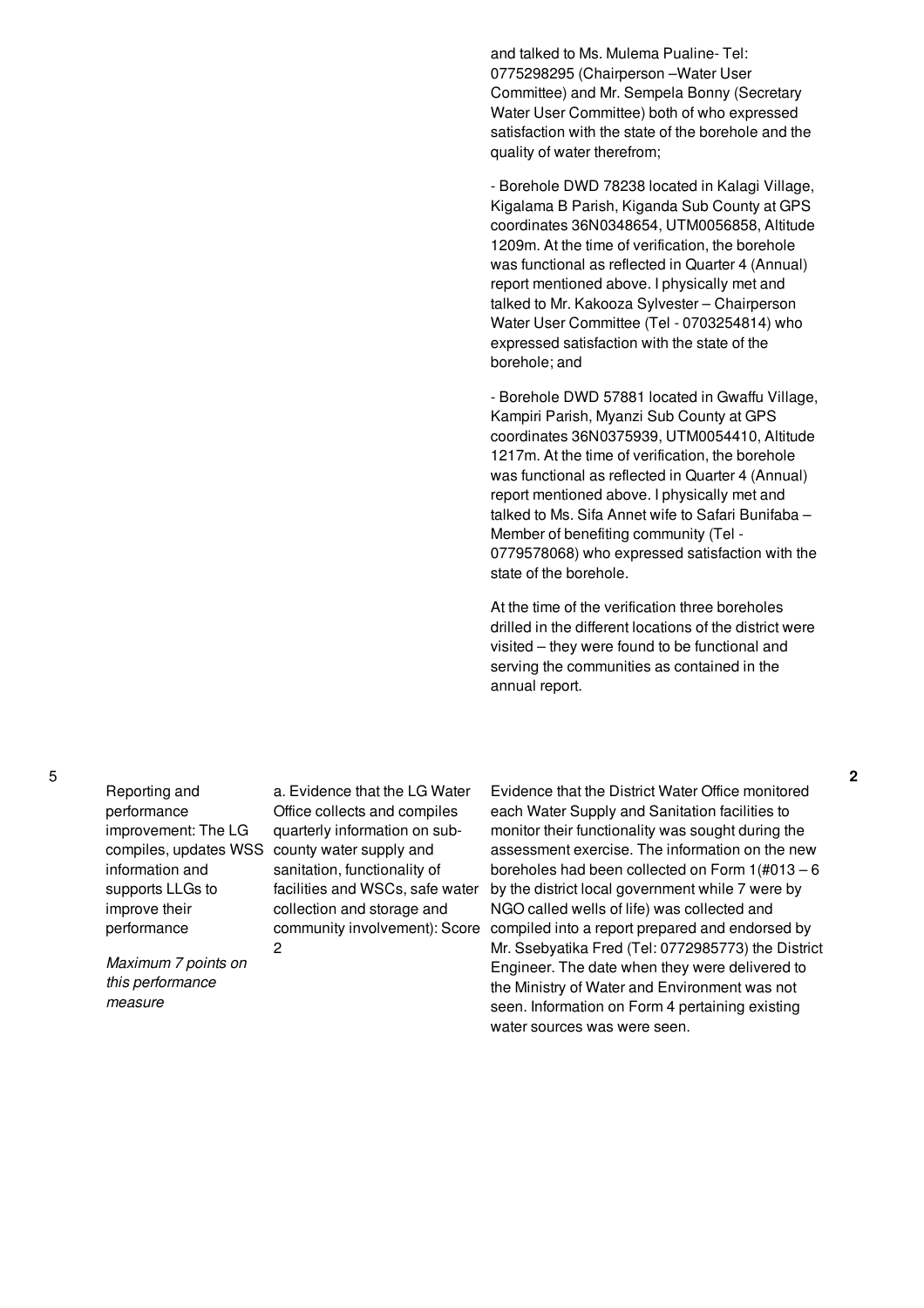5

| 5 | Reporting and<br>performance<br>improvement: The LG<br>compiles, updates WSS<br>information and<br>supports LLGs to<br>improve their<br>performance<br>Maximum 7 points on<br>this performance<br>measure                                  | b. Evidence that the LG Water<br>Office updates the MIS (WSS<br>data) quarterly with water<br>supply and sanitation<br>information (new facilities,<br>population served, functionality<br>of WSCs and WSS facilities,<br>etc.) and uses compiled<br>information for planning<br>purposes: Score 3 or else 0                                                                      | The District Water Officer did not provide evidence<br>that that they had an MIS (WSS Data) which was<br>updated quarterly at the time of the assessment.                                                                                                                                       | $\mathbf 0$ |
|---|--------------------------------------------------------------------------------------------------------------------------------------------------------------------------------------------------------------------------------------------|-----------------------------------------------------------------------------------------------------------------------------------------------------------------------------------------------------------------------------------------------------------------------------------------------------------------------------------------------------------------------------------|-------------------------------------------------------------------------------------------------------------------------------------------------------------------------------------------------------------------------------------------------------------------------------------------------|-------------|
| 5 | Reporting and<br>performance<br>improvement: The LG<br>compiles, updates WSS<br>information and<br>supports LLGs to<br>improve their<br>performance<br>Maximum 7 points on<br>this performance<br>measure                                  | c. Evidence that DWO has<br>supported the 25% lowest<br>performing LLGs in the<br>previous FY LLG assessment<br>to develop and implement<br>performance improvement<br>plans: Score 2 or else 0<br>Note: Only applicable from the<br>assessment where there has<br>been a previous assessment of<br>the LLGs' performance. In case<br>there is no previous<br>assessment score 0. | Kasanda District Local Government has not<br>started conducting assessment at Lower Local<br>Government. The LLG Assessment Reports could<br>not be availed. Equally, there was no copies of<br>Performance Improvement Plan (PIP) that were<br>received and/or reviewed during the assessment. | 0           |
| 6 | <b>Human Resource Management and Development</b><br>Budgeting for Water &<br>Sanitation and<br>Environment & Natural<br>Resources: The Local<br>Government has<br>budgeted for staff<br>Maximum 4 points on<br>this performance<br>measure | a. Evidence that the DWO has<br>budgeted for the following<br>Water & Sanitation staff: 1 Civil<br>Engineer(Water); 2 Assistant<br>Water Officers (1 for<br>mobilization and 1 for<br>sanitation & hygiene); 1<br>Engineering Assistant (Water)<br>& 1 Borehole Maintenance<br>Technician: Score 2                                                                                | There was no evidence that the DWO budgeted<br>for Water & Sanitation staff:<br>The position for 2 Assistant Water Officers (1 for<br>mobilization and 1 for sanitation & hygiene) were<br>vacant.<br>1 Borehole Maintenance Technician and Civil<br>Engineer (Water) were budgeted for.        | 0           |
| 6 | Budgeting for Water &<br>Sanitation and<br>Environment & Natural                                                                                                                                                                           | b. Evidence that the<br><b>Environment and Natural</b><br>Resources Officer has                                                                                                                                                                                                                                                                                                   | There was evidence that the Environment and<br>Natural Resources Officer has budgeted for the<br>following Environment & Natural Resources staff:                                                                                                                                               | 2           |

6

6

Resources: The Local Government has budgeted for staff *Maximum 4 points on this performance measure* budgeted for the following Environment & Natural Resources staff: 1 Natural Resources Officer; 1 Environment Officer; 1 Forestry Officer: Score 2 1 Natural Resources Officer; 1 Environment Officer; 1 Forestry Officer. They were appointed as follows; Environment officer Kyankonye Medih appointed on 30/1/2019,

Forestry Officer Wamundu Micheal was appointed on 2/6/2019 and the Natural resource Officer is on the recruitment plan for 2021/2022.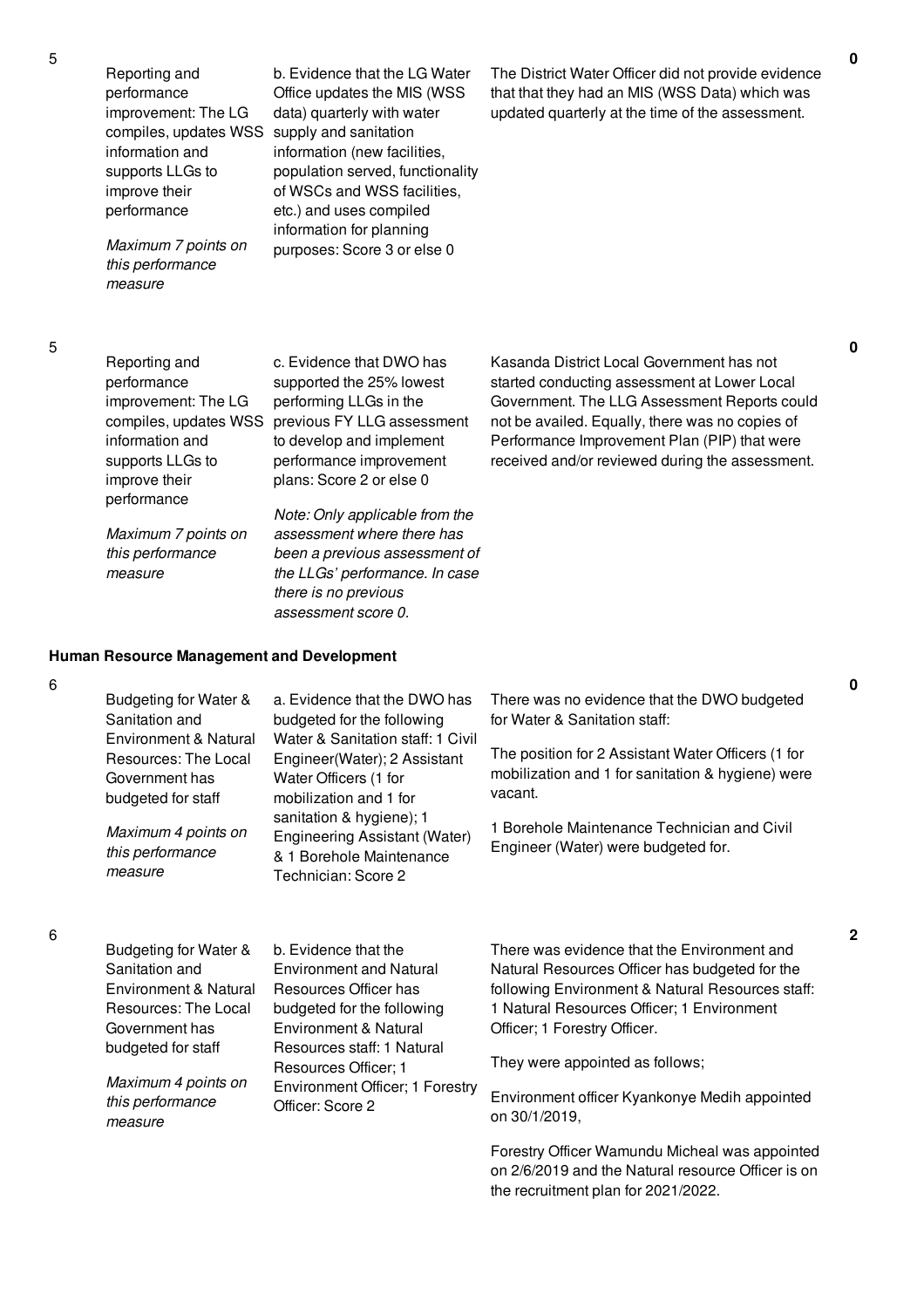7

Performance Management: The LG appraised staff and conducted trainings in line with the district training plans.

*Maximum 6 points on this performance measure*

7

Performance

Management: The LG appraised staff and conducted trainings in line with the district training plans.

*Maximum 6 points on this performance measure*

identified capacity needs of staff from the performance appraisal process and ensured that training activities have been conducted in adherence to the training plans at district level and documented in the training database : Score 3

a. The DWO has appraised District Water Office staff against the agreed

performance plans during the

previous FY: Score 3

b. The District Water Office has The District Water Office had District Water Officer, Assistant Water Officer, and Borehole Technician as the substantive Staff. There was no capacity needs of the staff that was identified. Equally, there were no training activities neither was there any training plans at the district level documented in the training database.

There was no evidence that the DWO appraised District Water Office staff against the agreed performance plans during the previous FY.

**Management, Monitoring and Supervision of Services.**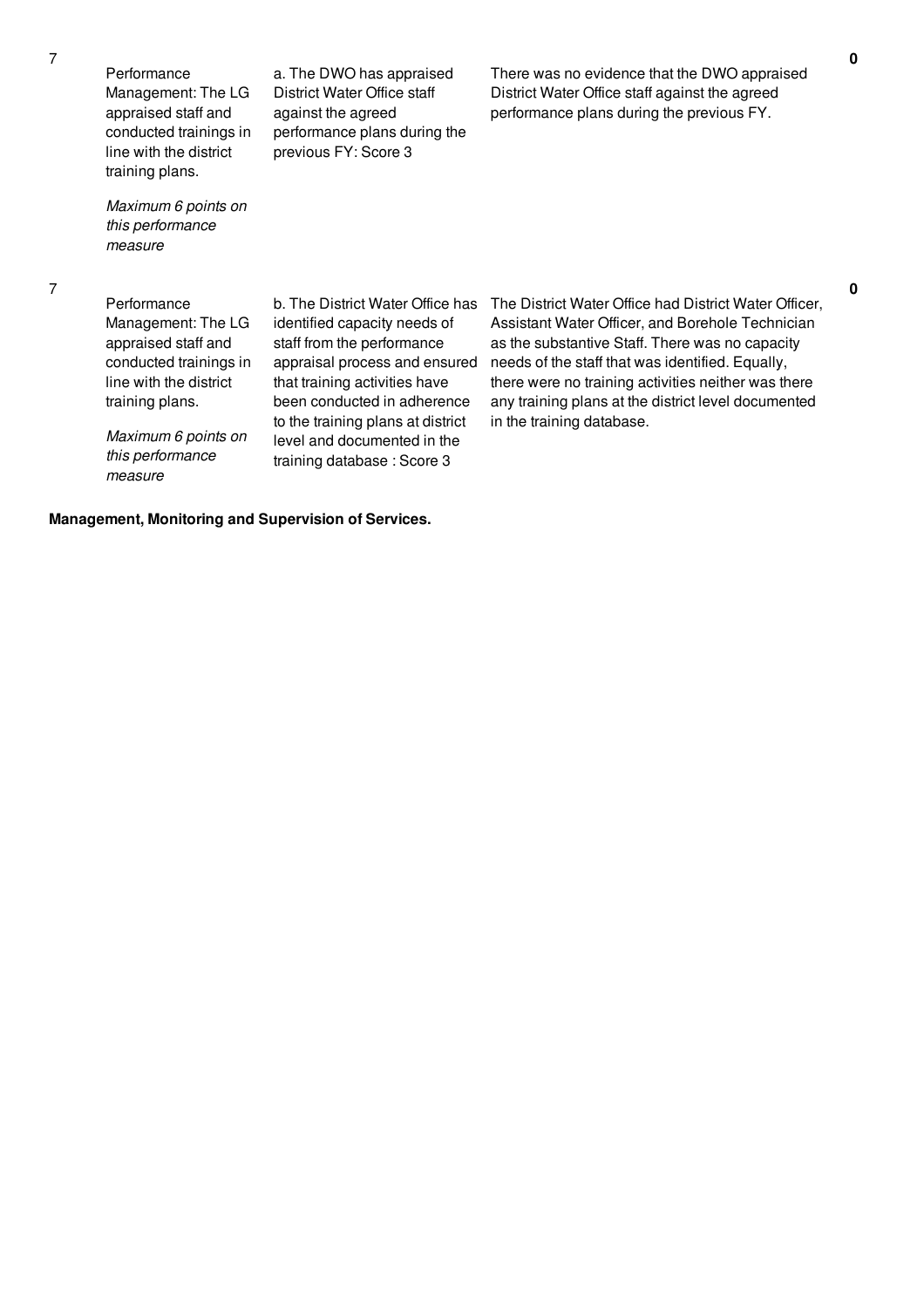Planning, Budgeting and Transfer of Funds for service delivery: The Local Government has allocated and spent funds for service delivery as prescribed in the sector guidelines.

*Maximum 6 points on this performance measure*

- a) Evidence that the DWO has prioritized budget allocations to subcounties that have safe water coverage below that of the district:
- $\cdot$  If 100 % of the budget allocation for the current FY is allocated to S/Cs coverage: Score 3
- If 80-99%: Score 2
- $\bullet$   $\bullet$  If 60-79: Score 1
- • If below 60 %: Score 0

below the district average of 4%), Myanzi Sub County (with a coverage of Kasanda District has 09 Lower Local Government namely: Bukuya Sub County (with a coverage of 41%), Kalwana Sub County (with a coverage of 24%), Kasanda Sub County (with a coverage of 61%), Kiganda Sub County (with a coverage of 12%), KKitubi Sub County (with a coverage of 26%), Makekoto Sub County (with a coverage of 18%), Bagezza Sub County (with a coverage of 95%), Kitenga Sub County (with a coverage of 58%), Manyogaseka Sub County (with a coverage 82%), and Nalutuntu Sub County (with a coverage of 58%).

> The average rural water coverage for Kasanda district is 37%. This made Kalwana Sub County (with a coverage of 24%), Kiganda Sub County (with a coverage of 12%), Kitumbi Sub County (with a coverage of 26%), and Manyogaseka Sub County (with a coverage of 4%), the sub counties with coverage below the district average coverage (37%).

> According to the District Annual Work plan (2020- 2021) which was submitted to the Ministry of Water and Environment (Ref: CR/KSND/210/3) on June 29th, 2020 and was received (and approved) on June 30th, 2020. The planned activities included:

- Drilling (and Siting) of 06 hand pump boreholes

- Drilling (and Siting) of 03 production boreholes (2 in Lugongwe RGC in Kitumbi S/C, and 1 in Kyabakadde RGC in Makokoto Sub County)

- Design of 2 piped water supply scheme at Lugongwe RGC in Kitumbi S/C, and at Kyabakadde RGC in Makokoto Sub County)

- Construction of one (#01) 5- stances Lined Pit Latrine at Kigalama RGC (Myanzi Sub County);

- Rehabilitation of ten (#10) old boreholes

22 projects were been planned. Of the 22 projects planned for the entire district, only 12 projects were planned in the sub counties with water coverage below the district average. These 12 projects included Drilling of 3 Hand Pumps, Drilling of 2 production wells, rehabilitation of borehole #6, and design of a pumped scheme. Thus 55% of the planned 22 projects were allocated to the sub counties with water coverage below district average coverage.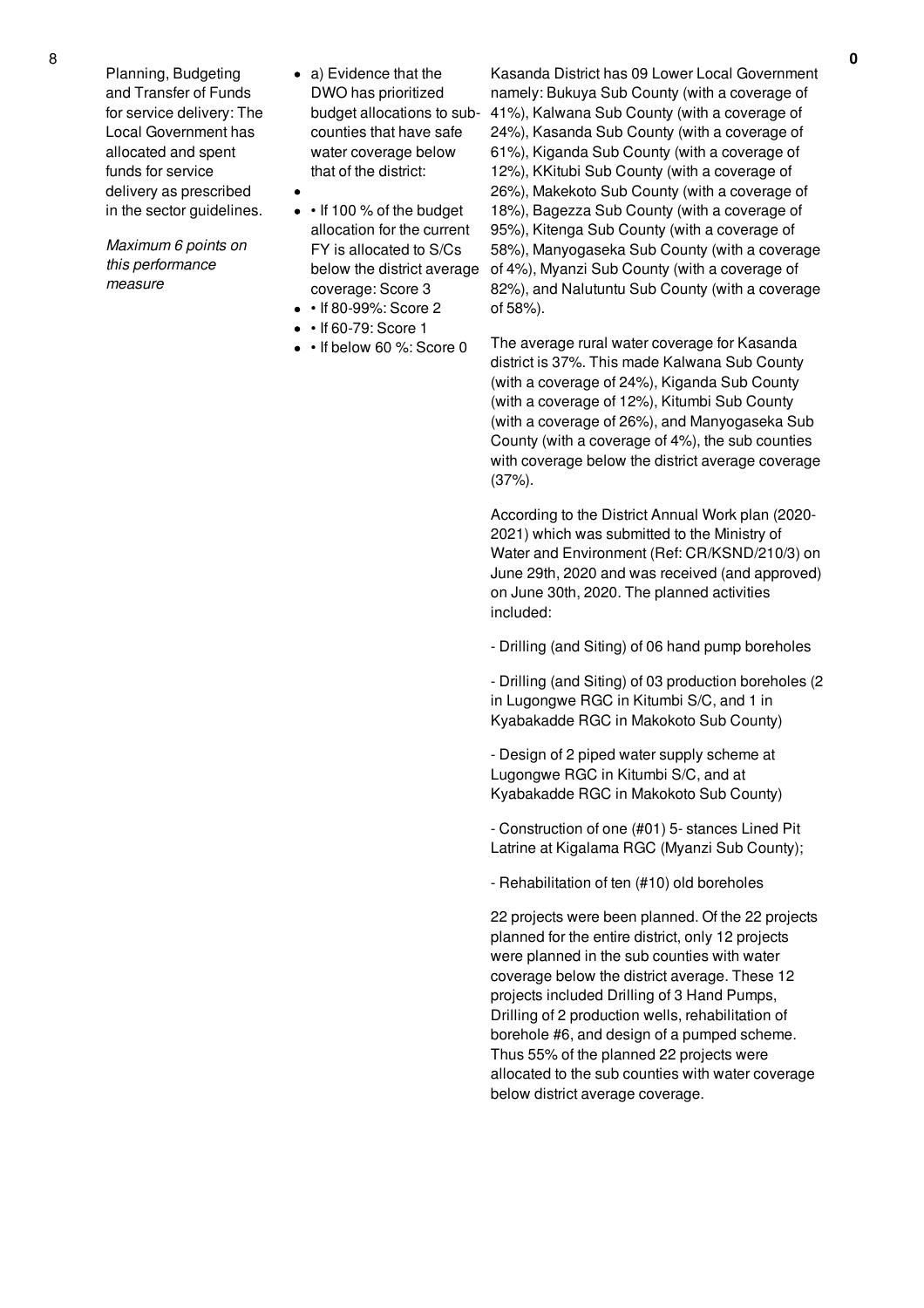Planning, Budgeting and Transfer of Funds Local Government has allocated and spent funds for service delivery as prescribed in the sector guidelines.

*Maximum 6 points on this performance*

*measure*

for service delivery: The their respective allocations per b) Evidence that the DWO communicated to the LLGs source to be constructed in the current FY: Score 3

The District Water Office(r) did not publicize the projects to be implemented in the different Lower Local Governments, in the year 2020/2021 including of the respective allocations per project planned in respective Sub County notice boards. Besides, the allocations to the Lower Local Government had not been uploaded to the district website.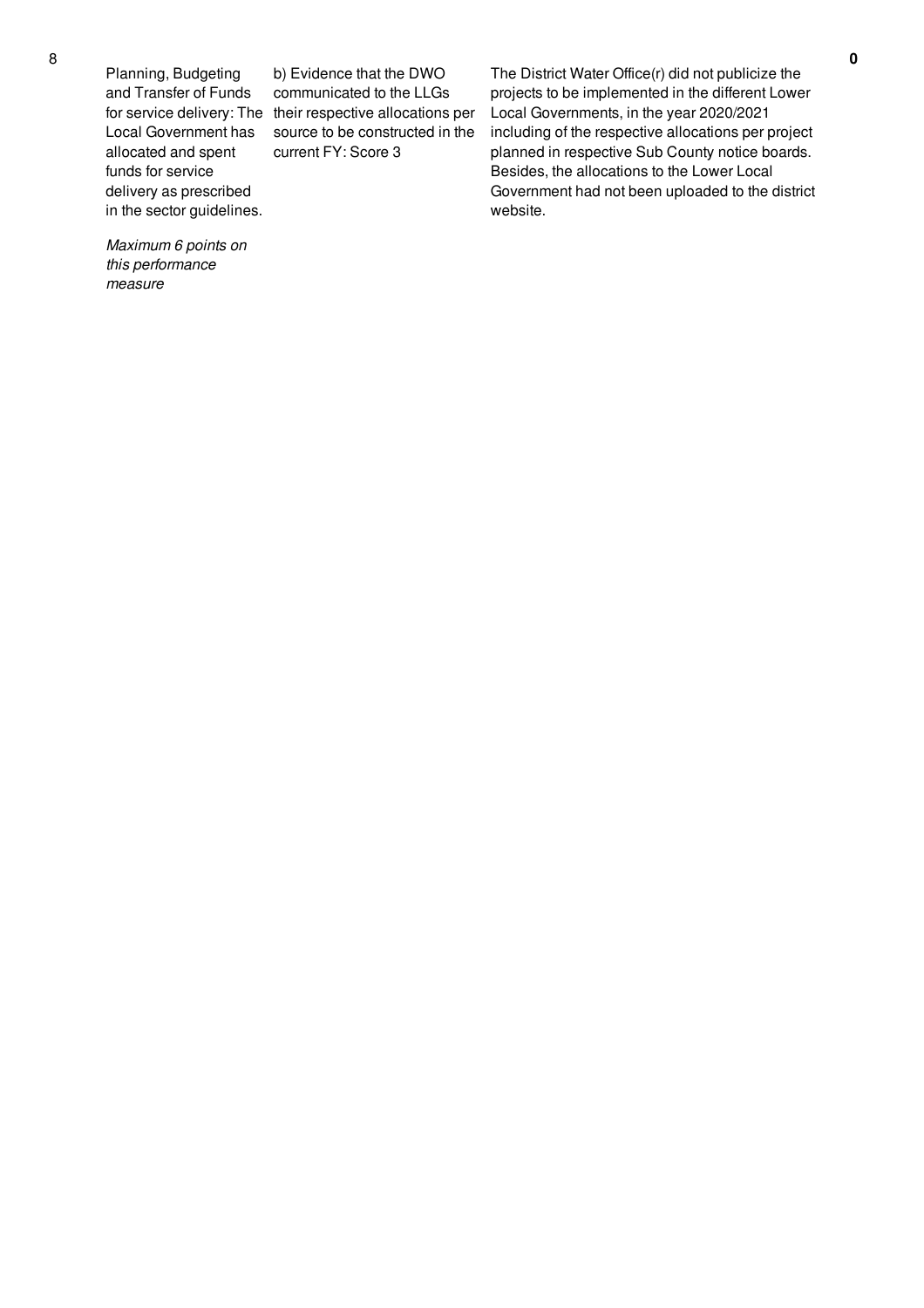Routine Oversight and Monitoring: The LG has monitored WSS facilities and provided follow up support.

*Maximum 8 points on this performance measure*

a. Evidence that the district Water Office has monitored each of WSS facilities at least quarterly (key areas to include functionality of Water supply and public sanitation facilities, environment, and social safeguards, etc.)

- **•** If more than 95% of the WSS facilities monitored quarterly: score 4
- **•** If 80-99% of the WSS facilities monitored quarterly: score 2

**•** If less than 80% of the WSS facilities monitored quarterly: Score 0

In the pursuit for evidence that the District Water Office monitored each Water Supply and Sanitation facilities to ascertain their functionality among other aspects, four Quarterly Reports were provided by Local government District Water Office(r) for review during the assessment. The respective quarterly reports which were sent to the Ministry Head Quarters included:

- Quarter 1 Report (Ref: CR/KSND/210/3) submitted to the Ministry of Water and Environment on October 14th, 2019 and was received on November 01st, 2019;

- Quarter 2 Report (Ref: CR/KSND/210/3) submitted to the Ministry of Water and Environment on January 16th, 2020 and was received on February 04th, 2020;

- Quarter 3 Report (Ref: CR/KSND/210/3) submitted to the Ministry of Water and Environment on April 20th, 2020 and was received on April 20th, 2020; and

- Quarter 4 Report (Ref: CR/KSND/210/3) submitted to the Ministry of Water and Environment on June 29th, 2020 and was received on June 30th, 2020.

No information had been appended to the respective quarterly reports outlined above. Evidence that the District Water Office monitored each Water Supply and Sanitation facilities to monitor their functionality was sought from other documents that were shared by the district during the assessment exercise. The information on the new boreholes drilled in the district had been collected on Form 1(#013 –# 6 by the district local government while #7 were by NGO called wells of life). This had been collected and compiled into a report prepared by Ms. Flavia Namyalo (Tel-0784344468) the district Borehole Pump Technician and endorsed by Mr. Ssebyatika Fred (Tel: 0772985773) the District Engineer. The date when they were delivered to the Ministry of Water and Environment was not seen. Information on Form 4 pertaining over 80% of the existing water sources were also seen.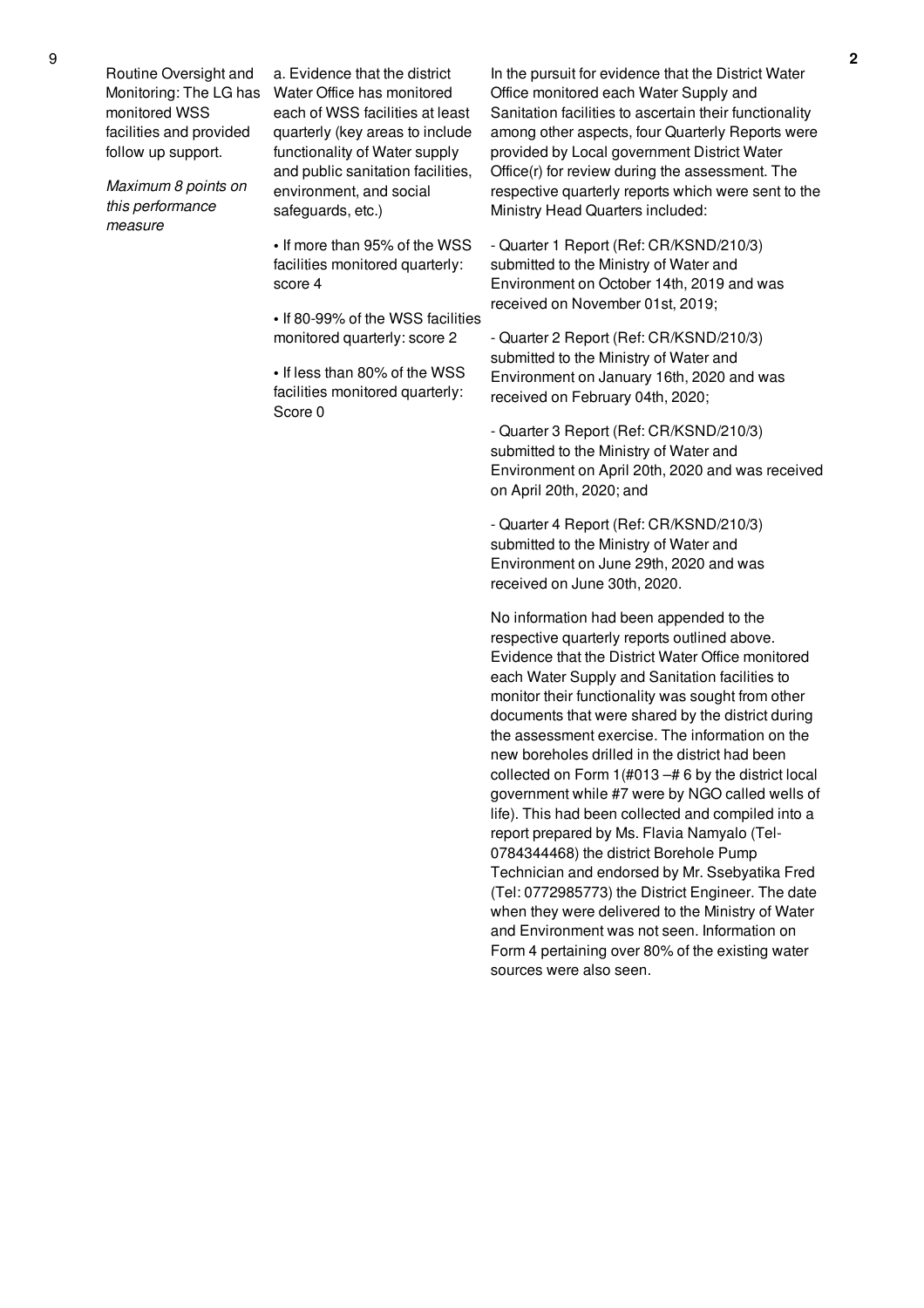Routine Oversight and Monitoring: The LG has monitored WSS facilities and provided follow up support.

*Maximum 8 points on this performance measure*

b. Evidence that the DWO conducted quarterly DWSCC meetings and among other agenda items, key issues identified from quarterly monitoring of WSS facilities were discussed and remedial actions incorporated in the current FY AWP. Score 2

In the pursuit for evidence that the District Water Office(r) conducted quarterly DWSCC meetings, four Quarterly Reports were provided by Local government District Water Office(r) for review during the assessment. The respective quarterly reports which were sent to the Ministry Head Quarters included:

- Quarter 1 Report (Ref: CR/KSND/210/3) submitted to the Ministry of Water and Environment on October 14th, 2019 and was received on November 01st, 2019;

- Quarter 2 Report (Ref: CR/KSND/210/3) submitted to the Ministry of Water and Environment on January 16th, 2020 and was received on February 04th, 2020;

- Quarter 3 Report (Ref: CR/KSND/210/3) submitted to the Ministry of Water and Environment on April 20th, 2020 and was received on April 20th, 2020; and

- Quarter 4 Report (Ref: CR/KSND/210/3) submitted to the Ministry of Water and Environment on June 29th, 2020 and was received on June 30th, 2020.

These reports were forwarded under cover letters that were signed by Mr. John Betunguura and were each copied to the Director of Budget at the Ministry of Finance Planning and Economic Development, Chairperson – Kasanda District Local Government, The Resident District Commissioner – Kasanda District, Secretary for Works and Technical Services – Kasanda District, and the District Water Officer-Kasanda District.

All the quarterly reports, with the exception of the Quarter 3 report, had respective software activities report appended to them.

9

Routine Oversight and Monitoring: The LG has monitored WSS facilities and provided follow up support.

*Maximum 8 points on this performance measure*

c. The District Water Officer publicizes budget allocations for the current FY to LLGs with safe water coverage below the LG average to all sub-counties: Score 2

There was no evidence that the District Water Office(r) publicized the projects to be implemented in the different Lower Local Governments, in the year 2020/2021 including of the respective allocations per project planned in respective Sub County.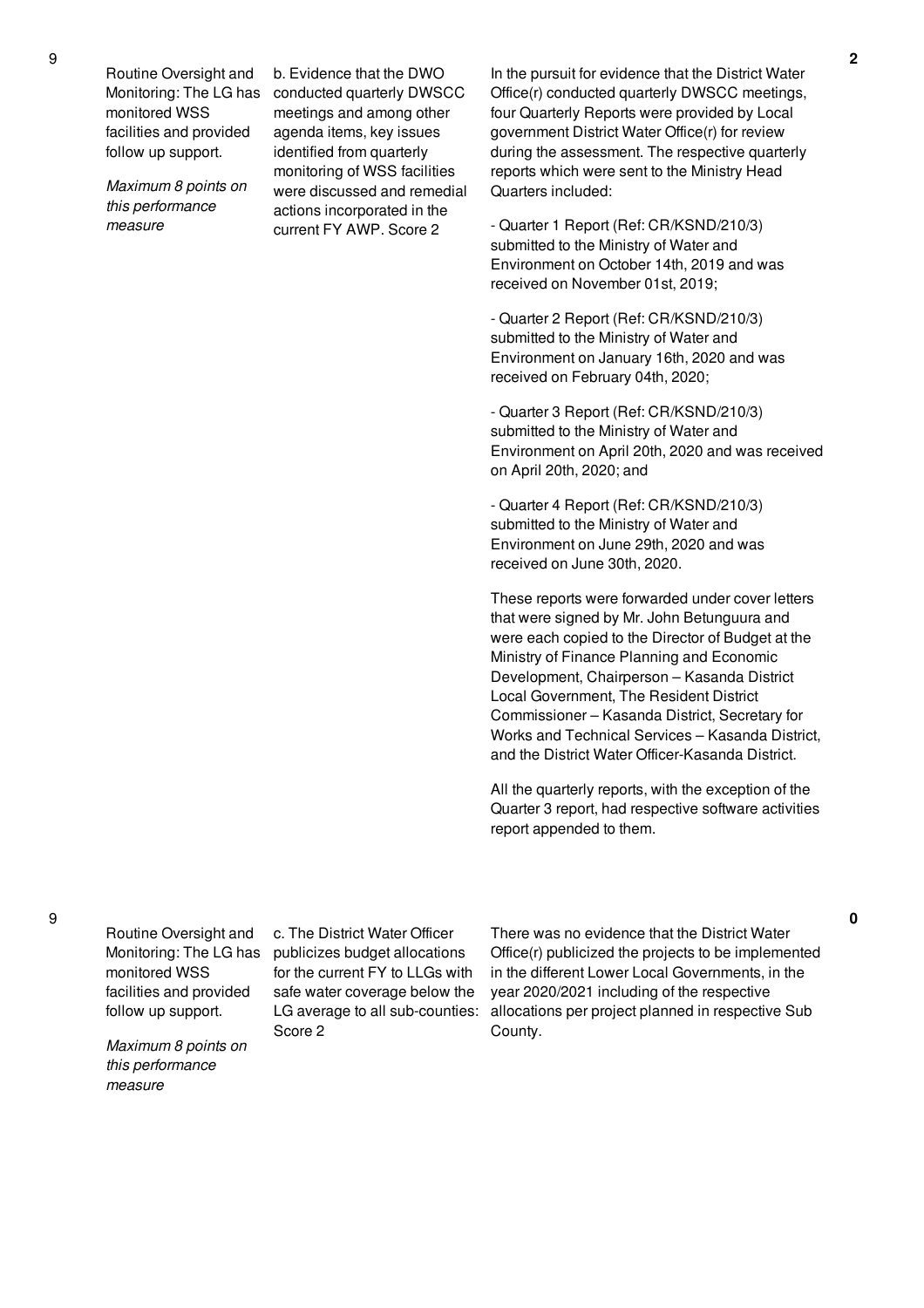conducted

*Maximum 6 points on this performance measure*

- Mobilization for WSS is a. For previous FY, the DWO allocated a minimum of 40% of the NWR rural water and sanitation budget as per sector guidelines towards mobilization activities:
	- **•** If funds were allocated score 3
	- **•** If not score 0

The budget was contained in the Annual Work plan 2019/2020 which was submitted to the Ministry of Water and Environment on July 08th, 2019 - under cover letter (Ref: CR/KSND/210/3) and received on July 15th, 2019 (the same was approved on July 28th, 2019), In this budget, UGX 33,991451/= was budgeted for NWR, of this UGX 19,961,451/ $=$  (59%) was allocated to activities related to mobilization. The activities related to mobilization in the same budget included lines 1.1-1.3, and budget lines 6.1 – 6.19.

11

Mobilization for WSS is b. For the previous FY, the conducted *Maximum 6 points on this performance measure* District Water Officer in liaison with the Community Development Officer trained WSCs on their roles on O&M of WSS facilities: Score 3. The District Water Officer in liaison with the Community Development Officer had reportedly trained WSCs on their roles on O&M of WSS facilities. 17 WUCs were trained (including 10 old boreholes and 7 new boreholes) Report on the Formation of Water Sources Committees was presented for review during the assessment. In total 90 WUC members were trained of whom 44 participants (49%) were female. The report was seen and reviewed during the assessment. It was prepared by the CDO Mr. Monday Owen and the Health Assistant. It was dated December 18th, 2019. Three water sources committees were checked on the recall of the training content – most of the committee members remembered being trained and the content of the training **Investment Management** Planning and Budgeting for Investments is conducted effectively *Maximum 14 points on this performance measure* a. Existence of an up-to-date LG asset register which sets out water supply and sanitation facilities by location and LLG: Score 4 or else 0 District Water Office had a list of Water Supply and

Sanitation facilities in the district. This was evidenced by the information on the new boreholes that had been collected on Form 1(#013 – 6 by the district local government while 7 were by NGO called wells of life) which was collected and compiled by Mr. Ssebyatika Fred (Tel: 0772985773) the District Engineer. There was also Information on existing water sources which was contained on Form 4 seen during the assessment.

Beyond these, the District Water Officer in the district did not have any other assets to be registered according to the District Water Officer, Mr. Lutimba Arnold (Tel-0775040275) The equipment such as Office Table, Office Chair, Book Shelves, Cap Board, and Computers belonged to Works Department.

**3**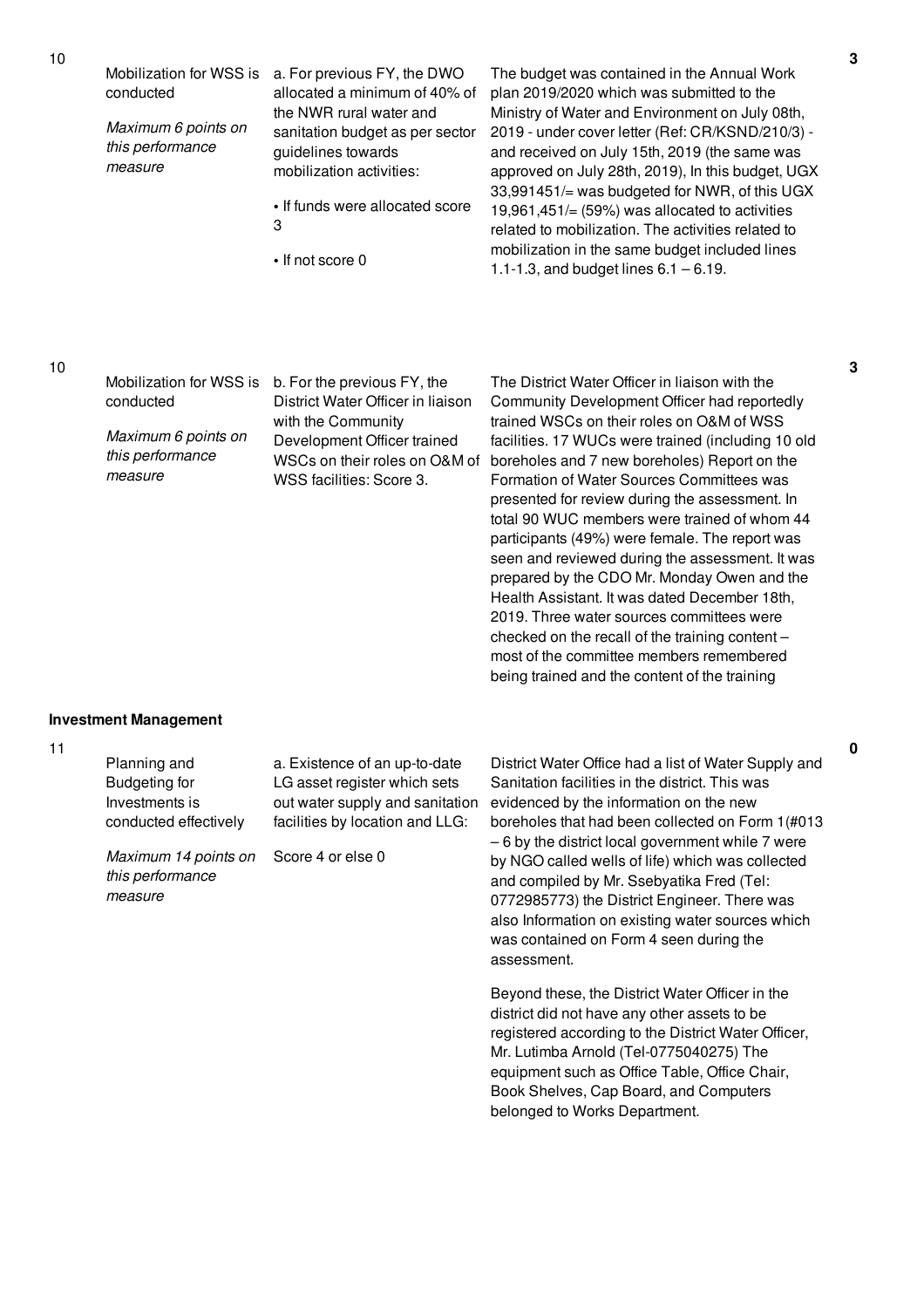Planning and Budgeting for Investments is conducted effectively

*Maximum 14 points on this performance measure*

b. Evidence that the LG DWO has conducted a desk appraisal for all WSS projects in the budget to establish whether the prioritized investments were derived from the approved district development plans and are eligible for expenditure under sector guidelines (prioritize investments for sub-counties with safe water coverage below the district average and rehabilitation of non-functional facilities) and funding source (e.g. sector development grant, DDEG). If desk appraisal was conducted and if all projects are derived from the LGDP and are eligible:

Score 4 or else score 0.

There was evidence that the LG DWO had conducted a desk appraisal for all prioritized WSS Investment Projects in the Budget were derived from the approved District Development Plans and are eligible for expenditure under sector guidelines. These included:

Rehabilitation of boreholes at Makokoto 2, Bukuya 2, Kiganda 2, Kalwana 2 and Kassanda 2 UGX 500,000,000 LGDP pg. 86 and pg. 79 AWP.

Drilling of deep boreholes in Bukuya 1, Myanzi 1, Kitumbi 2, Kassanda 1, Kiganda 1 and Makokoto 1 UGX 191,653,000 LGDP pg. 86 and pg. 79 AWP 2019/2020.

Design and Construction of Ggambwa solar powered piped water system UGX 216,800,000 LGDP pg.86 and pg. 79-80 AWP.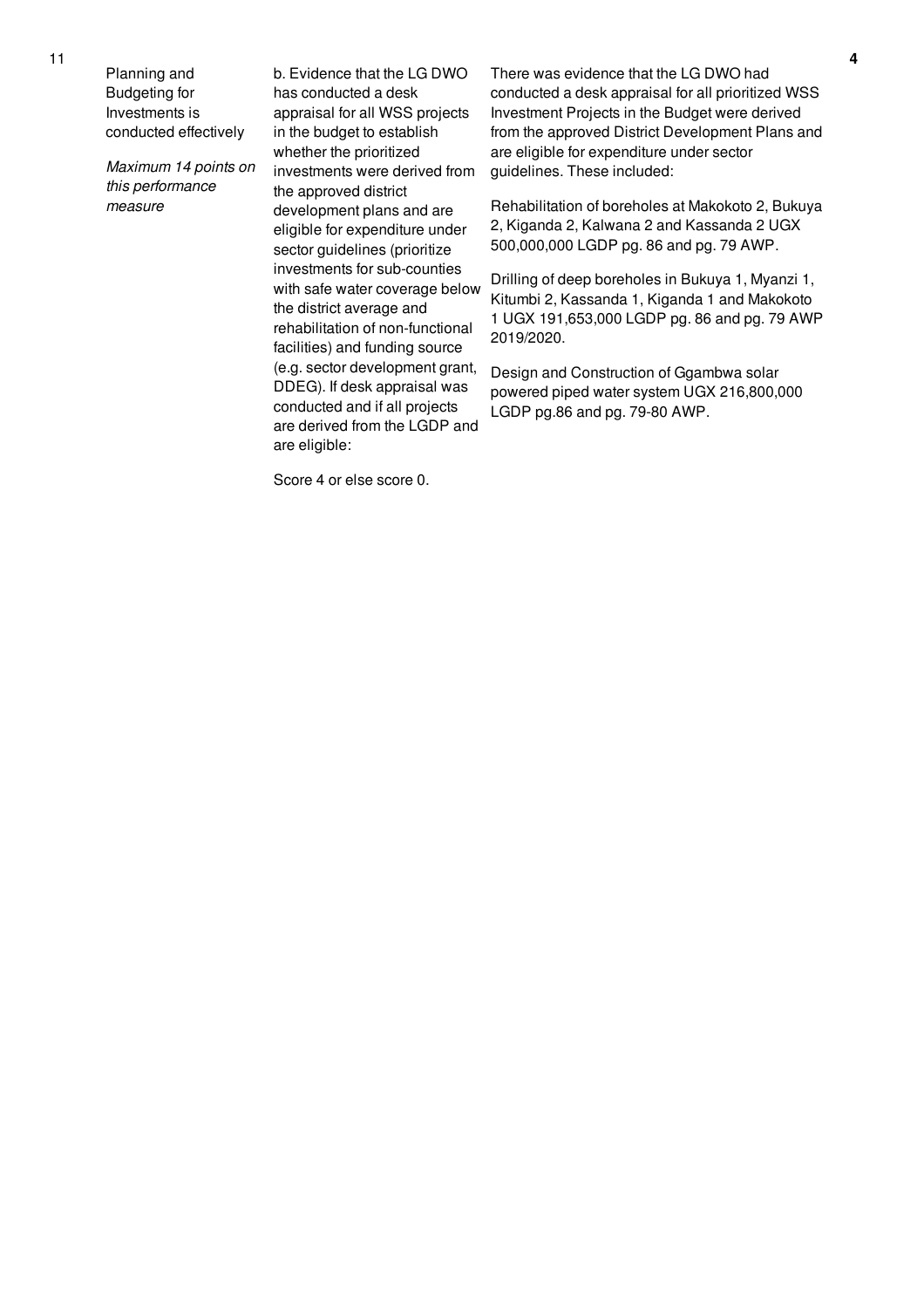Planning and Budgeting for Investments is conducted effectively

*Maximum 14 points on this performance measure*

c. All budgeted investments for current FY have completed applications from beneficiary communities: Score 2

According to Annual Work Plan (2020/2021) which was submitted to the Ministry of Water and Environment on June 29th, 2020 - under cover letter Ref CR/KSND/210/3 – and received (and approved) June 30th, 2020, the planned activities for the year (2020/2021) included:

- drilling (inclusive of siting and drilling supervision) of 06 hand pumped boreholes;

- drilling (inclusive of siting and drilling supervision) of 03 production boreholes (2 in Lugongwe RGC Kitumbi SC and 1 in Kyabakadde RGC in Makokoto Sub County);

- Rehabilitation of 10 boreholes,

- design and construction of Mini Solar piped water supply schemes at Lugongwe RGC Kitumbi SC;

- design and construction of Mini Solar piped water supply schemes at Kyabakadde RGC in Makokoto Sub County; and

- Construction of 5 stance lined latrine at Kigalama RGC in Myanzi Sub County

Applications were available for only 2 planned new boreholes.

The applications that were available (seen during the assessment) included the following:

- Drilling of 1 new borehole for Kayindi LC I Village Kyamulinga Parish, Kijuna Sub County which was signed by Ms. Mutumirehe Esteri on October 19th, 2020;

- Drilling of 1 new Borehole for Kidunzi North LC l, Kijjuna Parish, Kitumbi Sub County which was signed by Mr. Musisi Samuel- Tel 0750908833 (LCI Chairperson) on June 10th, 2020

Planning and Budgeting for Investments is conducted effectively

*Maximum 14 points on this performance measure*

d. Evidence that the LG has conducted field appraisal to check for: (i) technical feasibility; (ii) environmental social acceptability; and (iii) customized designs for WSS projects for current FY. Score 2 There was no field appraisal reports availed by the planner to confirm whether the LG conducted field appraisal to check for technical feasibility; Environmental and social acceptability and customized design for investment projects for previous FY.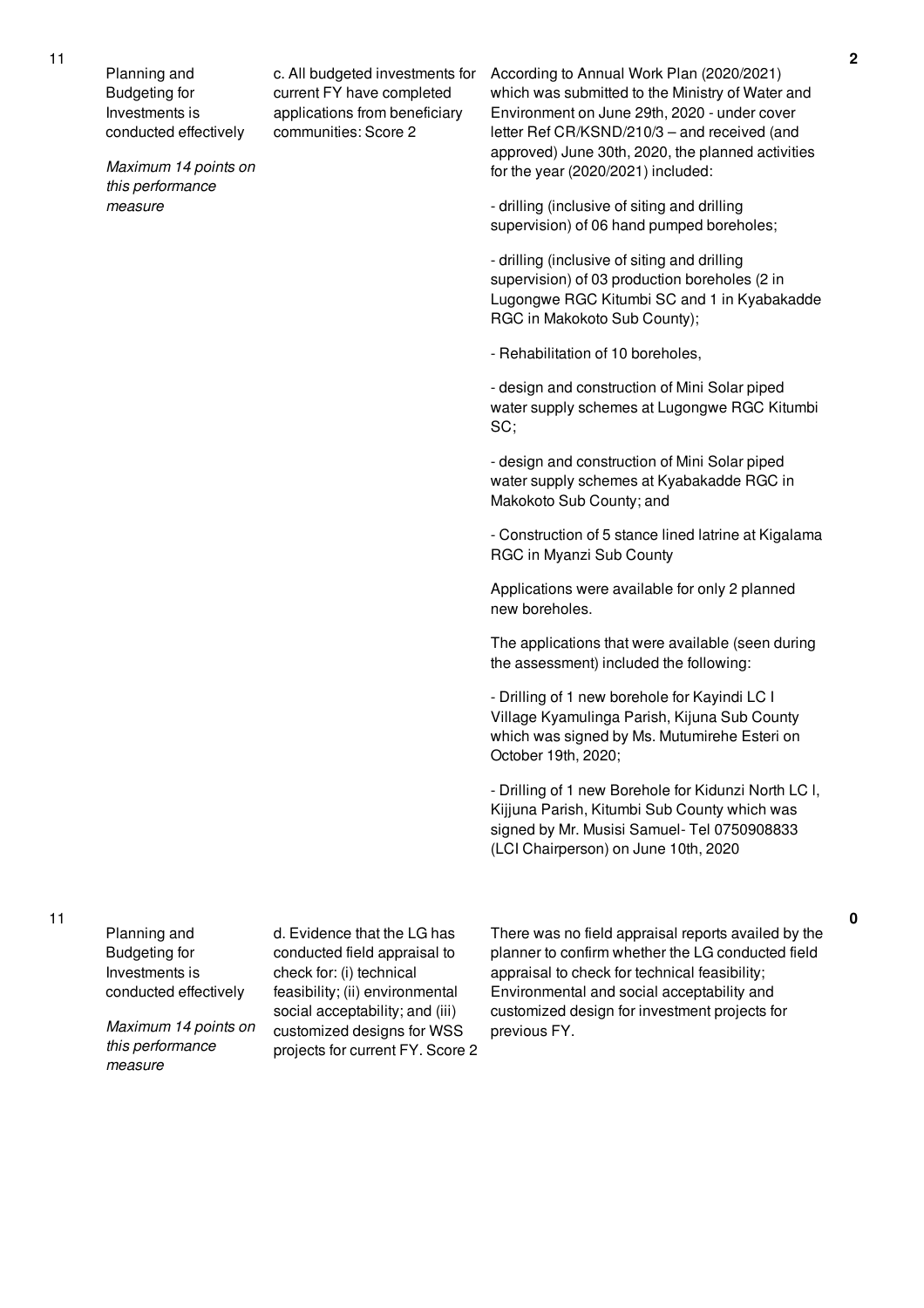Planning and Budgeting for Investments is conducted effectively

*Maximum 14 points on this* performance *measure* 

e. Evidence that all water infrastructure projects for t h e current FY were screened for environmental and social risks/ impacts and ESIA/ESMPs prepared before being approved for construction costed ESMPs incorporated into designs, BoQs, bidding and contract documents. Score 2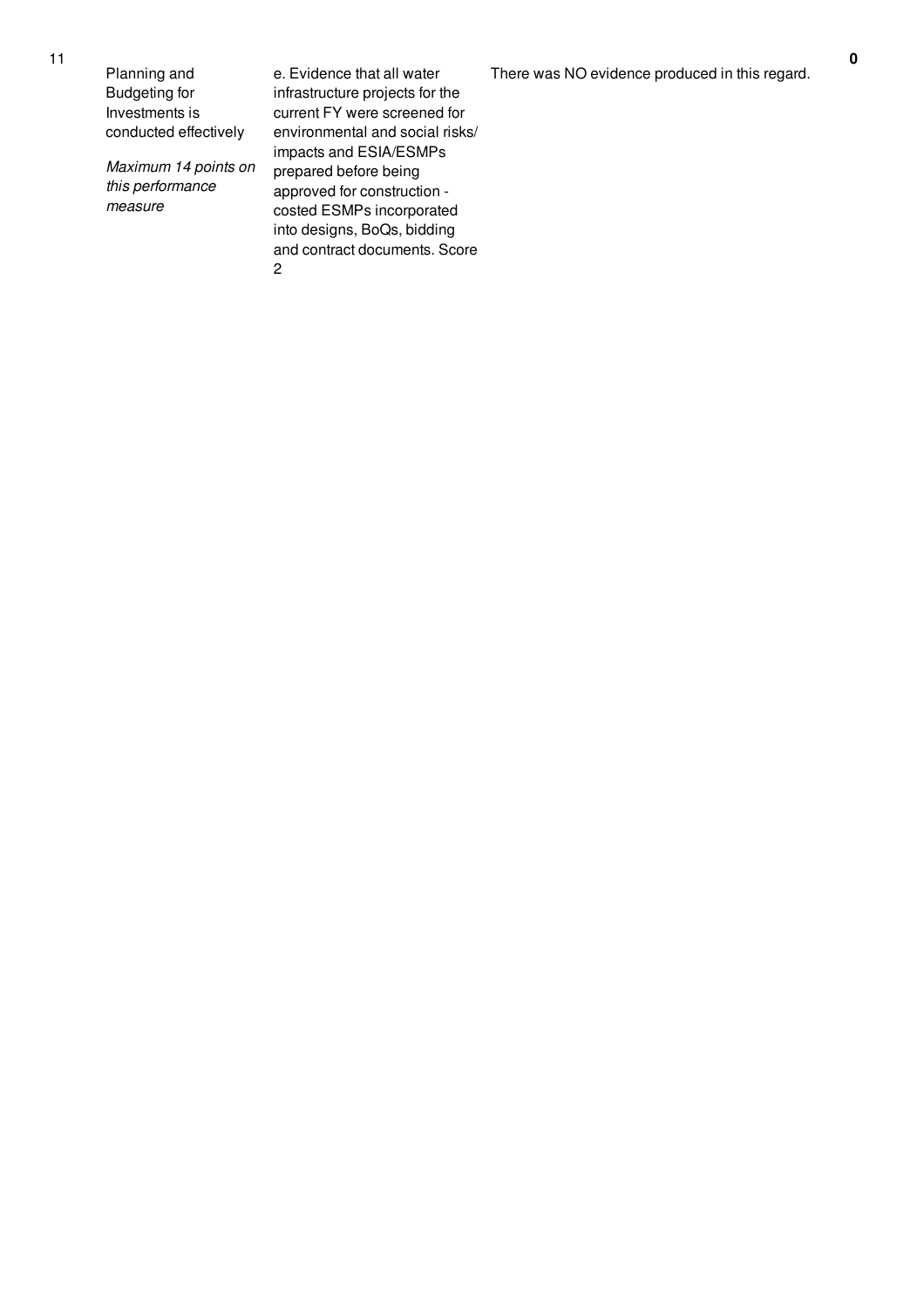Management/execution: incorporated in the LG approved: Score 2 or else 0

a. Evidence that the water

*Maximum 14 points on this performance measure*

.

infrastructure investments were were incorporated in the procurement plan. The water and sanitation infrastructure projects

> There was evidence of existence of projects in the submission of Kassanda DLG Procurement Plan for the FY 2019/20 to PPDA that was received on 13-Dec-2020 and signed off by the CAO

The following are the sampled projects.

Sampled project

1. Project Name: Rehabilitation of 10 Boreholes in Various Places Within Kassanda District

Contract No: Kas625/Wrks/19-20/00003

Approved under: Min 10/Kas/DCC/Nov/19-20

Contract Price: 66,534,200

Contractor: Jjemusa Enterprises Ltd

Evaluation Report: 29-Oct-2019. Signed by Sebyatika Fred as Chairperson of the Committee.

2. Project Name: Design and Construction of a Solar Powered Piped Water System at Mirembe TC in Nalutuntu S/C

Contract No: Kas625/Wrks/19-20/00001

Approved under: Min 4/Kas/DCC/Sept/19-20/

Contract Price: 246,811,750103,252,320

Contractor: Spread Investments Ltd

Evaluation Report: 24-Oct-2019. Signed by Sebyatika Fred as Chairperson of the Committee.

3. Project Name: Siting and Drilling of 7 Deep Boreholes in Various Places

Contract No: Kas625/Wrks/19-20/00002

Approved under: Min 10/Kas/DCC/19-20

Contract Price: 149,506,000

Contractor: KLR Uganda Ltd

Evaluation Report: 24-Oct-2019. Signed by Sebyatika Fred as Chairperson of the Committee.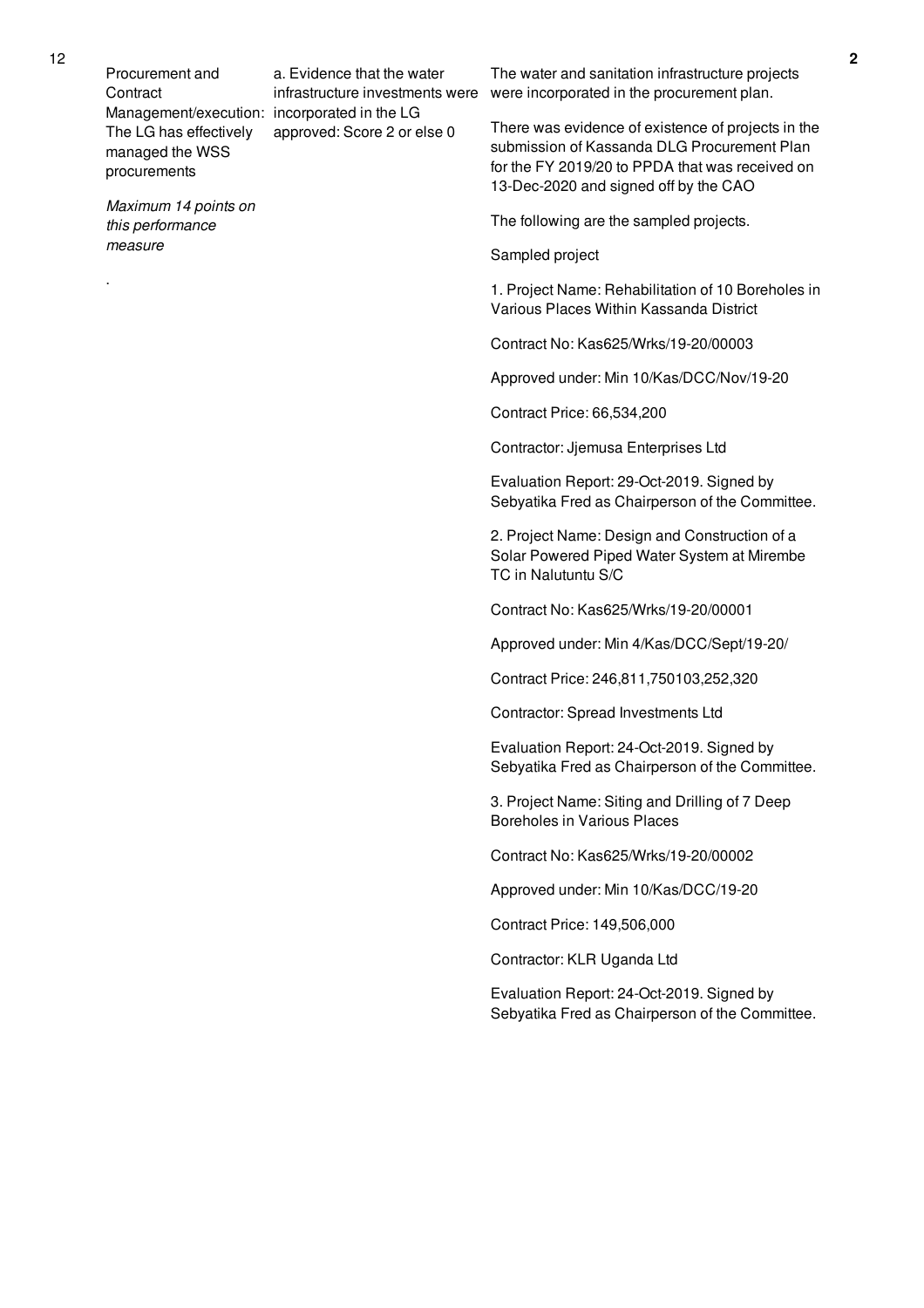*Maximum 14 points on this performance measure*

.

Management/execution: infrastructure for the previous b. Evidence that the water supply and public sanitation FY was approved by the Contracts Committee before commencement of construction Score 2:

There was evidence that water supply and public sanitation infrastructure projects for the current FY were approved by the Contracts Committee before commencement of construction

## Sampled project

1. Project Name: Rehabilitation of 10 Boreholes in Various Places Within Kassanda District

Contract No: Kas625/Wrks/19-20/00003

Approved under: Min 10/Kas/DCC/Nov/19-20

Contract Price: 66,534,200

Contractor: Jjemusa Enterprises Ltd

2. Project Name: Design and Construction of a Solar Powered Piped Water System at Mirembe TC in Nalutuntu S/C

Contract No: Kas625/Wrks/19-20/00001

Approved under: Min 4/Kas/DCC/Sept/19-20/

Contract Price: 246,811,750103,252,320

Contractor: Spread Investments Ltd

3. Project Name: Siting and Drilling of 7 Deep Boreholes in Various Places

Contract No: Kas625/Wrks/19-20/00002

Approved under: Min 10/Kas/DCC/19-20

Contract Price: 149,506,000

Contractor: KLR Uganda Ltd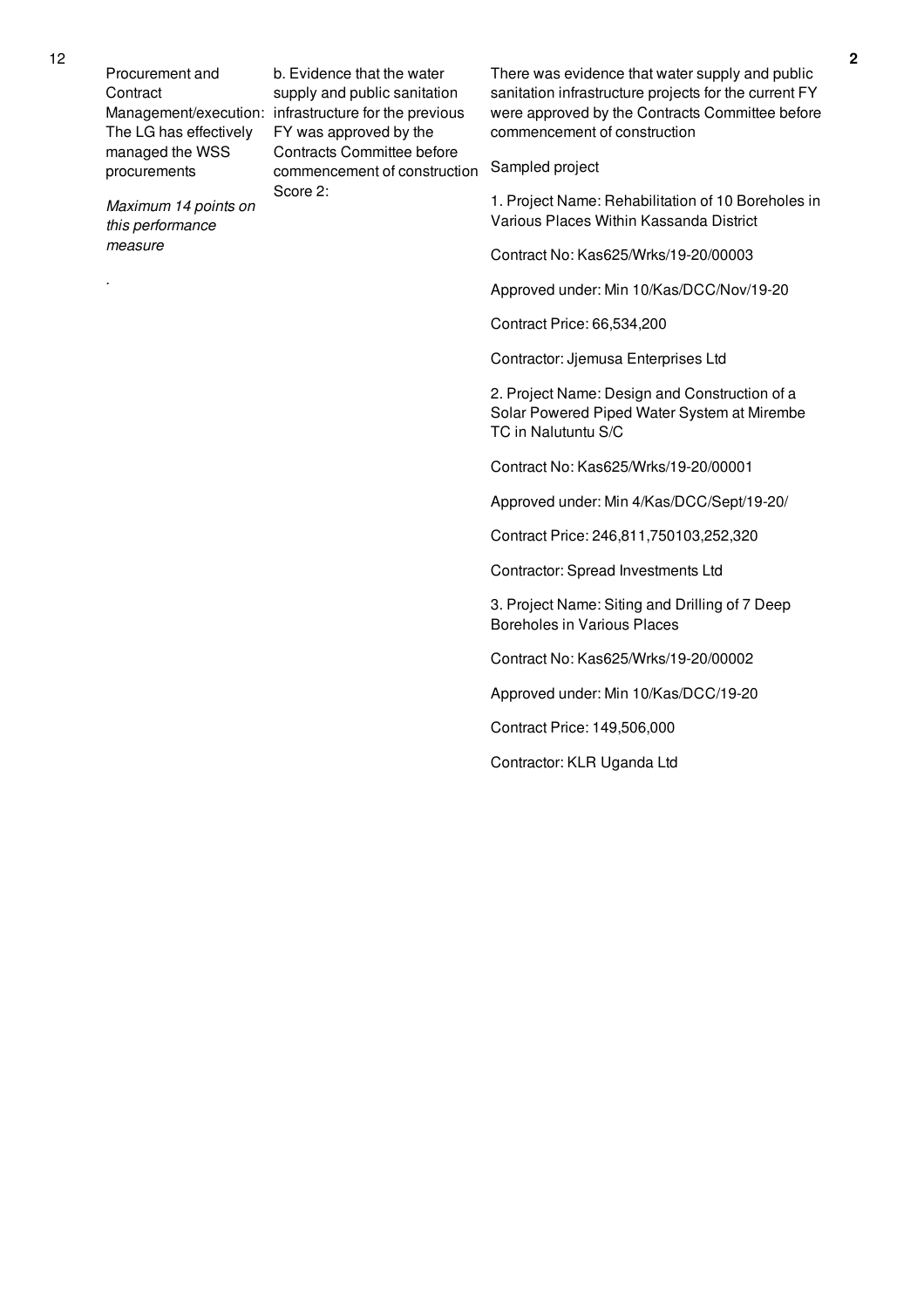12

Procurement and **Contract** Management/execution: established the Project The LG has effectively managed the WSS procurements

*Maximum 14 points on* specified in the Water sector guidelines Score 2:

c. Evidence that the District Water Officer properly

Implementation team as

*this performance measure*

.

There was no evidence that the LG established the project implementation team as specified in the sector guidelines.

Contracts Implementation and management plans were availed but the only technical person on board was the Contract Manager

The following are the sampled projects.

1. Project Name: Rehabilitation of 10 Boreholes in Various Places Within Kassanda District

Contract No: Kas625/Wrks/19-20/00003

Approved under: Min 10/Kas/DCC/Nov/19-20

Contract Price: 66,534,200

Contractor: Jjemusa Enterprises Ltd

Evaluation Report: 29-Oct-2019. Signed by Sebyatika Fred as Chairperson of the Committee.

2. Project Name: Design and Construction of a Solar Powered Piped Water System at Mirembe TC in Nalutuntu S/C

Contract No: Kas625/Wrks/19-20/00001

Approved under: Min 4/Kas/DCC/Sept/19-20/

Contract Price: 246,811,750103,252,320

Contractor: Spread Investments Ltd

Evaluation Report: 24-Oct-2019. Signed by Sebyatika Fred as Chairperson of the Committee.

3. Project Name: Siting and Drilling of 7 Deep Boreholes in Various Places

Contract No: Kas625/Wrks/19-20/00002

Approved under: Min 10/Kas/DCC/19-20

Contract Price: 149,506,000

Contractor: KLR Uganda Ltd

Evaluation Report: 24-Oct-2019. Signed by Sebyatika Fred as Chairperson of the Committee.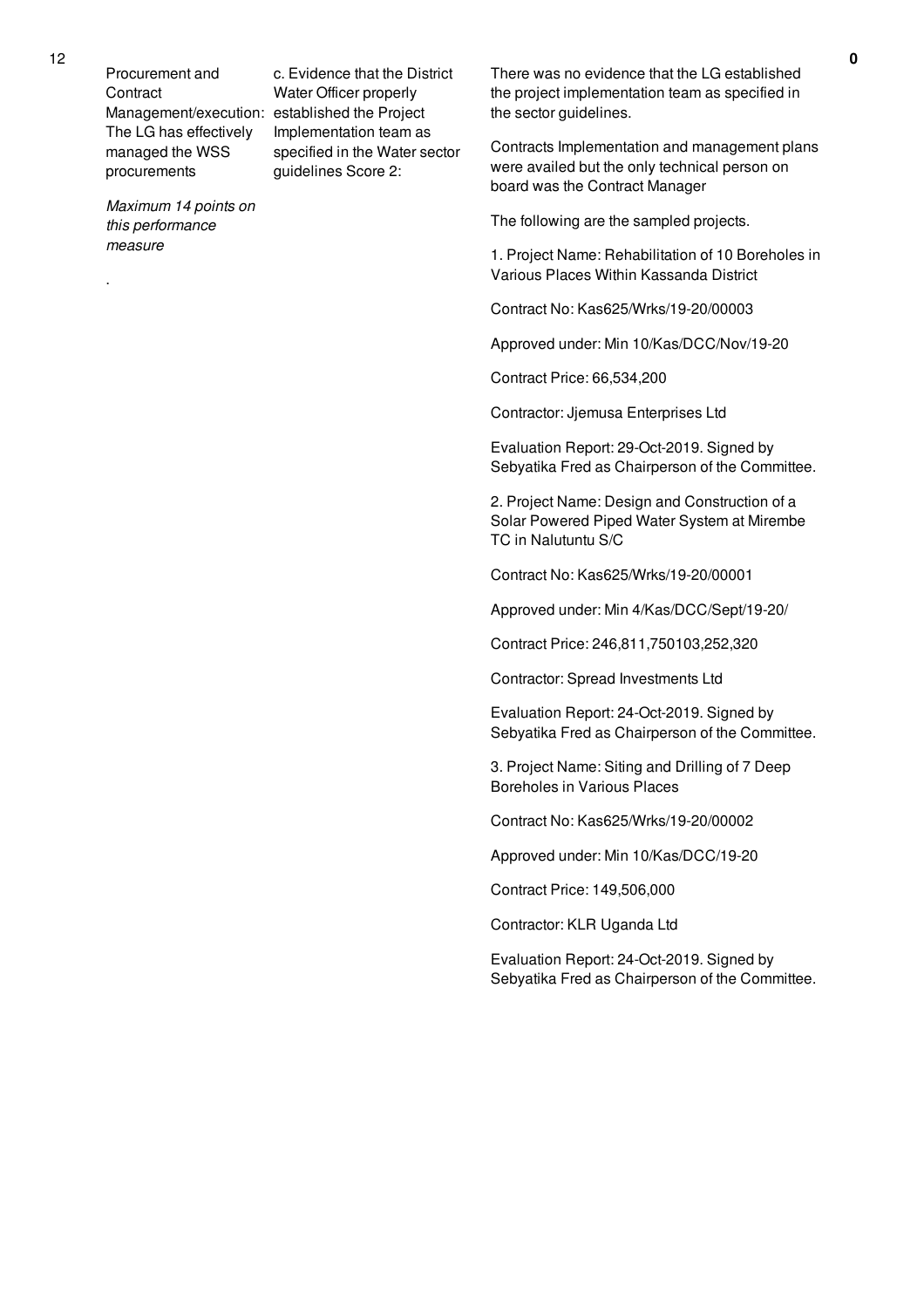*Maximum 14 points on this performance measure*

.

Management/execution: sampled were constructed as d. Evidence that water and public sanitation infrastructure per the standard technical designs provided by the DWO: Score 2

Kasanda district Local Government did construct one latrine at Kyabayiro RGC in Manyogaseka Sub County during year. However, due to the poor state of the road, the site could not be accessed during the verification. Seven boreholes were constructed during the year, three of which were visited as part of the field verification. I attest that the visited boreholes had their platforms constructed according to the national standard design for the hand pumps. The boreholes had also been installed with hand pumps of Uganda Mark II (U2) which is the equivalent of India Mark 2 which is the national technology of choice for hand pumped boreholes.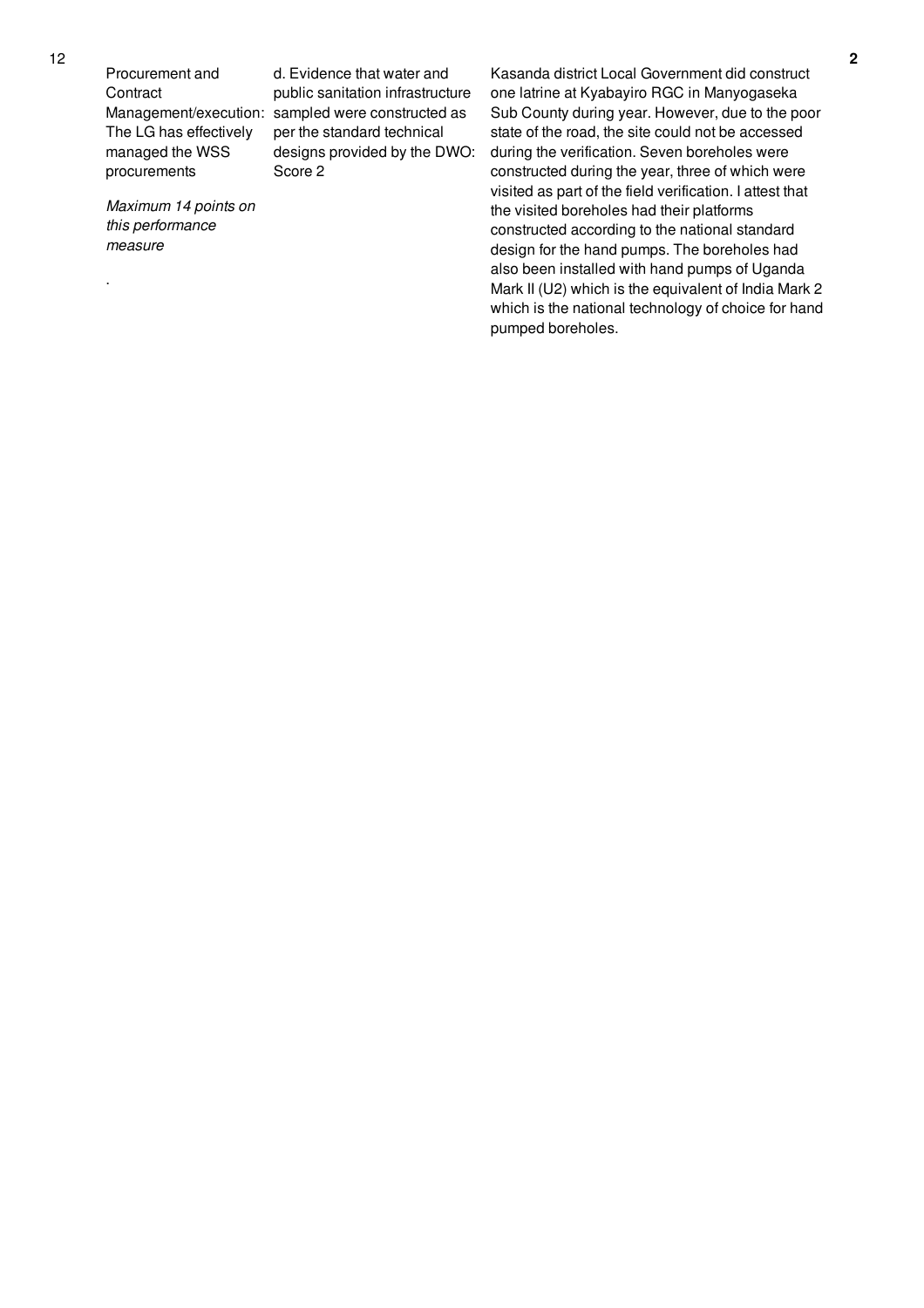Management/execution: monthly technical supervision e. Evidence that the relevant technical officers carry out of WSS infrastructure projects: Score 2

*Maximum 14 points on this performance measure*

.

There was no sufficient evidence that the District Engineer, DWO, Environment officer and CDO participated in supervising the WSS projects.

Contracts Implementation and management plans were availed but the only technical person on board was the Contract Manager.

The following are the sampled projects.

Sampled project

1. Project Name: Rehabilitation of 10 Boreholes in Various Places Within Kassanda District

Contract No: Kas625/Wrks/19-20/00003

Approved under: Min 10/Kas/DCC/Nov/19-20

Contract Price: 66,534,200

Contractor: Jjemusa Enterprises Ltd

Evaluation Report: 29-Oct-2019. Signed by Sebyatika Fred as Chairperson of the Committee.

2. Project Name: Design and Construction of a Solar Powered Piped Water System at Mirembe TC in Nalutuntu S/C

Contract No: Kas625/Wrks/19-20/00001

Approved under: Min 4/Kas/DCC/Sept/19-20/

Contract Price: 246,811,750103,252,320

Contractor: Spread Investments Ltd

Evaluation Report: 24-Oct-2019. Signed by Sebyatika Fred as Chairperson of the Committee.

3. Project Name: Siting and Drilling of 7 Deep Boreholes in Various Places

Contract No: Kas625/Wrks/19-20/00002

Approved under: Min 10/Kas/DCC/19-20

Contract Price: 149,506,000

Contractor: KLR Uganda Ltd

Evaluation Report: 24-Oct-2019. Signed by Sebyatika Fred as Chairperson of the Committee.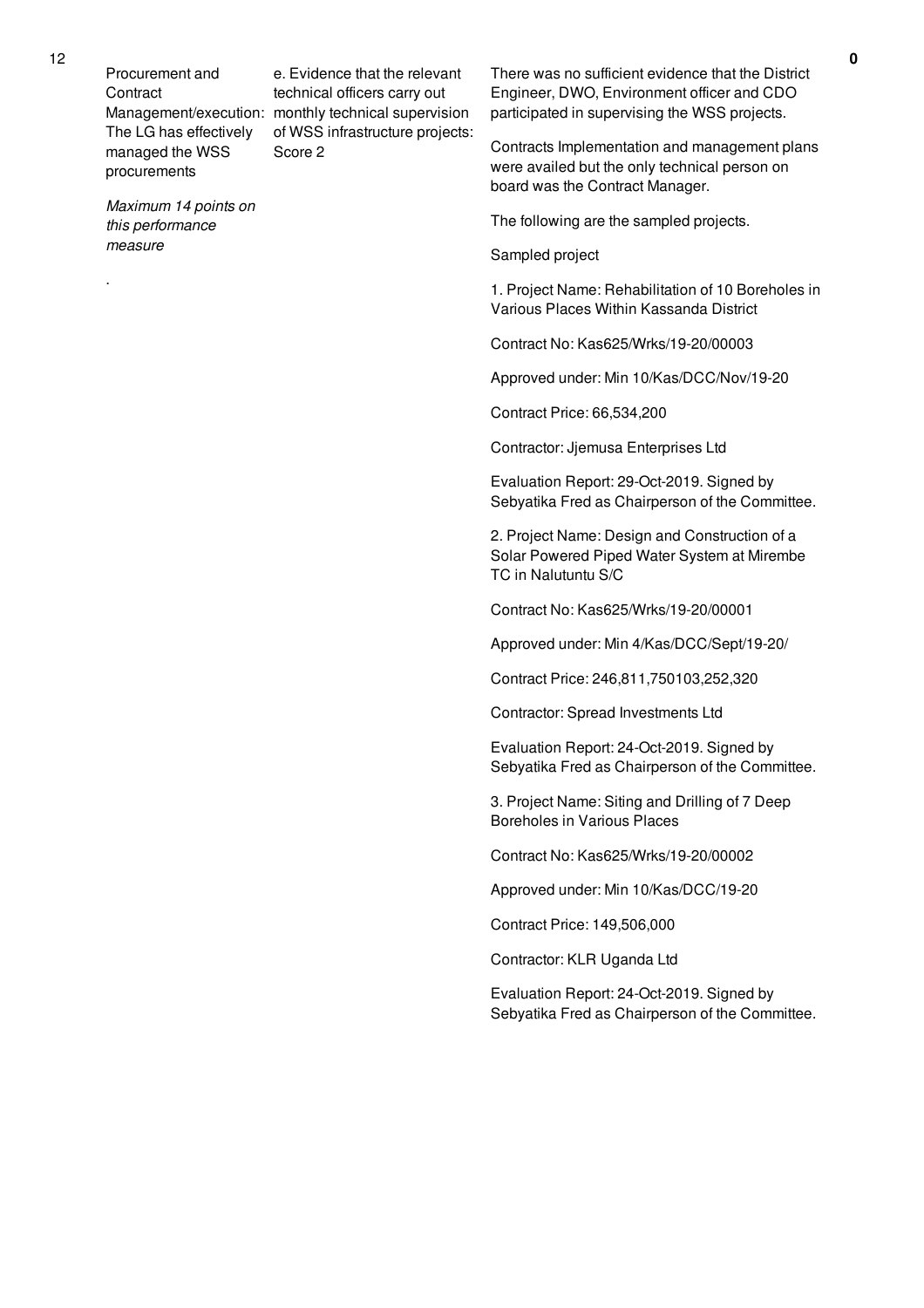*Maximum 14 points on this performance measure*

.

Management/execution: has verified works and initiated f. For the sampled contracts, there is evidence that the DWO payments of contractors within specified timeframes in the contracts

> o If 100 % contracts paid on time: Score 2

o If not score 0

There was evidence from the Sampled Vouchers that payment requests for Water Projects were certified and recommended for payment as per contract as highlighted below;

KLR Uganda Ltd was contracted for siting, drilling, Construction and supervision of 6 hand Pump Boreholes. The Contract sum of Ugx. 149,506,000. Requisition for payment worth Ugx. 80,431,750 vide Certificate No.1 was submitted on 24th June 2020. Certification for payment was done by the CAO, CFO, IA, CE, DE and DWO on 24th June 2020. Payment worth Ugx. 80,431,750 was effected on 30th June 2020. (6 days).

Spread Investments Ltd was contracted for Construction of Mirembe Solar Powered piped water system in Nalutuntu Sub County. Requisition for payment of Certificate No.1 worth Ugx.84, 534,610 was submitted on 28th January 2020. Certification for payment was done by the CAO, CFO, IA, CE, DE and DWO on 28th January 2020. Payment was effected on 30th January 2020. (2days)

Spread Investments Ltd: Certificate N0.3 worth Ugx. 86,388,095 was submitted for payment on 4th June 2020. Certification for payment was done by the CAO, CFO, IA, CE, DE and DWO on 4th June 2020. Payment was effected on 11th June 2020. (6 days)

Jjemura Enterprises Ltd was contracted for Rehabilitation of 10 Hand Pump boreholes in Kiganda, Nalututu, Makokoto, Bukuya, and Kassanda. Certificate No.1 worth Ugx. 38,487,854. Requisition for payment was submitted on 11th December 2019. Certification for payment was done by the CAO, CFO, IA, CE, DE and DWO on 11th December 2020. Payment was effected on 11th December 2019. (1 day)

Certificate No.2 worth Ugx. 24,508,423. Requisition for payment was submitted on 10th January 2020. Certification for payment was done by the CAO, CFO, IA, CE, DE and DWO on 13th January 2020. Payment was effected on 15th January 2020. (5 days).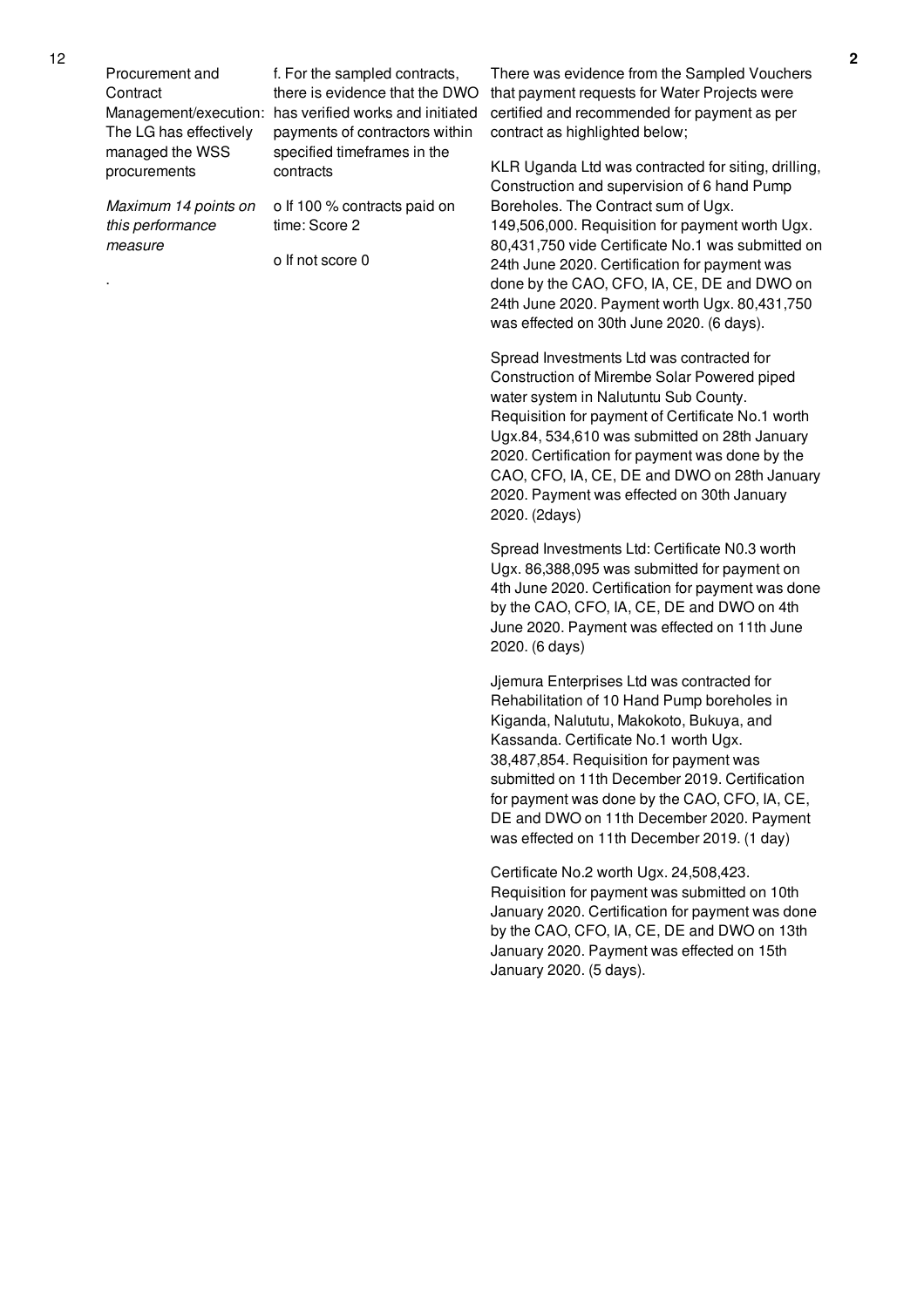Management/execution: infrastructure investments is in g. Evidence that a complete procurement file for water place for each contract with all records as required by the PPDA Law:

Score 2, If not score 0

*Maximum 14 points on this performance measure*

.

Each contract for water infrastructure investments had all relevant records as per the PPDA law

The following are the sampled projects.

Sampled project

1. Project Name: Rehabilitation of 10 Boreholes in Various Places Within Kassanda District

Contract No: Kas625/Wrks/19-20/00003

Approved under: Min 10/Kas/DCC/Nov/19-20

Contract Price: 66,534,200

Contractor: Jjemusa Enterprises Ltd

Evaluation Report: 29-Oct-2019. Signed by Sebyatika Fred as Chairperson of the Committee.

2. Project Name: Design and Construction of a Solar Powered Piped Water System at Mirembe TC in Nalutuntu S/C

Contract No: Kas625/Wrks/19-20/00001

Approved under: Min 4/Kas/DCC/Sept/19-20/

Contract Price: 246,811,750103,252,320

Contractor: Spread Investments Ltd

Evaluation Report: 24-Oct-2019. Signed by Sebyatika Fred as Chairperson of the Committee.

3. Project Name: Siting and Drilling of 7 Deep Boreholes in Various Places

Contract No: Kas625/Wrks/19-20/00002

Approved under: Min 10/Kas/DCC/19-20

Contract Price: 149,506,000

Contractor: KLR Uganda Ltd

Evaluation Report: 24-Oct-2019. Signed by Sebyatika Fred as Chairperson of the Committee.

#### **Environment and Social Requirements**

*Maximum 3 points this performance measure*

13

Grievance Redress: The LG has established liaison with the District a mechanism of addressing WSS related grievances in line with the LG grievance redress framework Evidence that the DWO in Grievances Redress Committee recorded, investigated, responded to and reported on water and environment grievances as per the LG grievance redress framework:

Score 3, If not score 0

There were No grievances recorded in Water and Environment.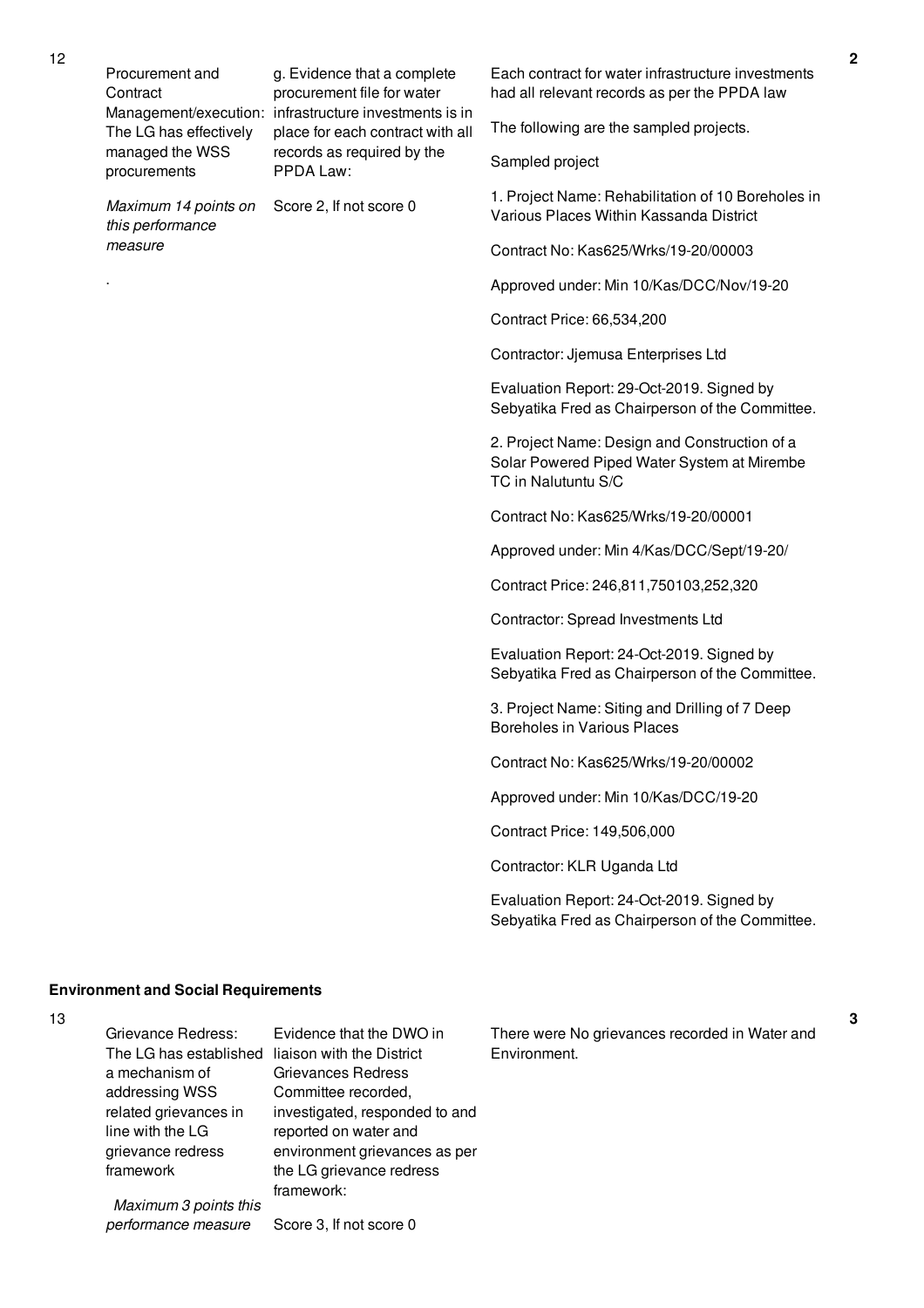| 14 | Safeguards for service<br>delivery                  | Environment Officer have                                                                                                                       | Evidence that the DWO and the There was NO evidence presented of such<br>dissemination. | $\mathbf 0$ |
|----|-----------------------------------------------------|------------------------------------------------------------------------------------------------------------------------------------------------|-----------------------------------------------------------------------------------------|-------------|
|    | Maximum 3 points on<br>this performance<br>measure  | disseminated guidelines on<br>water source & catchment<br>protection and natural resource<br>management to CDOs:                               |                                                                                         |             |
|    |                                                     | Score 3, If not score 0                                                                                                                        |                                                                                         |             |
| 15 | Safeguards in the                                   | a. Evidence that water source                                                                                                                  | There were NO such Plans in place.                                                      | 0           |
|    | Delivery of Investments                             | protection plans & natural                                                                                                                     |                                                                                         |             |
|    | Maximum 10 points on<br>this performance<br>measure | resource management plans<br>for WSS facilities constructed<br>in the previous FY were<br>prepared and implemented:<br>Score 3, If not score 0 |                                                                                         |             |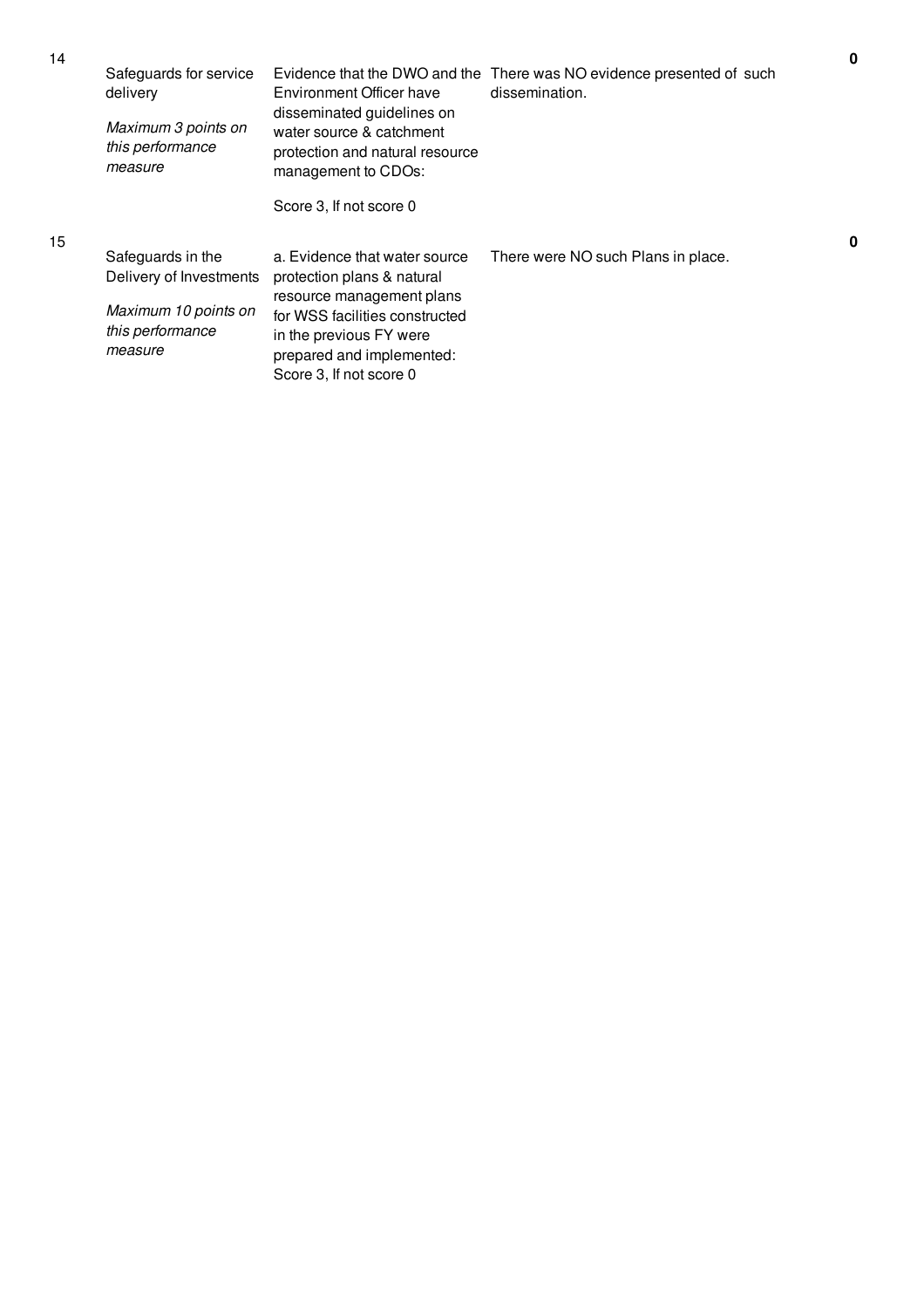Safeguards in the Delivery of Investments

*Maximum 10 points on this performance measure*

b. Evidence that all WSS projects are implemented on land where the LG has proof of consent (e.g. a land title, agreement; Formal Consent, MoUs, etc.), without any encumbrances:

Score 3, If not score 0

The District Water Officer provided evidence (Land titles, agreement Formal Concert, MOU) that Water Source and Sanitation Projects are implemented on land where the Local Government had Proof of Consent without any encumbrances for the new water and sanitation infrastructure projects implemented in the year 2019/2020.

Five land agreements were provided for the boreholes that had been drilled in the district during the year. These included:

- Borehole at Kireeba LC I, Kiziika Parish, Kitumba Sub County. The land agreement was signed between Mr. Kiryahamuheru John (Land Owner) and witnessed by Mr. Timbitiina Alex – Chairman on August 01st, 2019;

- Borehole at Kyakayongo LC1, Nalutuntu Parish, Nalutuntu Sub County. The land agreement was signed between Mr. E Ddamulira (Omutaka) (Land Owner) and Mr. Kadiyala Juma (LC 1 Chairperson);

- Borehole at Gwaffu LC 1, Kampiri Parish, Myanzi Sub County. The land agreement was signed by Ms. Nabatanzi Tewo – Land Owner on March 08th, 2020;

- Borehole at Lugingi LCI, Lugingi Parish, Kitumbi Sub County. The land agreement was signed between Mr. Nkundabandi Sayimoni – Tel 0702041371 (Land Owner) and witnessed by Mr. Ntamuhanga David Chairman LCI Tumwebaze; and

- Borehole at Maggwa B LCI, Maggwa Parish, Kasanda Sub County. The land agreement was signed between Ms. Mpambu Florence (Land Owner) and witnessed by Mr. Mugisha James (Tel 0777413044) – LC Chairman on January 20st, 2020.

15

Safeguards in the Delivery of Investments

*Maximum 10 points on this performance measure*

c. Evidence that E&S Certification forms are completed and signed by Environmental Officer and CDO prior to payments of contractor invoices/certificates at interim and final stages of projects:

Score 2, If not score 0

From the sampled payment Certificates, there was NO evidence that the Environmental Officer and CDO signed the E&S Certification forms before final payments to contractors were made.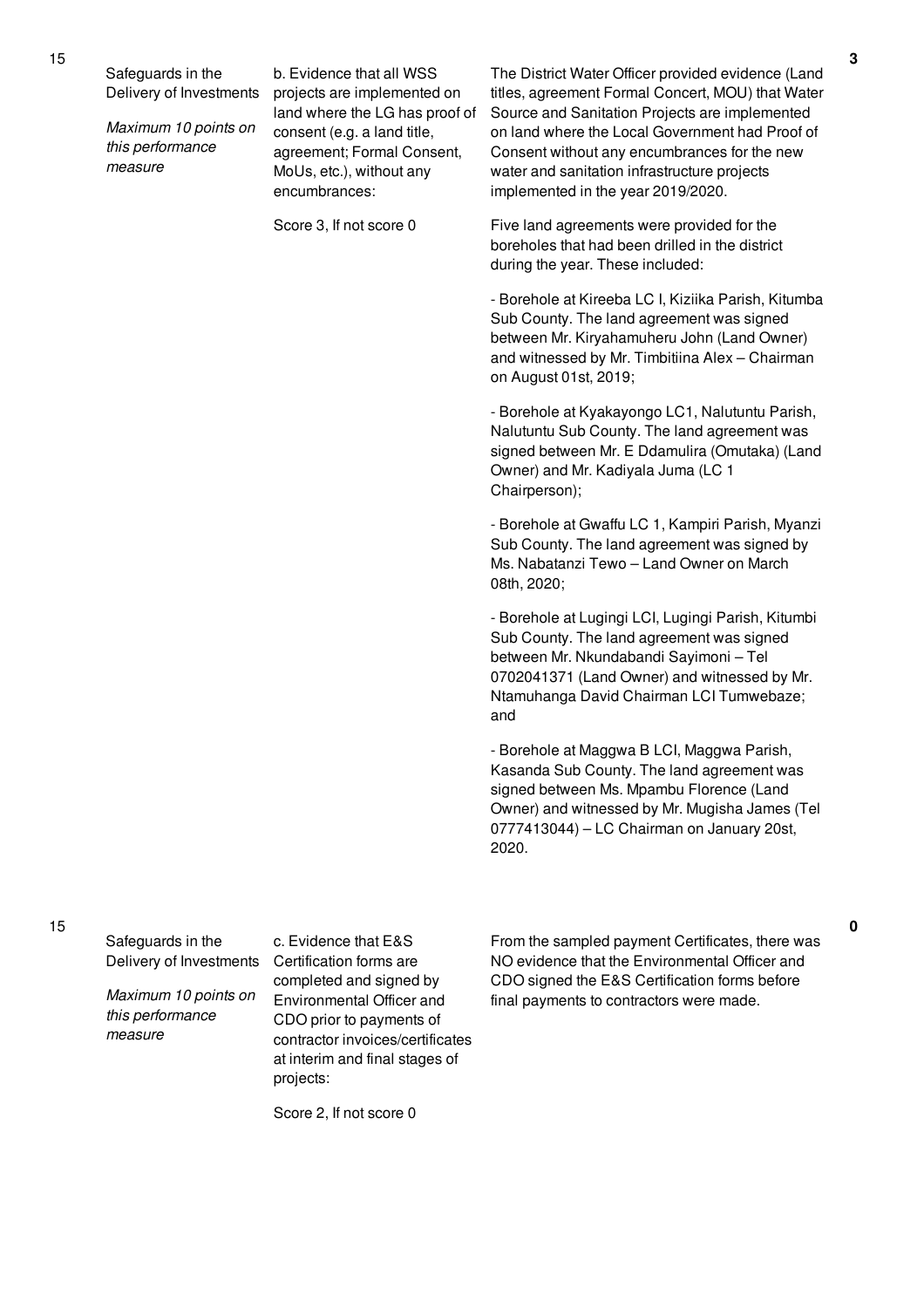Safeguards in the Delivery of Investments

*Maximum 10 points on this performance measure*

d. Evidence that the CDO and environment Officers undertakes monitoring to ascertain compliance with ESMPs; and provide monthly reports:

Score 2, If not score 0

There was NO evidence in this regard for the Water and Environment Sector.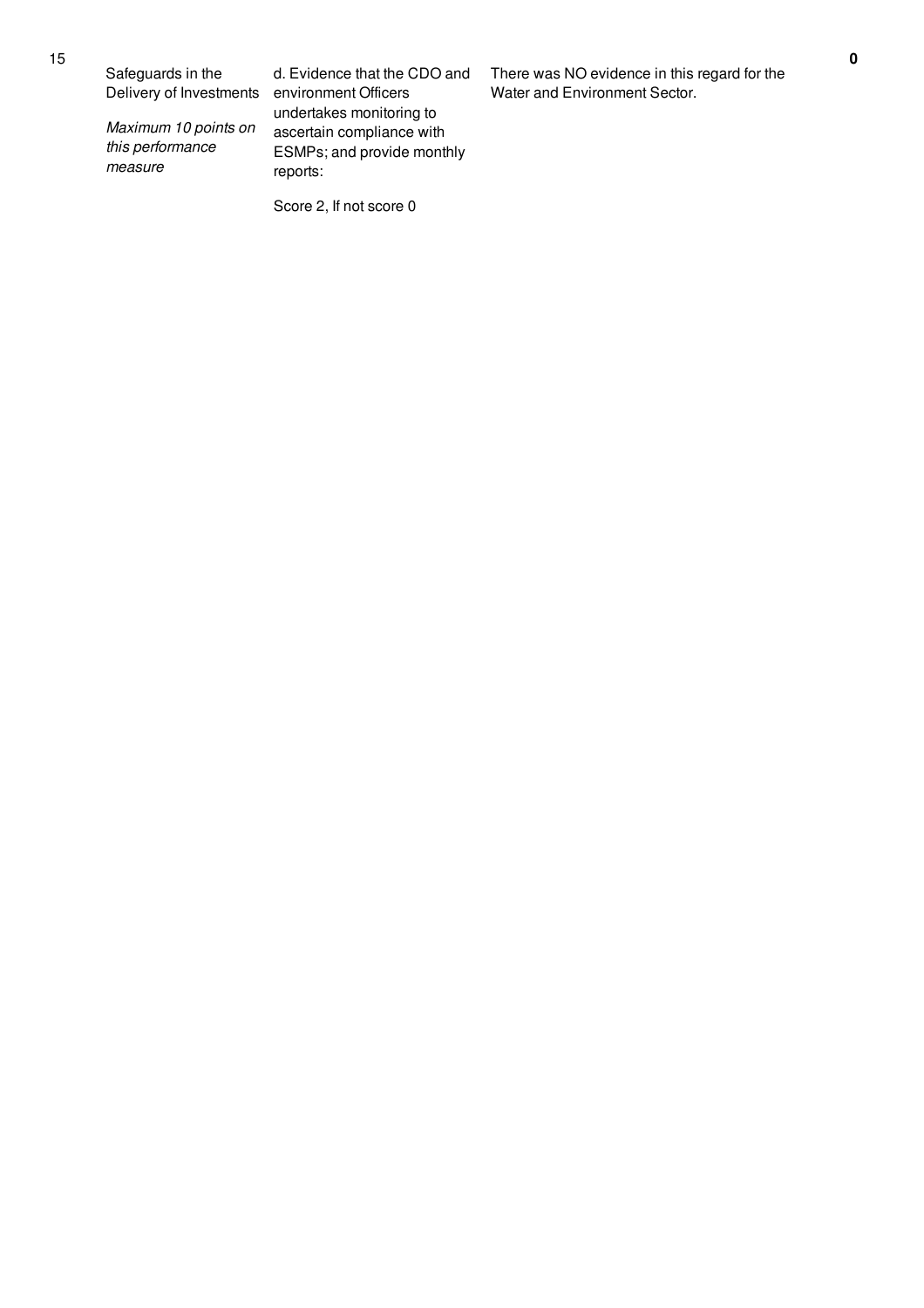| No. | Summary of<br>requirements                                          | <b>Definition of compliance</b>                                                                                                                                                                                                               | <b>Compliance</b><br>justification                                 | <b>Score</b> |
|-----|---------------------------------------------------------------------|-----------------------------------------------------------------------------------------------------------------------------------------------------------------------------------------------------------------------------------------------|--------------------------------------------------------------------|--------------|
|     | <b>Local Government Service Delivery Results</b>                    |                                                                                                                                                                                                                                               |                                                                    |              |
| 1   | Outcome: The LG has<br>increased acreage of<br>newly irrigated land | a) Evidence that the LG has up to-date data on irrigated Not assessed. LG not<br>land for the last two FYs disaggregated between micro- among the pilot<br>scale irrigation grant beneficiaries and non-beneficiaries beneficiaries of micro- |                                                                    | 0            |
|     | Maximum score 4                                                     |                                                                                                                                                                                                                                               | - score 2 or else 0 scale irrigation grant for<br>FY 2020/2021.    |              |
|     | Maximum 20 points for<br>this performance area                      |                                                                                                                                                                                                                                               |                                                                    |              |
| 1   |                                                                     |                                                                                                                                                                                                                                               |                                                                    | 0            |
|     | Outcome: The LG has<br>increased acreage of<br>newly irrigated land | b) Evidence that the LG has increased acreage of newly<br>irrigated land in the previous FY as compared to<br>previous FY but one:                                                                                                            | Not assessed. LG not<br>among the pilot<br>beneficiaries of micro- |              |
|     | Maximum score 4                                                     | • By more than 5% score 2                                                                                                                                                                                                                     | scale irrigation grant for<br>FY 2020/2021.                        |              |
|     | Maximum 20 points for                                               | • Between 1% and 4% score 1                                                                                                                                                                                                                   |                                                                    |              |
|     | this performance area                                               | • If no increase score 0                                                                                                                                                                                                                      |                                                                    |              |
| 2   | Service Delivery<br>Performance: Average                            | a) Evidence that the average score in the micro-scale<br>irrigation for LLG performance assessment is:                                                                                                                                        | Not Applicable.                                                    | 0            |
|     | score in the micro-scale<br>irrigation for the LLG                  | • Above 70%; score 4                                                                                                                                                                                                                          |                                                                    |              |
|     | performance<br>assessment. Maximum                                  | $\cdot$ 60 - 69%; score 2                                                                                                                                                                                                                     |                                                                    |              |
|     | score 4                                                             | · Below 60%; score 0                                                                                                                                                                                                                          |                                                                    |              |
|     |                                                                     | Maximum score 4                                                                                                                                                                                                                               |                                                                    |              |
| 3   | Investment<br>Performance: The LG                                   | a) Evidence that the development component of micro-<br>scale irrigation grant has been used on eligible activities                                                                                                                           | Not assessed. LG not<br>among the pilot                            | 0            |

has managed the supply and installation of micro-scale irrigations equipment as per guidelines

scale irrigation grant has been used on eligible activities among the pilot (procurement and installation of irrigation equipment, including accompanying supplier manuals and training): scale irrigation grant for Score 2 or else score 0

beneficiaries of micro-FY 2020/2021.

Maximum score 6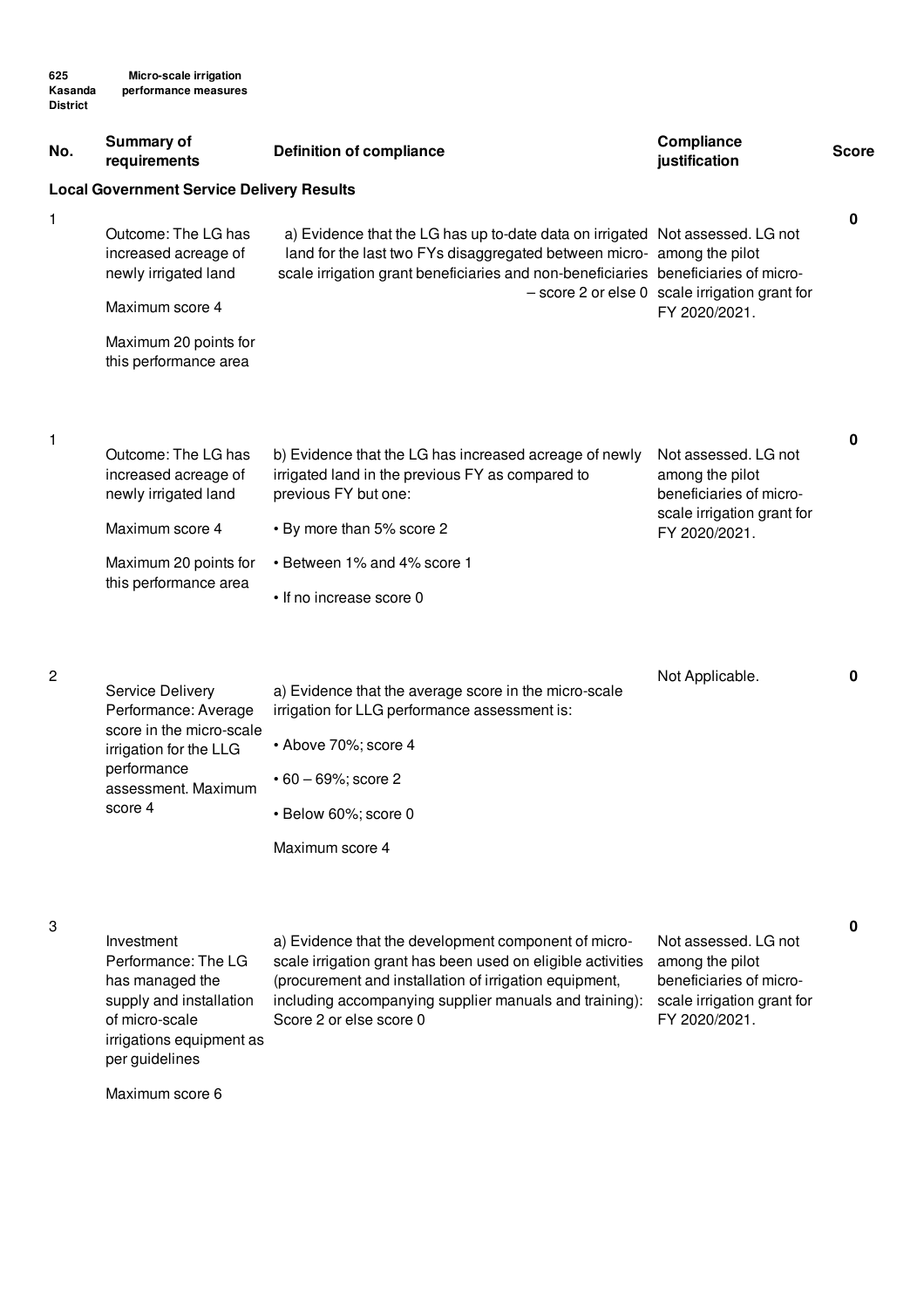3

3

4

| Investment<br>Performance: The LG<br>has managed the<br>supply and installation<br>of micro-scale<br>irrigations equipment as<br>per guidelines<br>Maximum score 6 | b) Evidence that the approved farmer signed an<br>Acceptance Form confirming that equipment is working<br>well, before the LG made payments to the suppliers:<br>Score 1 or else score 0                                                         | Not assessed. LG not<br>among the pilot<br>beneficiaries of micro-<br>scale irrigation grant for<br>FY 2020/2021.                                                                                                                                                                                                                                                                                                |
|--------------------------------------------------------------------------------------------------------------------------------------------------------------------|--------------------------------------------------------------------------------------------------------------------------------------------------------------------------------------------------------------------------------------------------|------------------------------------------------------------------------------------------------------------------------------------------------------------------------------------------------------------------------------------------------------------------------------------------------------------------------------------------------------------------------------------------------------------------|
| Investment<br>Performance: The LG<br>has managed the<br>supply and installation<br>of micro-scale<br>irrigations equipment as<br>per guidelines<br>Maximum score 6 | Evidence that the variations in the contract price are<br>within +/-20% of the Agriculture Engineers estimates:<br>Score 1 or else score 0                                                                                                       | Not assessed. LG not<br>among the pilot<br>beneficiaries of micro-<br>scale irrigation grant for<br>FY 2020/2021.                                                                                                                                                                                                                                                                                                |
| Investment<br>Performance: The LG<br>has managed the<br>supply and installation<br>of micro-scale<br>irrigations equipment as<br>per guidelines<br>Maximum score 6 | d) Evidence that micro-scale irrigation equipment where<br>contracts were signed during the previous FY were<br>installed/completed within the previous FY<br>$\cdot$ If 100% score 2<br>$\cdot$ Between 80 - 99% score 1<br>• Below 80% score 0 | Not assessed. LG not<br>among the pilot<br>beneficiaries of micro-<br>scale irrigation grant for<br>FY 2020/2021.                                                                                                                                                                                                                                                                                                |
| Achievement of<br>standards: The LG has<br>met staffing and micro-<br>scale irrigation<br>standards<br>Maximum score 6                                             | a) Evidence that the LG has recruited LLG extension<br>workers as per staffing structure<br>$\cdot$ If 100% score 2<br>$\cdot$ If 75 - 99% score 1<br>• If below 75% score 0                                                                     | There was no evidence<br>that the LG had recruited<br><b>Extension Workers as</b><br>per staffing structure.<br>Comparing the approved<br>costed staff<br>establishment for 9 Sub<br>Counties with the costed<br>staff list for Agriculture<br>Extension workers;<br>Approved Structure for<br><b>LLGs Extension workers</b><br>has 39 positions.<br>The costed staff list has<br>23 Positions.<br>23/39x100=59% |

**0**

**0**

**0**

59% Filled positions.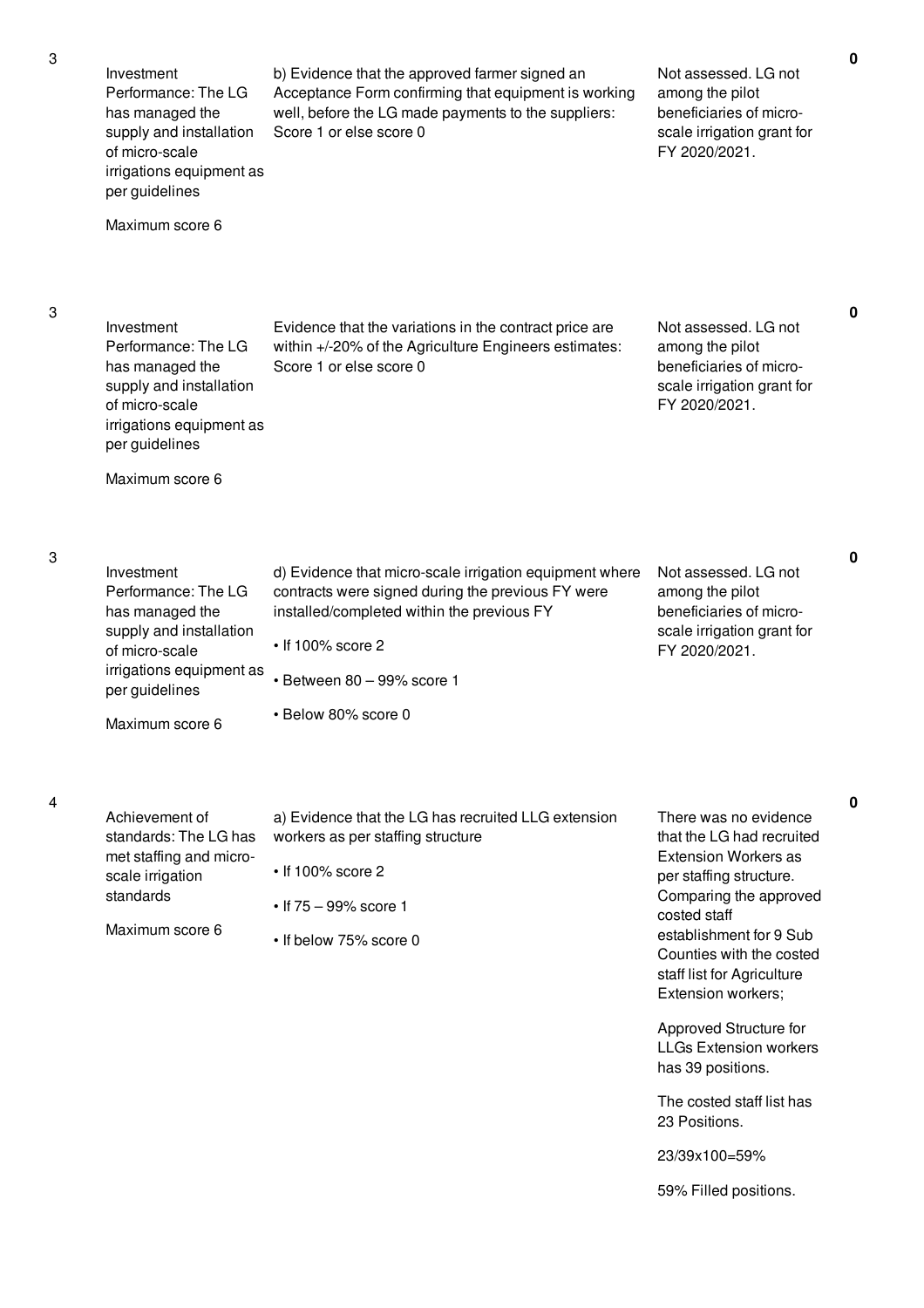| 4 | Achievement of<br>standards: The LG has<br>met staffing and micro-<br>scale irrigation<br>standards<br>Maximum score 6 | b) Evidence that the micro-scale irrigation equipment<br>meets standards as defined by MAAIF<br>• If 100% score 2 or else score 0                  | Not assessed. LG not<br>among the pilot<br>beneficiaries of micro-<br>scale irrigation grant for<br>FY 2020/2021. |
|---|------------------------------------------------------------------------------------------------------------------------|----------------------------------------------------------------------------------------------------------------------------------------------------|-------------------------------------------------------------------------------------------------------------------|
| 4 | Achievement of<br>standards: The LG has<br>met staffing and micro-<br>scale irrigation<br>standards<br>Maximum score 6 | b) Evidence that the installed micro-scale irrigation<br>systems during last FY are functional<br>. If 100% are functional score 2 or else score 0 | Not assessed. LG not<br>among the pilot<br>beneficiaries of micro-<br>scale irrigation grant for<br>FY 2020/2021. |
|   |                                                                                                                        | <b>Performance Reporting and Performance Improvement</b>                                                                                           |                                                                                                                   |
| 5 | Accuracy of reported                                                                                                   | a) Evidence that information on position of extension                                                                                              | There was evidence that                                                                                           |

Accuracy of reported information: The LG has workers filled is accurate: Score 2 or else 0 reported accurate information a) Evidence that information on position of extension information on position of extension workers filled is accurate.

Maximum score 4

Information from the Kassanda Town Council staff list and Kiganda S/C staff list about extension workers was similar to that from

Kassanda LG costed staff list for Agriculture extension workers for FY 2019/2020.

5

Accuracy of reported reported accurate information

information: The LG has system installed and functioning is accurate: Score 2 or b) Evidence that information on micro-scale irrigation else 0

Not assessed. LG not among the pilot beneficiaries of microscale irrigation grant for FY 2020/2021.

Maximum score 4

**0**

**0**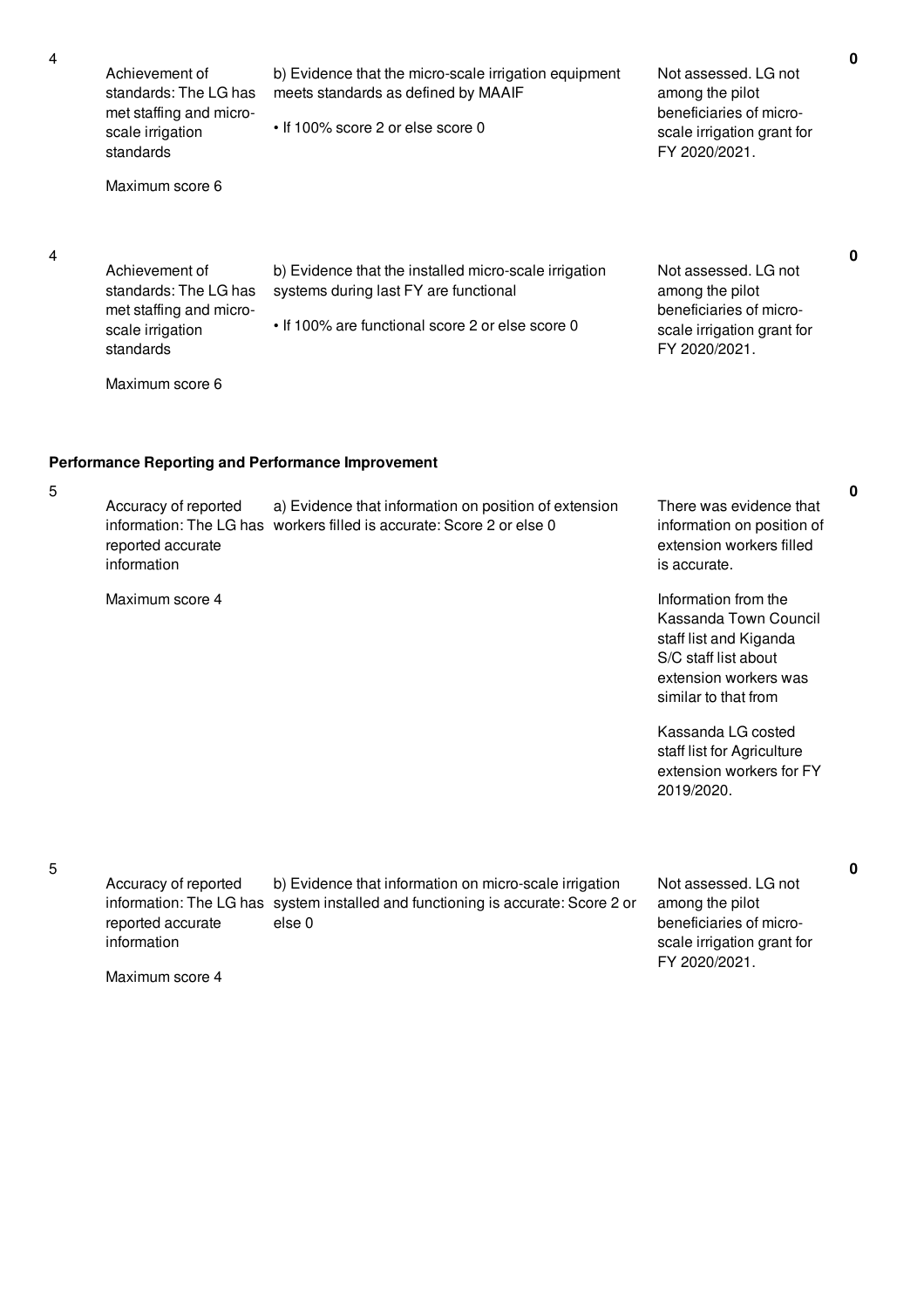6

6

6

| Reporting and<br>Performance<br>Improvement: The LG<br>has collected and<br>entered information into<br>MIS, and developed<br>and implemented<br>performance<br>improvement plans<br>Maximum score 6 | a) Evidence that information is collected quarterly on<br>newly irrigated land, functionality of irrigation equipment<br>installed; provision of complementary services and<br>farmer Expression of Interest: Score 2 or else 0 | Not assessed. LG not<br>among the pilot<br>beneficiaries of micro-<br>scale irrigation grant for<br>FY 2020/2021. |
|------------------------------------------------------------------------------------------------------------------------------------------------------------------------------------------------------|---------------------------------------------------------------------------------------------------------------------------------------------------------------------------------------------------------------------------------|-------------------------------------------------------------------------------------------------------------------|
| Reporting and<br>Performance<br>Improvement: The LG<br>has collected and<br>entered information into<br>MIS, and developed<br>and implemented<br>performance<br>improvement plans                    | b) Evidence that the LG has entered up to-date LLG<br>information into MIS: Score 1 or else 0                                                                                                                                   | Not assessed. LG not<br>among the pilot<br>beneficiaries of micro-<br>scale irrigation grant for<br>FY 2020/2021. |
| Maximum score 6                                                                                                                                                                                      |                                                                                                                                                                                                                                 |                                                                                                                   |
| Reporting and<br>Performance<br>Improvement: The LG<br>has collected and<br>entered information into<br>MIS, and developed<br>and implemented<br>performance<br>improvement plans<br>Maximum score 6 | c. Evidence that the LG has prepared a quarterly report<br>using information compiled from LLGs in the MIS: Score<br>1 or else 0                                                                                                | Not assessed. LG not<br>among the pilot<br>beneficiaries of micro-<br>scale irrigation grant for<br>FY 2020/2021. |
| Reporting and<br>Performance<br>Improvement: The LG<br>has collected and<br>entered information into<br>MIS, and developed<br>and implemented<br>performance<br>improvement plans<br>Maximum score 6 | d) Evidence that the LG has:<br>i. Developed an approved Performance Improvement<br>Plan for the lowest performing LLGs score 1 or else 0                                                                                       | Not assessed. LG not<br>among the pilot<br>beneficiaries of micro-<br>scale irrigation grant for<br>FY 2020/2021. |

**0**

**0**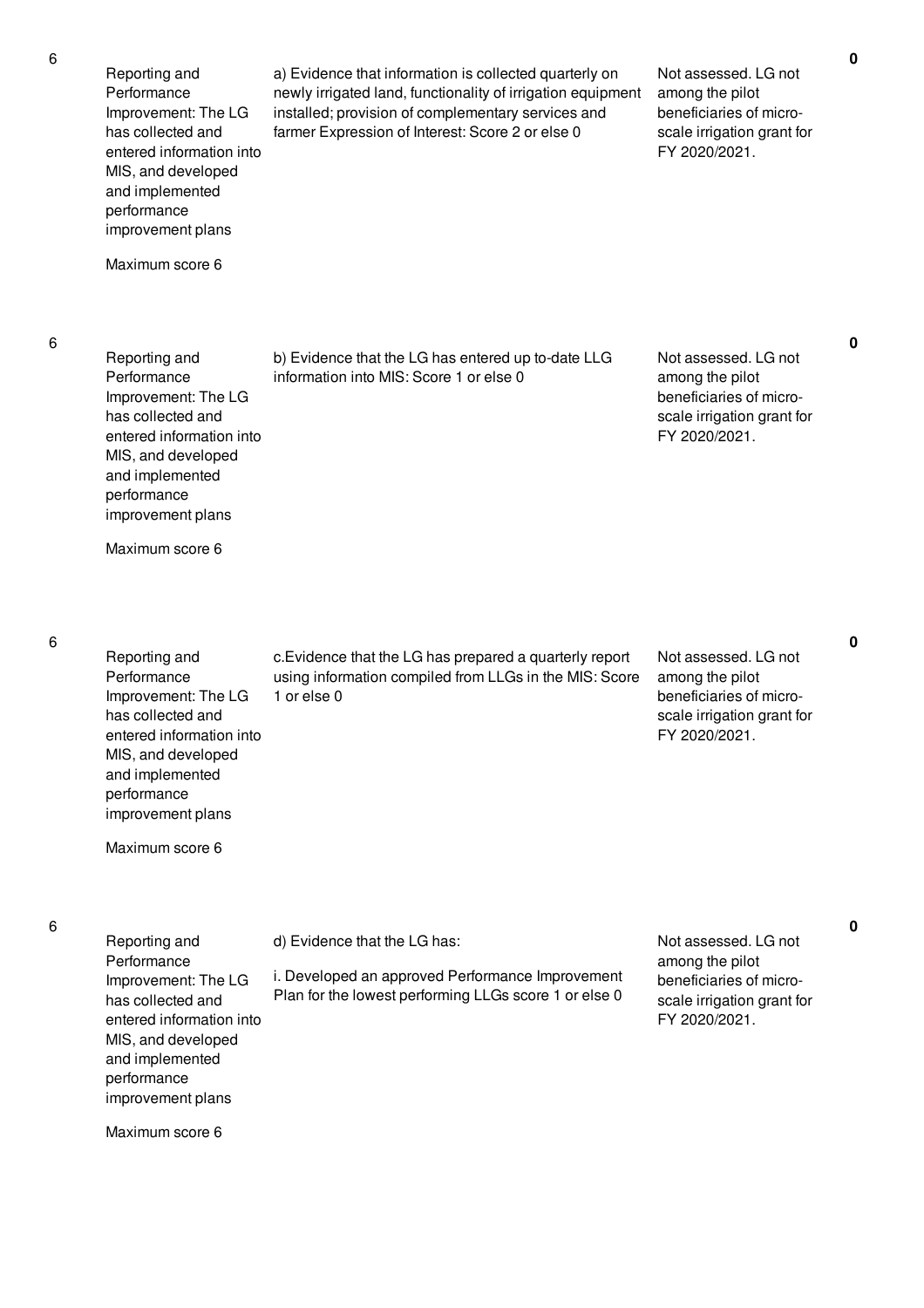Reporting and Performance Improvement: The LG has collected and entered information into MIS, and developed and implemented performance improvement plans Maximum score 6 ii. Implemented Performance Improvement Plan for lowest performing LLGs: Score 1 or else 0 Not assessed. LG not among the pilot beneficiaries of microscale irrigation grant for FY 2020/2021.

#### **Human Resource Management and Development**

7

Budgeting for, actual recruitment and deployment of staff: The  $\,$  i. Budgeted for extension workers as per guidelines/in Local Government has budgeted, actually recruited and deployed staff as per guidelines Maximum score 6 a) Evidence that the LG has: accordance with the staffing norms score 1 or else 0 Not assessed. LG not among the pilot beneficiaries of microscale irrigation grant for FY 2020/2021.

**0**

**0**

### 7

Budgeting for, actual recruitment and deployment of staff: The Local Government has budgeted, actually recruited and deployed staff as per guidelines ii Deployed extension workers as per guidelines score 1 or else 0 Not assessed. LG not among the pilot beneficiaries of microscale irrigation grant for FY 2020/2021.

Maximum score 6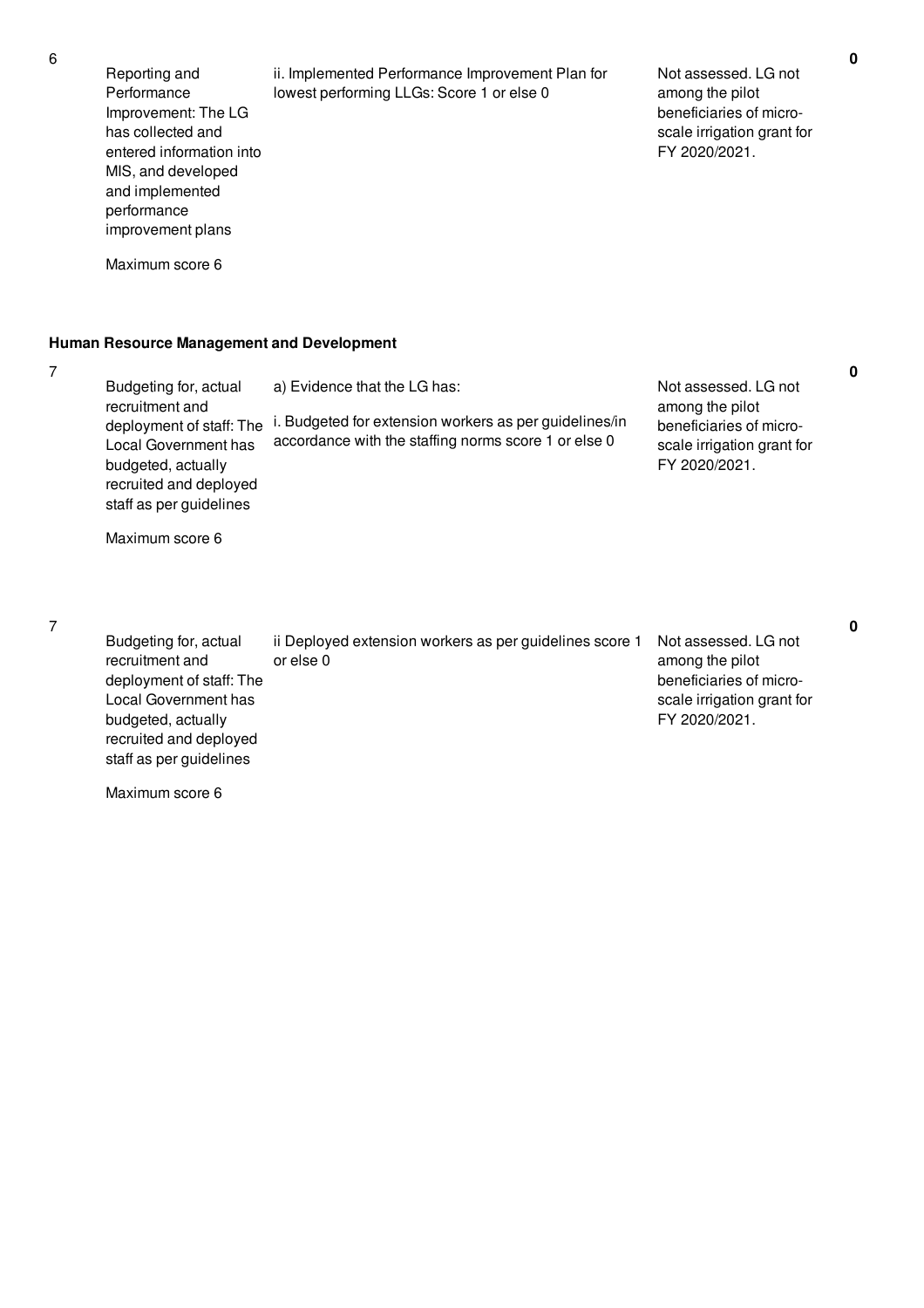8

8

Budgeting for, actual recruitment and

| deployment of staff: The<br>Local Government has<br>budgeted, actually<br>recruited and deployed                                                                                           |                                                                                                                                                                                                                                                      | extension workers were<br>working in LLGs where<br>they were deployed.                                                                                                                                                                                    |
|--------------------------------------------------------------------------------------------------------------------------------------------------------------------------------------------|------------------------------------------------------------------------------------------------------------------------------------------------------------------------------------------------------------------------------------------------------|-----------------------------------------------------------------------------------------------------------------------------------------------------------------------------------------------------------------------------------------------------------|
| staff as per guidelines<br>Maximum score 6                                                                                                                                                 |                                                                                                                                                                                                                                                      | The sampled LLGs<br>included Kassanda T/C,<br>Kassanda S/C and<br>Kiganda S/C. All the staff<br>lists had the names of<br>the extension workers as<br>per the deployment list<br>from Production<br>Department.                                           |
|                                                                                                                                                                                            |                                                                                                                                                                                                                                                      | Also the arrival books/<br>Attendance registers<br>showed regular<br>attendance of the<br>extension workers.                                                                                                                                              |
| Budgeting for, actual<br>recruitment and<br>deployment of staff: The<br>Local Government has<br>budgeted, actually<br>recruited and deployed<br>staff as per guidelines<br>Maximum score 6 | c) Evidence that extension workers deployment has<br>been publicized and disseminated to LLGs by among<br>others displaying staff list on the LLG notice board. Score<br>2 or else 0                                                                 | There was no evidence<br>that extension workers<br>deployment has been<br>publicized and<br>disseminated to LLGs by<br>among others displaying<br>staff list on the LLG<br>notice board.                                                                  |
| Performance<br>management: The LG<br>has appraised, taken<br>corrective action and<br>trained Extension<br>Workers<br>Maximum score 4                                                      | a) Evidence that the District Production Coordinator has:<br>i. Conducted annual performance appraisal of all<br>Extension Workers against the agreed performance<br>plans and has submitted a copy to HRO during the<br>previous FY: Score 1 else 0 | There was no evidence<br>that the District<br><b>Production Coordinator</b><br>Conducted annual<br>performance appraisal of<br>all Extension Workers<br>against the agreed<br>performance plans and<br>submitted a copy to HRO<br>during the previous FY; |
| Performance<br>management: The LG<br>has appraised, taken<br>corrective action and<br>trained Extension<br>Workers                                                                         | a) Evidence that the District Production Coordinator has;<br>Taken corrective actions: Score 1 or else 0                                                                                                                                             | There was no evidence<br>of corrective actions<br>taken.                                                                                                                                                                                                  |

b) Evidence that extension workers are working in LLGs From the sampled LLGs

where they are deployed: Score 2 or else 0

**2**

**0**

**0**

**0**

there was evidence that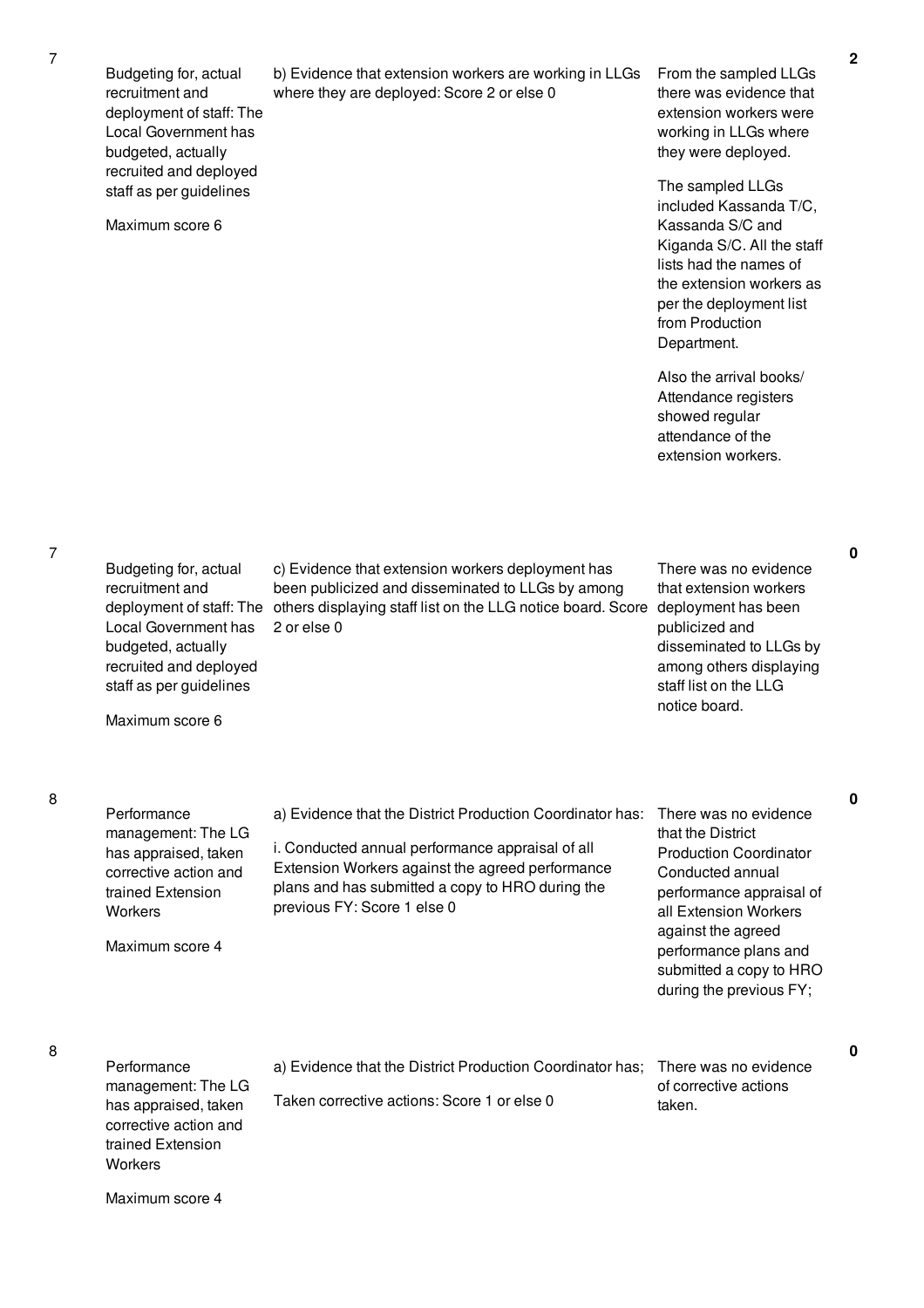| 8 | Performance<br>management: The LG<br>has appraised, taken<br>corrective action and<br>trained Extension<br>Workers<br>Maximum score 4                                                                                                                                  | b) Evidence that:<br>i. Training activities were conducted in accordance to the<br>training plans at District level: Score 1 or else 0                                                                                                                                                                                                                           | Not assessed. LG not<br>among the pilot<br>beneficiaries of micro-<br>scale irrigation grant for<br>FY 2020/2021. | 0 |
|---|------------------------------------------------------------------------------------------------------------------------------------------------------------------------------------------------------------------------------------------------------------------------|------------------------------------------------------------------------------------------------------------------------------------------------------------------------------------------------------------------------------------------------------------------------------------------------------------------------------------------------------------------|-------------------------------------------------------------------------------------------------------------------|---|
| 8 | Performance<br>management: The LG<br>has appraised, taken<br>corrective action and<br>trained Extension<br>Workers<br>Maximum score 4                                                                                                                                  | ii Evidence that training activities were documented in<br>the training database: Score 1 or else 0                                                                                                                                                                                                                                                              | Not assessed. LG not<br>among the pilot<br>beneficiaries of micro-<br>scale irrigation grant for<br>FY 2020/2021. | 0 |
| 9 | Management, Monitoring and Supervision of Services.<br>Planning, budgeting<br>and transfer of funds for<br>service delivery: The<br>Local Government has<br>budgeted, used and<br>disseminated funds for<br>service delivery as per<br>guidelines.<br>Maximum score 10 | a) Evidence that the LG has appropriately allocated the<br>micro scale irrigation grant between (i) capital<br>development (micro scale irrigation equipment); and (ii)<br>complementary services (in FY 2020/21 100% to<br>complementary services; starting from FY 2021/22 -<br>75% capital development; and 25% complementary<br>services): Score 2 or else 0 | Not assessed. LG not<br>among the pilot<br>beneficiaries of micro-<br>scale irrigation grant for<br>FY 2020/2021. | 0 |
| 9 |                                                                                                                                                                                                                                                                        |                                                                                                                                                                                                                                                                                                                                                                  |                                                                                                                   | 0 |

Planning, budgeting and transfer of funds for service delivery: The Local Government has budgeted, used and disseminated funds for service delivery as per guidelines.

Maximum score 10

b) Evidence that budget allocations have been made towards complementary services in line with the sector guidelines i.e. (i) maximum 25% for enhancing LG capacity to support irrigated agriculture (of which maximum 15% awareness raising of local leaders and maximum 10% procurement, Monitoring and Supervision); and (ii) minimum 75% for enhancing farmer capacity for uptake of micro scale irrigation (Awareness raising of farmers, Farm visit, Demonstrations, Farmer Field Schools): Score 2 or else score 0

Not assessed. LG not among the pilot beneficiaries of microscale irrigation grant for FY 2020/2021.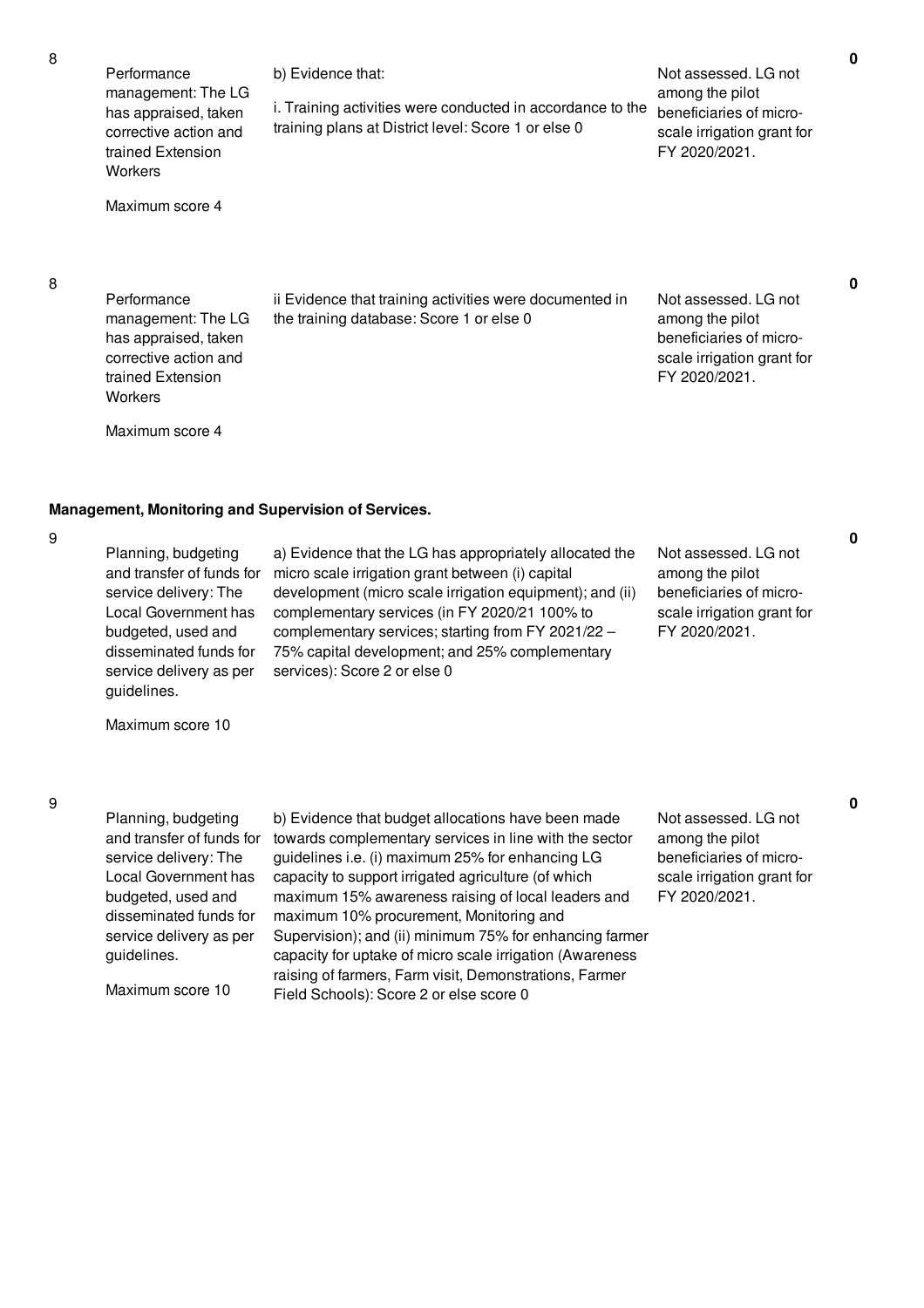9

| Planning, budgeting<br>and transfer of funds for<br>service delivery: The<br>Local Government has<br>budgeted, used and<br>disseminated funds for<br>service delivery as per<br>guidelines. | c) Evidence that the co-funding is reflected in the LG<br>Budget and allocated as per guidelines: Score 2 or else<br>0                                                                                                                                                                                                     | Not assessed. LG not<br>among the pilot<br>beneficiaries of micro-<br>scale irrigation grant for<br>FY 2020/2021. |             |
|---------------------------------------------------------------------------------------------------------------------------------------------------------------------------------------------|----------------------------------------------------------------------------------------------------------------------------------------------------------------------------------------------------------------------------------------------------------------------------------------------------------------------------|-------------------------------------------------------------------------------------------------------------------|-------------|
| Maximum score 10                                                                                                                                                                            |                                                                                                                                                                                                                                                                                                                            |                                                                                                                   |             |
| Planning, budgeting<br>and transfer of funds for<br>service delivery: The<br>Local Government has<br>budgeted, used and<br>disseminated funds for<br>service delivery as per<br>guidelines. | d) Evidence that the LG has used the farmer co-funding<br>following the same rules applicable to the micro scale<br>irrigation grant: Score 2 or else 0                                                                                                                                                                    | Not assessed. LG not<br>among the pilot<br>beneficiaries of micro-<br>scale irrigation grant for<br>FY 2020/2021. | $\mathbf 0$ |
| Maximum score 10                                                                                                                                                                            |                                                                                                                                                                                                                                                                                                                            |                                                                                                                   |             |
| Planning, budgeting<br>and transfer of funds for<br>service delivery: The<br>Local Government has<br>budgeted, used and<br>disseminated funds for<br>service delivery as per<br>guidelines. | e) Evidence that the LG has disseminated information on Not assessed. LG not<br>use of the farmer co-funding: Score 2 or else 0                                                                                                                                                                                            | among the pilot<br>beneficiaries of micro-<br>scale irrigation grant for<br>FY 2020/2021.                         | $\mathbf 0$ |
| Maximum score 10                                                                                                                                                                            |                                                                                                                                                                                                                                                                                                                            |                                                                                                                   |             |
| Routine oversight and<br>monitoring: The LG<br>monitored, provided<br>hands-on support and<br>ran farmer field schools<br>as per guidelines                                                 | a) Evidence that the DPO has monitored on a monthly<br>basis installed micro-scale irrigation equipment (key<br>areas to include functionality of equipment, environment<br>and social safeguards including adequacy of water<br>source, efficiency of micro irrigation equipment in terms<br>of water conservation, etc.) | Not assessed. LG not<br>among the pilot<br>beneficiaries of micro-<br>scale irrigation grant for<br>FY 2020/2021. | 0           |
| Maximum score 8                                                                                                                                                                             | • If more than 90% of the micro-irrigation equipment<br>monitored: Score 2                                                                                                                                                                                                                                                 |                                                                                                                   |             |
|                                                                                                                                                                                             | • 70-89% monitored score 1<br>Less than 70% score 0                                                                                                                                                                                                                                                                        |                                                                                                                   |             |
|                                                                                                                                                                                             |                                                                                                                                                                                                                                                                                                                            |                                                                                                                   |             |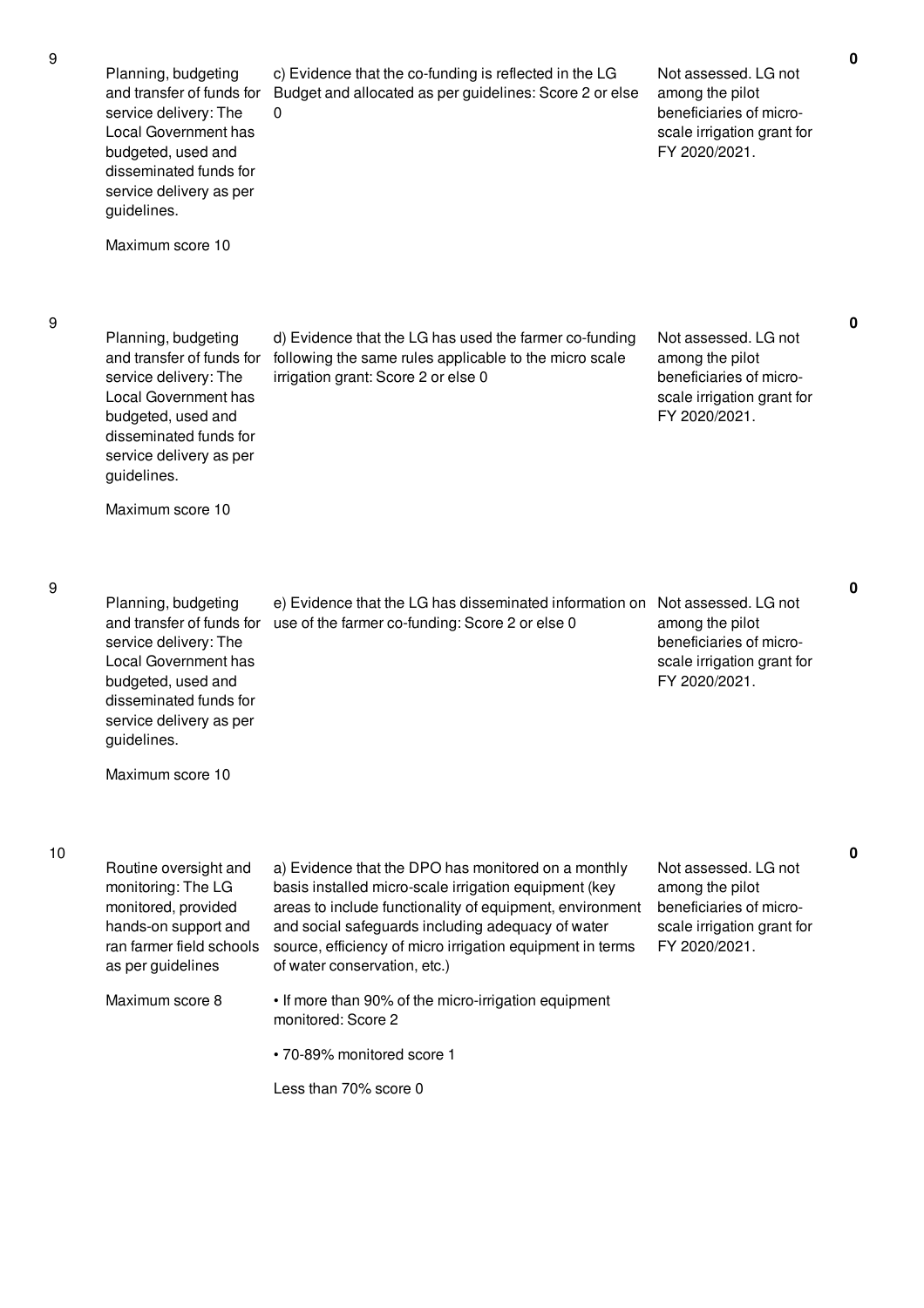| 10 | Routine oversight and<br>monitoring: The LG<br>monitored, provided<br>hands-on support and<br>ran farmer field schools<br>as per guidelines<br>Maximum score 8         | b. Evidence that the LG has overseen technical training<br>& support to the Approved Farmer to achieve servicing<br>and maintenance during the warranty period: Score 2 or<br>else <sub>0</sub>            | Not assessed. LG not<br>among the pilot<br>beneficiaries of micro-<br>scale irrigation grant for<br>FY 2020/2021. | $\pmb{0}$ |
|----|------------------------------------------------------------------------------------------------------------------------------------------------------------------------|------------------------------------------------------------------------------------------------------------------------------------------------------------------------------------------------------------|-------------------------------------------------------------------------------------------------------------------|-----------|
| 10 | Routine oversight and<br>monitoring: The LG<br>monitored, provided<br>hands-on support and<br>ran farmer field schools<br>as per guidelines<br>Maximum score 8         | c) Evidence that the LG has provided hands-on support<br>to the LLG extension workers during the implementation<br>of complementary services within the previous FY as per<br>guidelines score 2 or else 0 | Not assessed. LG not<br>among the pilot<br>beneficiaries of micro-<br>scale irrigation grant for<br>FY 2020/2021. | 0         |
| 10 | Routine oversight and<br>monitoring: The LG<br>monitored, provided<br>hands-on support and<br>ran farmer field schools<br>as per guidelines<br>Maximum score 8         | d) Evidence that the LG has established and run farmer<br>field schools as per guidelines: Score 2 or else 0                                                                                               | Not assessed. LG not<br>among the pilot<br>beneficiaries of micro-<br>scale irrigation grant for<br>FY 2020/2021. | 0         |
| 11 | Mobilization of farmers:<br>The LG has conducted<br>activities to mobilize<br>farmers to participate in<br>irrigation and irrigated<br>agriculture.<br>Maximum score 4 | a) Evidence that the LG has conducted activities to<br>mobilize farmers as per guidelines: Score 2 or else 0                                                                                               | Not assessed. LG not<br>among the pilot<br>beneficiaries of micro-<br>scale irrigation grant for<br>FY 2020/2021. | 0         |
| 11 | Mobilization of farmers:<br>The LG has conducted<br>activities to mobilize<br>farmers to participate in<br>irrigation and irrigated<br>agriculture.<br>Maximum score 4 | b) Evidence that the District has trained staff and political<br>leaders at District and LLG levels: Score 2 or else 0                                                                                     | Not assessed. LG not<br>among the pilot<br>beneficiaries of micro-<br>scale irrigation grant for<br>FY 2020/2021. | 0         |

# **Investment Management**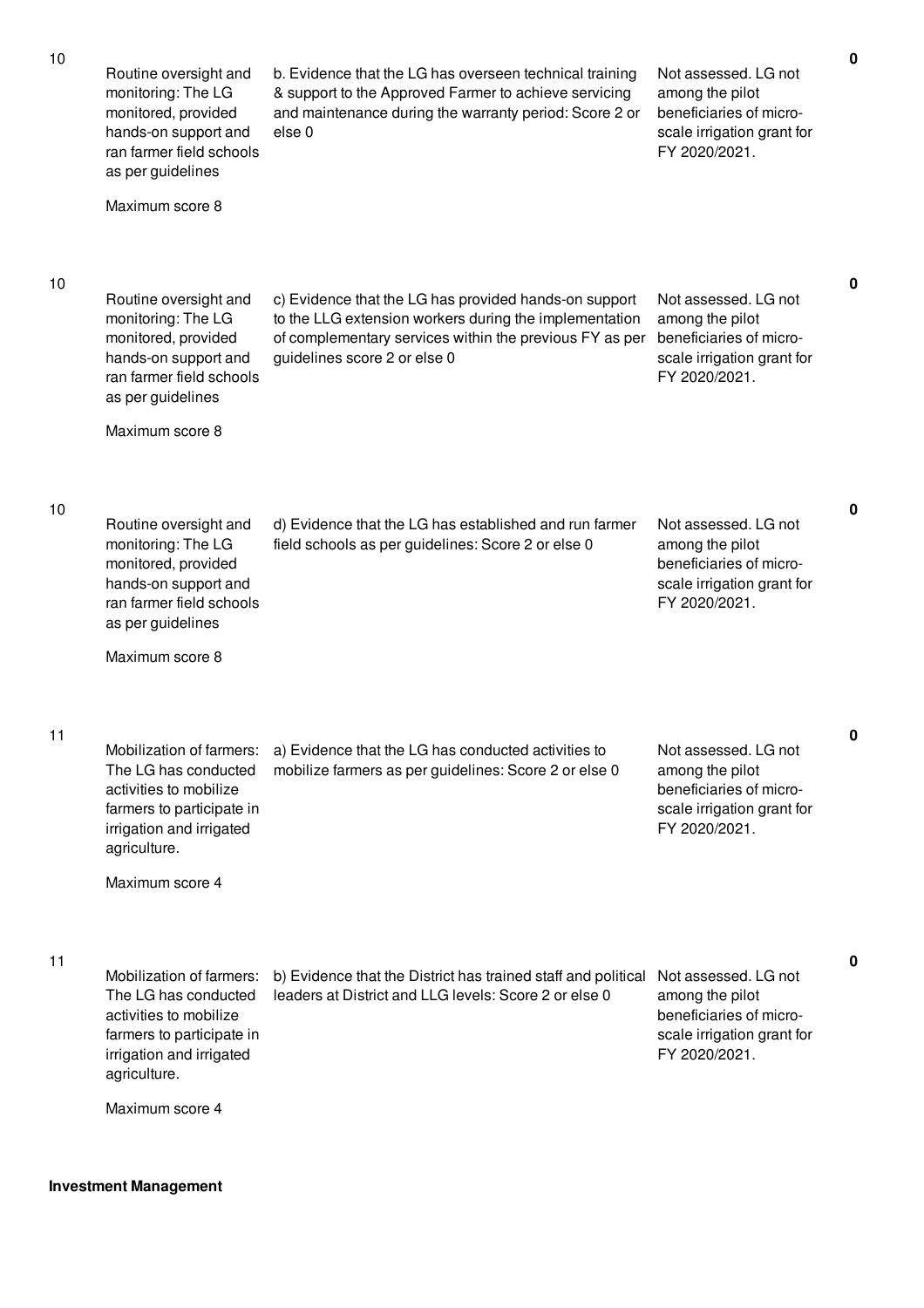| 12 | Planning and budgeting<br>for investments: The LG<br>has selected farmers<br>and budgeted for micro-<br>scale irrigation as per<br>guidelines                    | a) Evidence that the LG has an updated register of micro-<br>scale irrigation equipment supplied to farmers in the<br>previous FY as per the format: Score 2 or else 0                                                                          | Not assessed. LG not<br>among the pilot<br>beneficiaries of micro-<br>scale irrigation grant for<br>FY 2020/2021. |
|----|------------------------------------------------------------------------------------------------------------------------------------------------------------------|-------------------------------------------------------------------------------------------------------------------------------------------------------------------------------------------------------------------------------------------------|-------------------------------------------------------------------------------------------------------------------|
|    | Maximum score 8                                                                                                                                                  |                                                                                                                                                                                                                                                 |                                                                                                                   |
| 12 | Planning and budgeting<br>for investments: The LG<br>has selected farmers<br>and budgeted for micro-<br>scale irrigation as per<br>guidelines                    | b) Evidence that the LG keeps an up-to-date database of<br>applications at the time of the assessment: Score 2 or<br>else 0                                                                                                                     | Not assessed. LG not<br>among the pilot<br>beneficiaries of micro-<br>scale irrigation grant for<br>FY 2020/2021. |
|    | Maximum score 8                                                                                                                                                  |                                                                                                                                                                                                                                                 |                                                                                                                   |
| 12 | Planning and budgeting<br>for investments: The LG<br>has selected farmers<br>and budgeted for micro-<br>scale irrigation as per<br>guidelines<br>Maximum score 8 | c) Evidence that the District has carried out farm visits to<br>farmers that submitted complete Expressions of Interest<br>(EOI): Score 2 or else 0                                                                                             | Not assessed. LG not<br>among the pilot<br>beneficiaries of micro-<br>scale irrigation grant for<br>FY 2020/2021. |
| 12 | Planning and budgeting<br>for investments: The LG<br>has selected farmers<br>and budgeted for micro-<br>scale irrigation as per<br>guidelines<br>Maximum score 8 | d) For DDEG financed projects:<br>Evidence that the LG District Agricultural Engineer (as<br>Secretariat) publicized the eligible farmers that they have<br>been approved by posting on the District and LLG<br>noticeboards: Score 2 or else 0 | Not assessed. LG not<br>among the pilot<br>beneficiaries of micro-<br>scale irrigation grant for<br>FY 2020/2021. |
| 13 | Procurement, contract<br>management/execution:<br>The LG procured and<br>managed micro-scale<br>irrigation contracts as<br>per guidelines<br>Maximum score 18    | a) Evidence that the micro-scale irrigation systems were<br>incorporated in the LG approved procurement plan for<br>the current FY: Score 1 or else score 0.                                                                                    | Not assessed. LG not<br>among the pilot<br>beneficiaries of micro-<br>scale irrigation grant for<br>FY 2020/2021. |

**0**

**0**

**0**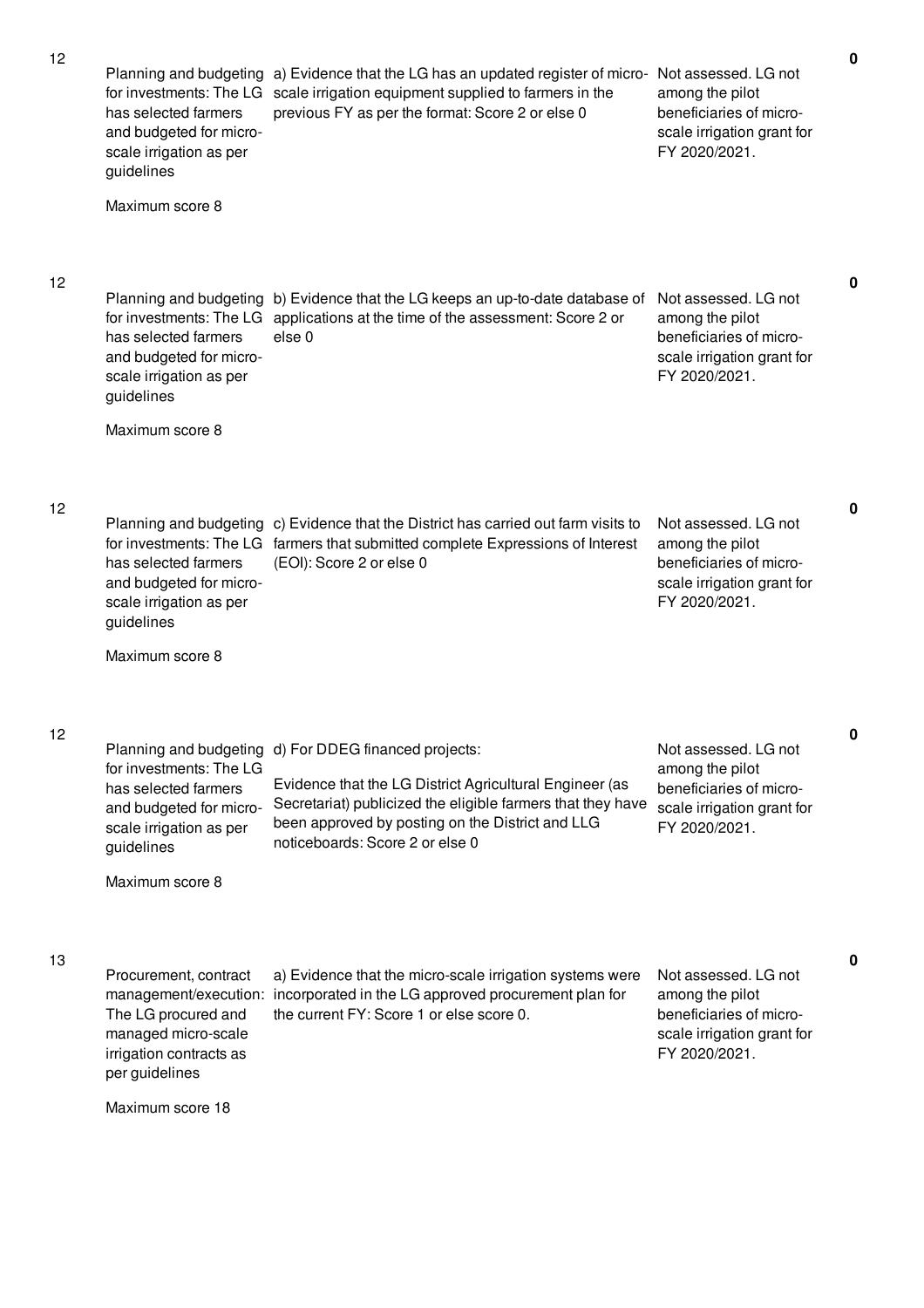13

13

13

Procurement, contract management/execution: irrigation equipment suppliers pre-qualified by the The LG procured and managed micro-scale irrigation contracts as per guidelines Maximum score 18 b) Evidence that the LG requested for quotation from Ministry of Agriculture, Animal Industry and Fisheries (MAAIF): Score 2 or else 0 Not assessed. LG not among the pilot beneficiaries of microscale irrigation grant for FY 2020/2021. Procurement, contract management/execution: irrigation equipment supplier based on the set criteria: The LG procured and managed micro-scale irrigation contracts as per guidelines Maximum score 18 c) Evidence that the LG concluded the selection of the Score 2 or else 0 Not assessed. LG not among the pilot beneficiaries of microscale irrigation grant for FY 2020/2021. **0** Procurement, contract management/execution: approved by the Contracts Committee: Score 1 or else 0 The LG procured and managed micro-scale irrigation contracts as per guidelines Maximum score 18 d) Evidence that the micro-scale irrigation systems was Not assessed. LG not among the pilot beneficiaries of microscale irrigation grant for FY 2020/2021. **0** Procurement, contract management/execution: lowest priced technically responsive irrigation equipment among the pilot The LG procured and managed micro-scale irrigation contracts as per guidelines Maximum score 18 e. Evidence that the LG signed the contract with the supplier for the farmer with a farmer as a witness before commencement of installation score 2 or else 0 Not assessed. LG not beneficiaries of microscale irrigation grant for FY 2020/2021. **0** Procurement, contract management/execution: installed is in line with the design output sheet The LG procured and managed micro-scale irrigation contracts as per guidelines Maximum score 18 f)Evidence that the micro-scale irrigation equipment (generated by IrriTrack App): Score 2 or else 0 Not assessed. LG not among the pilot beneficiaries of microscale irrigation grant for FY 2020/2021. **0**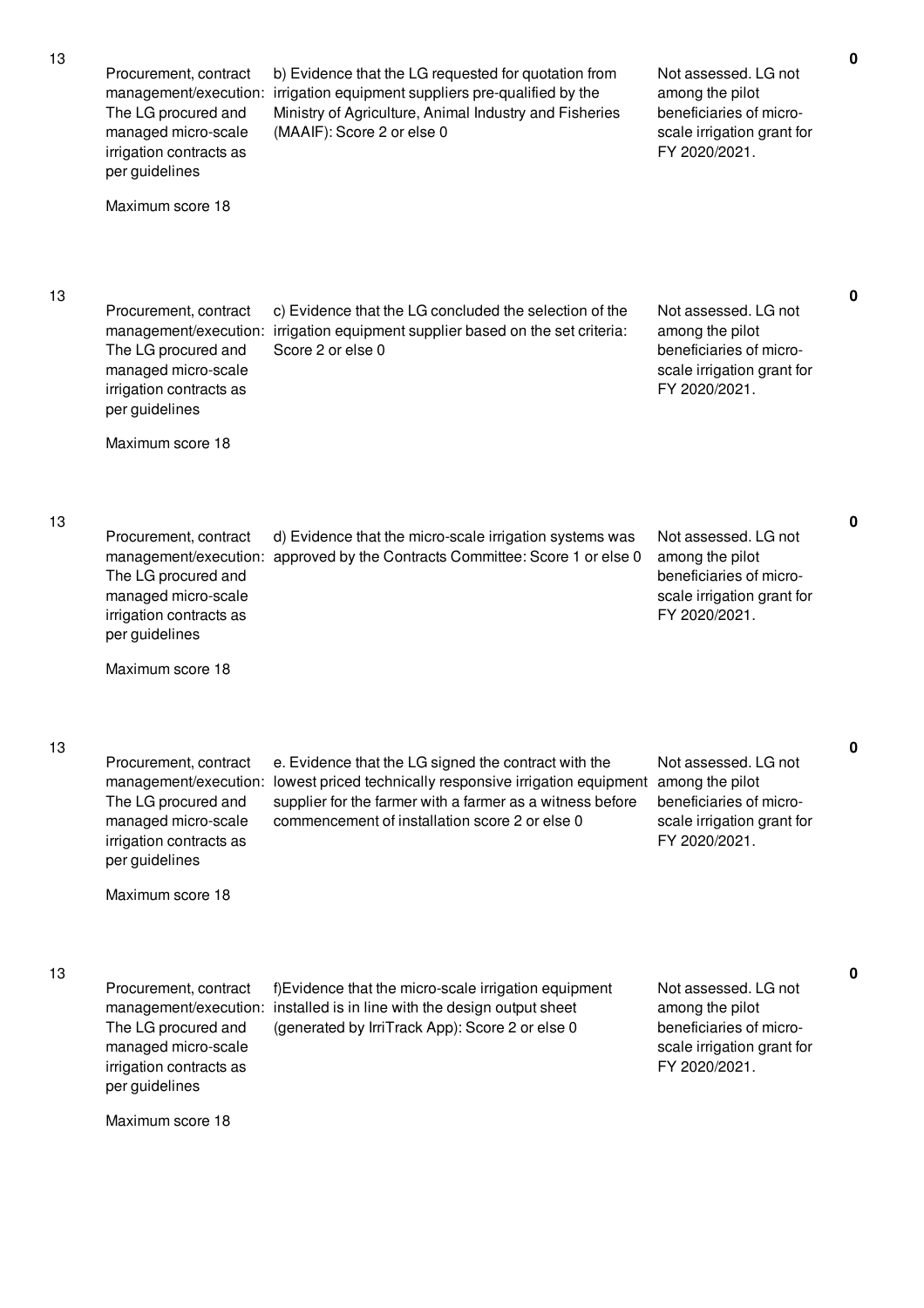| 13 | Procurement, contract<br>management/execution:<br>The LG procured and<br>managed micro-scale<br>irrigation contracts as<br>per guidelines<br>Maximum score 18 | g) Evidence that the LG have conducted regular<br>technical supervision of micro-scale irrigation projects by<br>the relevant technical officers (District Agricultural<br>Engineer or Contracted staff): Score 2 or else 0 | Not assessed. LG not<br>among the pilot<br>beneficiaries of micro-<br>scale irrigation grant for<br>FY 2020/2021. | 0           |
|----|---------------------------------------------------------------------------------------------------------------------------------------------------------------|-----------------------------------------------------------------------------------------------------------------------------------------------------------------------------------------------------------------------------|-------------------------------------------------------------------------------------------------------------------|-------------|
| 13 | Procurement, contract<br>management/execution:<br>The LG procured and<br>managed micro-scale<br>irrigation contracts as<br>per guidelines<br>Maximum score 18 | h) Evidence that the LG has overseen the irrigation<br>equipment supplier during:<br>i. Testing the functionality of the installed equipment:<br>Score 1 or else 0                                                          | Not assessed. LG not<br>among the pilot<br>beneficiaries of micro-<br>scale irrigation grant for<br>FY 2020/2021. | $\pmb{0}$   |
| 13 | Procurement, contract<br>management/execution:<br>The LG procured and<br>managed micro-scale<br>irrigation contracts as<br>per guidelines<br>Maximum score 18 | ii. Hand-over of the equipment to the Approved Farmer<br>(delivery note by the supplies and goods received note<br>by the approved farmer): Score 1 or 0                                                                    | Not assessed. LG not<br>among the pilot<br>beneficiaries of micro-<br>scale irrigation grant for<br>FY 2020/2021. | $\mathbf 0$ |
| 13 | Procurement, contract<br>management/execution:<br>The LG procured and<br>managed micro-scale<br>irrigation contracts as<br>per guidelines<br>Maximum score 18 | i) Evidence that the Local Government has made<br>payment of the supplier within specified timeframes<br>subject to the presence of the Approved farmer's signed<br>acceptance form: Score 2 or else 0                      | Not assessed. LG not<br>among the pilot<br>beneficiaries of micro-<br>scale irrigation grant for<br>FY 2020/2021. | 0           |
| 13 | Procurement, contract<br>management/execution:<br>The LG procured and<br>managed micro-scale<br>irrigation contracts as<br>per guidelines<br>Maximum score 18 | j) Evidence that the LG has a complete procurement file<br>for each contract and with all records required by the<br>PPDA Law: Score 2 or else 0                                                                            | Not assessed. LG not<br>among the pilot<br>beneficiaries of micro-<br>scale irrigation grant for<br>FY 2020/2021. | 0           |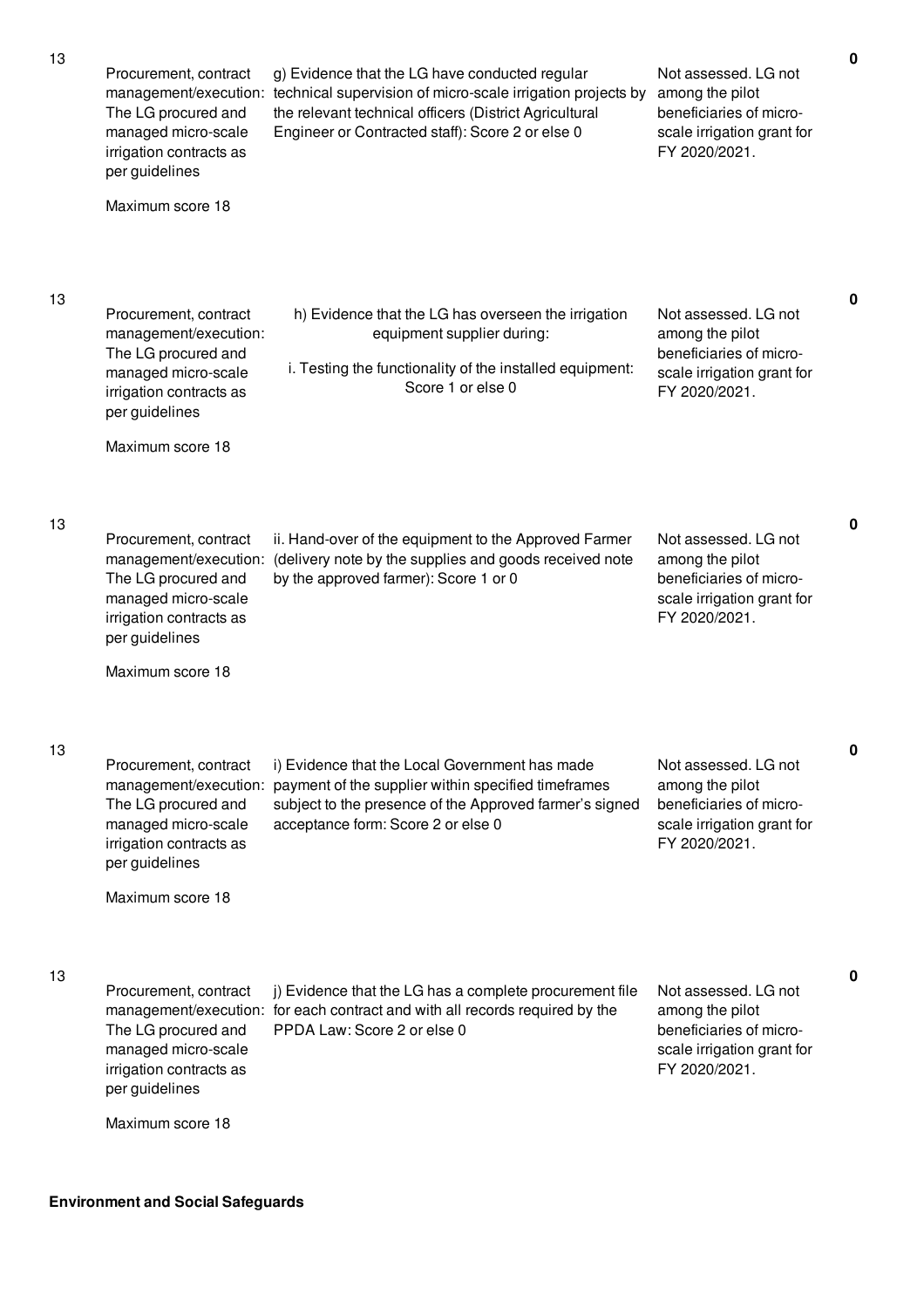14

| Grievance redress: The<br>LG has established a<br>mechanism of<br>addressing micro-scale<br>irrigation grievances in<br>line with the LG<br>grievance redress<br>framework<br>Maximum score 6 | a) Evidence that the Local Government has displayed<br>details of the nature and avenues to address grievance<br>prominently in multiple public areas: Score 2 or else 0                                                                              | Not assessed. LG not<br>among the pilot<br>beneficiaries of micro-<br>scale irrigation grant for<br>FY 2020/2021. | 0 |
|-----------------------------------------------------------------------------------------------------------------------------------------------------------------------------------------------|-------------------------------------------------------------------------------------------------------------------------------------------------------------------------------------------------------------------------------------------------------|-------------------------------------------------------------------------------------------------------------------|---|
| Grievance redress: The<br>LG has established a<br>mechanism of<br>addressing micro-scale<br>irrigation grievances in<br>line with the LG<br>grievance redress<br>framework<br>Maximum score 6 | b) Micro-scale irrigation grievances have been:<br>i). Recorded score 1 or else 0<br>ii). Investigated score 1 or else 0<br>iii). Responded to score 1 or else 0<br>iv). Reported on in line with LG grievance redress<br>framework score 1 or else 0 | Not assessed. LG not<br>among the pilot<br>beneficiaries of micro-<br>scale irrigation grant for<br>FY 2020/2021. | 0 |
| Grievance redress: The<br>LG has established a<br>mechanism of<br>addressing micro-scale<br>irrigation grievances in<br>line with the LG<br>grievance redress<br>framework<br>Maximum score 6 | b) Micro-scale irrigation grievances have been:<br>ii. Investigated score 1 or else 0<br>iii. Responded to score 1 or else 0<br>iv. Reported on in line with LG grievance redress<br>framework score 1 or else 0                                      | Not assessed. LG not<br>among the pilot<br>beneficiaries of micro-<br>scale irrigation grant for<br>FY 2020/2021. | 0 |
| Grievance redress: The<br>LG has established a<br>mechanism of<br>addressing micro-scale<br>irrigation grievances in<br>line with the LG<br>grievance redress<br>framework<br>Maximum score 6 | b) Micro-scale irrigation grievances have been:<br>iii. Responded to score 1 or else 0<br>iv. Reported on in line with LG grievance redress<br>framework score 1 or else 0                                                                            | Not assessed. LG not<br>among the pilot<br>beneficiaries of micro-<br>scale irrigation grant for<br>FY 2020/2021. | 0 |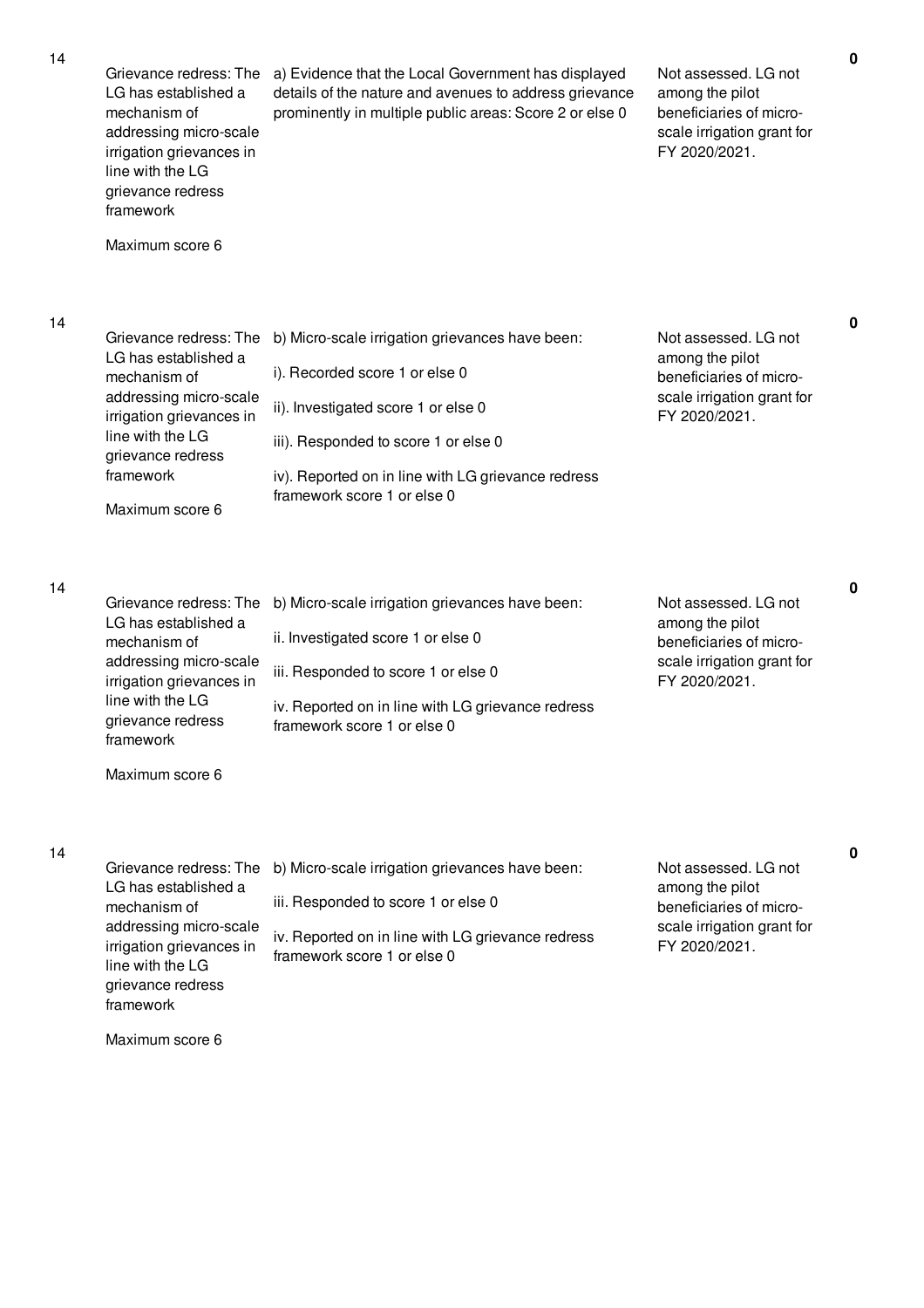Grievance redress: The b) Micro-scale irrigation grievances have been: LG has established a mechanism of addressing micro-scale irrigation grievances in line with the LG grievance redress framework Maximum score 6 iv. Reported on in line with LG grievance redress framework score 1 or else 0 Not assessed. LG not among the pilot beneficiaries of microscale irrigation grant for FY 2020/2021.

a) Evidence that LGs have disseminated Micro- irrigation Not assessed. LG not

**Environment and Social Requirements**

Safeguards in the

|    | delivery of investments<br>Maximum score 6                      | guidelines to provide for proper siting, land access<br>(without encumbrance), proper use of agrochemicals and<br>safe disposal of chemical waste containers etc.<br>score 2 or else 0                                                                                                                | among the pilot<br>beneficiaries of micro-<br>scale irrigation grant for<br>FY 2020/2021.                         |
|----|-----------------------------------------------------------------|-------------------------------------------------------------------------------------------------------------------------------------------------------------------------------------------------------------------------------------------------------------------------------------------------------|-------------------------------------------------------------------------------------------------------------------|
| 15 | Safeguards in the<br>delivery of investments<br>Maximum score 6 | b) Evidence that Environmental, Social and Climate<br>Change screening have been carried out and where<br>required, ESMPs developed, prior to installation of<br>irrigation equipment.<br>i. Costed ESMP were incorporated into designs, BoQs,<br>bidding and contractual documents score 1 or else 0 | Not assessed. LG not<br>among the pilot<br>beneficiaries of micro-<br>scale irrigation grant for<br>FY 2020/2021. |
| 15 | Safeguards in the<br>delivery of investments<br>Maximum score 6 | ii. Monitoring of irrigation impacts e.g. adequacy of water<br>source (quality & quantity), efficiency of system in terms<br>of water conservation, use of agro-chemicals &<br>management of resultant chemical waste containers<br>score 1 or else 0                                                 | Not assessed. LG not<br>among the pilot<br>beneficiaries of micro-<br>scale irrigation grant for<br>FY 2020/2021. |
| 15 | Safeguards in the<br>delivery of investments<br>Maximum score 6 | iii. E&S Certification forms are completed and signed by<br>Environmental Officer prior to payments of contractor<br>invoices/certificates at interim and final stages of projects<br>score 1 or else 0                                                                                               | Not assessed. LG not<br>among the pilot<br>beneficiaries of micro-<br>scale irrigation grant for<br>FY 2020/2021. |
| 15 | Safeguards in the<br>delivery of investments<br>Maximum score 6 | iv. E&S Certification forms are completed and signed by<br>CDO prior to payments of contractor invoices/certificates<br>at interim and final stages of projects score 1 or else 0                                                                                                                     | Not assessed. LG not<br>among the pilot<br>beneficiaries of micro-<br>scale irrigation grant for<br>FY 2020/2021. |

**0**

**0**

**0**

**0**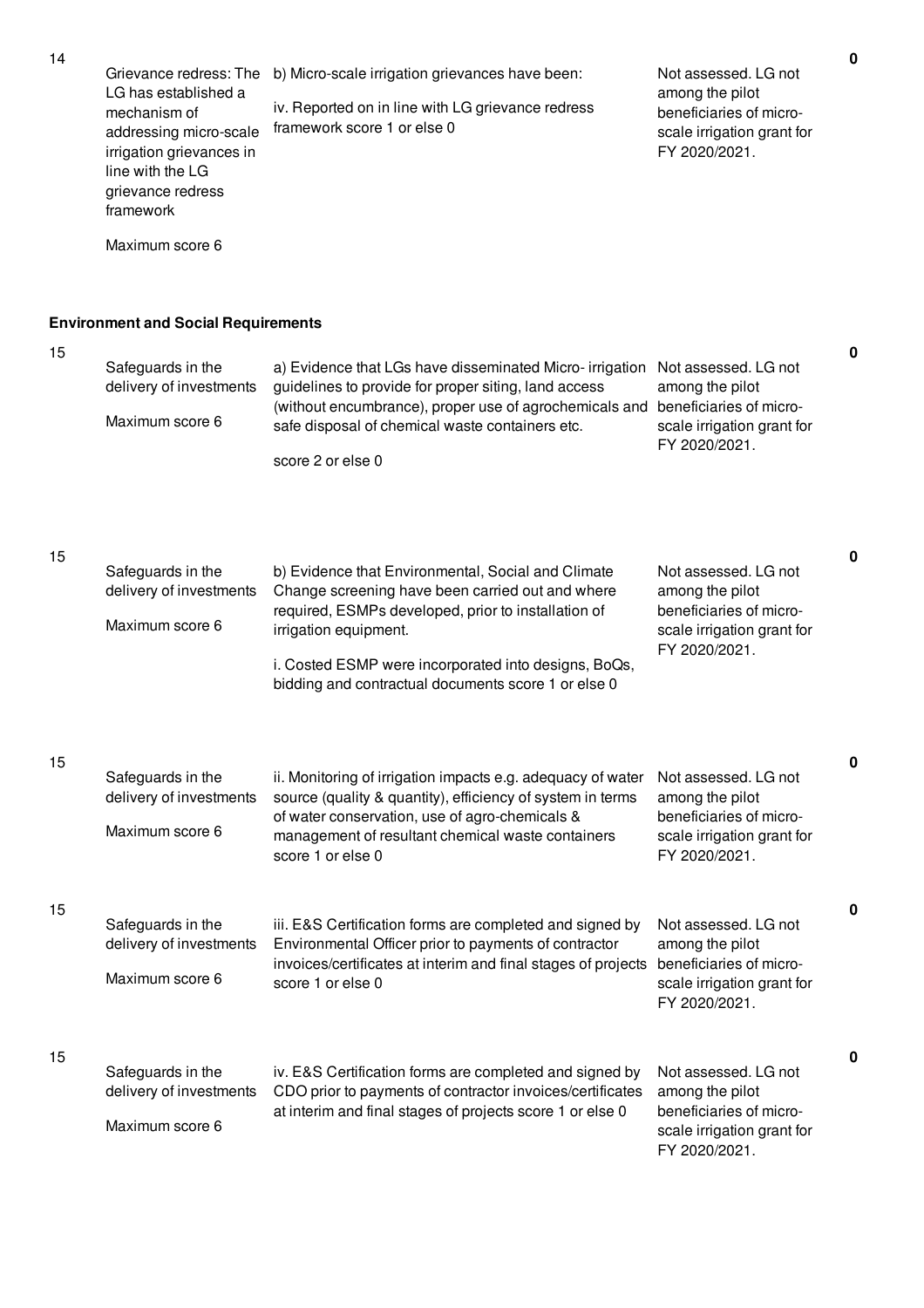| No. | <b>Summary of requirements</b>                                                                                                                                                                                        | <b>Definition of</b><br>compliance                                                                               | <b>Compliance justification</b>                                                                                                  | <b>Score</b> |
|-----|-----------------------------------------------------------------------------------------------------------------------------------------------------------------------------------------------------------------------|------------------------------------------------------------------------------------------------------------------|----------------------------------------------------------------------------------------------------------------------------------|--------------|
|     | Human Resource Management and Development                                                                                                                                                                             |                                                                                                                  |                                                                                                                                  |              |
| 1   | Evidence that the LG has recruited or requested for<br>secondment of staff for all critical positions in the<br>District Production Office responsible for micro-<br>scale irrigation<br>Maximum score is 70          | If the LG has recruited<br>the Senior Agriculture<br>Engineer score 70 or<br>else 0.                             | There was no evidence that<br>the LG has recruited the<br>Senior Agriculture Engineer.                                           | 0            |
|     | <b>Environment and Social Requirements</b>                                                                                                                                                                            |                                                                                                                  |                                                                                                                                  |              |
| 2   | Evidence that the LG has carried out<br>Environmental, Social and Climate Change<br>screening have been carried out for potential<br>investments and where required costed ESMPs<br>developed.<br>Maximum score is 30 | If the LG:<br>a. Carried out<br>Environmental, Social<br>and Climate Change<br>screening, score 15 or<br>else 0. | Not applicable to Kassanda<br><b>District Local Government</b><br>since there micro-scale<br>irrigation projects<br>implemented. | 0            |
| 2   |                                                                                                                                                                                                                       |                                                                                                                  |                                                                                                                                  | 0            |

Evidence that the LG has carried out Environmental, Social and Climate Change screening have been carried out for potential investments and where required costed ESMPs developed.

Maximum score is 30

b. Carried out Social Impact Assessments (ESIAs) where required, score 15 or else 0.

Not applicable to Kassanda District Local Government since there micro-scale irrigation projects implemented.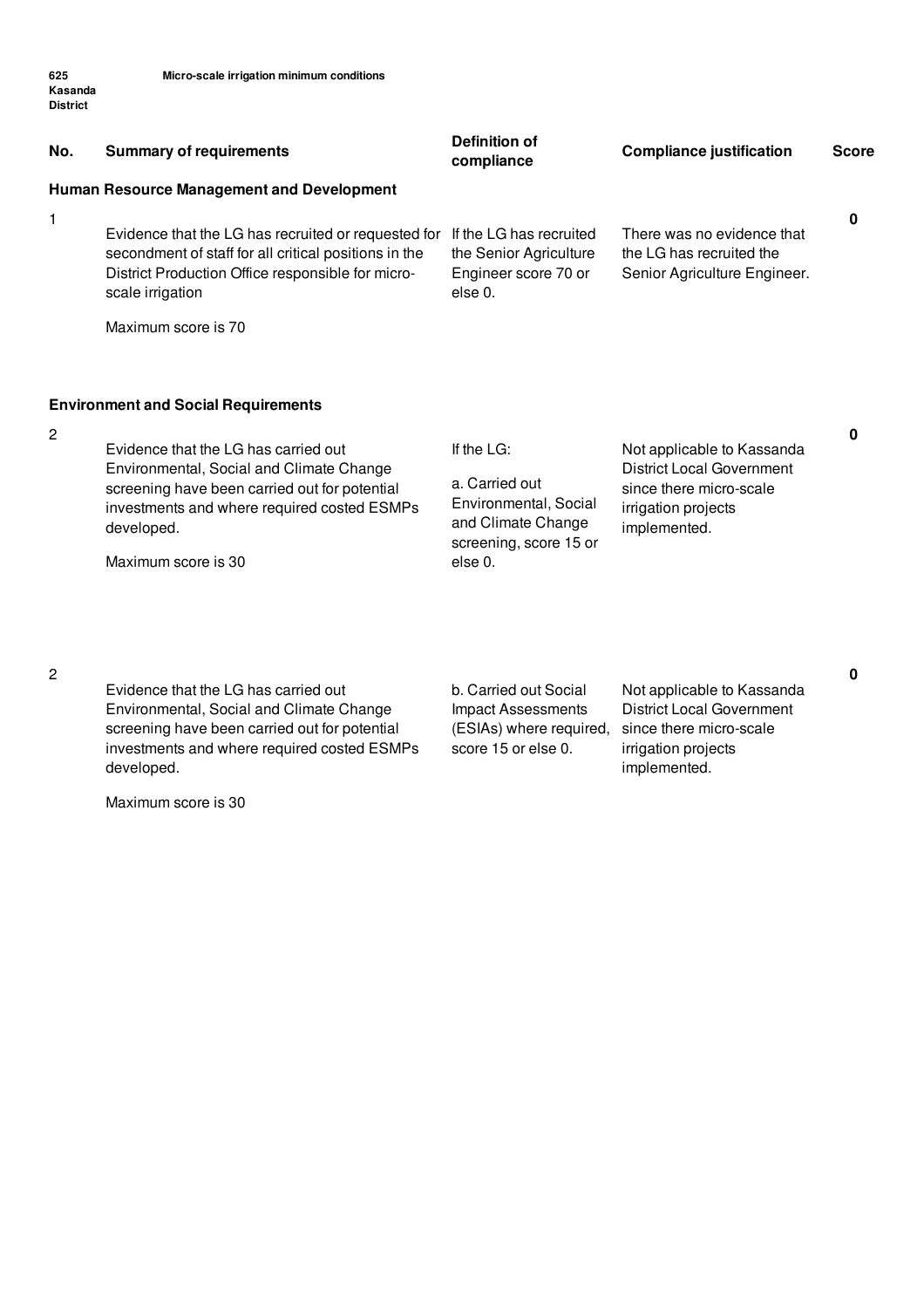| No.          | <b>Summary of requirements</b>                                                                                  | <b>Definition of</b><br>compliance                                                                  | Compliance<br>justification                                                                                                                                          | <b>Score</b> |
|--------------|-----------------------------------------------------------------------------------------------------------------|-----------------------------------------------------------------------------------------------------|----------------------------------------------------------------------------------------------------------------------------------------------------------------------|--------------|
|              | <b>Human Resource Management and Development</b>                                                                |                                                                                                     |                                                                                                                                                                      |              |
| 1            | Evidence that the LG has recruited or formally requested<br>for secondment of staff for all critical positions. | If the LG has recruited:<br>a. 1 Civil Engineer<br>(Water), score 15 or<br>else 0.                  | There was evidence<br>that the LG recruited<br>and appointed a Civil<br>Engineer (Water)<br>Lutimba Arnold on<br>14/9/2020, Min No.<br>34/2020 34.8 (1).             | 15           |
| 1            | Evidence that the LG has recruited or formally requested<br>for secondment of staff for all critical positions. | b. 1 Assistant Water<br>Officer for mobilization,<br>score 10 or else 0.                            | There was no evidence<br>that the LG recruited an<br><b>Assistant Water Officer</b><br>for Mobilisation.                                                             | 0            |
| $\mathbf{1}$ | Evidence that the LG has recruited or formally requested<br>for secondment of staff for all critical positions. | c. 1 Borehole<br>Maintenance<br>Technician/Assistant<br>Engineering Officer,<br>score 10 or else 0. | There was evidence<br>that the LG recruited<br>and appointed a<br><b>Borehole Maintenance</b><br>Technician Namyalo<br>Flavia on 30/1/2019,<br>Min No. 04/2019 4.15. | 10           |
| 1            | Evidence that the LG has recruited or formally requested<br>for secondment of staff for all critical positions. | d. 1 Natural Resources<br>Officer, score 15 or<br>else 0.                                           | There was no evidence<br>that the Natural<br>Resources Officer was<br>substantively recruited<br>and appointed.                                                      | 0            |
| 1            | Evidence that the LG has recruited or formally requested<br>for secondment of staff for all critical positions. | e. 1 Environment<br>Officer, score 10 or else<br>0.                                                 | There was evidence<br>that the LG recruited<br>and appointed an<br><b>Environment Officer</b><br>Kyankonye Medih on<br>30/1/2019 Min No.<br>04/2019 4.9 (1).         | 10           |
| 1            | Evidence that the LG has recruited or formally requested<br>for secondment of staff for all critical positions. | f. Forestry Officer, score There was evidence<br>10 or else 0.                                      | that the LG recruited<br>and appointed a<br><b>Forestry Officer</b><br>Wamundu Michael on<br>2/6/2017, Min No.<br>51/2017 51.4 (1).                                  | 10           |

### **Environment and Social Requirements**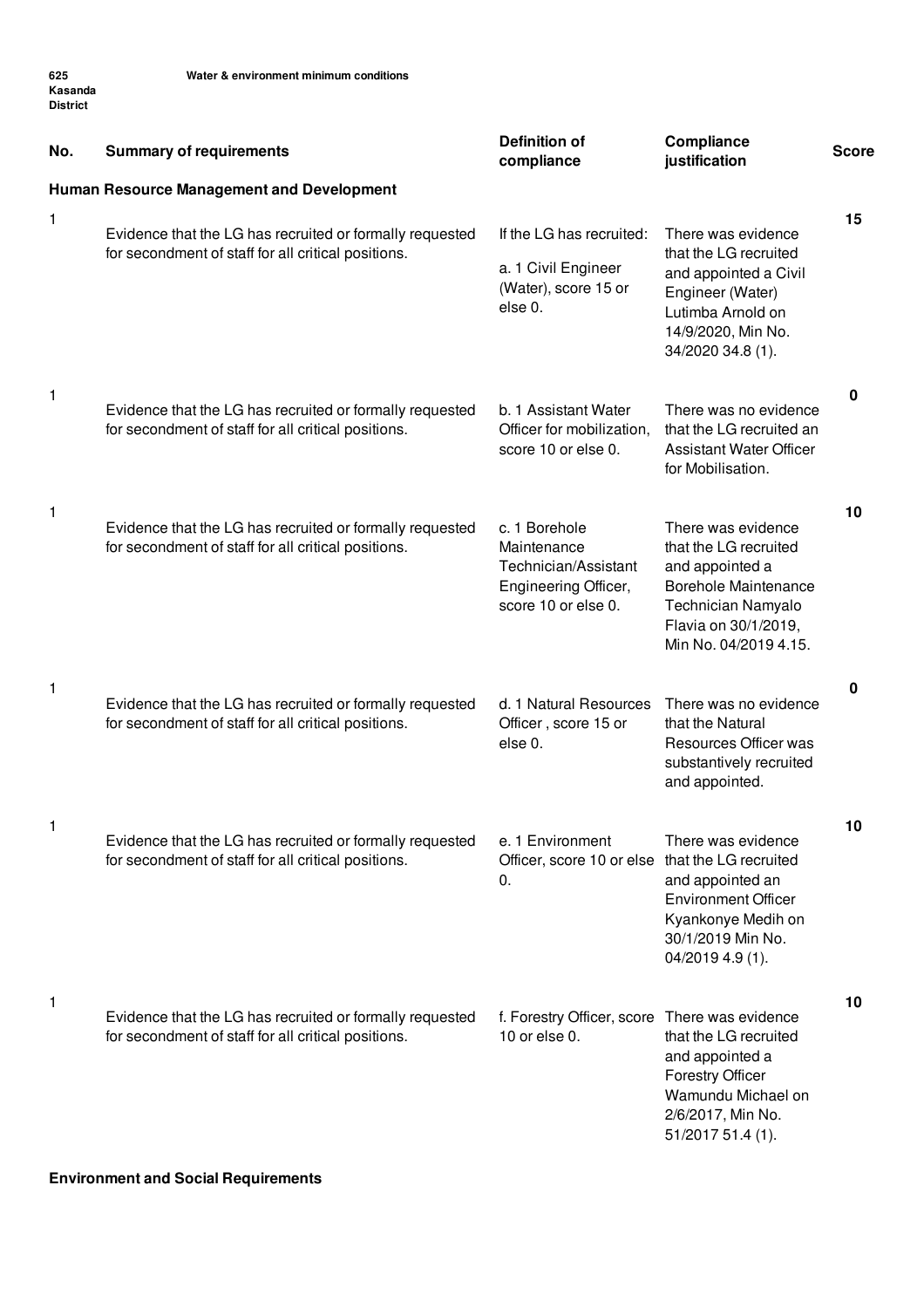Evidence that the LG has carried out Environmental. Social and Climate Change screening/Environment and Social Impact Assessment (ESIAs) (including child protection plans) where applicable, and abstraction permits have been issued to contractors by the Directorate of Water Resources Management (DWRM) prior to commencement of all civil works on all water sector projects

If the LG:

a. Carried out Environmental, Social and Climate Change screening/Environment, score 10 or else 0.

Screening Reports were available for:

1) Surveying, drilling and installation of borehole at Kalagi village, Kigarama parish, Kiganda Sub County. Screening Form was signed by Ms. Kamagara Claire on 04 Feb. 2020;

2) Surveying, drilling and installation of borehole at Kyakayongo village, Nalutuntu parish, Nalutuntu sub county. Screening Form was signed by Ms. Kamagara Claire on 06 Feb. 2020;

3) Surveying, drilling and installation of borehole at Kalongo village, Kizibawo parish, Bukuya sub county. Screening Form was signed by Ms. Kamagara Claire on 04 Feb. 2020;

4) Surveying, drilling and installation of borehole at Kireba 'A' village, Kiziika parish, Kitumbi sub county. Screening Form was signed by Ms. Kamagara Claire on 03 Feb. 2020; and

5) Surveying, drilling and installation of borehole at Maggwa 'B' village, Maggwa parish, Kassanda sub county. Screening Form was signed by Ms. Kamagara Claire on 07 Feb. 2020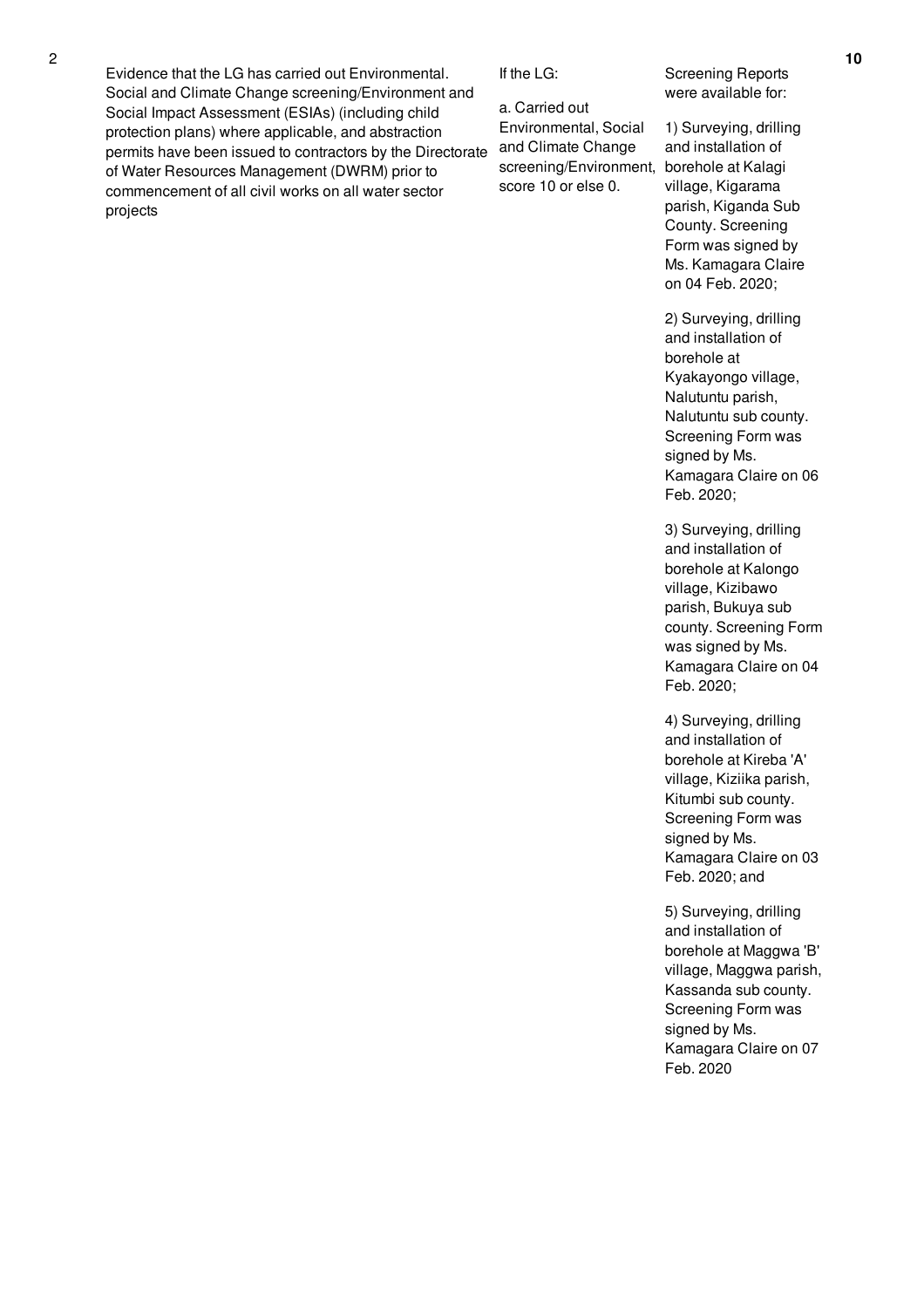Evidence that the LG has carried out Environmental. Social and Climate Change screening/Environment and Social Impact Assessment (ESIAs) (including child protection plans) where applicable, and abstraction permits have been issued to contractors by the Directorate of Water Resources Management (DWRM) prior to commencement of all civil works on all water sector projects

b. Carried out Social Impact Assessments (ESIAs) , score 10 or else 0.

Screening reports indicated that ESIAs were not necessary for any of the projects screened.

**0**

Evidence that the LG has carried out Environmental. Social and Climate Change screening/Environment and Social Impact Assessment (ESIAs) (including child protection plans) where applicable, and abstraction permits have been issued to contractors by the Directorate score 10 or else 0. of Water Resources Management (DWRM) prior to commencement of all civil works on all water sector projects

c. Ensured that contractors got abstraction permits issued by DWRM,

There was NO evidence that contractors got abstraction permits issued by DWRM. The only available abstraction permits were for mini solarpiped water system in Mirembe T/C in Nalutuntu Sub county.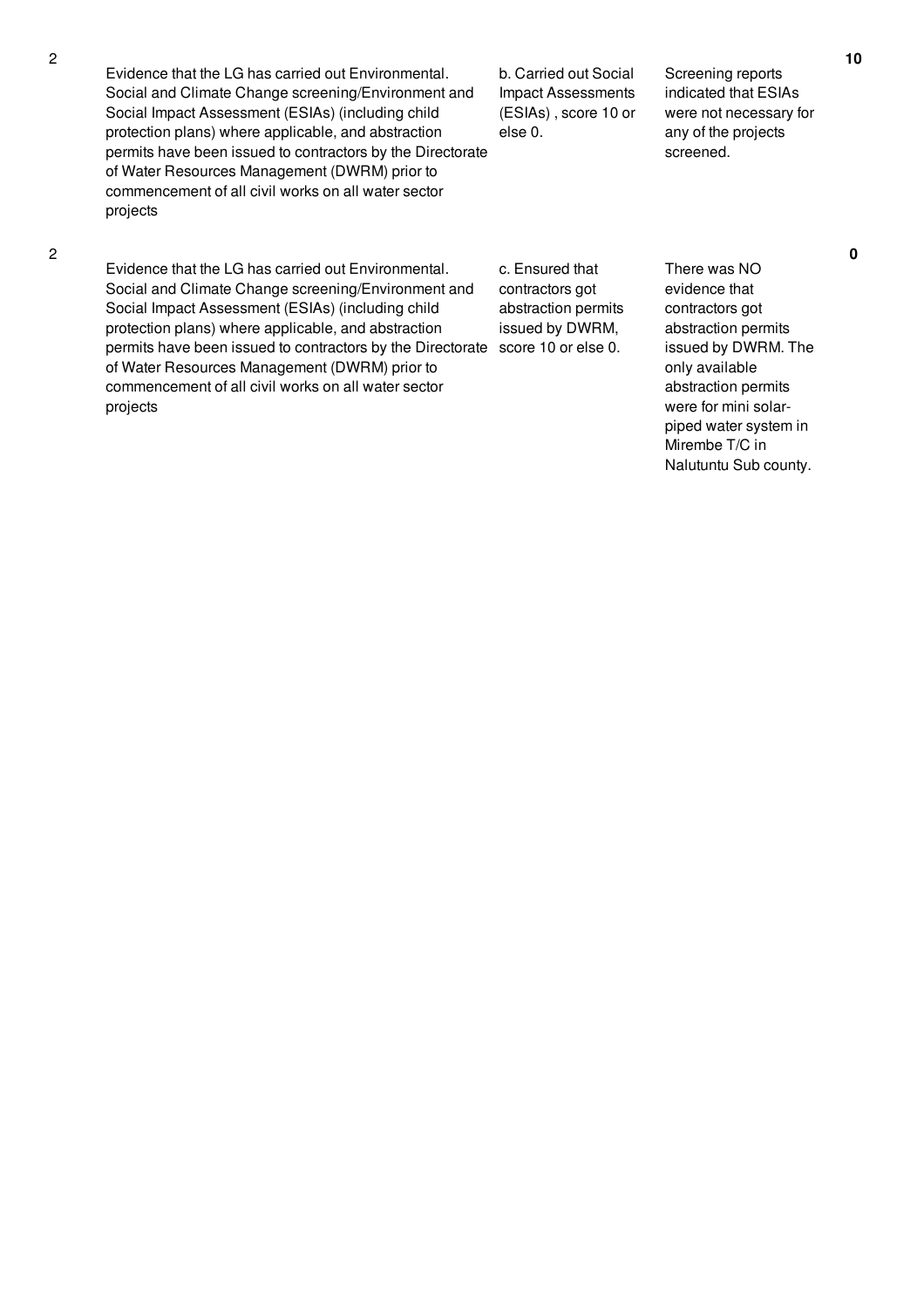**625 Kasanda**

| <b>District</b> |                                                                                                                                           |                                                                                                                     |                                                                                                                                                                                         |              |
|-----------------|-------------------------------------------------------------------------------------------------------------------------------------------|---------------------------------------------------------------------------------------------------------------------|-----------------------------------------------------------------------------------------------------------------------------------------------------------------------------------------|--------------|
| No.             | <b>Summary of requirements</b>                                                                                                            | <b>Definition of compliance</b>                                                                                     | <b>Compliance justification</b>                                                                                                                                                         | <b>Score</b> |
|                 | <b>Human Resource Management and Development</b>                                                                                          |                                                                                                                     |                                                                                                                                                                                         |              |
| 1               | Evidence that the District has<br>substantively recruited or formally<br>requested for secondment of staff for all<br>critical positions. | If the LG has substantively<br>recruited or formally<br>requested for secondment of:<br>a. District Health Officer, | There was evidence that the<br>District Health Officer Ssentamu<br>Lawrence was substantively<br>appointed on 2/9/2019, Min No.                                                         | 10           |
|                 | Applicable to Districts only.                                                                                                             | score 10 or else 0.                                                                                                 | KAS/DSC/25/2019 25.2.1.                                                                                                                                                                 |              |
|                 | Maximum score is 70                                                                                                                       |                                                                                                                     |                                                                                                                                                                                         |              |
| 1               |                                                                                                                                           |                                                                                                                     |                                                                                                                                                                                         | 0            |
|                 | Evidence that the District has<br>substantively recruited or formally<br>requested for secondment of staff for all<br>critical positions. | b. Assistant District Health<br>0                                                                                   | There was no evidence that the<br>Officer Maternal, Child Health LG recruited Assistant District<br>and Nursing, score 10 or else Health Officer Maternal, Child<br>Health and Nursing. |              |
|                 | Applicable to Districts only.                                                                                                             |                                                                                                                     | Nursing Officer Nanyonjo Barbrah                                                                                                                                                        |              |
|                 | Maximum score is 70                                                                                                                       |                                                                                                                     | was assigned the duties of<br><b>Assistant District Health Officer</b><br>Maternal, Child Health and<br>Nursing.                                                                        |              |
| 1               | Evidence that the District has<br>substantively recruited or formally<br>requested for secondment of staff for all<br>critical positions. | c. Assistant District Health<br>Officer Environmental Health,<br>score 10 or else 0.                                | There was evidence that the LG<br>recruited Assistant District Health<br>Officer (Environmental Health)<br>Mashate Isaac on 12/9/2019, Min<br>No. 40.1 /2019 (1).                       | 10           |
|                 | Applicable to Districts only.                                                                                                             |                                                                                                                     |                                                                                                                                                                                         |              |
|                 | Maximum score is 70                                                                                                                       |                                                                                                                     |                                                                                                                                                                                         |              |
| 1               | Evidence that the District has<br>substantively recruited or formally<br>requested for secondment of staff for all<br>critical positions. | d. Principal Health Inspector<br>(Senior Environment Officer),<br>score 10 or else 0.                               | The structure doesn't provide for<br>the post of a principal Health<br>Inspector.                                                                                                       | 10           |
|                 | Applicable to Districts only.                                                                                                             |                                                                                                                     |                                                                                                                                                                                         |              |
|                 | Maximum score is 70                                                                                                                       |                                                                                                                     |                                                                                                                                                                                         |              |
|                 |                                                                                                                                           |                                                                                                                     |                                                                                                                                                                                         |              |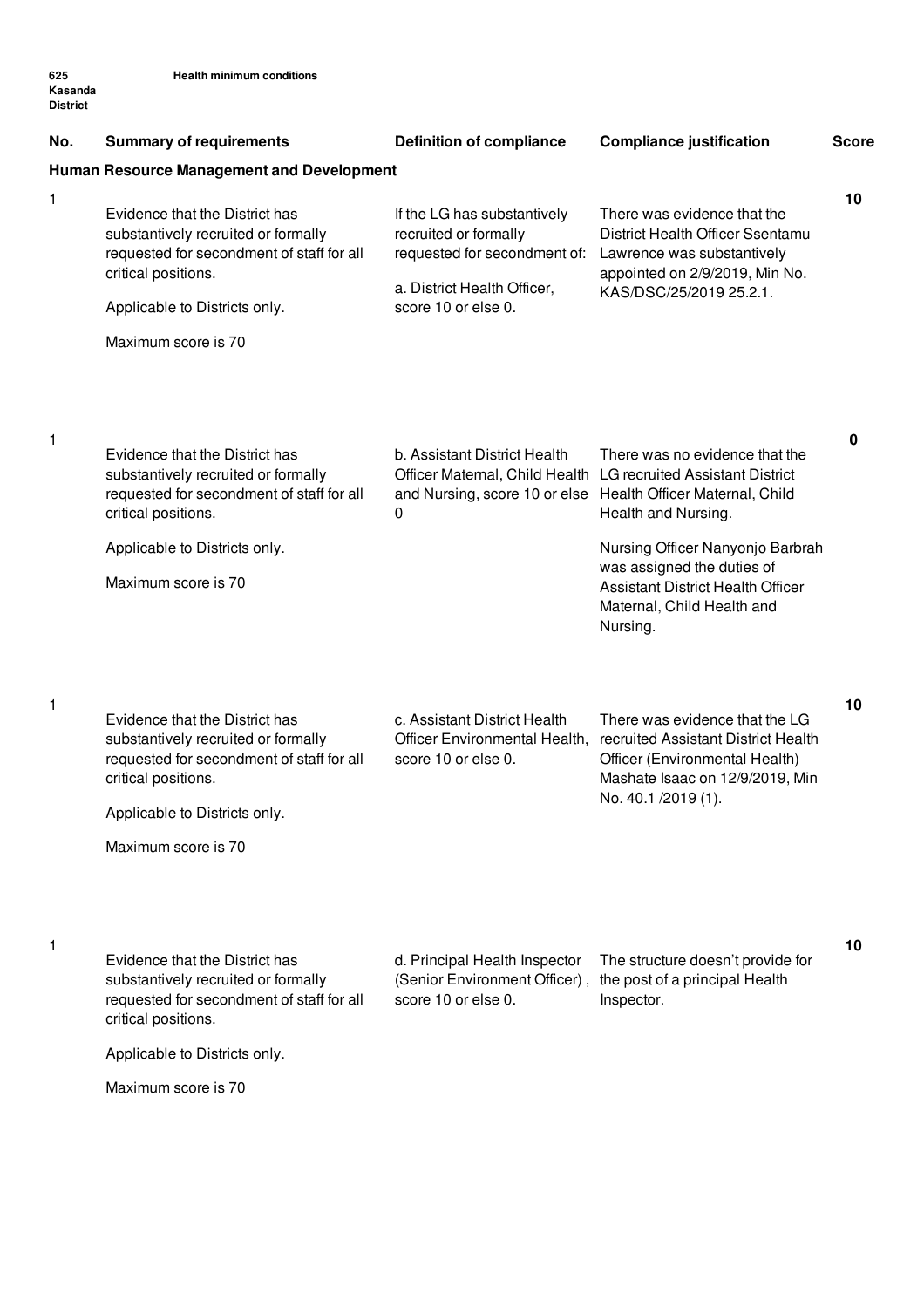| Evidence that the District has<br>substantively recruited or formally<br>requested for secondment of staff for all<br>critical positions.                                        | e. Senior Health Educator,<br>score 10 or else 0.                                                                                                                          | There was evidence that the LG<br>recruited the Senior Health<br>Educator Nekesa Esther Ruth on<br>23/10/2019, Min No. 48/2019 (5).      | 10 |
|----------------------------------------------------------------------------------------------------------------------------------------------------------------------------------|----------------------------------------------------------------------------------------------------------------------------------------------------------------------------|------------------------------------------------------------------------------------------------------------------------------------------|----|
| Applicable to Districts only.                                                                                                                                                    |                                                                                                                                                                            |                                                                                                                                          |    |
| Maximum score is 70                                                                                                                                                              |                                                                                                                                                                            |                                                                                                                                          |    |
| Evidence that the District has<br>substantively recruited or formally<br>requested for secondment of staff for all<br>critical positions.                                        | f. Biostatistician, score 10 or<br>0.                                                                                                                                      | There was no evidence that the<br>LG recruited a Biostatistician.<br>According to the recruitment plan<br>FY 2021/2022 dated 24/11/2020, | 0  |
| Applicable to Districts only.                                                                                                                                                    |                                                                                                                                                                            | the post of a Biostatistician was                                                                                                        |    |
| Maximum score is 70                                                                                                                                                              |                                                                                                                                                                            | vacant.                                                                                                                                  |    |
|                                                                                                                                                                                  |                                                                                                                                                                            |                                                                                                                                          | 10 |
| Evidence that the District has<br>substantively recruited or formally<br>requested for secondment of staff for all<br>critical positions.                                        | g. District Cold Chain<br>Technician, score 10 or else<br>0.                                                                                                               | There was evidence that the LG<br>recruited and appointed a District<br>Cold Chain Technician Muhindo<br>Faustine on 11/9/2019, Min No.  |    |
| Applicable to Districts only.                                                                                                                                                    |                                                                                                                                                                            | 39.9 (1)/2019.                                                                                                                           |    |
| Maximum score is 70                                                                                                                                                              |                                                                                                                                                                            |                                                                                                                                          |    |
| Evidence that the Municipality has in<br>place or formally requested for<br>secondment of staff for all critical<br>positions.<br>Applicable to MCs only.                        | h. If the MC has in place or<br>formally requested for<br>secondment of Medical<br><b>Officer of Health Services</b><br>/Principal Medical Officer,<br>score 30 or else 0. |                                                                                                                                          |    |
| Maximum score is 70                                                                                                                                                              |                                                                                                                                                                            |                                                                                                                                          |    |
| Evidence that the Municipality has in<br>place or formally requested for<br>secondment of staff for all critical<br>positions.<br>Applicable to MCs only.<br>Maximum score is 70 | i. If the MC has in place or<br>formally requested for<br>secondment of Principal<br>Health Inspector, score 20 or<br>else 0.                                              |                                                                                                                                          |    |
|                                                                                                                                                                                  |                                                                                                                                                                            |                                                                                                                                          |    |

1

1

1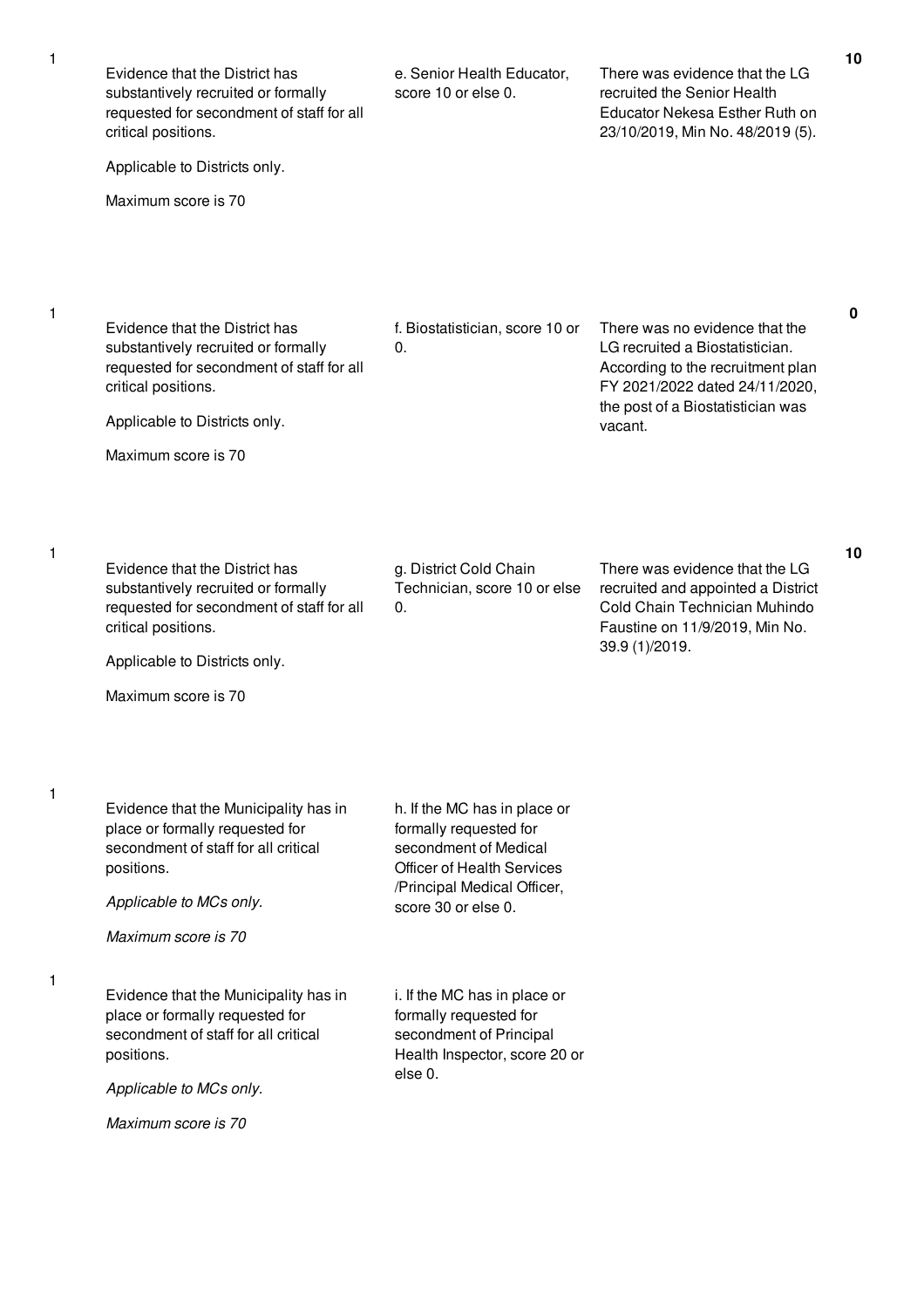Evidence that the Municipality has in place or formally requested for secondment of staff for all critical positions.

*Applicable to MCs only.*

*Maximum score is 70*

#### **Environment and Social Requirements**

2

Evidence that prior to commencement of all civil works for all Health sector projects, the LG has carried out: Environmental, Social and Climate Change screening/Environment Social Impact Assessments (ESIAs)

Maximum score is 30

If the LG carried out:

j. If the MC has in place or formally requested for secondment of Health Educator, score 20 or else 0.

a. Environmental, Social and Climate Change screening/Environment, score 15 or else 0.

There were three (3) Health projects implemented in the previous year. Screening was done for these as follows:

1) Upgrading of Makokoto HC II to HC III. Screening was done and the Screening Form was signed by Ms. Kamagara Claire on 12 April 2019;

2) Rehabilitation of Bukuya Maternity Ward. Screening was done and Form was signed by Ms. Kamagara Claire on 10 Sept. 2019;

3) Renovation of District vaccine store. Screening was done and the Screening Form was signed by Kyakonye Medih on 24 June 2020.

Evidence that prior to commencement of all civil works for all Health sector projects, Assessments (ESIAs) , score the LG has carried out: Environmental, Social and Climate Change screening/Environment Social Impact Assessments (ESIAs)

Maximum score is 30

b. Social Impact 15 or else 0.

Screening reports indicated that ESIAs were not necessary for any of the projects screened.

**15**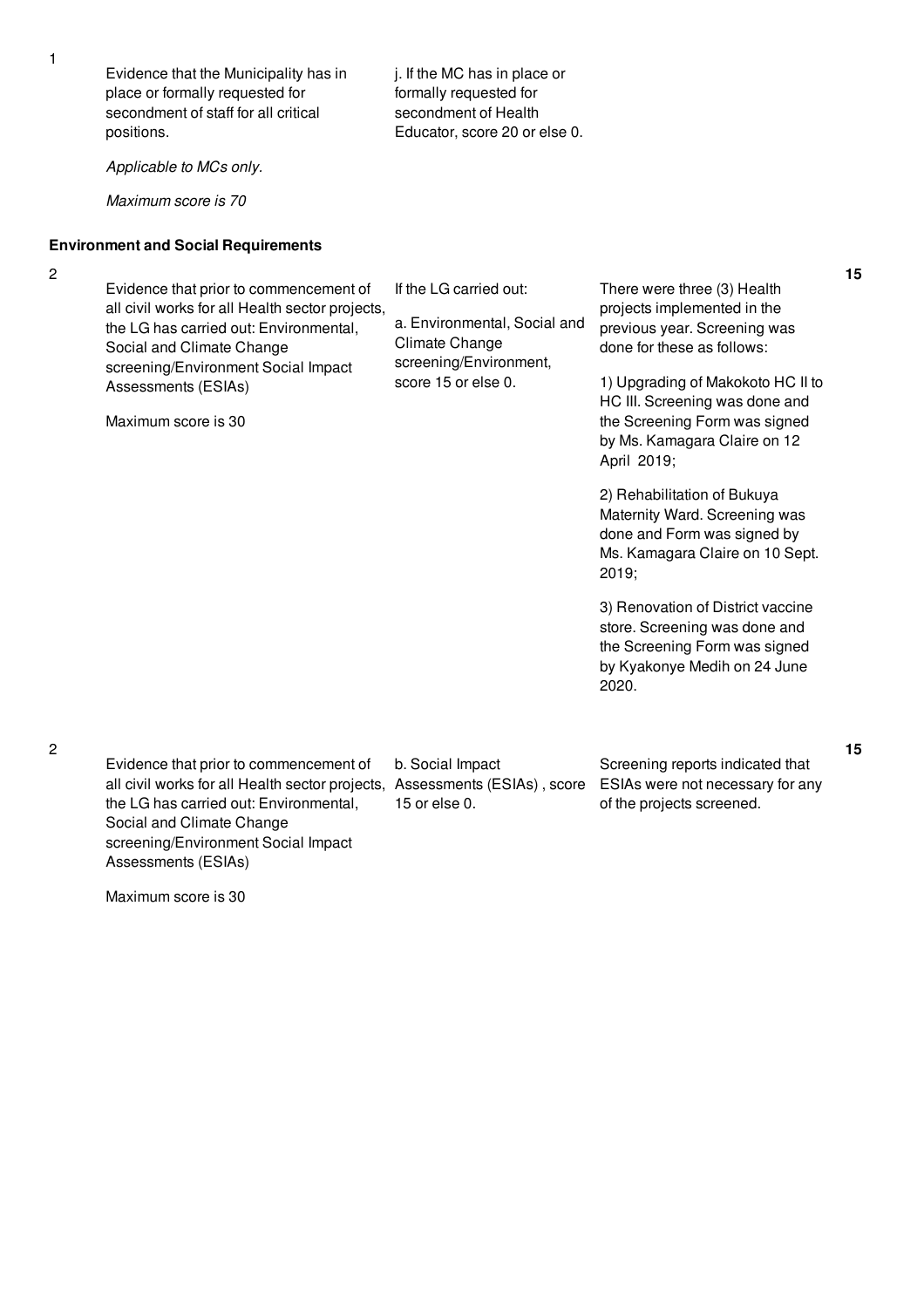| No. | <b>Summary of requirements</b><br><b>Human Resource Management and Development</b>                                                                                                                                  | <b>Definition of</b><br>compliance                                                                                                                                                  | <b>Compliance justification</b>                                                                                                                                                                                                                                                        | <b>Score</b> |
|-----|---------------------------------------------------------------------------------------------------------------------------------------------------------------------------------------------------------------------|-------------------------------------------------------------------------------------------------------------------------------------------------------------------------------------|----------------------------------------------------------------------------------------------------------------------------------------------------------------------------------------------------------------------------------------------------------------------------------------|--------------|
| 1   | Evidence that the LG has substantively<br>recruited or formally requested for<br>secondment of staff for all critical positions in<br>the District/Municipal Education Office<br>namely:<br>The maximum score is 70 | If the LG has<br>substantively recruited<br>or formally requested<br>for secondment of:<br>a) District Education<br>Officer/ Principal<br>Education Officer,<br>score 30 or else 0. | The LG didn't have a substantively<br>recruited and appointed District<br><b>Education Officer.</b><br>The Senior Inspector of Schools<br>Hajji Sekabira Abdul was assigned<br>duties of District Education Officer<br>on 13/7/2020.                                                   | 0            |
| 1   | Evidence that the LG has substantively<br>recruited or formally requested for<br>secondment of staff for all critical positions in<br>the District/Municipal Education Office<br>namely:<br>The maximum score is 70 | If the LG has<br>substantively recruited<br>or formally requested<br>for secondment of:<br>b) All District/Municipal<br>Inspector of Schools,<br>score 40 or else 0.                | There was evidence that the District<br>had recruited and appointed all the<br>Inspector of Schools as follows;<br>The Inspectors of schools Naalima<br>Benedicto and Lukwago Frank were<br>appointed on 26/11/2018.<br>The Senior Inspector of Schools<br>was assigned duties of DEO. | 40           |

### **Environment and Social Requirements**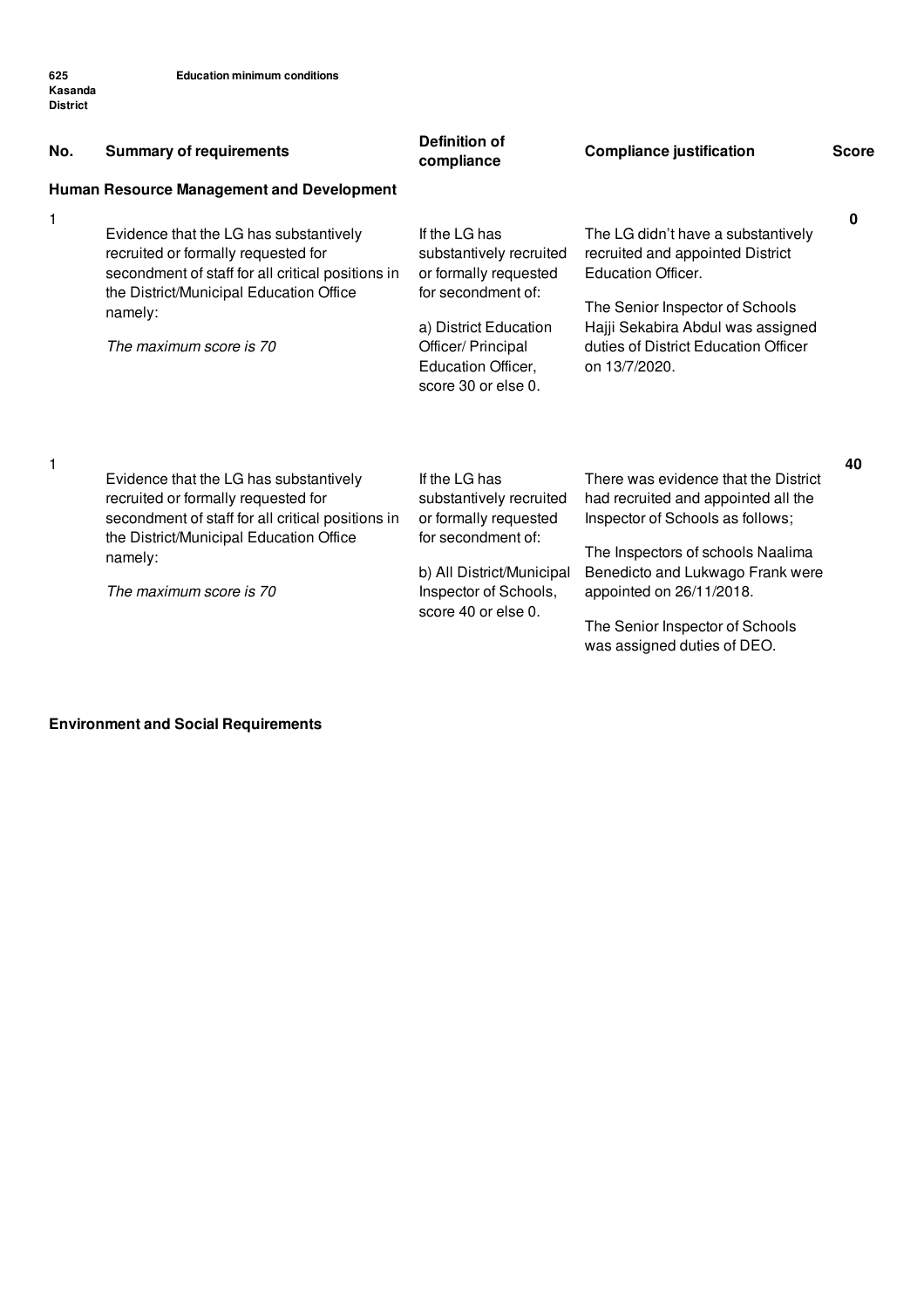Evidence that prior to commencement of all civil works for all Education sector projects the LG has carried out: Environmental, Social and Climate Change screening/Environment Social Impact Assessments (ESIAs)

The Maximum score is 30

If the LG carried out:

a. Environmental, Social and Climate Change screening/Environment, score 15 or else 0.

There were nine Education projects. Those sampled that had been screened were as follows:

1) Construction of a two classroom block at Kampiri primary school, Kampiri village, Kampiri parish, Myanzi sub county. Screening form was signed by Wamuntu Michael on 27/Sept/ 2018;

2) Construction of Manyogaseka Seed School. Screening form was signed by Kyakonye Medih on 03/03/2019;

3) Construction of a permanent classroom block at Kanoni P/S. Screening form was signed by Kyakonye Medih on 02/03/2020;

4) Completion of a 3 classroom block at Nsozinya P/S. Screening form was signed by Kyakonye Medih but not dated; and

5) Construction of staff house at Kiganda secondary school. Screening Form was signed by Ms. Kamagara Claire on 01 April 2019.

**15**

Evidence that prior to commencement of all civil works for all Education sector projects the LG has carried out: Environmental, Social and Climate Change screening/Environment Social Impact Assessments (ESIAs)

If the LG carried out:

b. Social Impact Assessments (ESIAs) , score 15 or else 0.

Screening reports indicated that ESIAs were not necessary for any of the projects screened.

2

The Maximum score is 30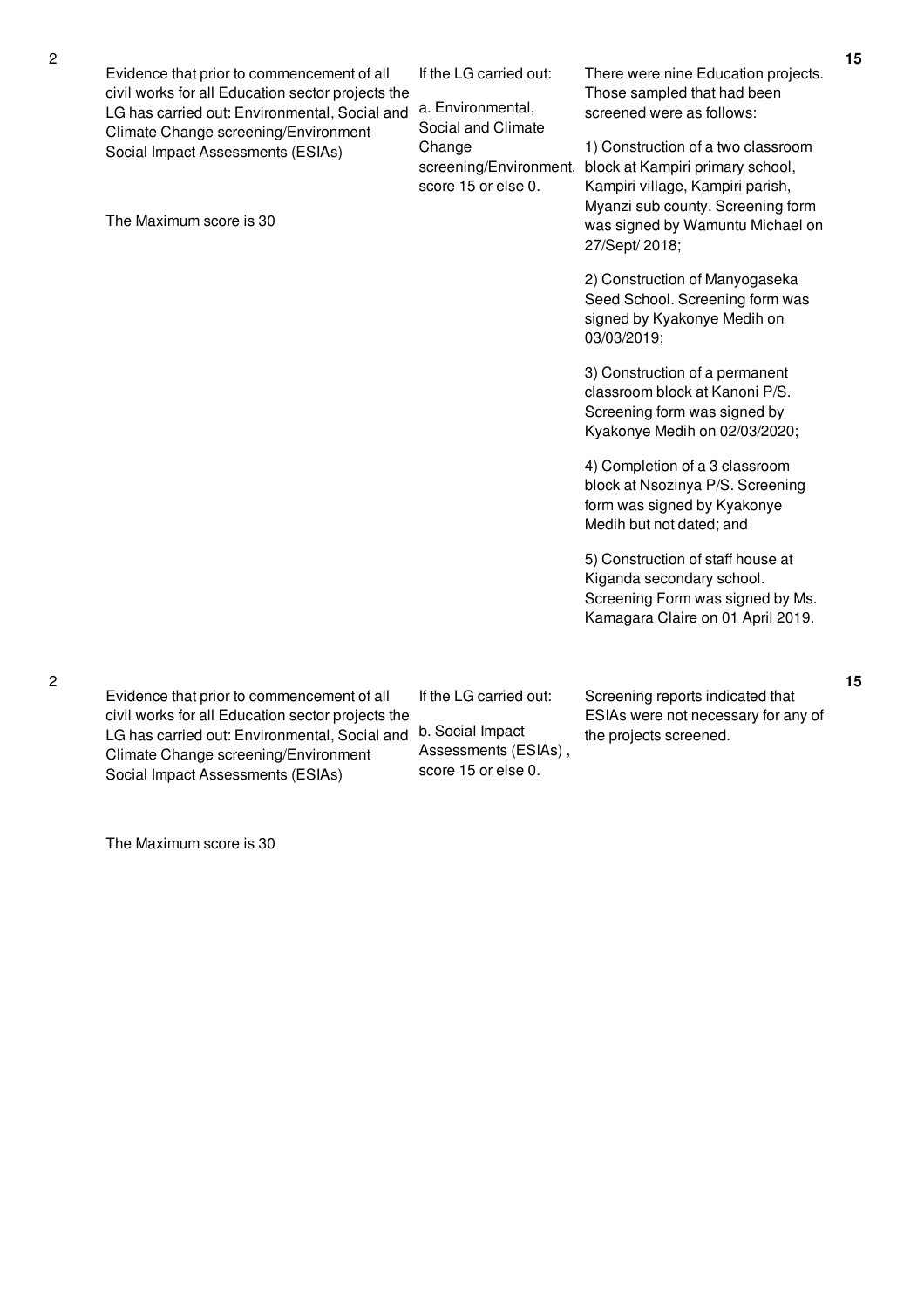**625 Kasanda District**

| No. | <b>Summary of requirements</b>                                                                                                                                                                                                                 | <b>Definition of</b><br>compliance                                                   | <b>Compliance justification</b>                                                                                                                                                                                                                                   | <b>Score</b> |
|-----|------------------------------------------------------------------------------------------------------------------------------------------------------------------------------------------------------------------------------------------------|--------------------------------------------------------------------------------------|-------------------------------------------------------------------------------------------------------------------------------------------------------------------------------------------------------------------------------------------------------------------|--------------|
|     | Human Resource Management and Development                                                                                                                                                                                                      |                                                                                      |                                                                                                                                                                                                                                                                   |              |
| 1   | Evidence that the LG has recruited or<br>formally requested for secondment of staff for<br>all critical positions in the District/Municipal<br>Council departments.<br>Maximum score is 37.                                                    | a. Chief Finance<br>Officer/Principal<br>Finance Officer, score 3<br>or else 0       | There was evidence that the LG<br>recruited a Chief Finance Officer<br>Wekiye Nelson substantively<br>appointed on 14/9/2020,<br>KAS/DSC/MIN.34/2020, (34.1) (1).                                                                                                 | 3            |
| 1   | Evidence that the LG has recruited or<br>formally requested for secondment of staff for Planner/Senior Planner, vacant as evidenced in the<br>all critical positions in the District/Municipal<br>Council departments.<br>Maximum score is 37. | b. District<br>score<br>3 or else 0                                                  | The post of District Planner was<br>recruitment plan for FY 2021/2022<br>dated 24/11/2020.                                                                                                                                                                        | 0            |
| 1   | Evidence that the LG has recruited or<br>formally requested for secondment of staff for<br>all critical positions in the District/Municipal<br>Council departments.<br>Maximum score is 37.                                                    | c. District<br>Engineer/Principal<br>Engineer,<br>score 3 or else 0                  | There was no evidence that the LG<br>recruited a District Engineer. Senior<br>Engineer Ssebyatika Fred Francis<br>was assigned the duties of District<br>Engineer on 13/7/2020.                                                                                   | 0            |
| 1   | Evidence that the LG has recruited or<br>formally requested for secondment of staff for Resources<br>all critical positions in the District/Municipal<br>Council departments.<br>Maximum score is 37.                                          | d. District Natural<br>Officer/Senior<br>Environment Officer,<br>score 3 or else 0   | There was no evidence that the<br><b>District Natural Resources Officer</b><br>was substantively recruited and<br>appointed.<br>The Senior Environment Officer<br>Kanagara Clare was assigned the<br>duties of District Natural Resource<br>Officer on 13/7/2020. | 0            |
| 1   | Evidence that the LG has recruited or<br>formally requested for secondment of staff for<br>all critical positions in the District/Municipal<br>Council departments.<br>Maximum score is 37.                                                    | e. District Production<br>Officer/Senior Veterinary<br>Officer,<br>score 3 or else 0 | There was no evidence that District<br>Production Officer was substantive.<br>The Senior Production Officer<br>Katongole Samuel Katushabe was<br>assigned the duties of District<br>Production Officer on 13/7/2020.                                              | 0            |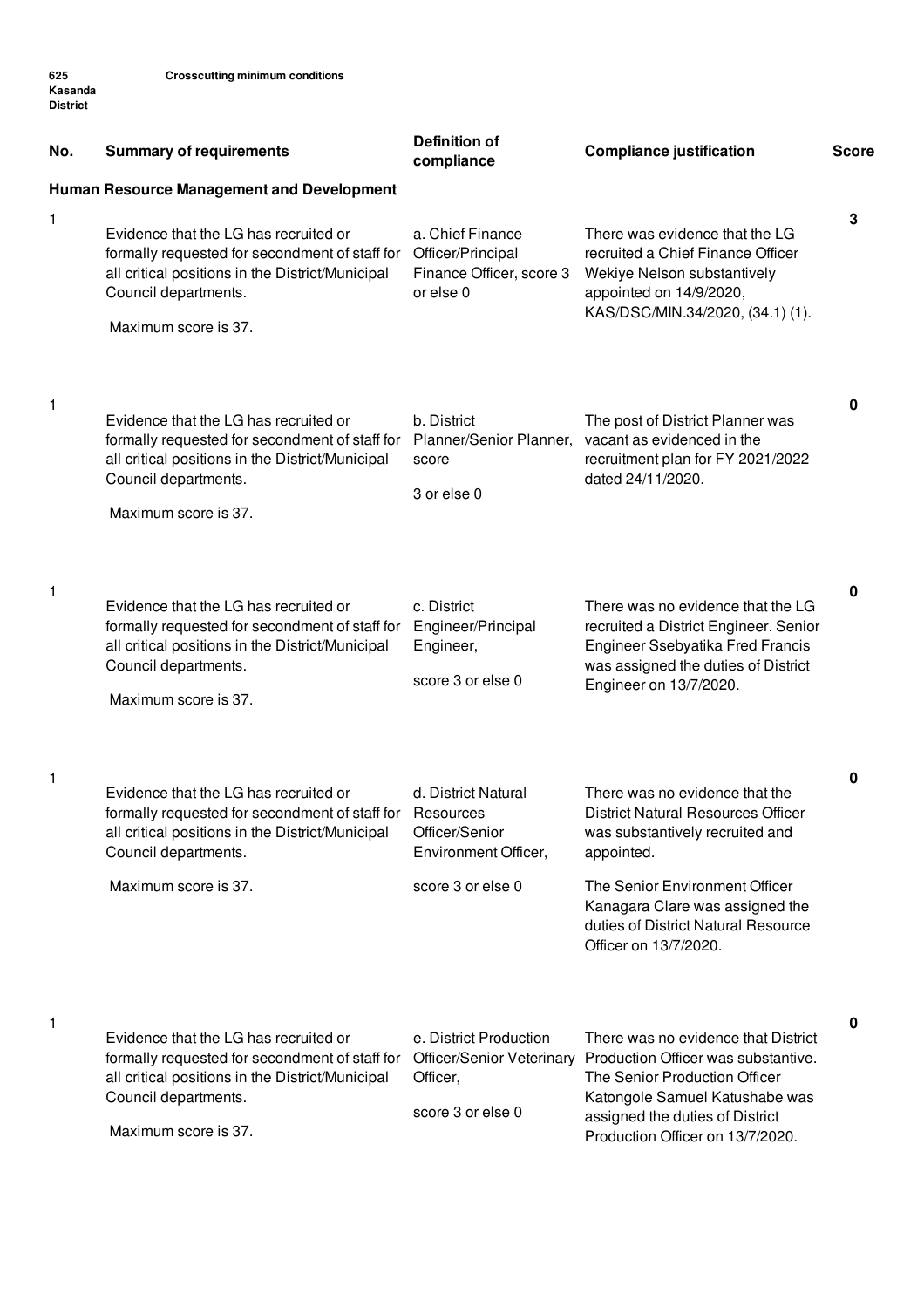| 1 | Evidence that the LG has recruited or<br>formally requested for secondment of staff for<br>all critical positions in the District/Municipal<br>Council departments.<br>Maximum score is 37.                    | f. District Community<br>Development Officer/<br>Principal CDO,<br>score 3 or else 0                                               | There was evidence that the District<br><b>Community Development Officer</b><br>Ssebulime Gonzaga was<br>substantively recruited on<br>30/1/2019, KAS/DSC /2019 4.17<br>(1).                                           | 3            |
|---|----------------------------------------------------------------------------------------------------------------------------------------------------------------------------------------------------------------|------------------------------------------------------------------------------------------------------------------------------------|------------------------------------------------------------------------------------------------------------------------------------------------------------------------------------------------------------------------|--------------|
| 1 | Evidence that the LG has recruited or<br>formally requested for secondment of staff for<br>all critical positions in the District/Municipal<br>Council departments.<br>Maximum score is 37.                    | g. District Commercial<br>Officer/Principal<br>Commercial Officer,<br>score 3 or else 0                                            | There was no evidence that the<br><b>District Commercial Officer was</b><br>substantively appointed.<br>The Senior Commercial Officer<br>Kasendwa Robert was assigned the<br>duties of District Commercial<br>Officer. | 0            |
| 1 | Evidence that the LG has recruited or<br>formally requested for secondment of staff for<br>all critical positions in the District/Municipal<br>Council departments.<br>Maximum score is 37.                    | other critical staff<br>h (i). A Senior<br><b>Procurement Officer</b><br>(Municipal: Procurement<br>Officer)<br>score 2 or else 0. | There was evidence that the Senior<br>Procurement Officer Nansinjo Jesca<br>was recruited on 10/9/2019,<br>KAS/DSC/MIN NO/ 40.3 (1).                                                                                   | $\mathbf{2}$ |
| 1 | Evidence that the LG has recruited or<br>formally requested for secondment of staff for Officer (Municipal<br>all critical positions in the District/Municipal<br>Council departments.<br>Maximum score is 37. | h(ii). Procurement<br><b>Assistant Procurement</b><br>Officer),<br>score 2 or else 0                                               | There was evidence that the<br>Procurement Officer Mugisa<br>Godfrey was appointed on<br>21/1/2019, Min No. 04 /2019, 4.4<br>(1).                                                                                      | $\mathbf{2}$ |
| 1 | Evidence that the LG has recruited or<br>formally requested for secondment of staff for<br>all critical positions in the District/Municipal<br>Council departments.<br>Maximum score is 37.                    | i. Principal Human<br>Resource Officer,<br>score 2 or else 0                                                                       | There was evidence that the<br>Principal Human Resource Officer<br>Naisaza Rebecca was appointed<br>on 28/7/2020, Min No. 27 /2020 (1).                                                                                | 2            |
| 1 | Evidence that the LG has recruited or<br>formally requested for secondment of staff for<br>all critical positions in the District/Municipal<br>Council departments.<br>Maximum score is 37.                    | j. A Senior Environment<br>Officer,<br>score 2 or else 0                                                                           | There was evidence that the Senior<br>Environment Officer Kanagara<br>Clare was substantively appointed.<br>The evidence was from the staff list<br>of Natural Resource Department.                                    | $\mathbf{2}$ |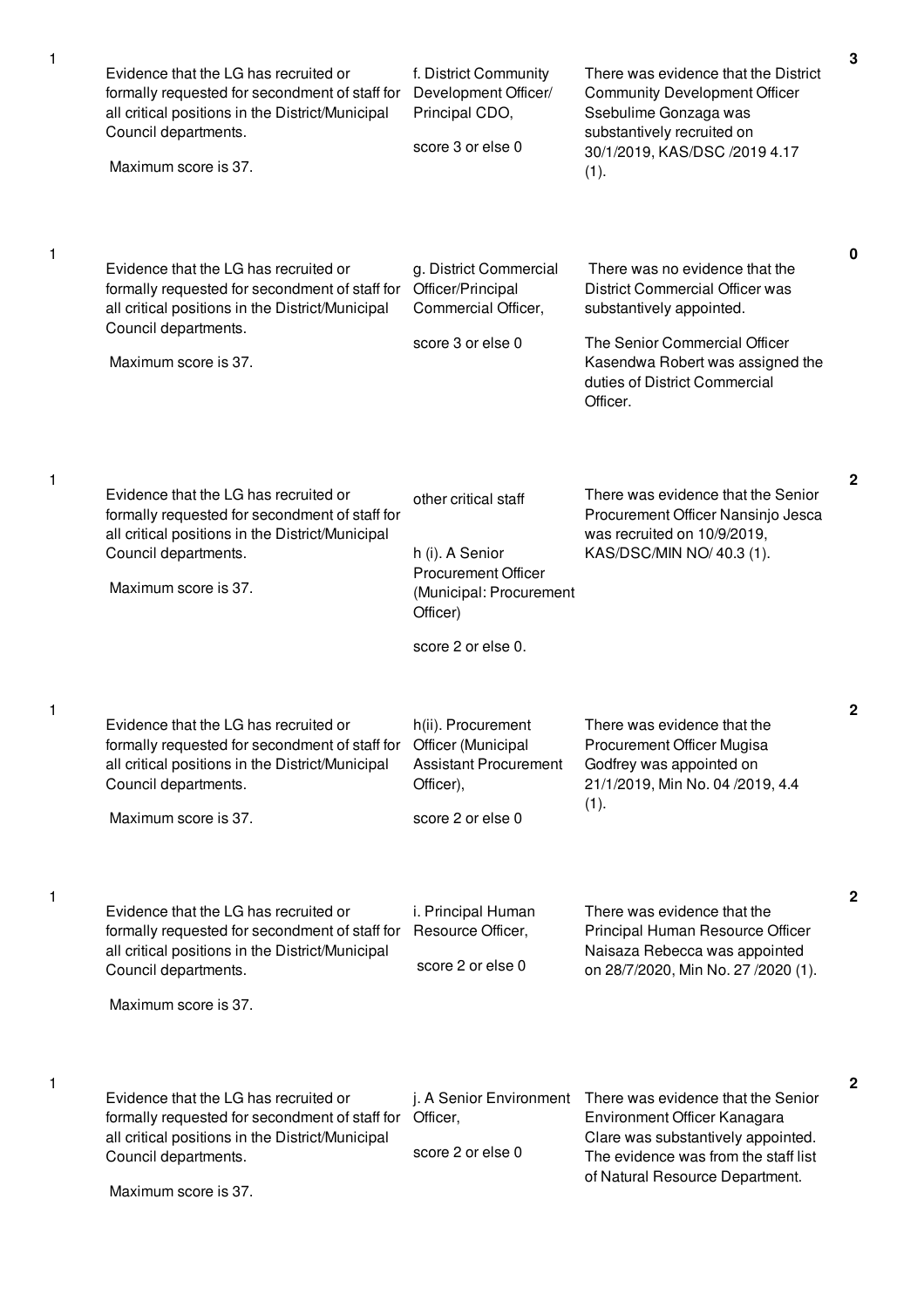| 1 | Evidence that the LG has recruited or<br>formally requested for secondment of staff for<br>all critical positions in the District/Municipal<br>Council departments.                         | k. Senior Land<br>Management Officer,<br>score 2 or else 0                                                     | There was evidence that the Senior<br>Land Management Officer<br>Nassanga Hamidah was appointed<br>on 11/9/2019, Min No. 39.7 (1).                                                                                  | 2 |
|---|---------------------------------------------------------------------------------------------------------------------------------------------------------------------------------------------|----------------------------------------------------------------------------------------------------------------|---------------------------------------------------------------------------------------------------------------------------------------------------------------------------------------------------------------------|---|
|   | Maximum score is 37.                                                                                                                                                                        |                                                                                                                |                                                                                                                                                                                                                     |   |
| 1 | Evidence that the LG has recruited or<br>formally requested for secondment of staff for<br>all critical positions in the District/Municipal<br>Council departments.<br>Maximum score is 37. | I. A Senior Accountant,<br>score 2 or else 0                                                                   | There was evidence that the Senior<br>Accountant Tumwebaze John was<br>substantively appointed on<br>14/9/2020 KAS/DSC/34/2020, 34.2,<br>(1).                                                                       | 2 |
| 1 | Evidence that the LG has recruited or<br>formally requested for secondment of staff for<br>all critical positions in the District/Municipal<br>Council departments.<br>Maximum score is 37. | m. Principal Internal<br>Auditor for Districts and<br>Senior Internal Auditor<br>for MCs,<br>score 2 or else 0 | There was no evidence that the<br>Principal Internal Auditor was<br>substantively appointed. The Senior<br>Internal Auditor Baguma James was<br>assigned the duties of Principal<br>Internal Auditor on 19/10/2020. | 0 |
| 1 | Evidence that the LG has recruited or<br>formally requested for secondment of staff for<br>all critical positions in the District/Municipal<br>Council departments.                         | n. Principal Human<br><b>Resource Officer</b><br>(Secretary DSC), score<br>2 or else 0                         | The post of Principal Human<br>Resource Officer (Secretary DSC)<br>was not filled at the time of this<br>assessment.                                                                                                | 0 |

Maximum score is 37.

1

1

1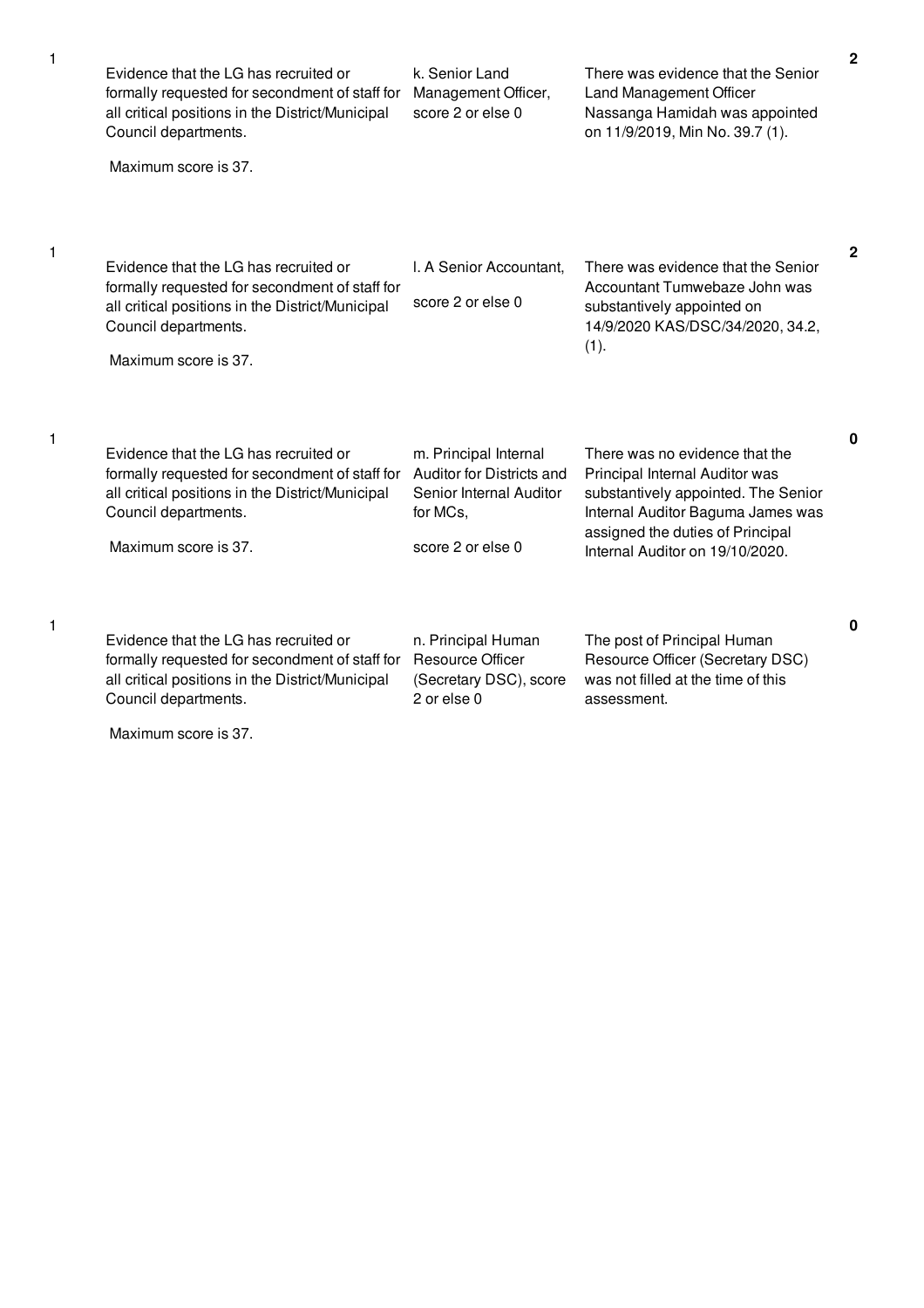| Evidence that the LG has recruited or<br>formally requested for secondment of staff for<br>all essential positions in every LLG | If LG has recruited or<br>requested for<br>secondment of:                                                 | There was no evidence that the LG<br>had recruited Senior Assistant<br>Secretaries in all LLGs.                                                 |
|---------------------------------------------------------------------------------------------------------------------------------|-----------------------------------------------------------------------------------------------------------|-------------------------------------------------------------------------------------------------------------------------------------------------|
| Maximum score is 15                                                                                                             | a. Senior Assistant<br>Secretaries in all LLGS,<br>score 5 or else 0                                      | Waguma Andrew Ag SAS<br>Manyogaseka and Nakabiri<br>Robinah Ag Town Clerk Kassanda<br>were assigned duties of SAS on<br>13/7/2020.              |
|                                                                                                                                 |                                                                                                           | Ddembe Latimer SAS Kassanda                                                                                                                     |
|                                                                                                                                 |                                                                                                           | S/C was appointed on 30/5/2007,                                                                                                                 |
|                                                                                                                                 |                                                                                                           | Nyinabalenzi Judith Birabwa SAS<br>Kiganda S/C was appointed on<br>10/1/2014,                                                                   |
|                                                                                                                                 |                                                                                                           | Lubega Micheal SAS Myanzi S/C<br>was appointed on 4/1/2007,                                                                                     |
|                                                                                                                                 |                                                                                                           | Busuulwa David SAS Kalwana S/C<br>was appointed on 20/2/2015 and                                                                                |
|                                                                                                                                 |                                                                                                           | Matovu Julius SAS Nalutuntu S/C<br>was appointed on 28/6/2017 among<br>others.                                                                  |
|                                                                                                                                 |                                                                                                           |                                                                                                                                                 |
| Evidence that the LG has recruited or<br>formally requested for secondment of staff for<br>all essential positions in every LLG | If LG has recruited or<br>requested for<br>secondment of:                                                 | There was no evidence that the LG<br>recruited Community Development<br>Officers or Senior CDOs in all LLGs.                                    |
| Maximum score is 15                                                                                                             | b. A Community<br>Development Officer or<br>Senior CDO in case of<br>Town Councils, in all<br><b>LLGS</b> | <b>Community Development Officers</b><br>Ssenkayi Samuel (Manyogaseka<br>S/C) and Namukose Edith<br>(Makokoto S/C) were in acting<br>positions. |

score 5 or else 0.

CDOs Buzabalyawo Naggayi Rita (Kassanda S/C) and Nakandi Barbra (Kitumbi S/C) were appointed on 30/1/2029 among others.

2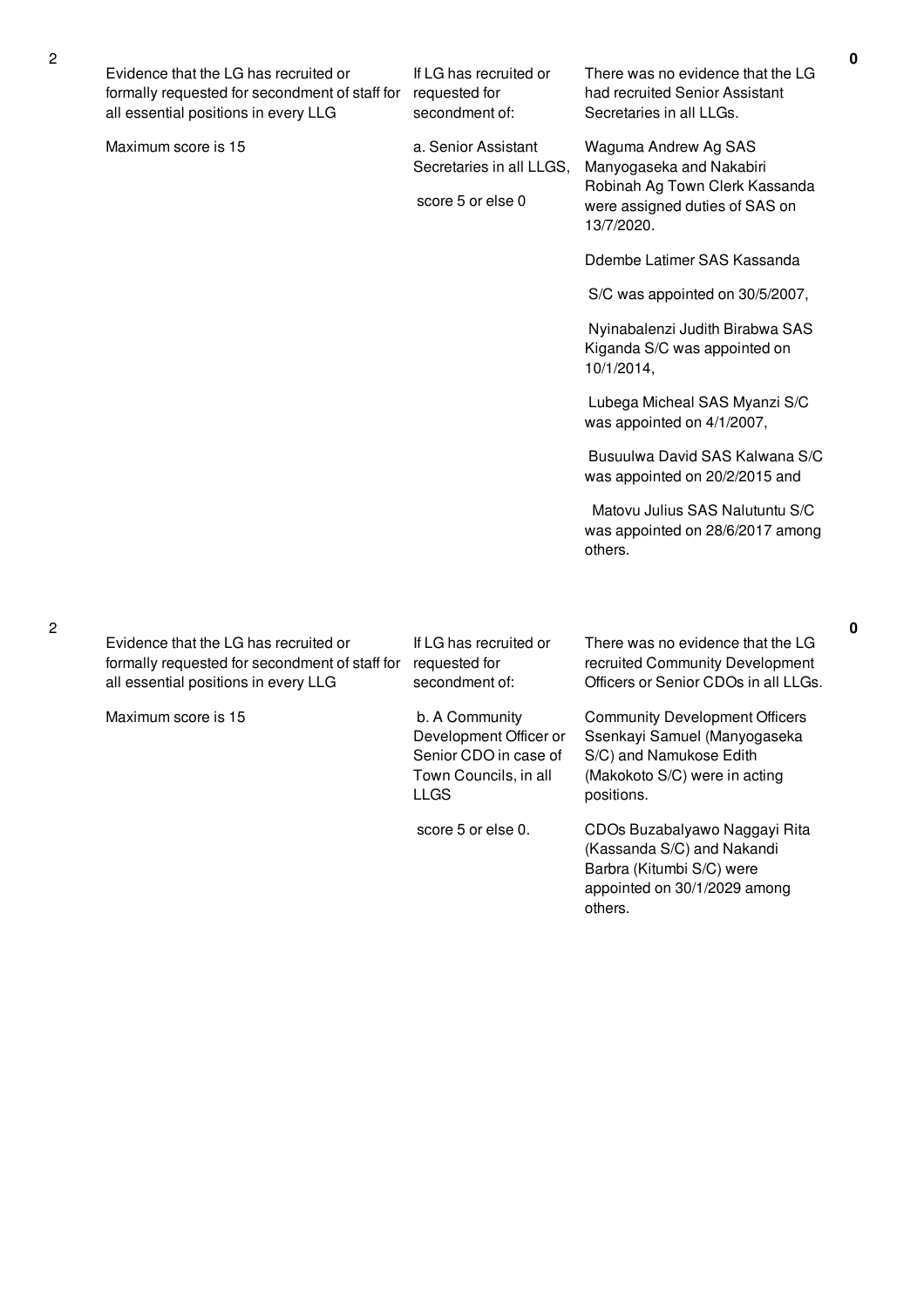| Evidence that the LG has recruited or<br>formally requested for secondment of staff for<br>all essential positions in every LLG | If LG has recruited or<br>requested for<br>secondment of:              | There was no evidence that the LG<br>recruited Senior Accounts Assistant<br>or an Accounts Assistant in all                                                                                                                                                                                                                                          |
|---------------------------------------------------------------------------------------------------------------------------------|------------------------------------------------------------------------|------------------------------------------------------------------------------------------------------------------------------------------------------------------------------------------------------------------------------------------------------------------------------------------------------------------------------------------------------|
| Maximum score is 15                                                                                                             | c. A Senior Accounts<br>Assistant or an<br>LLGS,<br>score 5 or else 0. | LLGs.<br>The list of Senior Accountants<br>Accounts Assistant in all Provided included the following;<br>Ategeka Patrick, Tumwesigye<br>Justus, Nankumba Norah, Kasozi<br>Joel, Walakira Joseph, Kansime<br>Meble and Kibuuka Spencer.<br>However, their personal files were<br>not available at the time of this<br>assessment to ascertain whether |
|                                                                                                                                 |                                                                        | they are substantive or not.                                                                                                                                                                                                                                                                                                                         |

## **Environment and Social Requirements**

| 3 |                                                                                                                                                  |                                                                                                     |                                                                                                                                                |
|---|--------------------------------------------------------------------------------------------------------------------------------------------------|-----------------------------------------------------------------------------------------------------|------------------------------------------------------------------------------------------------------------------------------------------------|
|   | Evidence that the LG has released all funds<br>allocated for the implementation of<br>environmental and social safeguards in the<br>previous FY. | If the LG has released<br>100% of funds allocated<br>in the previous FY to:<br>a. Natural Resources | From the Final Accounts for FY<br>2019/20 financial statement as at<br>30th June 2020 page 10, Statement<br>of Appropriation Account (Based on |
|   | Maximum score is 4                                                                                                                               | department,<br>score 2 or else 0                                                                    | Service Voted), the budgeted funds<br>(Revised) for Natural Resources<br>were Ugx.218, 593,267.                                                |
|   |                                                                                                                                                  |                                                                                                     | The actual Natural Resources funds<br>released as of June 30th were Ugx.<br>218,593,267. This was 100%<br>release of Budgeted Funds.           |

The LG was compliant with the performance measure because it released all funds that were allocated to Natural Resources.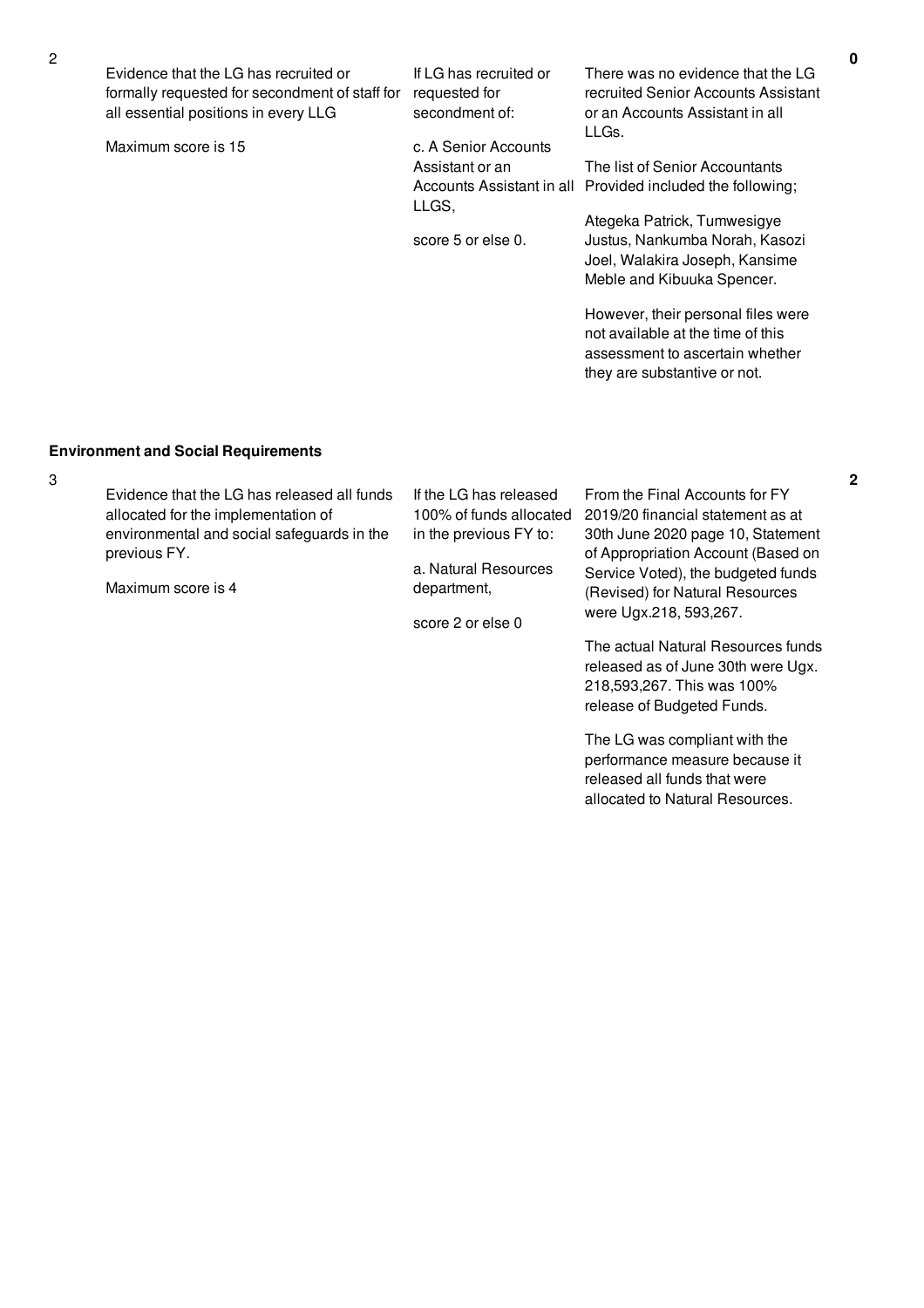| Evidence that the LG has released all funds<br>allocated for the implementation of<br>environmental and social safeguards in the<br>previous FY.<br>Maximum score is 4                                                                                                                                                                    | If the LG has released<br>100% of funds allocated<br>in the previous FY to:<br>b. Community Based<br>Services department.<br>score 2 or else 0. | From the Final Accounts for FY<br>2019/20. Financial statements as at<br>30th June 2020, page 10, Statement<br>of Appropriation Account (Based on<br>Services Voted), the budgeted<br>funds (Revised) for Community<br>Based Services were Ugx.<br>333,125,455.<br>The actual Community Based<br>Services funds released as of 30th<br>June 2020 were: Ugx. 333,125,455.<br>This was 100% release of Budgeted<br>Funds<br>Thus the LG was compliant to the<br>performance measure since 100%<br>of funds allocated to Community<br>Based Services were ALL released. |
|-------------------------------------------------------------------------------------------------------------------------------------------------------------------------------------------------------------------------------------------------------------------------------------------------------------------------------------------|-------------------------------------------------------------------------------------------------------------------------------------------------|----------------------------------------------------------------------------------------------------------------------------------------------------------------------------------------------------------------------------------------------------------------------------------------------------------------------------------------------------------------------------------------------------------------------------------------------------------------------------------------------------------------------------------------------------------------------|
| Evidence that the LG has carried out<br>Environmental, Social and Climate Change<br>screening/Environment and Social Impact<br>Assessments (ESIAs) and developed costed<br><b>Environment and Social Management Plans</b><br>(ESMPs) (including child protection plans)<br>where applicable, prior to commencement of<br>all civil works. | a. If the LG has carried<br>out Environmental,<br>Social and Climate<br>Change screening,<br>score 4 or else 0                                  | There were four DDEG projects<br>implemented by the District in the<br>previous year, namely:<br>1) Construction of staff quarters at<br>Musozi primary school;<br>2) Construction of administration<br><b>Block at Kassanda District</b>                                                                                                                                                                                                                                                                                                                            |

Maximum score is 12

3) Procurement of a boat engine; and

Headquarters;

4) Procurement of Tree seedlings.

Of the four projects, only Construction of staff quarters at Musozi primary school needed screening. Screening for the Administration Block was done in earlier years as this was being done in phases and this was phase II. The procurement projects for boat engine and seedlings did not require environmental screening.

The screening from for Musozi staff quarters was signed by Mr. Kyakonye Medih on 24 June 2020.

4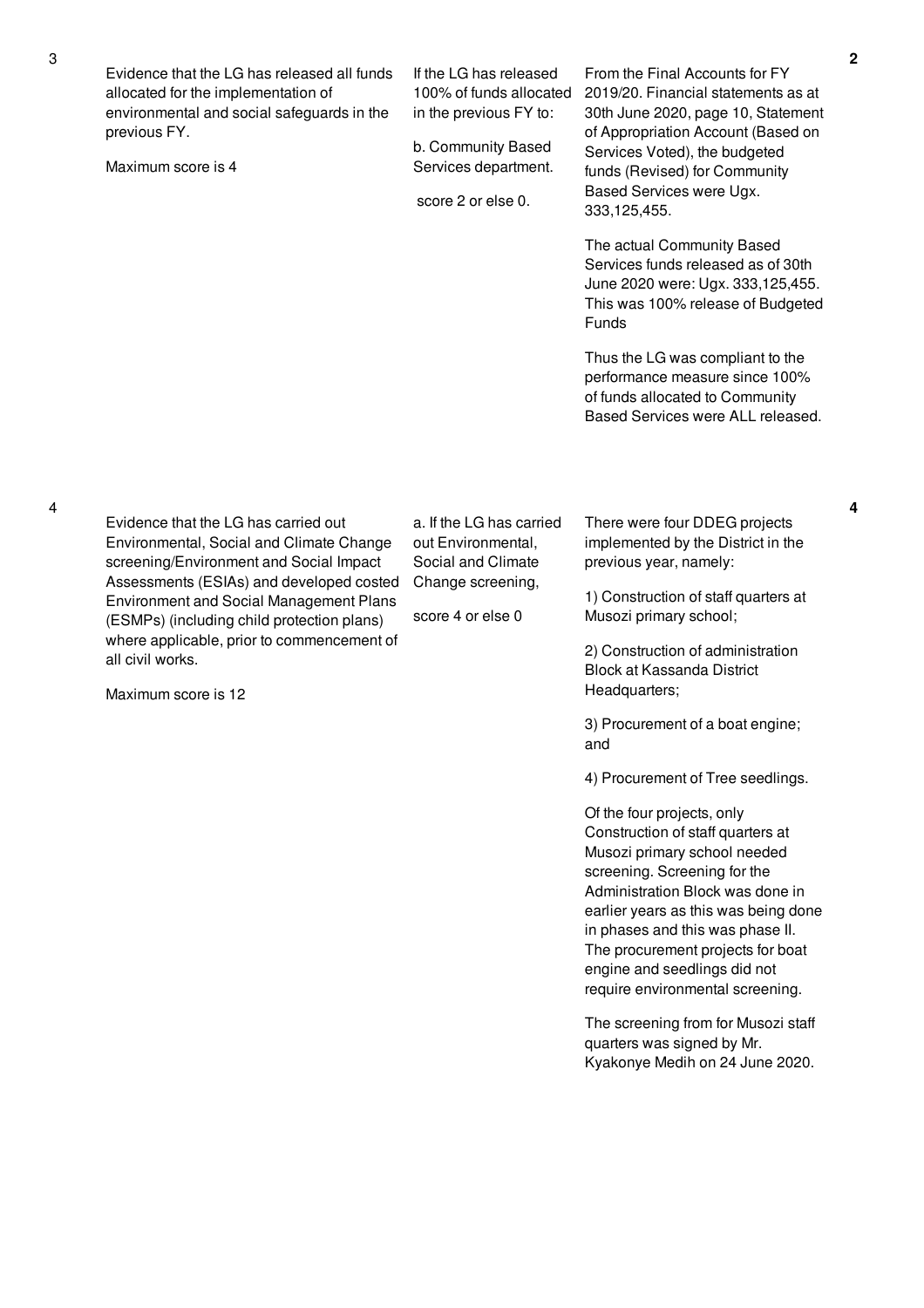|                                                                                                                                                                                                                                                          |                                                                                                                                                                                               | 4                         |
|----------------------------------------------------------------------------------------------------------------------------------------------------------------------------------------------------------------------------------------------------------|-----------------------------------------------------------------------------------------------------------------------------------------------------------------------------------------------|---------------------------|
| b. If the LG has carried<br>out Environment and<br>Social Impact<br>Assessments (ESIAs)<br>prior to commencement<br>of all civil works for all<br>projects implemented<br>using the Discretionary<br>Development<br><b>Equalization Grant</b><br>(DDEG), | Screening reports indicated that<br>ESIAs were not necessary for any of<br>the projects screened.                                                                                             |                           |
| score 4 or 0                                                                                                                                                                                                                                             |                                                                                                                                                                                               |                           |
| <b>ESMPs for all projects</b><br>implemented using the<br>Discretionary<br>Development<br><b>Equalization Grant</b><br>(DDEG);<br>score 4 or 0                                                                                                           | It was mentioned that costing had<br>been done for all DDEG projects but<br>apart from the purchase of Tree<br>Seedlings, paper evidence for the<br>other three projects did not come-<br>by. | $\bf{0}$                  |
|                                                                                                                                                                                                                                                          |                                                                                                                                                                                               | c. If the LG has a Costed |

## **Financial management and reporting**

5

Evidence that the LG does not have an adverse or disclaimer audit opinion for the previous FY.

Maximum score is 10

opinion, score 10;

If a LG has a qualified audit opinion, score 5

If a LG has an adverse or disclaimer audit opinion for the previous FY, score 0

If a LG has a clean audit 2021 after the release of the Auditor This will be assessed in January Generals report.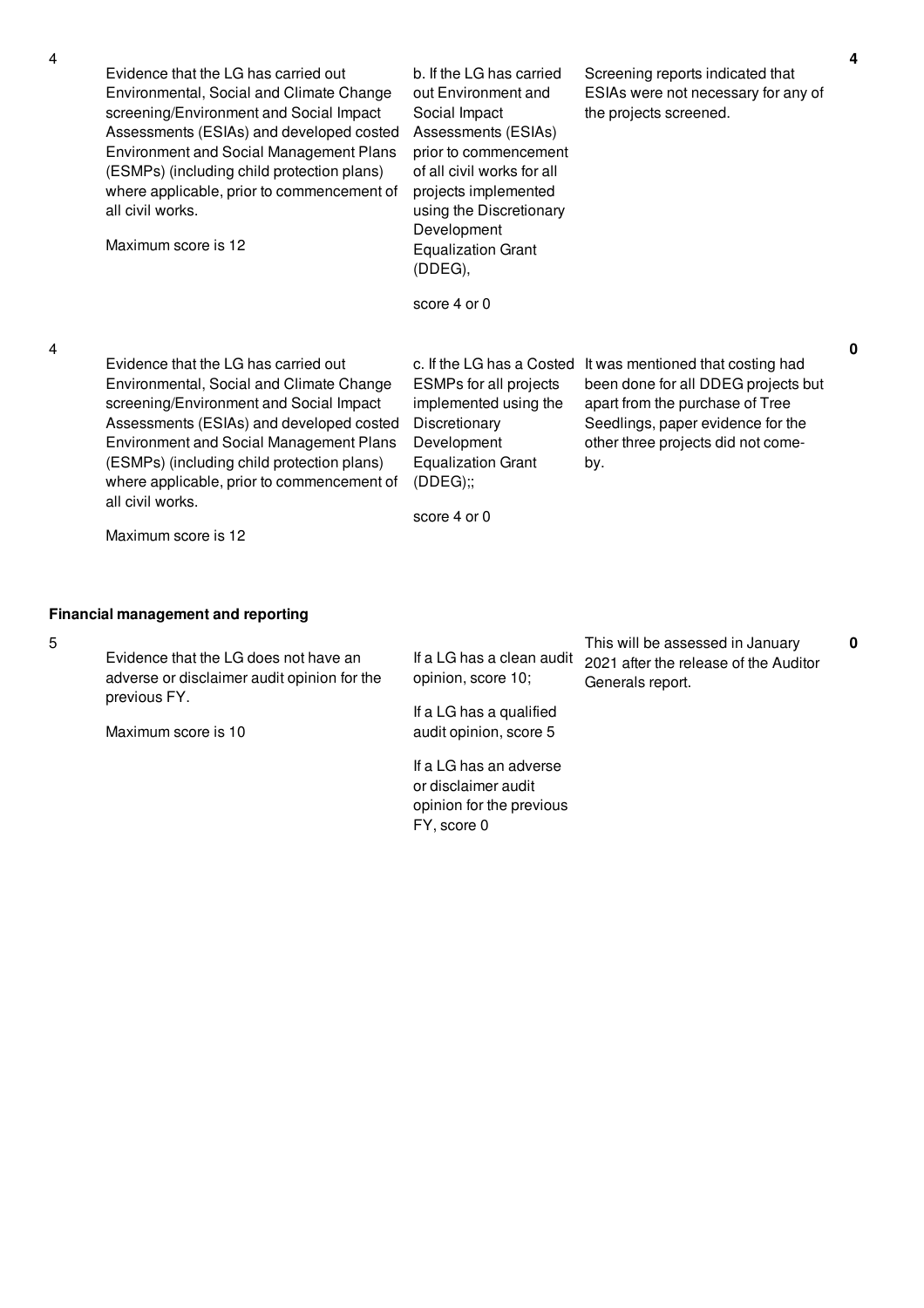Evidence that the LG has provided information to the PS/ST on the status of implementation of Internal Auditor General and Auditor General findings for the previous financial year by end of February (PFMA s. 11 2g). This statement includes issues, recommendations, and actions against all findings where the Internal Auditor and Auditor General recommended the Accounting Officer to act (PFM Act 2015).

maximum score is 10

If the LG has provided on the status of implementation of and Auditor General findings for the previous financial year by end of February (PFMA s. 11 2g),

score 10 or else 0.

information to the PS/ST responses on the Internal Auditor Internal Auditor General CR/KSD/101/1. The responses KASSANDA DLG submitted the General's report for FY 2018/19 on 29th November 2019, Ref: were received by MOFPED, Accountant General, IGG, MOLG and Auditor General on 6th December 2019.

> Seven queries were raised and all were responded to and their status clarified as detailed below:

1. Doubtful Expenditure. Cleared.

2. Un remitted shareable revenues to LLG. Done

3. Diversion of Funds. Done.

4. Non Remittance of 6% WHT. Done

5. Irregularities over payment of staff Salaries. Done.

The LG submitted responses on the Auditor General report for 2018/19 on 29th November 2019, which was received by MOFPED on 6th December 2019, Auditor General and Parliamentary LGAC.

The number of queries raised were three and they were cleared, as detailed below:

1. Budget Performance.

2. Under absorption of Funds

3. Implementation of Key Output.

This was within the submission deadline of February, hence the LG was compliant.

7

Evidence that the LG has submitted an annual performance contract by August 31st of the current FY

Maximum Score 4

If the LG has submitted an annual performance contract by August 31st of the current FY,

score 4 or else 0.

There was evidence that the LG had submitted an Annual Performance Contract by 12th June, 2020. This was before August 31st of the current FY.